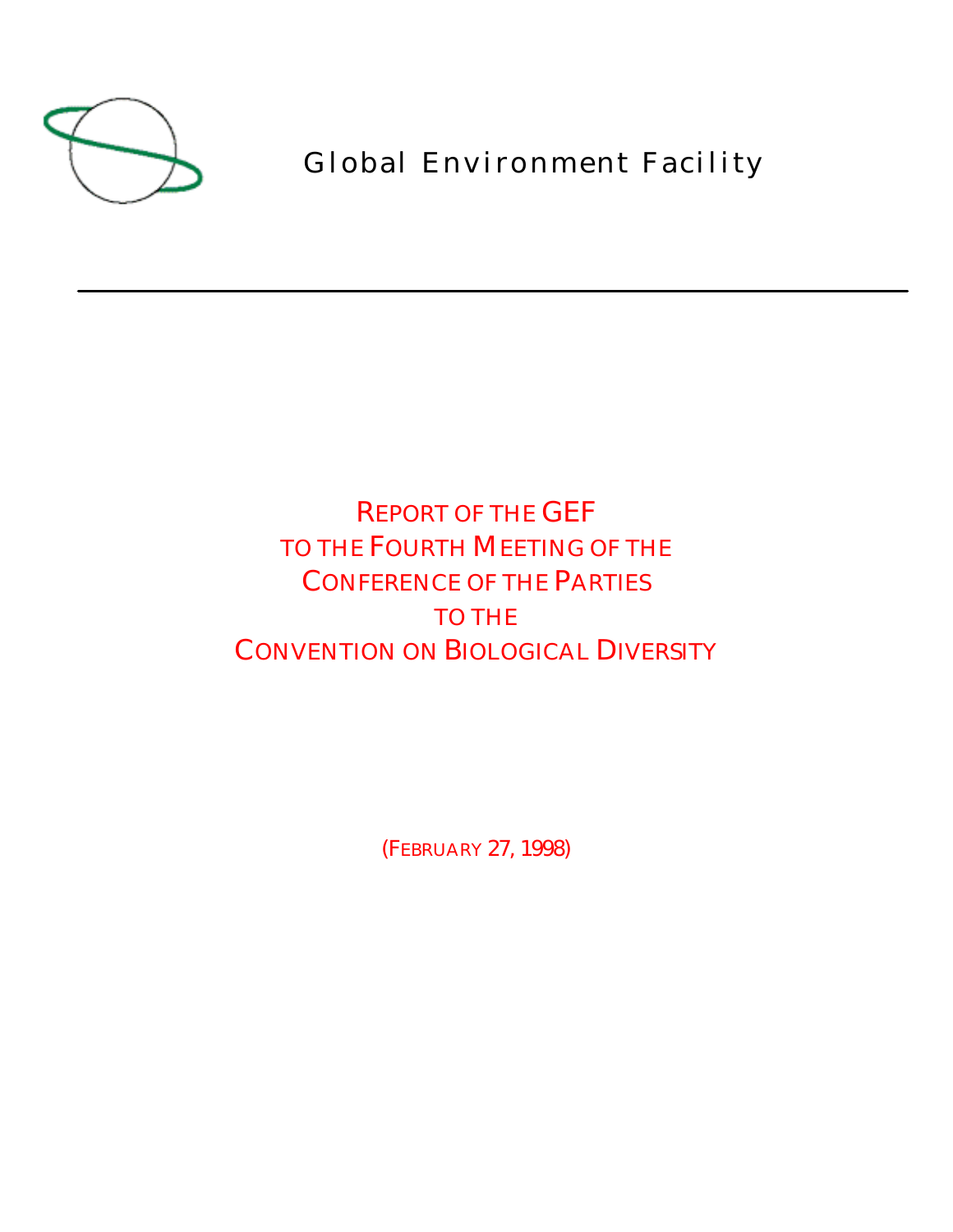# **TABLE OF CONTENTS**

| I.              |           |                                                                                         |  |
|-----------------|-----------|-----------------------------------------------------------------------------------------|--|
| II.             |           | HIGHLIGHTS OF GEF COUNCIL DECISIONS DURING THE REPORTING PERIOD  2                      |  |
|                 |           |                                                                                         |  |
|                 |           |                                                                                         |  |
| Ш.              |           |                                                                                         |  |
|                 | A.        |                                                                                         |  |
|                 |           |                                                                                         |  |
|                 |           |                                                                                         |  |
|                 |           | Project Preparation Financing for Biodiversity Proposals 13                             |  |
|                 |           | International Waters Projects with Biodiversity Components 15                           |  |
|                 |           | Multi-focal Area Projects with Biodiversity Components 17                               |  |
|                 |           | Project Activities Supporting Other Biodiversity-related Conventions  17                |  |
|                 |           | Project Proposals Submitted for Approval to the Council by Eligible Country             |  |
|                 | <b>B.</b> | Operational Policy and Procedural Steps Developed in Light of the                       |  |
|                 |           |                                                                                         |  |
|                 |           |                                                                                         |  |
|                 |           |                                                                                         |  |
|                 |           | Expedited Procedures for the Approval of Medium-sized Projects  22                      |  |
|                 |           |                                                                                         |  |
|                 |           |                                                                                         |  |
| IV.             |           |                                                                                         |  |
| V.              |           |                                                                                         |  |
| VI.             |           |                                                                                         |  |
| <b>ANNEX A:</b> |           | RESPONSE TO PROGRAM PRIORITIES OF THE CONFERENCE OF THE PARTIES<br>(MATRIX OF PROJECTS) |  |
| <b>ANNEX B:</b> |           | LIST OF GEF ALLOCATIONS IN THE AREA OF BIOLOGICAL DIVERSITY                             |  |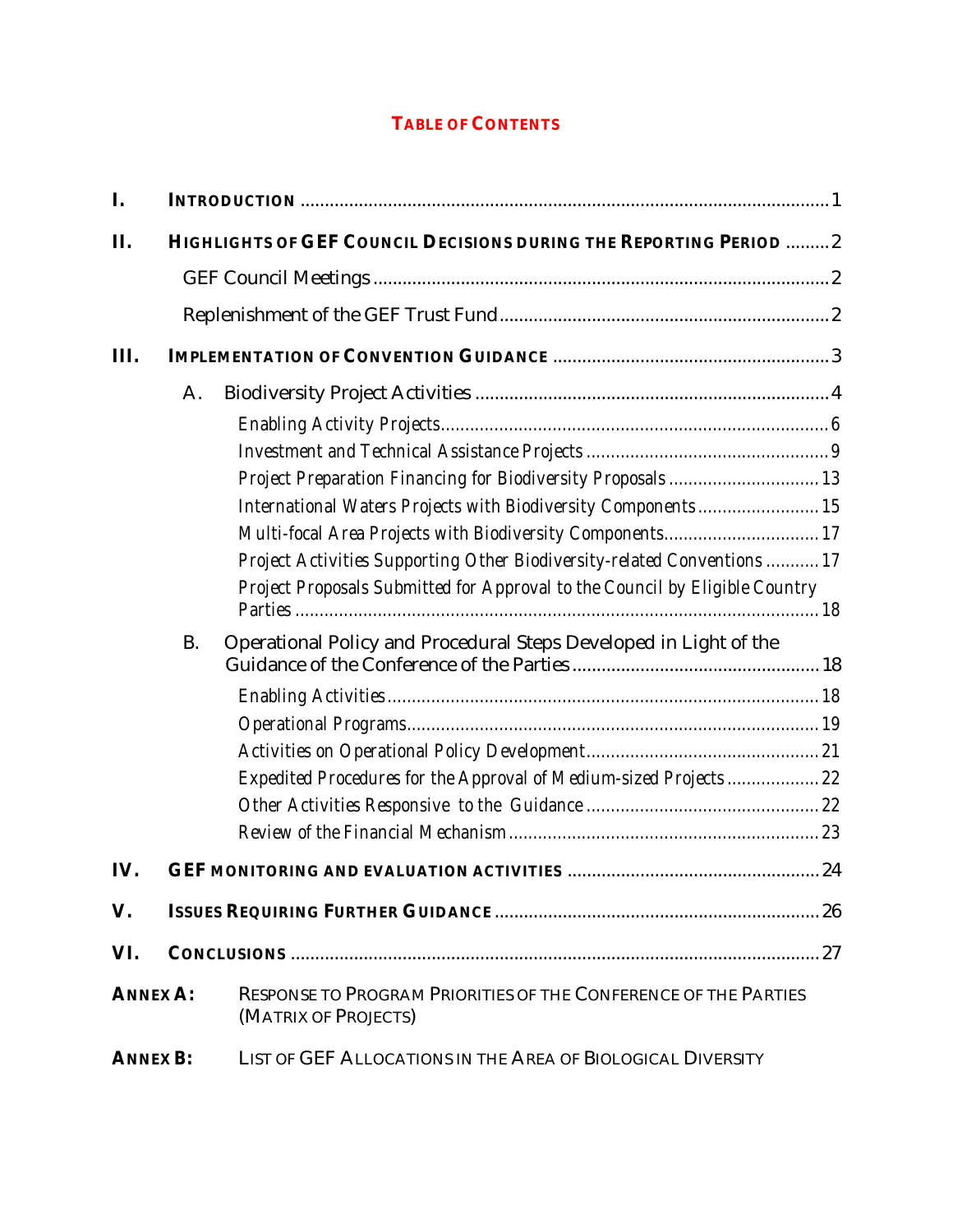- **ANNEX C:** LIST OF GEF PROJECT ACTIVITIES SUPPORTING OTHER BIODIVERSITY RELATED CONVENTIONS REFERRED TO IN DECISION III/21
- **ANNEX D:** GEF PROJECT DEVELOPMENT WORKSHOPS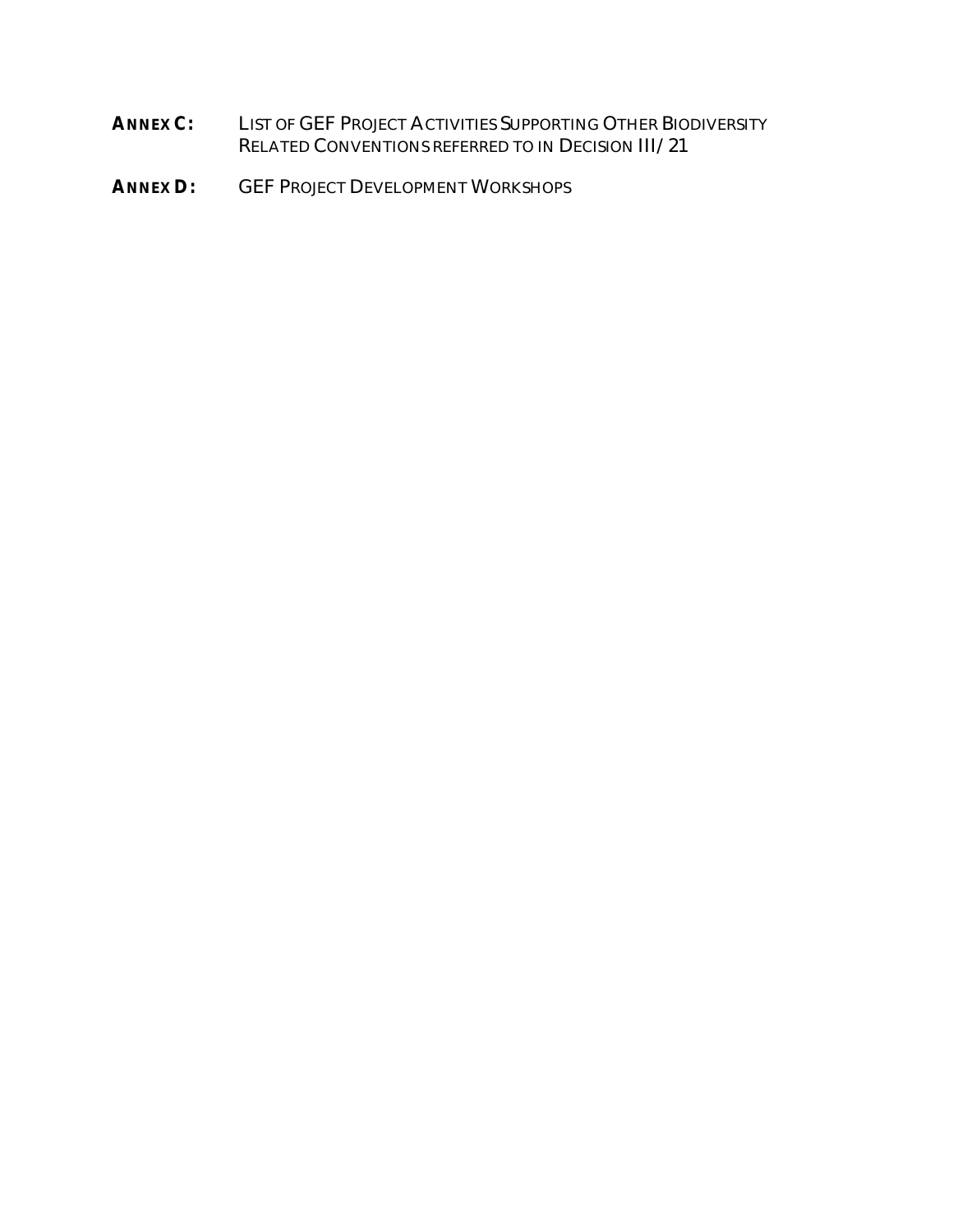#### **I. INTRODUCTION**

<u>.</u>

1. The *Memorandum of Understanding between the Conference of the Parties to the Convention on Biological Diversity and the Council of the Global Environment Facility* provides that the GEF Council will report to the Conference of the Parties on all GEFfinanced activities carried out in implementing the Convention. Paragraphs 3.2 and 3.3 provide:

"In particular, the reports will provide detailed information on the GEF biodiversity focal area, including:

- (a) Information on how GEF has responded to the guidance provided by the Conference of the Parties as described by paragraph 2, including, where appropriate, through its incorporation in the GEF operational strategy and operational programs;
- (b) The conformity of the approved work programs with guidance of the Conference of the Parties;
- (c) A synthesis of the different projects under implementation and a listing of the projects approved by the Council in the biodiversity focal area, as well as a financial report with an indication of the financial resources allocated to these projects;
- (d) A list of project proposals submitted for approval to the Council, through the GEF Implementing Agencies, by eligible Parties, including reporting on their approval status and, in cases of projects not approved, the reasons therefore;
- (e) A review of the project activities approved by GEF and their outcomes, including information on funding and progress in implementation; and
- (f) Additional financial resources leveraged by GEF for the implementation of the Convention."

2. This report, approved by the GEF Council, has been prepared for the fourth meeting of the Conference of the Parties to the Convention on Biological Diversity to be held in Bratislava, Slovakia, from 4 to 15 May 1998. It describes GEF activities in the biodiversity area and provides specific information on how the GEF has applied the guidance of the Conference of the Parties. This report covers the period from July 1, 1996<sup>1</sup> to December 31, 1997.

 $1$  The end of the period covered by the GEF report to the third meeting of the Conference of the Parties.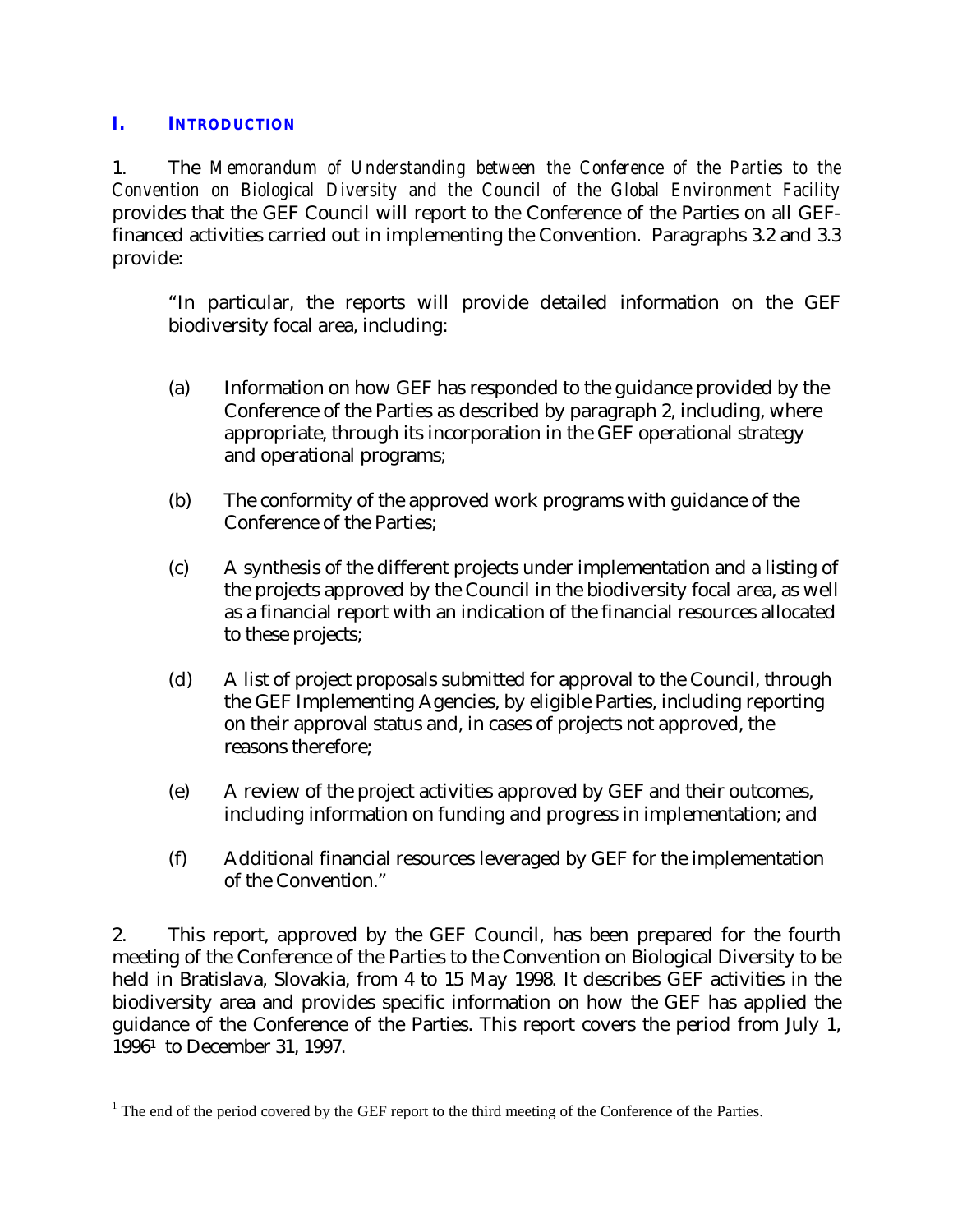#### **II. HIGHLIGHTS OF GEF COUNCIL DECISIONS DURING THE REPORTING PERIOD**

#### **GEF Council Meetings**

3. The Council met three times during the reporting period: October 8-10, 1996, April 30- May 1, 1997 and November 4-6, 1997. During this time, the Council made the following decisions of direct relevance to GEF-financed biodiversity activities:

- (a) Approval of five work programs<sup>2</sup>, with GEF funding for biological diversity activities totaling US\$ 246 million;
- (b) Approval of a work program and budget for the GEF monitoring and evaluation and dissemination program;
- (c) Approval of procedures to expedite the processing and financing of medium-sized projects;
- (d) Approval of principles for GEF financing of targeted research;
- (e) Approval of follow-up action to a STAP workshop on land degradation as it relates to the GEF focal areas;
- (f) Reappointment of Mr. Mohamed T. El-Ashry as the Chief Executive Officer and Chair of the GEF;
- (g) Approval of the structure and organization of the GEF Assembly to be held April 1-3, 1998, in New Delhi, India; and
- (h) Request to the Trustee of the GEF Trust Fund to initiate, in cooperation with the CEO/Chairman of the GEF, replenishment of the Trust Fund in early 1997.

## **Replenishment of the GEF Trust Fund**

<u>.</u>

4. In March 1997, a planning meeting was held to discuss the work plan for the replenishment of the GEF Trust Fund. Participants welcomed the initiation of the second GEF replenishment and noted its importance as the leading multilateral funding mechanism for global environmental protection. The meeting emphasized the importance of initiating the replenishment at a time when the accomplishments of Rio

 $2<sup>2</sup>$  In addition to the work programs that were approved at the three Council meetings, the Council approved two work programs by mail in March and August 1997.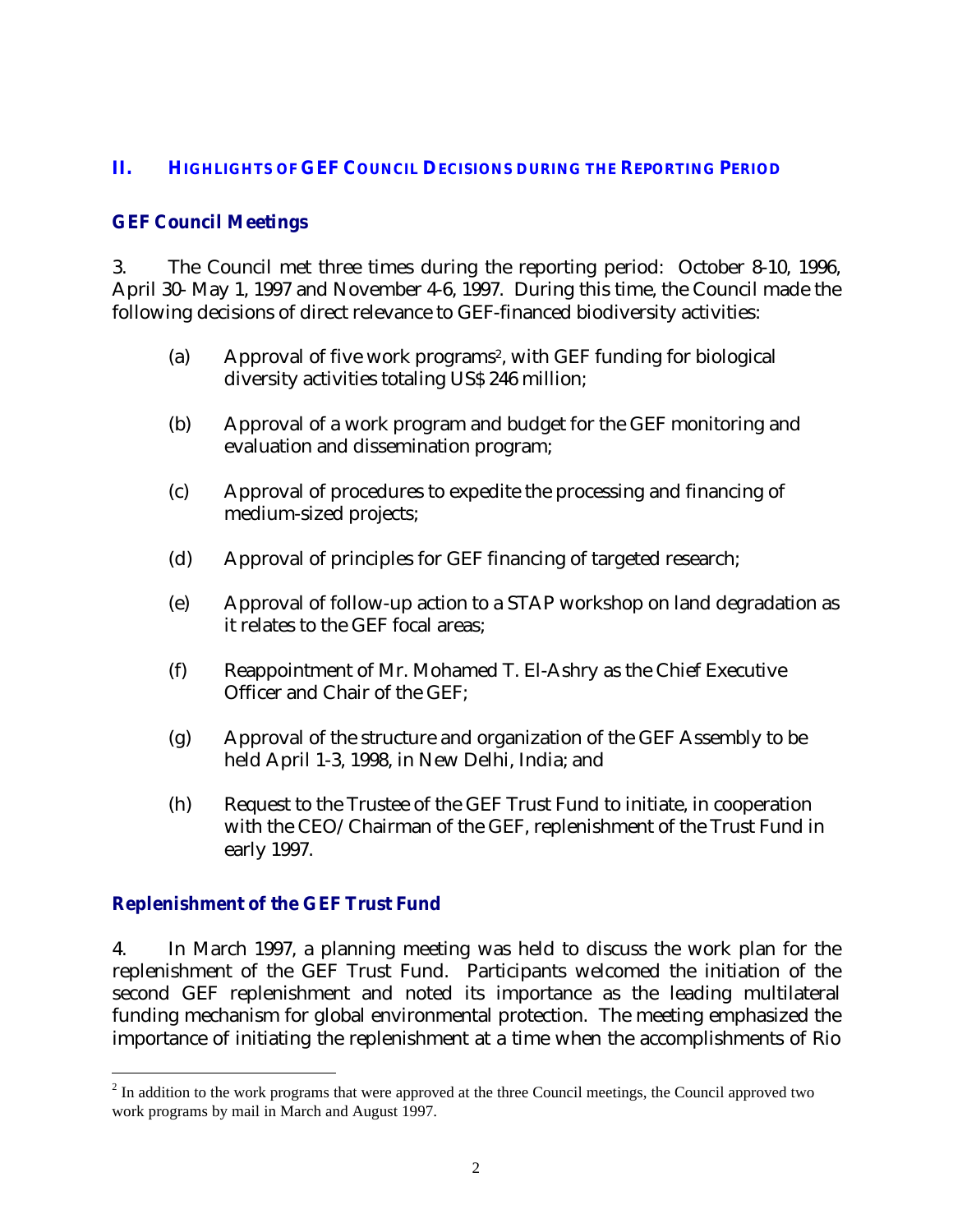are being reviewed in a number of meetings, especially the Special Session of the General Assembly in June 1997. It stressed the importance of a successful replenishment of GEF resources for international cooperation in all four focal areas, including actions concerning biological diversity and climate change through the effective implementation of the Conventions.

5. Participants initially agreed that the second replenishment should be discussed and agreed over the course of three meetings to be convened in May, September, and November 1997. It was agreed at the November meeting that the final replenishment meeting will take place in early February 1998. At these meetings, participants considered preliminary documentation concerning GEF programming of resources, burden sharing frameworks, and exchange rate considerations. There was a consensus among participants that the target size for the second replenishment of the GEF should be US\$2.75 billion. During the process, participants welcomed ongoing efforts to include new donors in the replenishment and urged that these efforts be continued.

6. Apart from burden sharing, two factors were identified as particularly important to the successful outcome of the replenishment negotiations. One was the GEF evaluation exercise being undertaken prior to the first Assembly meeting, and the other a signal of clear support for the role of the GEF as the financial mechanism of the Conventions.

## **III. IMPLEMENTATION OF CONVENTION GUIDANCE**

7. At its third meeting, the Conference of the Parties approved Decision III/5, *Additional Guidance to the Financial Mechanism*, to be followed by the GEF in its role as the institutional structure operating the financial mechanism on an interim basis under the Convention. The meeting noted that this guidance was additional to that already provided to the GEF in decision I/2 and II/6 of the first and second meetings of the Conference of the Parties. The guidance adopted by the third meeting urges the Implementing Agencies to enhance cooperation to increase efforts to improve the processing and delivery systems of the GEF. It calls for priority to be given to activities for capacity building for biosafety, taxonomy, the clearinghouse mechanism, and indigenous and local communities embodying traditional lifestyles. The guidance also calls upon the GEF to support efforts for the conservation and sustainable use of biological diversity important to agriculture. The Conference of the Parties reconfirmed the importance of GEF support for incentive measures and requested the GEF, in preparing projects, to include, when relevant to the project's objectives, components addressing targeted research and promotion of the understanding of the conservation and sustainable use of biological diversity. Along with Governments, regional economic integration organizations and competent international, regional and national organizations, the GEF was urged to support capacity building programs promoting the development and implementation of legislative, administration and policy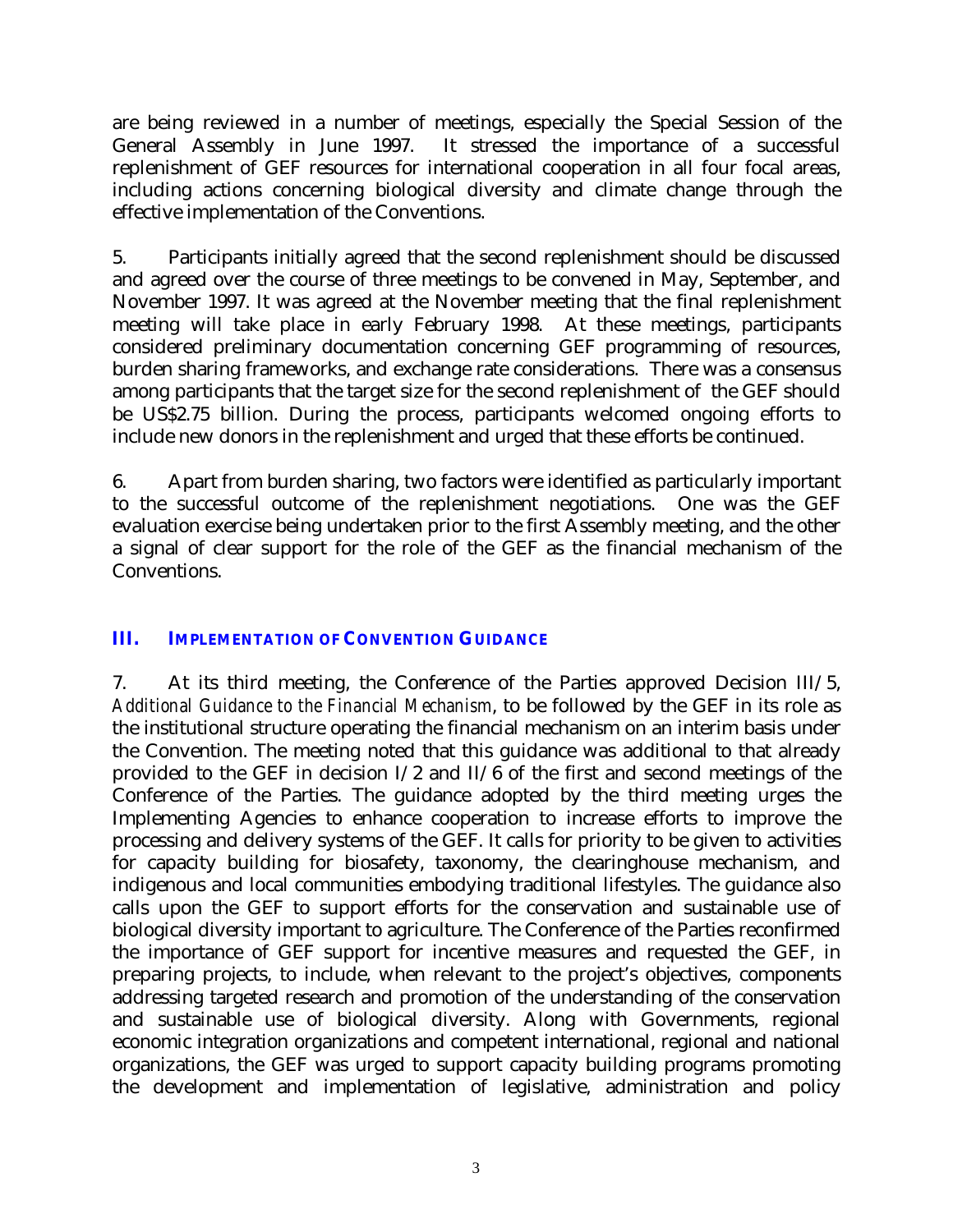measures and guidance on access to genetic resources, including scientific, technical, business, legal and management skills and capacities. The GEF was also requested to collaborate with the Secretariat of the Convention in preparing a proposal on the means to address the fair and equitable sharing of benefits arising out of genetic resources. This proposal is to be considered by the fourth meeting of the Conference of the Parties.

8. As noted in Decision III/5, the guidance approved at the third meeting of the Conference of the Parties is additional to the guidance approved at the first and second meetings of the Conference of the Parties. Upon receiving guidance from the Parties, the GEF reviews its policy and program activities to ascertain that the guidance is appropriately incorporated in GEF operations. New guidance can lead to changes in operational policies, operational procedures, and in the development of new project activities.

9. Reflection of guidance through the approval of new project activities can take some time depending upon whether that guidance builds upon earlier program priorities approved by the Conference of the Parties, in which case the GEF might be able to respond quickly, or whether the program priority is such that it requires policy work to clarify the most effective operational response. In some instances, the GEF has already approved project activities that address the new program priority, since the project is directly relevant to a previously identified program priority. In the case of a program priority for which there is no previous experience, the GEF Secretariat and the Implementing Agencies undertake to define the most effective operational response before working with recipient governments to identify project opportunities.

10. Part A under this section of the report describes the project activities that have been approved during the reporting period. These activities are primarily consistent with the guidance approved by the Parties at their first and second meetings. Some of the projects, however, also address program areas assigned priority by the third meeting of the Parties. Annex A of this report presents a matrix listing the projects together with project preparation financing that was approved during the reporting period together with information as to how that financing responds to the program priorities approved by the Conference of the Parties.

11. Part B under this section of the report describes the operational policy and procedural response of the GEF Council, the Secretariat and the Implementing Agencies to the additional guidance approved by the third meeting of the Conference of the Parties.

# **A. Biodiversity Project Activities**

12. In the reporting period, the following financing was allocated for project activities in the biodiversity area: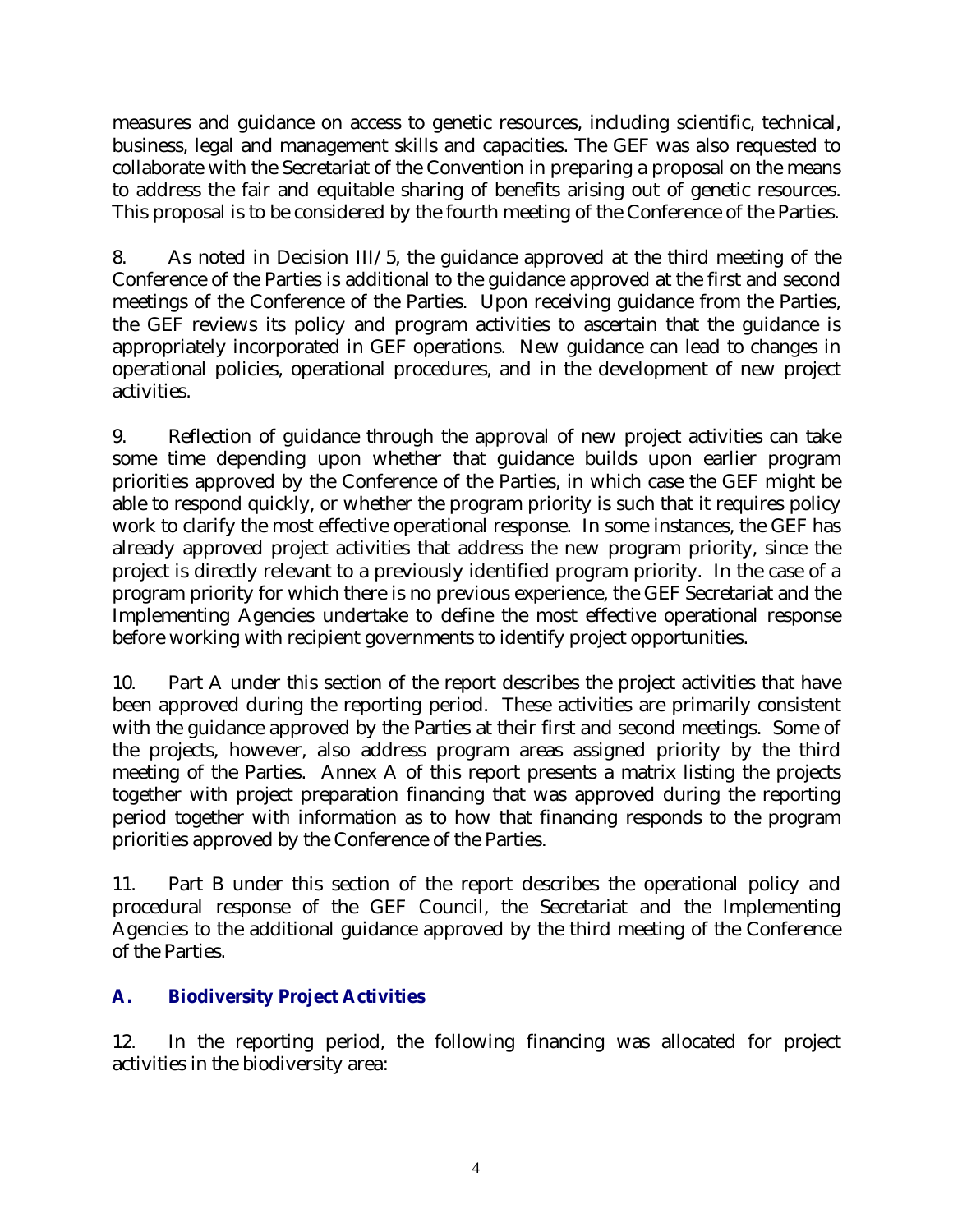| <b>Type of activity</b>                            | Number of<br>activities | <b>GEF</b> financing | <b>Co-financing</b> | <b>Total</b><br><b>Period</b><br><b>Financing</b> |
|----------------------------------------------------|-------------------------|----------------------|---------------------|---------------------------------------------------|
| Project preparation <sup>3</sup>                   | 21                      | \$6.19 million       | 2.99 million<br>\$  | \$9.18 million                                    |
| <b>Enabling Activities</b>                         | 93                      | \$17.94 million      |                     | \$17.94 million                                   |
| Investment/Technical<br><b>Assistance Projects</b> | 35                      | $$246.51$ million    | \$707.46 million    | $$953.97$ million                                 |
| <b>TOTAL</b>                                       | 149                     | \$270.64 million     | \$710.45 million    | $$981.09$ million                                 |

**Table 1: Project Financing in the Area of Biodiversity - July 1996 to December 1997**

13. As is indicated in the table, total project financing during the reporting period amounted to over US\$ 981 million, of which the GEF provided over \$270 million in grant financing. An additional US\$ 710 million in co-financing was raised for biodiversity project activities.

14. Since the establishment of the pilot phase of the GEF, a total of US\$ 1.74 billion has been allocated to biodiversity activities (See Annex B). Of this sum, US\$ 718 million was provided in grants from the GEF Trust Fund. An additional US\$ 1.02<br>billion was contributed through co-financing. The GEF publication, Quarterly billion was contributed through co-financing. *Operational Report*, lists all projects financed by the GEF, and provides a brief summary of the project together with up-dated information on the project's status. Copies of the most recent *Quarterly Operational Report* will be available for those participating in the fourth meeting of the Conference of the Parties.

15. As stated above, Annex A shows how project preparation financing and each project address specific project-related program priorities determined by the Conference of the Parties. It should be kept in mind that some policies approved by the Conference of the Parties are reflected in all GEF-financed biodiversity project activities.<sup>4</sup>

<u>.</u>

 $3$  This does not include initial project preparation funds (Block A) which are used at the very early stages of project or program identification.

<sup>&</sup>lt;sup>4</sup> This includes guidance requesting that projects: be consistent with national priorities, strategies and action plans; contribute to capacity building and fulfillment of Convention obligations; and promote involvement of stakeholders in order to address the social dimensions related to poverty.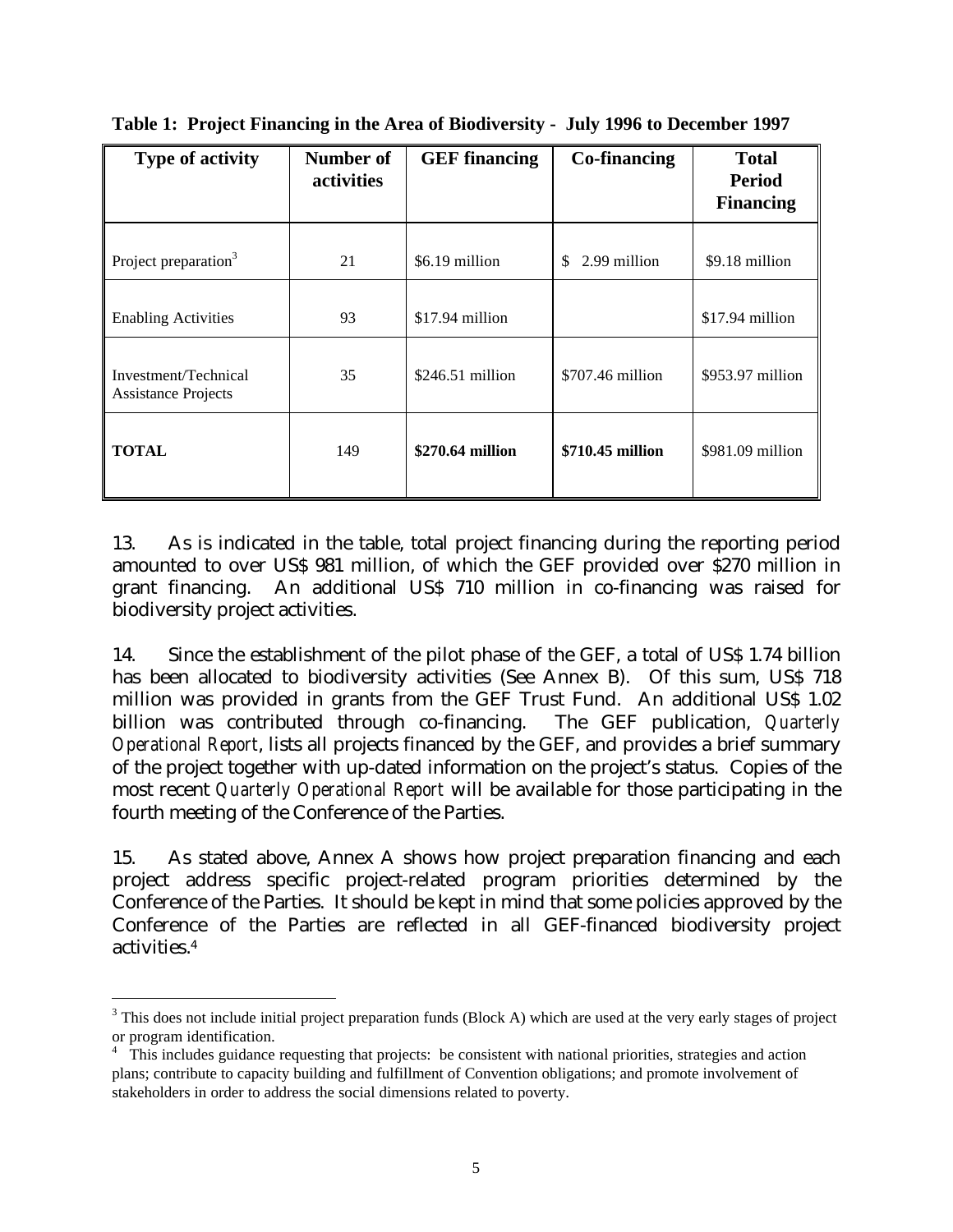16. Tables 5 below lists projects in the GEF focal area of international waters that have significant biodiversity project components. Table 6 lists projects that are related to a number of focal areas, including biodiversity. These later projects are often concerned with environmental awareness.

#### *Enabling Activity Projects*

 $\overline{a}$ 

17. During the reporting period, 93<sup>5</sup> enabling activity projects were financed. One for Brazil was approved by the Council and the rest by the CEO under expedited procedures. The GEF financing for enabling activities in the reporting period exceeds US\$17 million (see Table 2). All these projects have been developed with the full collaboration of the recipient country Party, and all of them address to some extent the preparation of national reports. In addition, as stated in paragraph 26**,** the revised operational criteria for enabling activities make provision for capacity building activities for purposes of the clearing-house mechanism, including financial assistance to purchase hardware, software, and to cover the costs of access and training. By the end of December 1997, the following countries received GEF assistance for the purposes of the clearing-house mechanism: Czech Republic, Guinea, Hungary, Madagascar, Malawi, Mozambique, Niger, Oman, and Seychelles. With an additional amount of US\$87,688 for capacity building related to the clearing-house mechanism, total GEF allocations for biodiversity enabling activities in the reporting period was US\$17,948,512.

|                         | <b>COUNTRY</b>      | <b>AMOUNT</b> | <b>APPROVAL</b> |
|-------------------------|---------------------|---------------|-----------------|
|                         |                     | (USS)         | month/day/year  |
|                         | Albania             | 96,000        | 08 05 96        |
| $\overline{2}$          | Algeria             | 230,500       | 03 03 97        |
| 3                       | Antigua & Barbuda   | 139,000       | 03 25 97        |
| $\overline{\mathbf{4}}$ | Argentina           | 348,890       | 09 25 96        |
| $\overline{5}$          | Armenia             | 174,800       | 04 28 97        |
| 6                       | <b>Bahamas</b>      | 150,000       | 09 16 96        |
|                         | <b>Barbados</b>     | 143,640       | 03 27 97        |
| 8                       | <b>Belize</b>       | 184,500       | 01 28 97        |
| 9                       | <b>Benin</b>        | 233,820       | 09 29 97        |
| 10                      | <b>Bhutan</b>       | 116,546       | 09 12 96        |
| 11                      | <b>Brazil</b>       | 942,500       | 03 07 97        |
| 12                      | <b>Burkina Faso</b> | 230,977       | 12 16 96        |
| 13                      | Cameroon            | 300,000       | 09 16 96        |
| 14                      | Cape Verde          | 208,151       | 12 16 96        |

**Table 2: Enabling Activities** - **July 1996 to December 1997**

<sup>&</sup>lt;sup>5</sup> This number does not include Pilot Biosafety Enabling Activity Project, which is listed in Table 3 as an Investment/Technical Assistance project.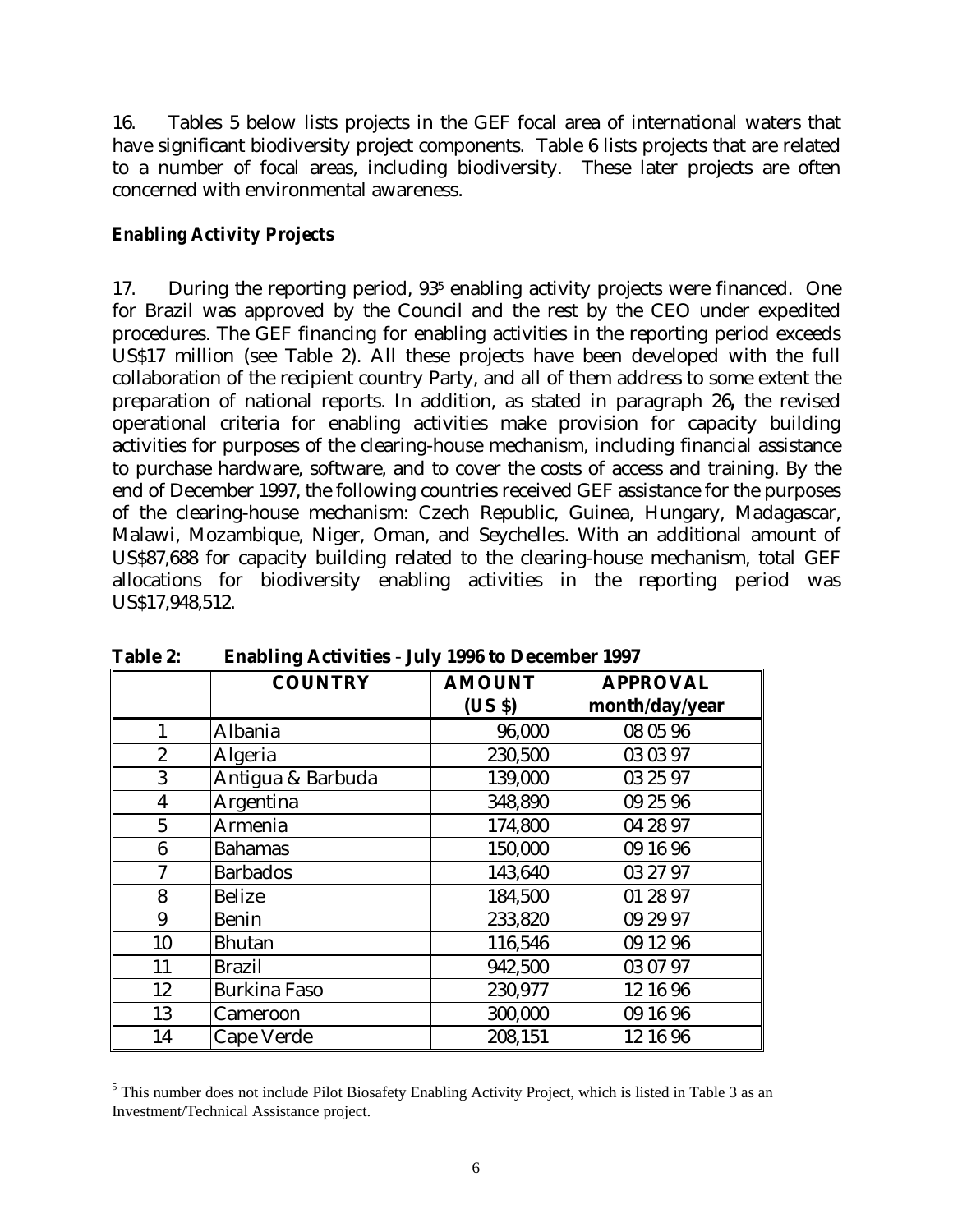|    | <b>COUNTRY</b>             | <b>AMOUNT</b> | <b>APPROVAL</b> |
|----|----------------------------|---------------|-----------------|
|    |                            | (US \$)       | month/day/year  |
| 15 | <b>Central African Rep</b> | 164,700       | 10 16 96        |
| 16 | Chad                       | 218,160       | 09 23 96        |
| 17 | China                      | 59,400        | 02 20 97        |
| 18 | Colombia                   | 253,000       | 05 21 97        |
| 19 | Comoros                    | 131,760       | 05 28 97        |
| 20 | Congo                      | 247,860       | 03 06 97        |
| 21 | Congo, DR                  | 331,560       | 09 23 96        |
| 22 | Costa Rica                 | 195,700       | 08 21 96        |
| 23 | Cote d'Ivoire              | 237,600       | 04 24 97        |
| 24 | Croatia                    | 102,000       | 01 30 97        |
| 25 | Cuba                       | 206,280       | 12 16 96        |
| 26 | <b>Czech Republic</b>      | 101,000       | 12 15 97        |
| 27 | Dominica                   | 96,500        | 07 25 97        |
| 28 | <b>DPR</b> Korea           | 299,250       | 01 13 97        |
| 29 | Egypt                      | 288,000       | 09 16 96        |
| 30 | El Salvador                | 197,900       | 01 28 97        |
| 31 | EQ. Guinea                 | 300,000       | 09 23 96        |
| 32 | Eritrea                    | 275,000       | 10 16 96        |
| 33 | Estonia                    | 166,000       | 10 25 96        |
| 34 | Fiji                       | 197,925       | 03 25 97        |
| 35 | Gabon                      | 232,200       | 10 30 97        |
| 36 | Gambia                     | 243,000       | 10 17 96        |
| 37 | Georgia                    | 120,000       | 08 05 96        |
| 38 | Guatemala                  | 214,700       | 01 24 97        |
| 39 | Guinea                     | 223,020       | 07 21 97        |
| 40 | Guinea Bissau              | 195,480       | 01 28 97        |
| 41 | Guyana                     | 82,600        | 12 16 97        |
| 42 | Hungary                    | 166,320       | 03 27 97        |
| 43 | India                      | 25,000        | 10 27 97        |
| 44 | Iran                       | 350,000       | 03 06 97        |
| 45 | Jordan                     | 350,000       | 05 08 97        |
| 46 | Kazakhastan                | 132,664       | 10 02 96        |
| 47 | Kenya                      | 157,000       | 04 16 97        |
| 48 | <b>Kyrgyz Republic</b>     | 108,000       | 02 27 97        |
| 49 | Latvia                     | 165,315       | 09 23 97        |
| 50 | Lebanon                    | 145,000       | 02 27 97        |
| 51 | Lesotho                    | 114,480       | 08 12 96        |
| 52 | Lithuania                  | 70,000        | 08 05 96        |
| 53 | Madagascar                 | 25,000        | 05 22 97        |
| 54 | Malaysia                   | 36,750        | 01 03 97        |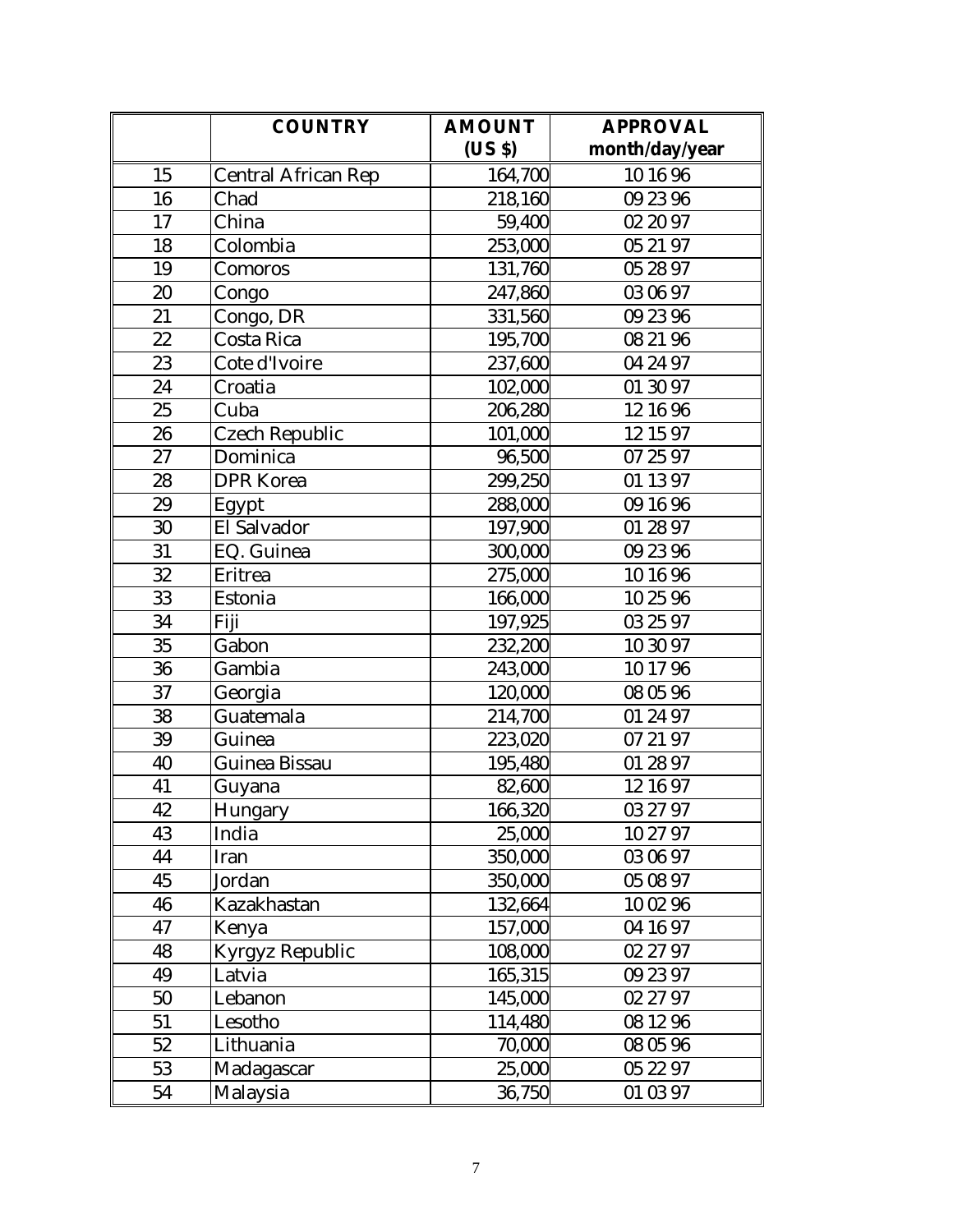|              | <b>COUNTRY</b>                     | <b>AMOUNT</b> | <b>APPROVAL</b> |
|--------------|------------------------------------|---------------|-----------------|
|              |                                    | (US \$)       | month/day/year  |
| 55           | Malawi                             | 289,000       | 09 16 96        |
| 56           | <b>Maldives</b>                    | 150,680       | 01 22 97        |
| 57           | Mali                               | 252,180       | 02 20 97        |
| 58           | <b>Marshall Islands</b>            | 230,000       | 03 07 97        |
| 59           | Mauritania                         | 233,000       | 03 06 97        |
| 60           | <b>Mauritius</b>                   | 235,440       | 05 08 97        |
| 61           | Mexico                             | 198,000       | 01 30 97        |
| 62           | Mongolia                           | 32,550        | 01 30 97        |
| 63           | Morocco                            | 191,200       | 04 24 97        |
| 64           | Mozambique                         | 216,000       | 09 17 96        |
| 65           | Niger                              | 229,500       | 03 06 97        |
| 66           | Oman                               | 266,000       | 08 27 97        |
| 67           | Panama                             | 215,000       | 08 08 96        |
| 68           | Peru                               | 217,900       | 07 16 97        |
| 69           | Poland                             | 205,000       | 09 17 96        |
| 70           | <b>Russian Fed</b>                 | 59,220        | 05 23 97        |
| 71           | Rwanda                             | 170,640       | 08 28 96        |
| 72           | St Kitts & Nevis                   | 104,000       | 07 16 97        |
| 73           | <b>St Vincent &amp; Grenadines</b> | 117,000       | 05 22 97        |
| 74           | Senegal                            | 205,200       | 12 16 96        |
| 75           | Seychelles                         | 186,000       | 08 08 96        |
| 76           | Slovak Republic                    | 77,000        | 08 08 96        |
| 77           | Solomon Islands                    | 123,000       | 08 08 96        |
| 78           | South Africa                       | 25,380        | 08 06 97        |
| 79           | Sudan                              | 334,000       | 10 08 97        |
| 80           | Surinam                            | 92,000        | 05 13 97        |
| 81           | Swaziland                          | 169,560       | 12 23 96        |
| 82           | Syria                              | 194,000       | 02 20 97        |
| 83           | Trinidad & Tobago                  | 127,000       | 05 30 97        |
| 84           | Tunisia                            | 89,000        | 08 08 96        |
| 85           | Uganda                             | 125,000       | 08 04 97        |
| 86           | Ukraine                            | 112,000       | 08 05 96        |
| 87           | Uruguay                            | 121,300       | 08 12 96        |
| 88           | Uzbekistan                         | 183,000       | 08 12 96        |
| 89           | Vanuatu                            | 207,360       | 01 15 97        |
| 90           | Venezuela                          | 273,370       | 01 28 97        |
| 91           | Yemen                              | 290,000       | 09 19 96        |
| 92           | Zambia                             | 289,440       | 03 24 97        |
| 93           | Zimbabwe                           | 299,456       | 11 25 96        |
| <b>Total</b> |                                    | 17,860,824    |                 |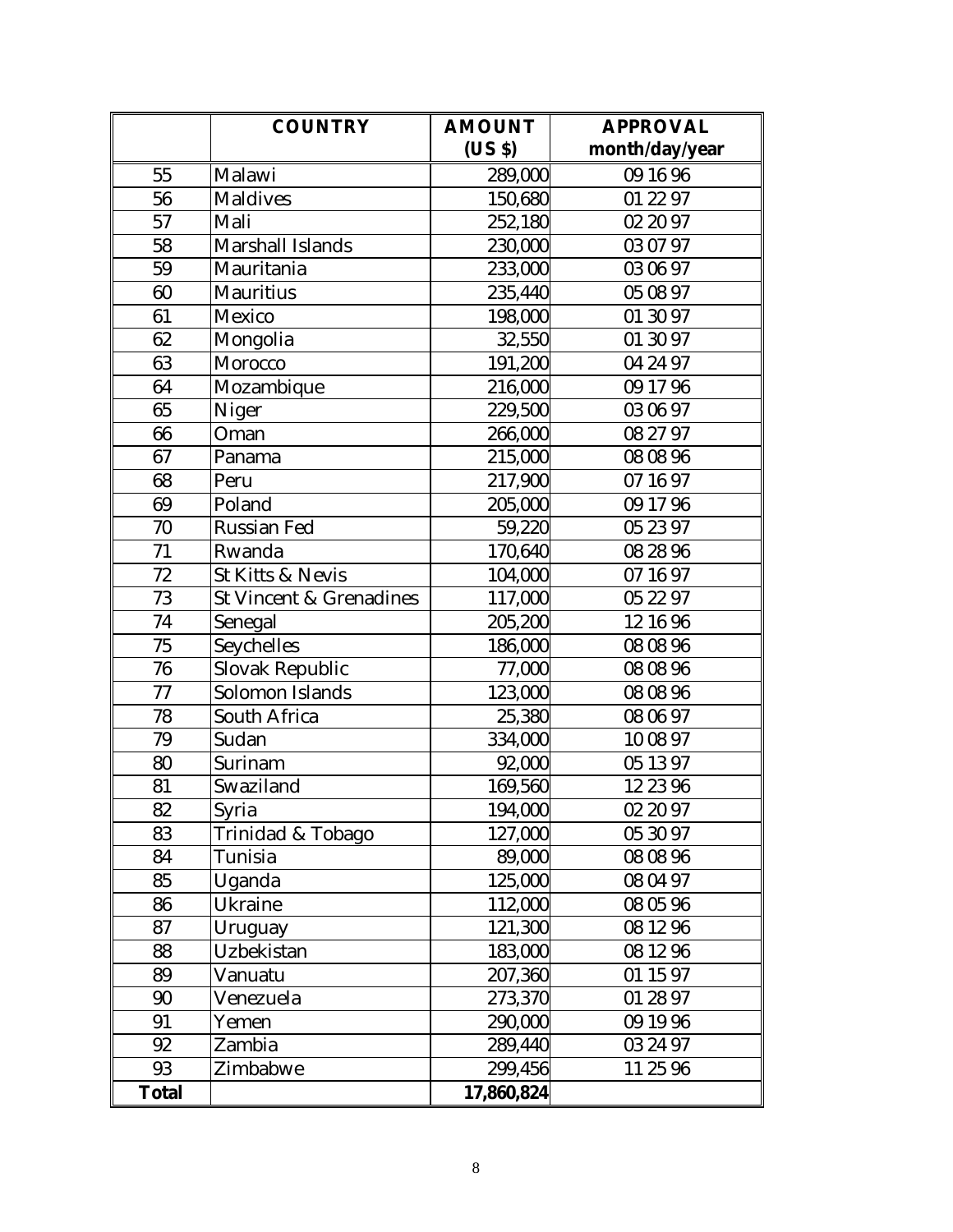# *Investment and Technical Assistance Projects*

18. The table below lists the investment and technical assistance projects approved in accordance with GEF procedures during the reporting period.

| нгусэннено геспитсан Азэнхансе гторесь - эагу тооо-December 1997                                                                                                                                     |                                                                                                                |                                                                |                                                                 |
|------------------------------------------------------------------------------------------------------------------------------------------------------------------------------------------------------|----------------------------------------------------------------------------------------------------------------|----------------------------------------------------------------|-----------------------------------------------------------------|
| <b>COUNTRY</b>                                                                                                                                                                                       | <b>PROJECT NAME</b>                                                                                            | <b>GEF</b><br><b>FINANCING</b><br>IN US\$<br><b>MILLIONS</b> ) | <b>TOTAL</b><br><b>FINANCING</b><br>IN USS<br><b>MILLIONS</b> ) |
| Global (Brazil, China,<br>Ghana, Guinea, Kenya,<br>Papua New Guinea,<br>Tanzania, Uganda)                                                                                                            | People, Land<br>Management, and<br><b>Environmental Change</b>                                                 | 6.23                                                           | 11.09                                                           |
| Global (Bolivia, Bulgaria,<br>Cameroon, China, Cuba,<br>Egypt, Kenya, Hungary,<br>Malawi, Mauritania,<br>Mauritius, Namibia,<br>Pakistan, Poland, Russian<br>Federation, Tunisia,<br>Uganda, Zambia) | <b>Pilot Biosafety Enabling</b><br><b>Activity Project</b><br>(Component 1)                                    | 1.98                                                           | 1.98                                                            |
| Regional (Kenya,<br>Tanzania, Uganda)                                                                                                                                                                | <b>East Africa-Reducing</b><br><b>Biodiversity Loss at</b><br><b>Cross-Border Sites</b>                        | 12.65                                                          | 18.42                                                           |
| Regional (Burkina Faso,<br>Cameroon, Egypt,<br>Ethiopia, Ghana, Kenya,<br>Sierra Leone, South Africa,<br>Tanzania, Tunisia,<br>Uganda)                                                               | <b>African NGO-</b><br><b>Government Partnerships</b><br>for Sustainable<br><b>Biodiversity Action</b>         | 4.33                                                           | 11.44                                                           |
| Regional (Belize, Costa<br>Rica, El Salvador,<br>Guatemala, Honduras,<br>Mexico,<br>Nicaragua, Panama)                                                                                               | Establishment of a<br>Programme for the<br>Consolidation of the<br>Meso-American<br><b>Biological Corridor</b> | 10.94                                                          | 23.71                                                           |

**Table 3: Investment/Technical Assistance Projects - July 1996-December 1997**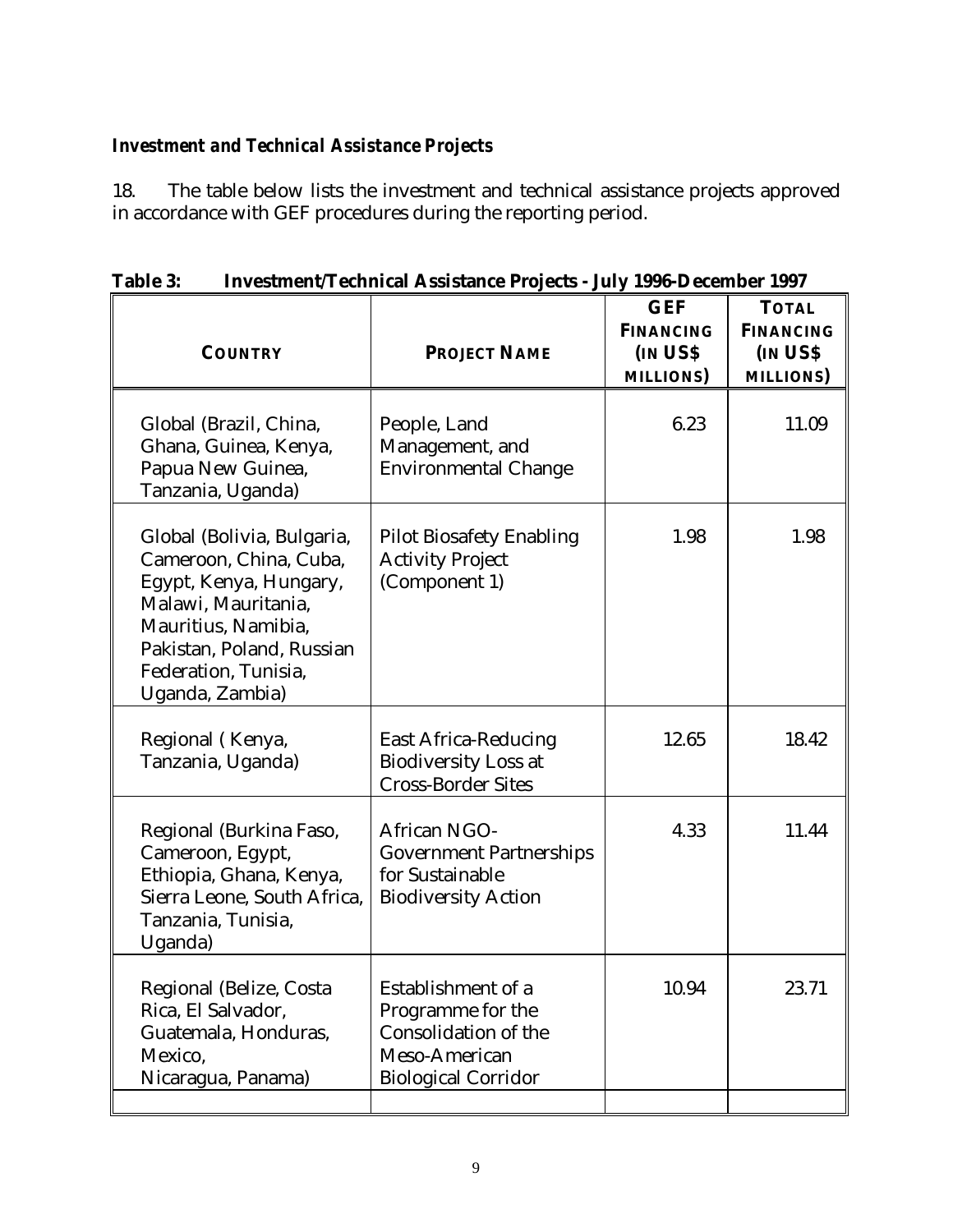| <b>COUNTRY</b>                                                                                                                                                                                                                                                                                                                                                                                                                                        | <b>PROJECT NAME</b>                                                                                                                                | <b>GEF</b><br><b>FINANCING</b><br><b>IN USS</b><br><b>MILLIONS</b> ) | <b>TOTAL</b><br><b>FINANCING</b><br>IN US\$<br><b>MILLIONS</b> ) |
|-------------------------------------------------------------------------------------------------------------------------------------------------------------------------------------------------------------------------------------------------------------------------------------------------------------------------------------------------------------------------------------------------------------------------------------------------------|----------------------------------------------------------------------------------------------------------------------------------------------------|----------------------------------------------------------------------|------------------------------------------------------------------|
| Regional (Angola,<br>Botswana, Lesotho,<br>Malawi, Mozambique,<br>South Africa, Swaziland,<br>Zambia, Zimbabwe)                                                                                                                                                                                                                                                                                                                                       | Southern Africa<br><b>Biodiversity Support</b><br>Programme                                                                                        | 4.50                                                                 | 9.34                                                             |
| Regional (Kazakstan,<br>Uzbekistan,<br>Kyrgyz Republic)                                                                                                                                                                                                                                                                                                                                                                                               | <b>Central Asia</b><br>Transboundary<br><b>Biodiversity Project</b>                                                                                | 10.49                                                                | 14.23                                                            |
| Regional (Lebanon,<br>Jordan, Syria)                                                                                                                                                                                                                                                                                                                                                                                                                  | Conservation and<br>Sustainable Use of<br><b>Dryland Agro-</b><br><b>Biodiversity of the Fertile</b><br>Crescent                                   | 8.12                                                                 | 18.78                                                            |
| Regional (Albania, Egypt,<br>Lebanon, Morocco,<br>Tunisia)                                                                                                                                                                                                                                                                                                                                                                                            | <b>Conservation of Wetland</b><br>and Coastal Ecosystems<br>in the Mediterranean                                                                   | 13.45                                                                | 104.25                                                           |
| Latin American and<br>Caribbean (Antigua and<br>Barbuda, Argentina,<br>Belize, Bolivia, Brazil,<br>Chile, Colombia, Costa<br>Rica, Dominica,<br>Dominican Republic,<br>Ecuador, El Salvador,<br>Grenada, Guatemala,<br>Guyana, Haiti, Honduras,<br>Jamaica, Mexico,<br>Nicaragua, Panama,<br>Paraguay, Peru, St.Kitts<br>and Nevis, St.Lucia,<br>St. Vincent and the<br>Grenadines, Surinam,<br>Trinidad and Tobago,<br><b>Uruguay and Venezuela)</b> | A Participatory Approach<br>to Managing the<br><b>Environment: An Input to</b><br>the Inter-American<br><b>Strategy for Participation</b><br>(ISP) | 0.75                                                                 | 1.56                                                             |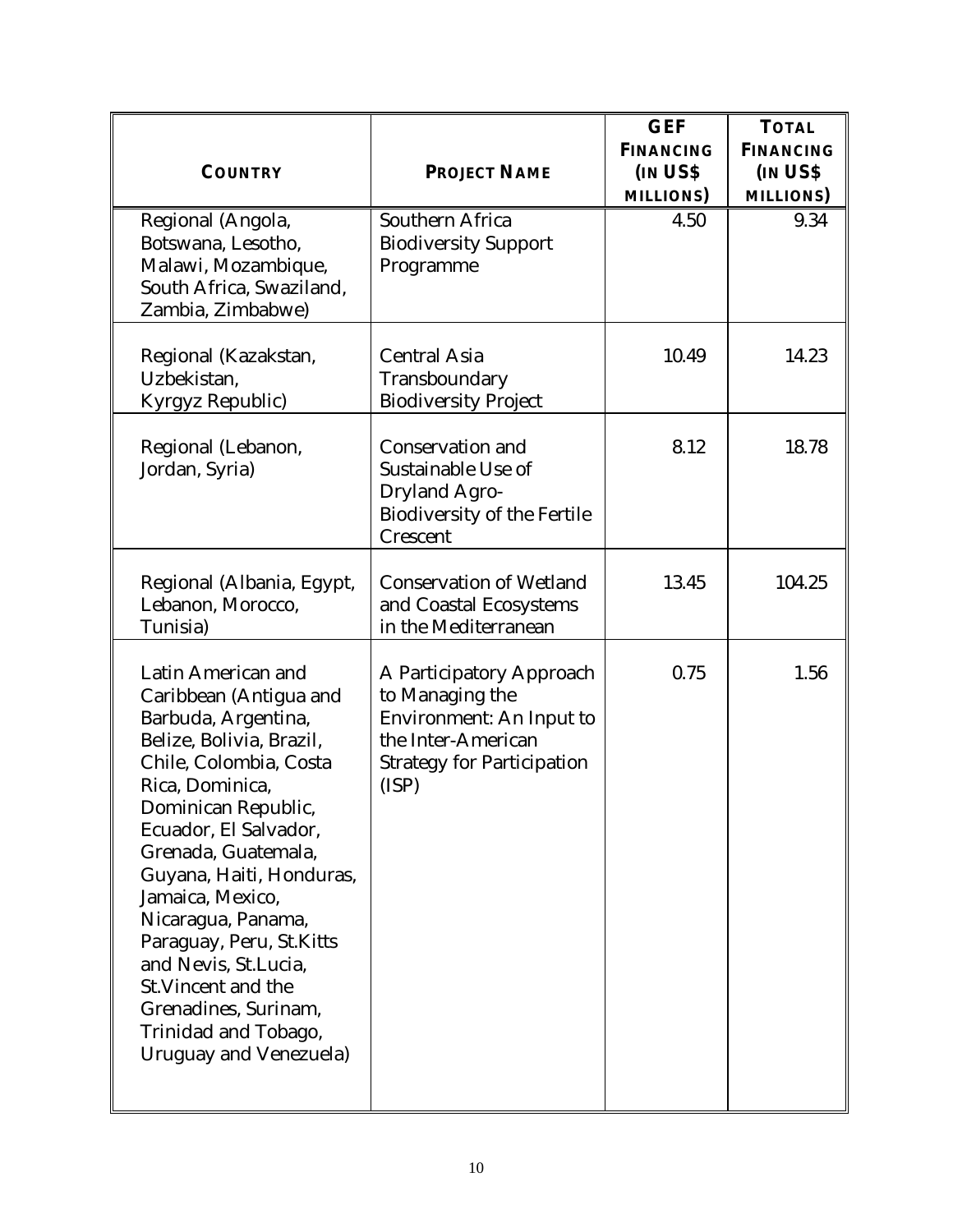| <b>COUNTRY</b>                                                                                   | <b>PROJECT NAME</b>                                                                                                                     | <b>GEF</b><br><b>FINANCING</b><br><b>IN USS</b><br><b>MILLIONS</b> ) | <b>TOTAL</b><br><b>FINANCING</b><br>IN US\$<br><b>MILLIONS</b> ) |
|--------------------------------------------------------------------------------------------------|-----------------------------------------------------------------------------------------------------------------------------------------|----------------------------------------------------------------------|------------------------------------------------------------------|
| Regional (Cameroon,<br>Gabon, Equatorial Guinea,<br>Central Africa Republic,<br>Congo, Congo DR) | <b>Regional Environment</b><br><b>Information Management</b><br>Project (REIMP)                                                         | 4.46                                                                 | 16.59                                                            |
| Argentina                                                                                        | <b>Biodiversity Conservation</b>                                                                                                        | 10.39                                                                | 48.54                                                            |
| Argentina                                                                                        | Consolidation and<br>Implementation of the<br>Patagonia Coastal Zone<br><b>Management Programme</b><br>for Biodiversity<br>Conservation | 5.20                                                                 | 5.20                                                             |
| <b>Bhutan</b>                                                                                    | <b>Integrated Management</b><br>of Jigme Dorji National<br>Park                                                                         | 1.5                                                                  | 2.15                                                             |
| Congo (DR)                                                                                       | Rehabilitation of the<br><b>Protected Areas</b>                                                                                         | 6.33                                                                 | 19.96                                                            |
| Costa Rica                                                                                       | <b>Biodiversity Resources</b><br>Development                                                                                            | 7.28                                                                 | 8.80                                                             |
| Eritrea                                                                                          | Conservation<br>Management of Eritrea's<br>Coastal, Marine, and<br><b>Island Biodiversity</b>                                           | 4.99                                                                 | 4.99                                                             |
| Ghana                                                                                            | <b>Natural Resources</b><br>Management                                                                                                  | 8.90                                                                 | 53.6                                                             |
| Guyana                                                                                           | <b>National Protected Areas</b><br><b>System</b>                                                                                        | 6.33                                                                 | 8.62                                                             |
| Honduras                                                                                         | <b>Biodiversity in Priority</b><br><b>Areas</b>                                                                                         | 7.30                                                                 | 21.15                                                            |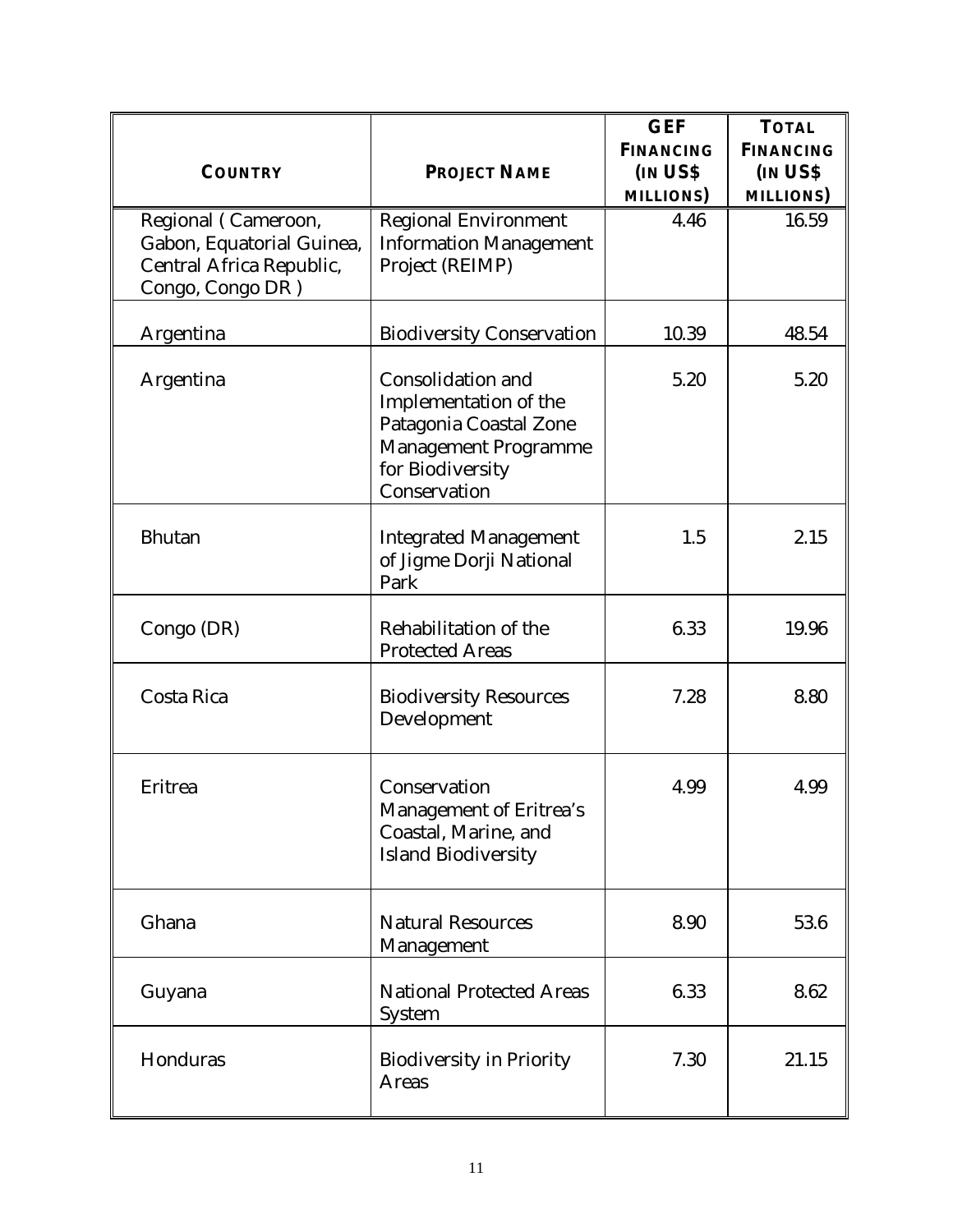| <b>COUNTRY</b> | <b>PROJECT NAME</b>                                                                                                                                | <b>GEF</b><br><b>FINANCING</b><br><b>IN USS</b><br><b>MILLIONS</b> ) | <b>TOTAL</b><br><b>FINANCING</b><br>IN US\$<br><b>MILLIONS</b> ) |
|----------------|----------------------------------------------------------------------------------------------------------------------------------------------------|----------------------------------------------------------------------|------------------------------------------------------------------|
| Indonesia      | <b>Coral Reef Rehabilitation</b><br>and Management Project<br>(COREMAP)                                                                            | 12.28                                                                | 60.80                                                            |
| Jordan         | <b>Final Consolidation and</b><br><b>Conservation of Azraq</b><br><b>Wetlands and Dana</b><br>Wildlands by RSCN to<br><b>Address New Pressures</b> | 1.95                                                                 | 3.29                                                             |
| Lesotho        | <b>Conserving Mountain</b><br><b>Biodiversity in Lesotho</b>                                                                                       | 2.51                                                                 | 7.34                                                             |
| Madagascar     | <b>Environment Program</b><br>Support                                                                                                              | 20.80                                                                | 155.00                                                           |
| Mauritania     | Rescue Plan for the Cap<br><b>Blanc Colony of the</b><br>Mediterranean Monk Seal                                                                   | 0.15                                                                 | 0.23                                                             |
| Mongolia       | <b>Biodiversity Conservation</b><br>and Sustainable<br>Livelihood Options in the<br><b>Grasslands of Eastern</b><br>Mongolia                       | 5.16                                                                 | 12.03                                                            |
| Nicaragua      | <b>Atlantic Biodiversity</b><br>Corridor                                                                                                           | 7.47                                                                 | 22.34                                                            |
| Panama         | <b>Atlantic Biological</b><br>Corridor                                                                                                             | 8.59                                                                 | 12.03                                                            |
| Pakistan       | <b>Protected Areas</b><br><b>Management Project</b>                                                                                                | 11.14                                                                | 27.32                                                            |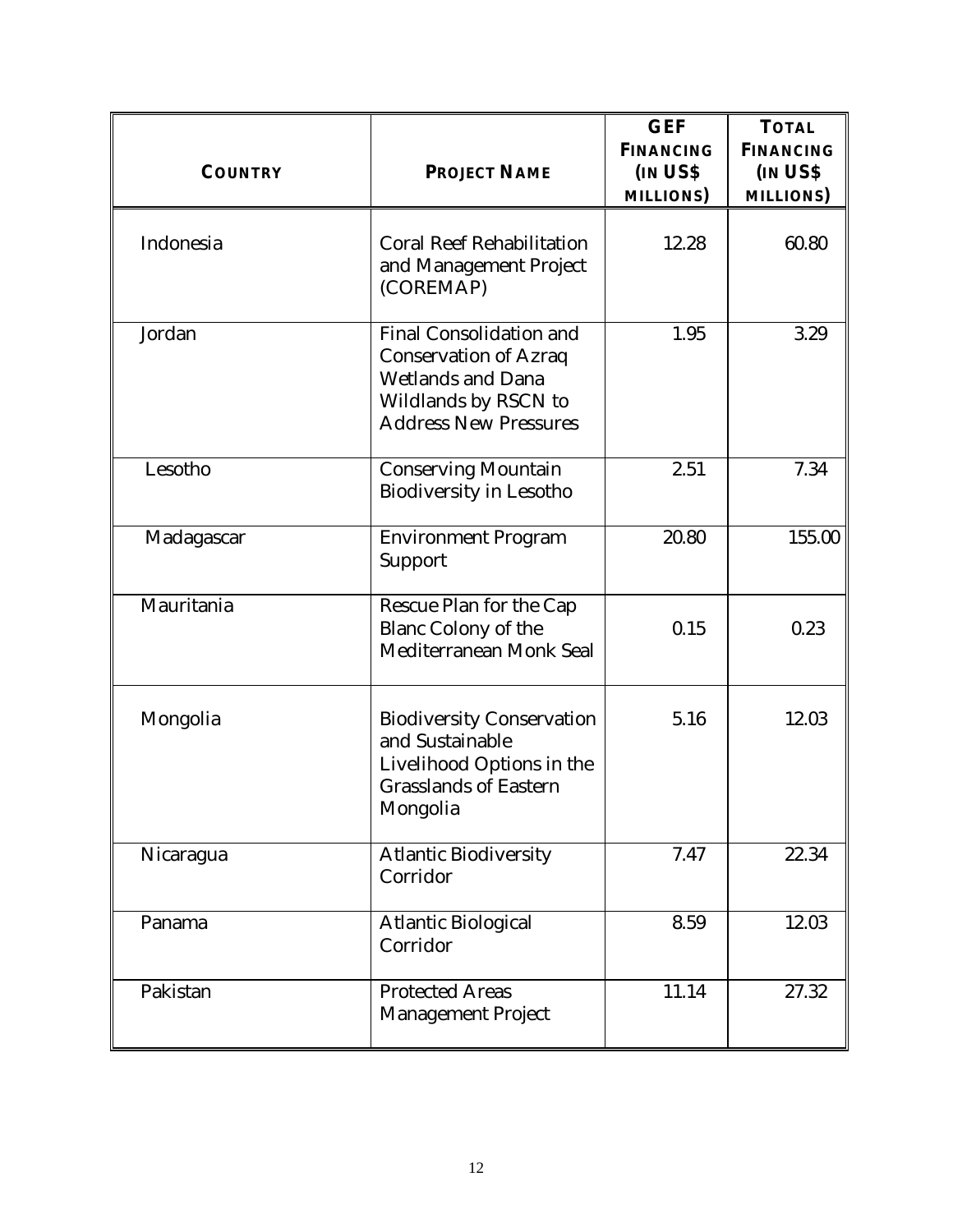| <b>COUNTRY</b>      | <b>PROJECT NAME</b>                                                                                | <b>GEF</b><br><b>FINANCING</b><br><b>IN USS</b><br><b>MILLIONS</b> ) | <b>TOTAL</b><br><b>FINANCING</b><br><b>IN USS</b><br><b>MILLIONS</b> ) |
|---------------------|----------------------------------------------------------------------------------------------------|----------------------------------------------------------------------|------------------------------------------------------------------------|
| Romania             | <b>Integrated Biodiversity</b><br><b>Conservation and</b><br><b>Protected Area</b><br>Management   | 5.30                                                                 | 7.10                                                                   |
| Sri Lanka           | <b>Conservation and</b><br>Sustainable Use of<br><b>Medicinal Plants</b>                           | 4.92                                                                 | 25.43                                                                  |
| <b>South Africa</b> | Cape Peninsula<br><b>Biodiversity Conservation</b><br>Project                                      | 12.39                                                                | 93.34                                                                  |
| Uganda              | <b>Protected Areas</b><br>Management and<br>Sustainable Use (PAMSU)                                | 10.29                                                                | 107.49                                                                 |
| Uruguay             | Consolidation of the<br><b>Banados del Este</b><br><b>Biosphere Reserve</b>                        | 2.50                                                                 | 2.88                                                                   |
| Yemen               | <b>Conservation and</b><br>Sustainable Use of the<br><b>Biodiversity of Socotra</b><br>Archipelago | 4.94                                                                 | 12.95                                                                  |
| <b>TOTAL</b>        |                                                                                                    | 246.51                                                               | 953.97                                                                 |

## *Project Preparation Financing for Biodiversity Proposals*

19. Often as a first step in project development, the GEF provides financing through its Project Preparation and Development Facility to assist countries to elaborate a project concept and prepare a project proposal. The table below shows GEF project preparation activities for biodiversity proposals approved during the reporting period.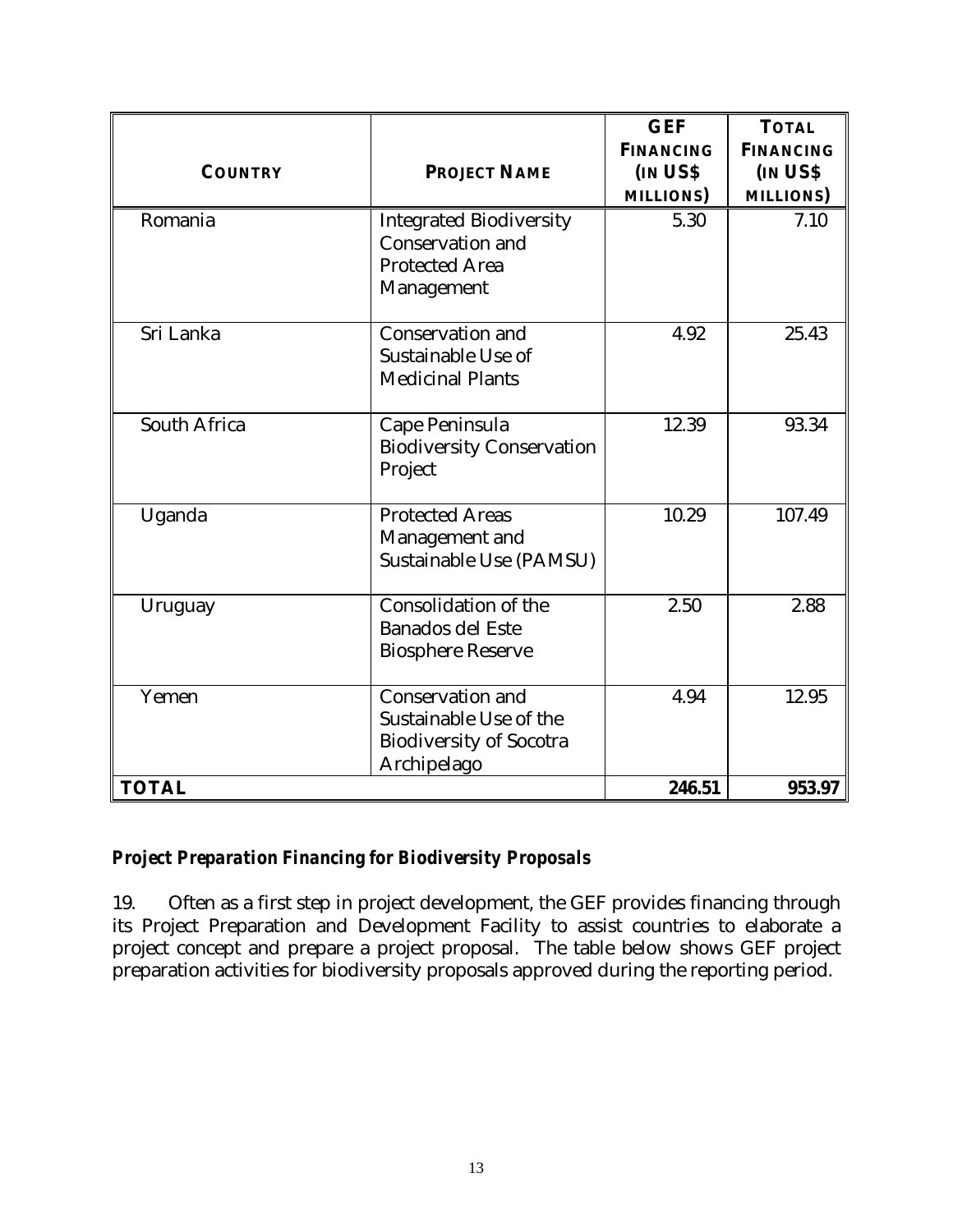| <b>Country</b>                                                                                                                | <b>Project Name</b>                                                                                                                  | <b>GEF Financing</b><br>(in US\$ millions) |
|-------------------------------------------------------------------------------------------------------------------------------|--------------------------------------------------------------------------------------------------------------------------------------|--------------------------------------------|
| Global                                                                                                                        | <b>Support Programme for Biodiversity</b><br><b>Enabling Activities</b>                                                              | 0.33                                       |
| Regional (Cameroon,<br><b>Central African</b><br>Republic, Congo DR,<br><b>Equatorial Guinea)</b>                             | <b>Regional Environment Information</b><br><b>Management Project (REIMP)</b>                                                         | 0.45                                       |
| Regional<br>(Kenya, Ethiopia,<br>Tanzania, Uganda)                                                                            | <b>Biodiversity Conservation and</b><br>Sustainable Use in the East African Rift<br><b>Valley Lakes</b>                              | 0.34                                       |
| Regional                                                                                                                      | <b>Transboundary Biodiversity</b>                                                                                                    | 0.35                                       |
| Regional<br>(Cameroon, Egypt,<br>Ethiopia, Ghana, Kenya,<br>Madagascar, Sierra<br>Leone, South Africa,<br>Tunisia and Uganda) | African NGO-Government Partnership<br>for Sustainable Biodiversity Action                                                            | 0.19                                       |
| Regional<br>(Cambodia, Laos,<br><b>Thailand and Vietnam)</b>                                                                  | Mekong River Basin Wetland<br><b>Biodiversity Conservation and</b><br><b>Sustainable Use Programme</b>                               | 0.35                                       |
| Regional                                                                                                                      | Preparation of a Transboundary<br>Diagnostic Analysis and Strategic<br>Action Programme for the Yellow Sea<br>Large Marine Ecosystem | 0.35                                       |
| Regional                                                                                                                      | <b>Strategic Action Programme for the</b><br><b>South Pacific</b>                                                                    | 0.30                                       |
| China                                                                                                                         | Wetland Biodiversity & Sustainable Use<br>in China                                                                                   | 0.34                                       |
| India                                                                                                                         | <b>Gulf of Mannar Marine Biosphere</b><br>Reserve                                                                                    | 0.19                                       |

**Table 4: Project Preparation Financing - July 1996-December 1997**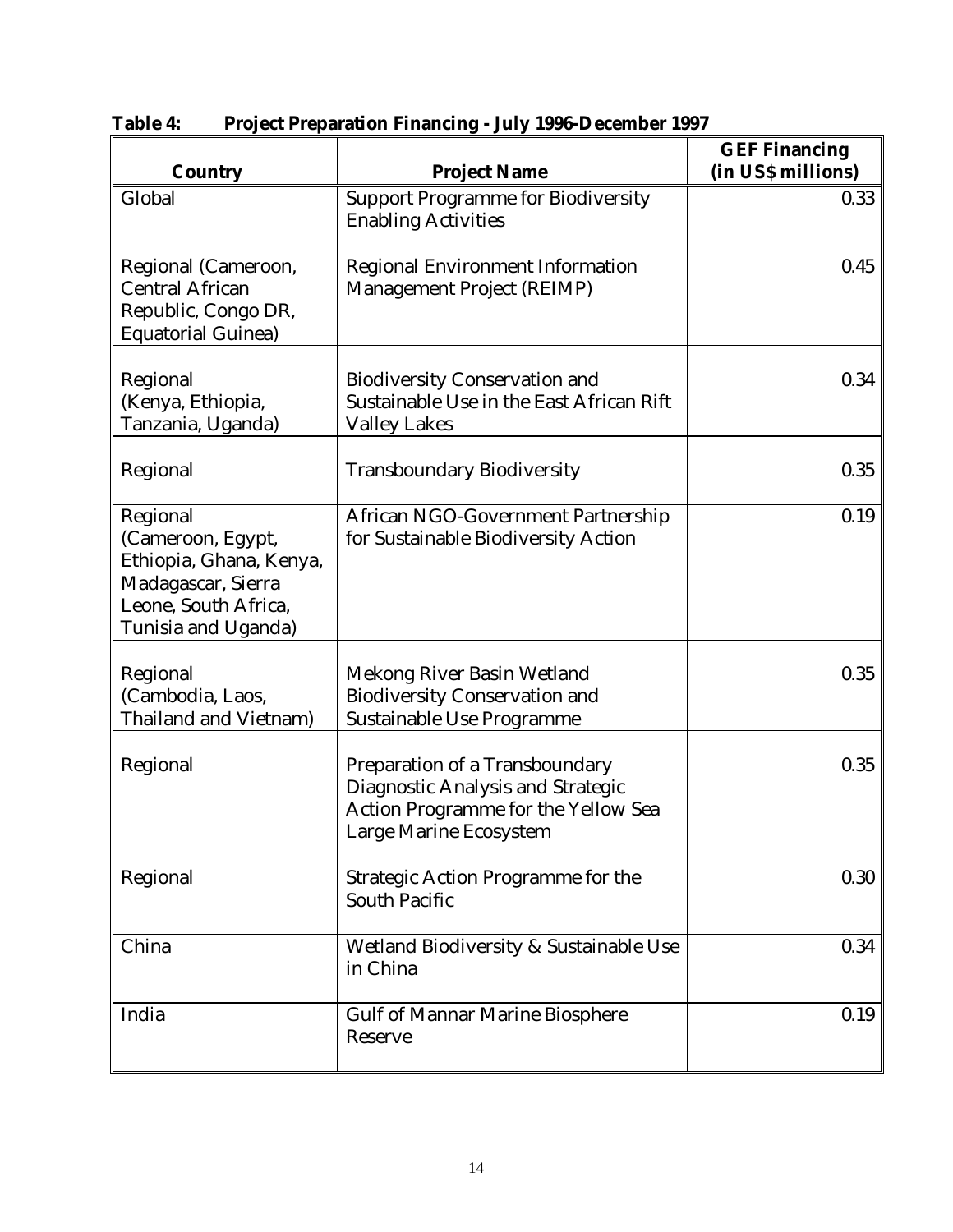|                |                                                   | <b>GEF Financing</b><br>(in US\$ millions) |
|----------------|---------------------------------------------------|--------------------------------------------|
| <b>Country</b> | <b>Project Name</b>                               |                                            |
| Malaysia       | <b>Conservation &amp; Sustainable Use of Peat</b> | 0.32                                       |
|                | <b>Swamp Forests in Malaysia</b>                  |                                            |
| Malawi         | Mulanje Mountain Biodiversity                     | 0.30                                       |
| Mozambique     | <b>Coastal Zone Biodiversity</b>                  | 0.35                                       |
| Nepal          | <b>Forest Biodiversity</b>                        | 0.10                                       |
| Panama         | <b>Biodiversity Conservation Program</b>          | 0.29                                       |
| Paraguay       | Protection of Globally and Regionally             | 0.30                                       |
|                | Significant Ecosystem in Paraguay                 |                                            |
| Philippines    | <b>Samar Island Biodiversity Project</b>          | 0.35                                       |
| Romania        | <b>Integrated Biodiversity Conservation</b>       | 0.30                                       |
|                | and Protected Area Management                     |                                            |
| South Africa   | Cape Peninsula Biodiversity                       | 0.09                                       |
| Turkey         | <b>Integrated Biodiversity Conservation</b>       | 0.35                                       |
|                | and Protected Area Management                     |                                            |
| <b>Ukraine</b> | <b>Biodiversity Conservation and</b>              | 0.25                                       |
|                | Environmental Management in the                   |                                            |
|                | Northern Azov-Black Sea Corridor                  |                                            |
|                | <b>Total</b>                                      | 6.19                                       |
|                |                                                   |                                            |

## *International Waters Projects with Biodiversity Components*

20. At its second meeting, the Conference of the Parties decided to forward to the GEF, other funding agencies and other relevant international bodies, Decision II/10, *Conservation and Sustainable Use of Marine and Coastal Biological Diversity*, to be taken into account in considering activities related to the conservation and sustainable use of marine and coastal biological diversity<sup>6</sup>. The GEF has taken this decision into account through the implementation of its operational program on coastal, marine, and freshwater ecosystems. It should also be emphasized that many projects in the GEF focal area of international waters include significant biodiversity activities of direct

<u>.</u>

 $6$  Decision II/10, paragraph 11.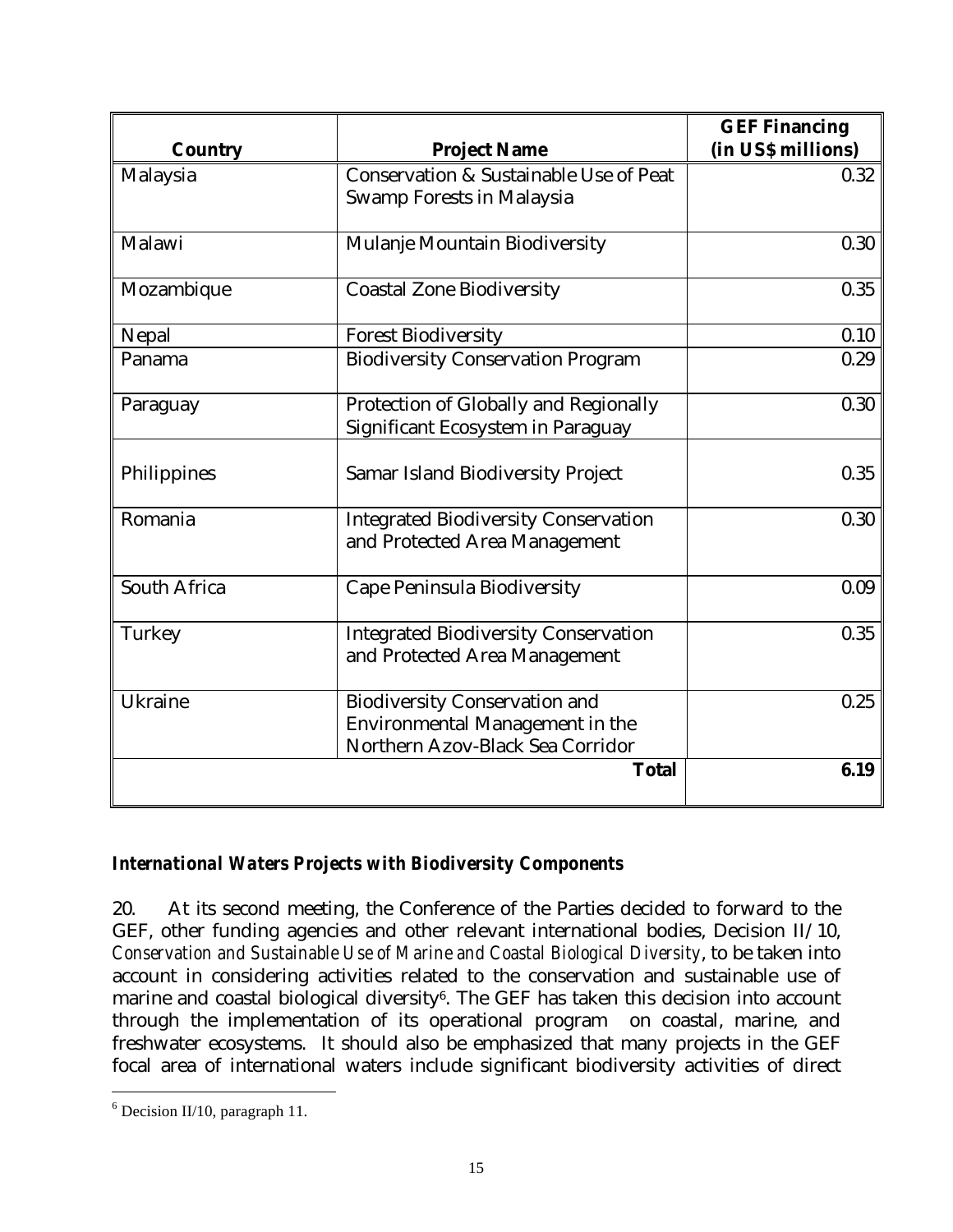relevance to Decision II/10. The following international waters project proposals approved during the reporting period contribute directly to the conservation and sustainable use of fresh, marine and coastal biodiversity elements.

| Country                                                                                                           | <b>Name of Project</b>                                                                               | <b>GEF Allocation</b> | <b>Total Costs</b>    |
|-------------------------------------------------------------------------------------------------------------------|------------------------------------------------------------------------------------------------------|-----------------------|-----------------------|
|                                                                                                                   |                                                                                                      | <b>US\$</b> (million) | <b>US\$</b> (million) |
| Regional (Albania,<br>Macedonia)                                                                                  | Lake Ohrid<br>Management                                                                             | 4.26                  | 5.16                  |
| Argentina/Bolivia                                                                                                 | <b>Strategic Action</b><br>Program for the<br><b>Binational Basin of the</b><br>Bermejo River        | 2.99                  | 5.96                  |
| Regional (Kazakstan,<br>Kyrgyzstan,<br>Tajikistan,<br>Turkmenistan,<br>Uzbekistan)                                | Water and<br>Environmental<br>Management in the<br>Aral Sea Basin                                    | 12.00                 | 71.50                 |
| Regional (Bulgaria,<br>Croatia, Hungary,<br>Moldova, Romania,<br>Slovakia, Slovenia,<br>Tcheck, Ukraine)          | Developing the<br>Danube River Basin<br><b>Pollution Reduction</b><br>Program                        | 3.90                  | 7.50                  |
| Regional (Djibouti,<br>Egypt, Jordan, Saudi<br>Arabia, Northern<br>Somali Coast, Sudan,<br>Yemen)<br><b>Total</b> | Implementation of the<br><b>Strategic Action</b><br>Programme for the<br>Red Sea and Gulf of<br>Aden | 19.34<br>44.28        | 45.26<br>139.65       |

**Table 5: Projects in the Area of International Waters Including Significant Biodiversity Components - July 1996-December 1997**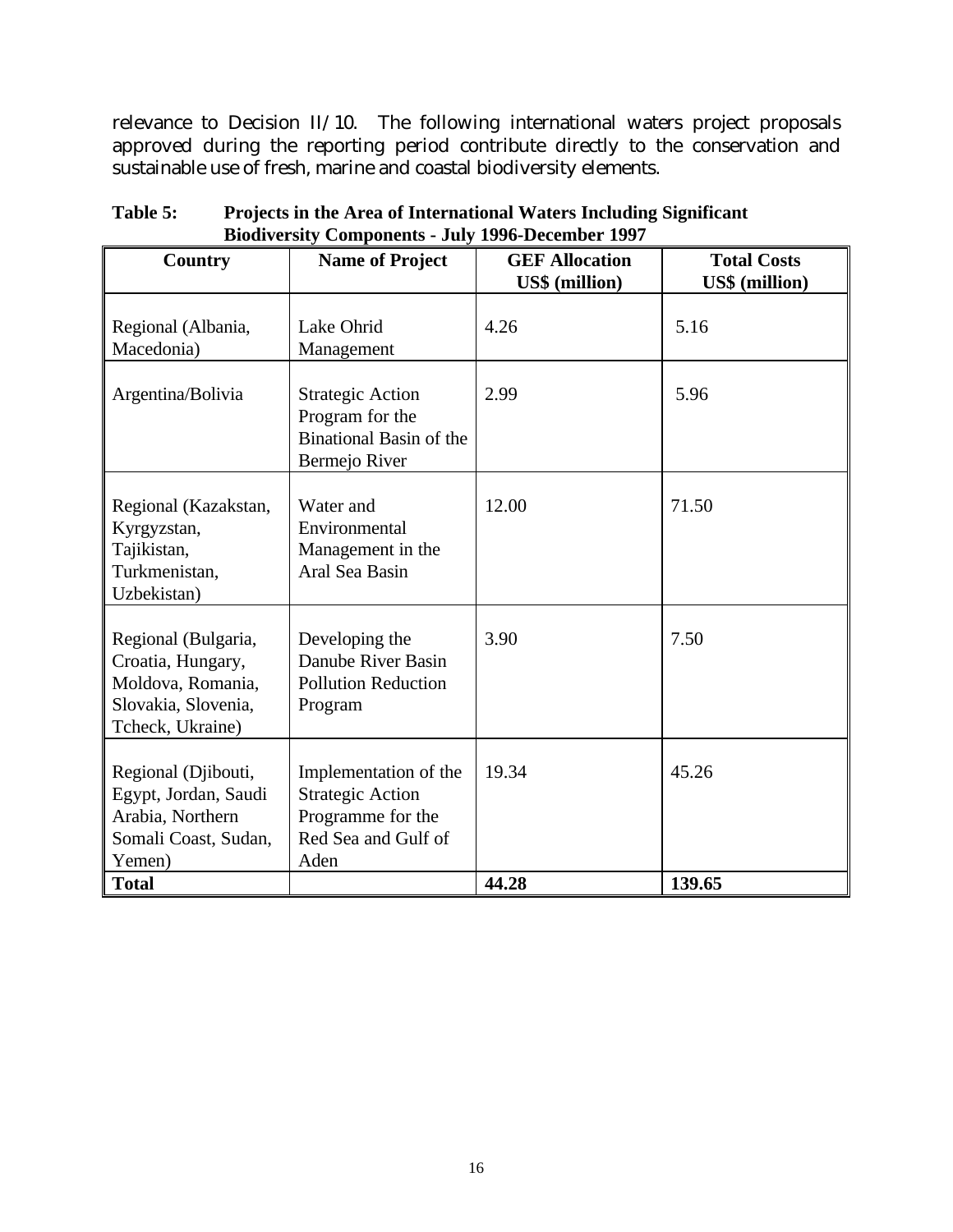# *Multi-focal Area Projects with Biodiversity Components*

21. The following table lists approved multi-focal area projects with biodiversity components.

| Country                                                             | <b>Project Name</b>                                                                                                  | <b>GEF</b><br>Financing<br>(US\$ millions) | Total<br>Financing<br>(US\$ millions) |
|---------------------------------------------------------------------|----------------------------------------------------------------------------------------------------------------------|--------------------------------------------|---------------------------------------|
|                                                                     | PROJECT PREPARATION FINANCING                                                                                        |                                            |                                       |
| Global                                                              | <b>Supporting Country-driven</b><br>GEF-eligible Projects through<br>the GEF Project<br><b>Development Workshop</b>  | 0.56                                       | 0.56                                  |
| Global                                                              | <b>Land Degradation Workshop</b>                                                                                     | 0.10                                       | 0.10                                  |
| Regional                                                            | <b>Global Environmental</b><br>Citizenship                                                                           | 0.24                                       | 0.24                                  |
| Regional (Argentina,<br>Bolivia, Ecuador, El<br>Salvador, Paraguay) | <b>Integrating Global</b><br><b>Environmental Dimensions</b><br>into Public Policy Making in<br><b>Latin America</b> | 0.21                                       | 0.21                                  |
|                                                                     | Sub-total                                                                                                            | 1.11                                       | 1.11                                  |
|                                                                     | <b>MULTI-FOCAL AREA PROJECTS</b>                                                                                     |                                            |                                       |
| Global                                                              | <b>Small and Medium Scale</b><br><b>Enterprise Program</b><br>(replenishment)                                        | 16.50                                      | 36.00                                 |
|                                                                     | Sub-total                                                                                                            | 32.61                                      | 71.00                                 |
|                                                                     | <b>TOTAL</b>                                                                                                         | 32.61                                      | 72.11                                 |

**TABLE 6: MULTI-FOCAL PROJECTS - JULY 1996-DECEMBER 1997**

## *Project Activities Supporting Other Biodiversity-related Conventions*

22. Decision III/21, *Relationship of the Convention with the Commission on Sustainable Development and Biodiversity-Related Conventions, other International Agreements, Institutions and processes of Relevance*, invites Contracting Parties to explore opportunities for accessing funding through the GEF for relevant projects which fulfill the eligibility criteria and guidance provided by the Conference of the Parties to the GEF. In considering project proposals in the biodiversity area, the GEF Council has encouraged financing of biodiversity proposals that are also relevant to the biological diversity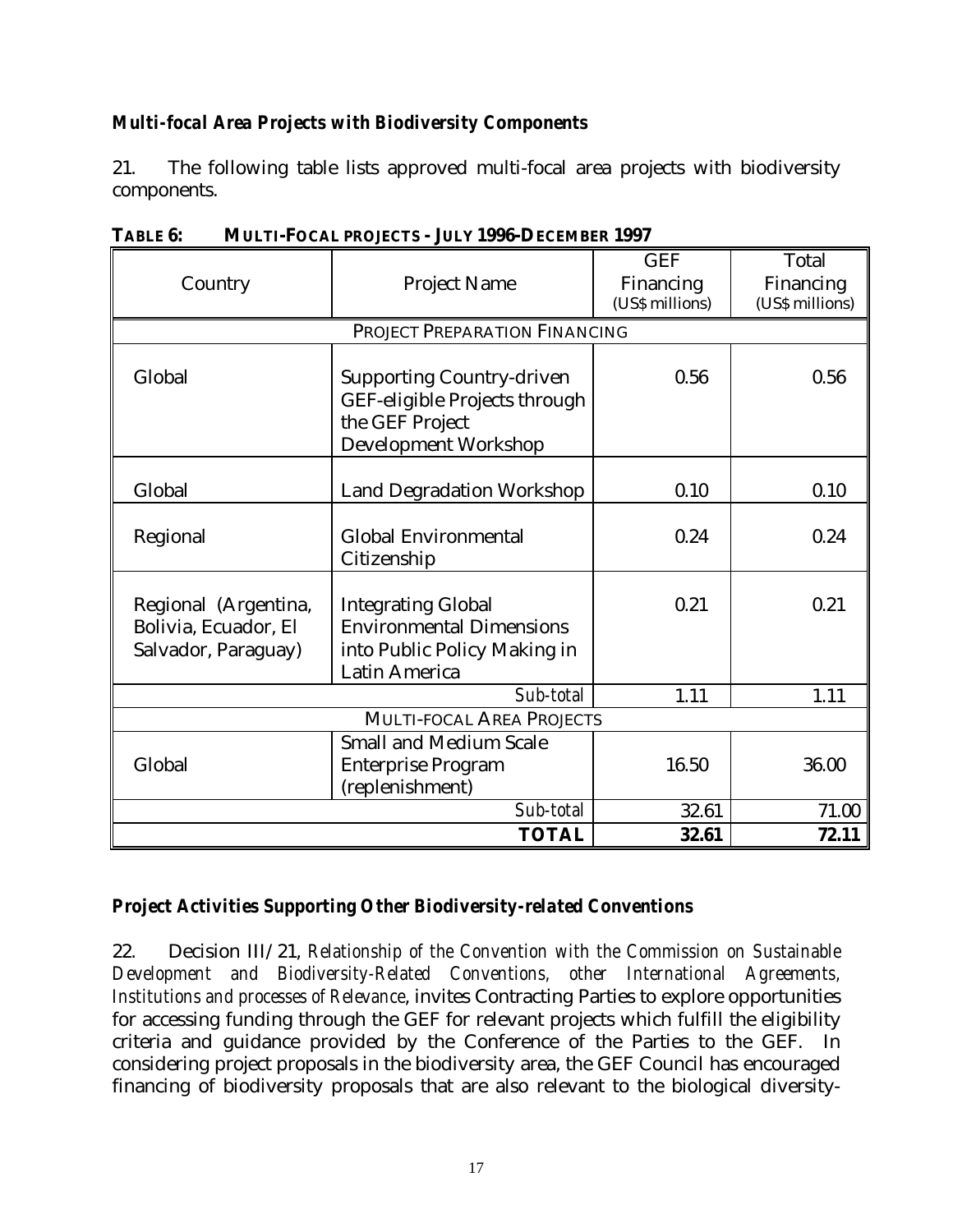related conventions referred to in Decision III/21. Annex C lists approved project preparation financing and approved projects which support other biodiversity-related conventions' activities. These activities also serve to directly strengthen the implementation of the Convention on Biological Diversity.

# *Project Proposals Submitted for Approval to the Council by Eligible Country Parties*

23. The Memorandum of Understanding requests the GEF to provide a list of project proposals submitted for approval to the Council, through the GEF Implementing Agencies, by eligible Parties, including reporting on their approval status and, in cases of projects not approved, the reasons therefore<sup>7</sup> . All project proposals submitted to the Council for approval during the period of July 1996 to December 1997 were approved by the Council.

# **B. Operational Policy and Procedural Steps Developed in Light of the Guidance of the Conference of the Parties**

24. The operational response of the GEF to the guidance of the Conference of the Parties and the actions being taken pursuant to that guidance have been developed in collaboration with the Implementing Agencies and the Secretariat of the Convention. When additional guidance is approved by the Conference of the Parties, it is integrated with existing operational modalities and strategies to the greatest extent possible. This includes modifications to the operational criteria for enabling activities and to the operational programs concerning biodiversity, and inclusion of specific items in the operational policy work program of the GEF. Preparatory work needed to define longer term approaches, such as in the area of agrobiodiversity and benefits sharing, is also undertaken. Highlights of relevant activities during the reporting period are described below.

# *Enabling Activities*

 $\overline{a}$ 

25. The GEF Secretariat and the Implementing Agencies prepared operational criteria for the preparation of enabling activities project proposals by developing country Parties. These criteria form the basis for the expedited financing of the urgent implementation of Article 6, preparation of national reports, and other enabling activities mentioned in Decision III/5. At its meeting in October 1996, the Council urged the Secretariat and the Implementing Agencies to seek every opportunity to expedite the work of the GEF in recipient countries while recognizing the steps that have been agreed upon to ensure the rapid preparation, approval and implementation of enabling activities and medium-sized projects.<sup>8</sup>

 $^7$  Memorandum of Understanding, paragraph 3.3. (d).

<sup>&</sup>lt;sup>8</sup> Joint Summary of the Chairs, GEF Council Meeting, October 8-10, 1996, Appendix, Decision on Agenda Item 9, *Relations with Conventions*.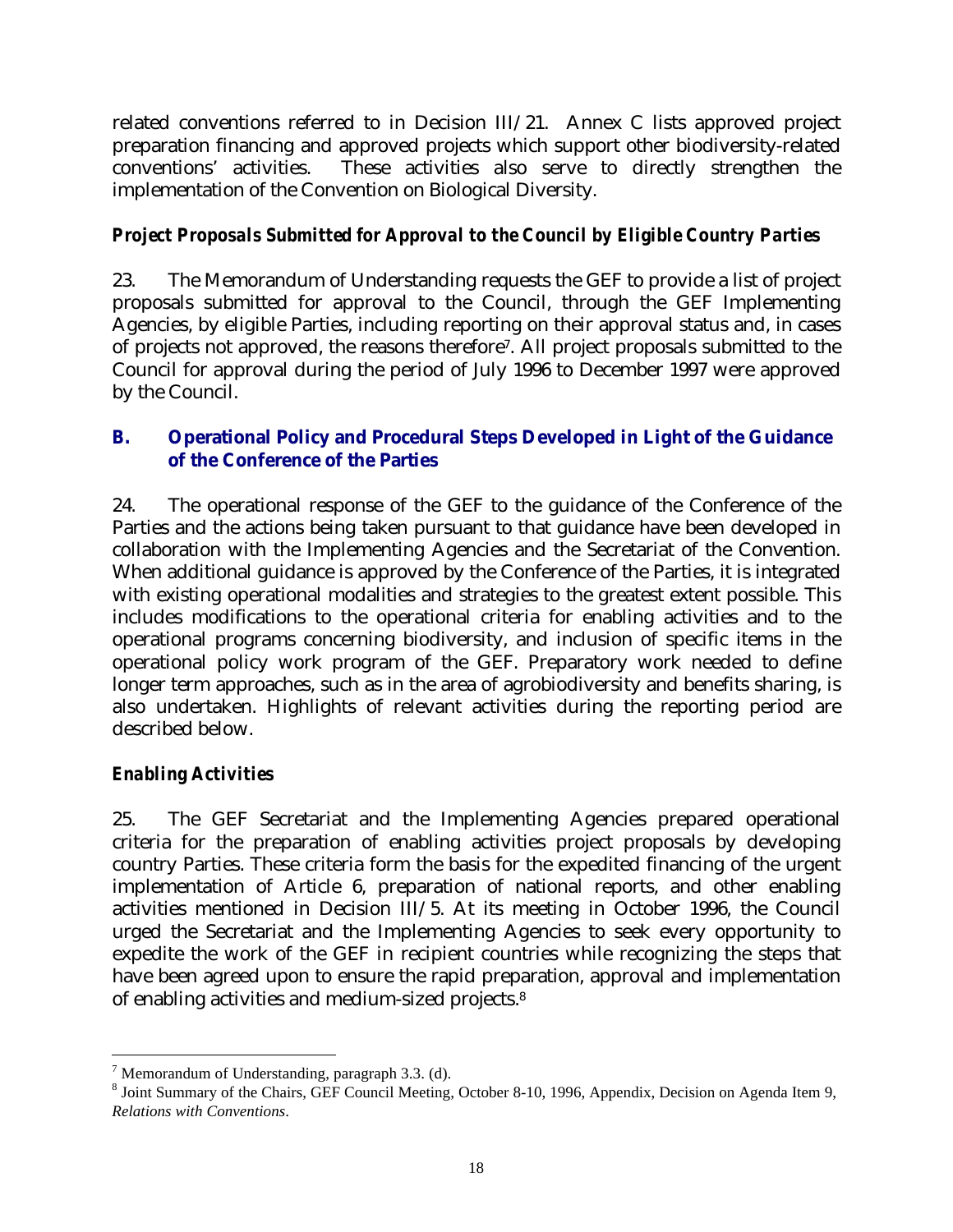26. The criteria have now been revised to reflect the guidance approved by the third meeting of the Conference of the Parties. Revisions address the definition of the general scope of activity norms and cost benchmarks. More specifically, the following activities have been incorporated in the general scope of the criteria:

- (a) capacity building to assist Parties in the implementation of Articles 6 and 8;
- (b) identification of priority issues specifically related to those components of biological diversity under threat;
- (c) capacity building in biosafety;
- (d) capacity building for initial assessment and monitoring programs, including taxonomy;
- (e) supporting efforts for the conservation and sustainable use of biological diversity important to agriculture;
- (f) supporting the implementation of the clearing-house mechanism;
- (g) supporting incentive measures;
- (h) capacity building to implement measures on access to genetic resources; and
- (i) an examination of support for capacity building projects for indigenous and local communities embodying traditional lifestyles.

27. A workshop was organized jointly by the GEF and Convention Secretariats on enabling activities at the meeting of the Convention's Subsidiary Body on Scientific, Technical and Technological Advice (SBSTTA) in September 1997. The primary purpose of the workshop was to promote the timely preparation of each Party's first national report to the Conference of the Parties. The presentation included information as to how countries may access GEF financing through the enabling activities expedited procedures to assist them in the preparation of their national reports.

## *Operational Programs*

 $\overline{a}$ 

28. New provisions have been added to each relevant operational program<sup>9</sup> to incorporate the policies and priorities approved by the Conference of the Parties.

<sup>&</sup>lt;sup>9</sup> There are 4 GEF operational programs concerning biodiversity focused on achieving programmatic impacts through projects addressing: arid and semi-arid ecosystems; coastal, marine and freshwater ecosystems (including wetlands); forest ecosystems; and mountain ecosystems.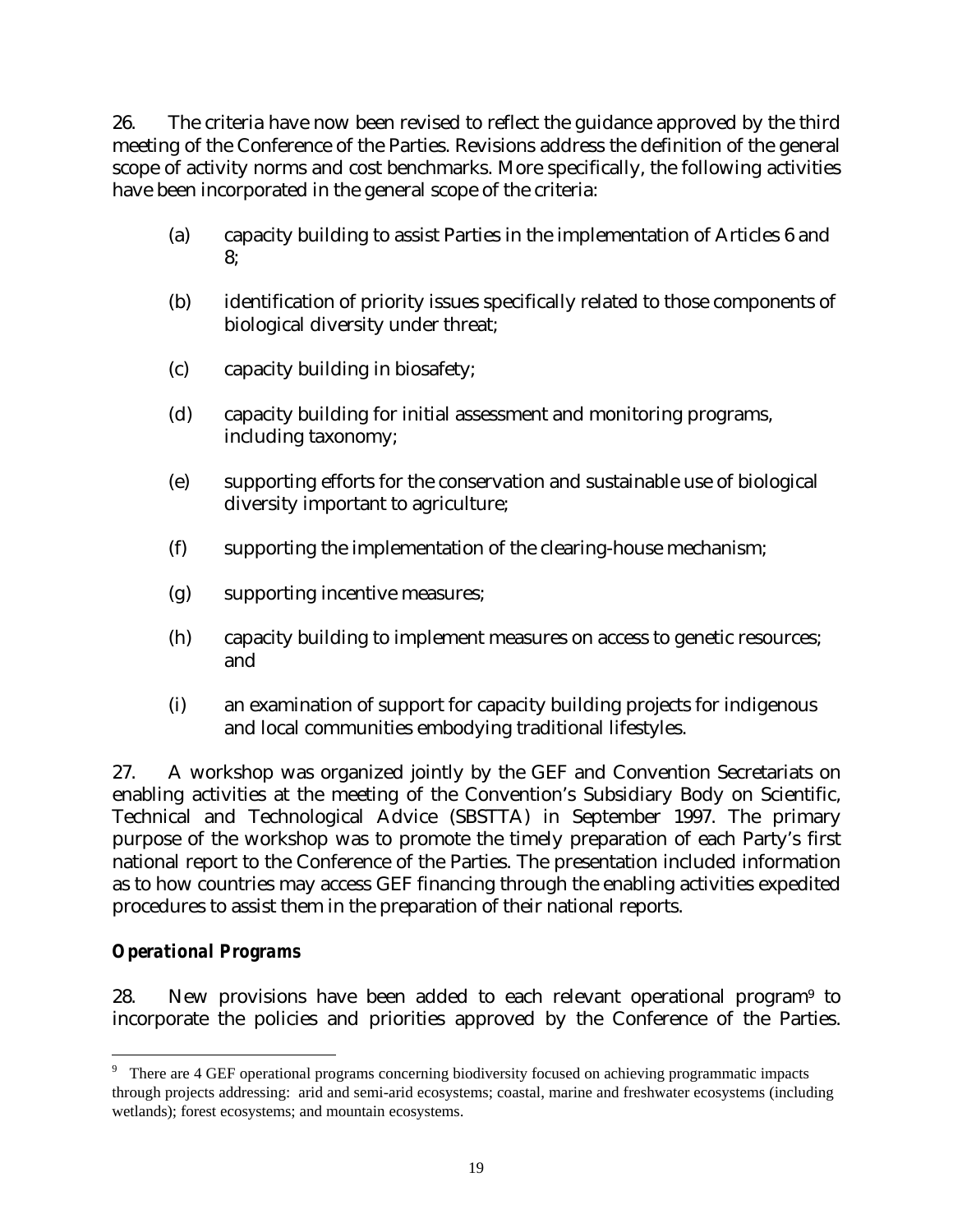Specifically, country driven projects consistent with national priorities and objectives and incorporating the following will be promoted:

- (a) for capacity building for biosafety<sup>10</sup>, specific projects or project components will be formulated on a case-by-case basis in the context of any of the four biodiversity operational programs;<sup>11</sup>
- (b) for addressing issues in assessment and monitoring, including taxonomy<sup>12</sup> **,** activities to develop and carry out an initial assessment for designing, implementing and monitoring programs may be financed. Special efforts will be made to identify appropriate projects in small island states;
- $(c)$  for agrobiodiversity<sup>13</sup>, activities will be promoted that demonstrate and apply techniques to conserve biodiversity important to agriculture; for example, wild relatives of domesticated species;
- (d) in addition to support for the clearing-house mechanism available through enabling activities14, the Implementing Agencies will work with interested parties to identify and support activities, in the context of the operational programs, for country-driven pilot projects;
- (e) on access to genetic resources15, project opportunities will be sought to promote capacity building activities in the context of each of the four operational programs;
- (f) on examining support for capacity building for indigenous and local communities16, embodying traditional lifestyles, opportunities will be sought to include project components in biodiversity projects to address this issue;
- (g) on targeted research<sup>17</sup>, opportunities will be sought to include project components, when relevant to the project's objectives and consistent with country-driven national priorities, that deepen our understanding of the

<u>.</u>

<sup>&</sup>lt;sup>10</sup> The Biodiversity Agenda: Decisions from the Third Meeting of the Conference of the Parties to the Convention on Biological Diversity. Decision III/5, para 2 (a).

<sup>&</sup>lt;sup>11</sup> COP-2 established a negotiating process for a protocol on biosafety which should be completed by the end of 1998 and may lead to more specific guidance to GEF. The protocol will address capacity building as one of the various components.

 $12$  Decision III/5, para 2(b).

<sup>&</sup>lt;sup>13</sup> Decision III/5, para  $2(c)$ .

<sup>&</sup>lt;sup>14</sup> Decision III/5, para 2(d) and Decision III/4, paras 2 and 3.

 $15$  Decision III/5, para 4.

 $16$  Decision III/5, para 5.

<sup>&</sup>lt;sup>17</sup> Decision III/5, para  $6(a)$ .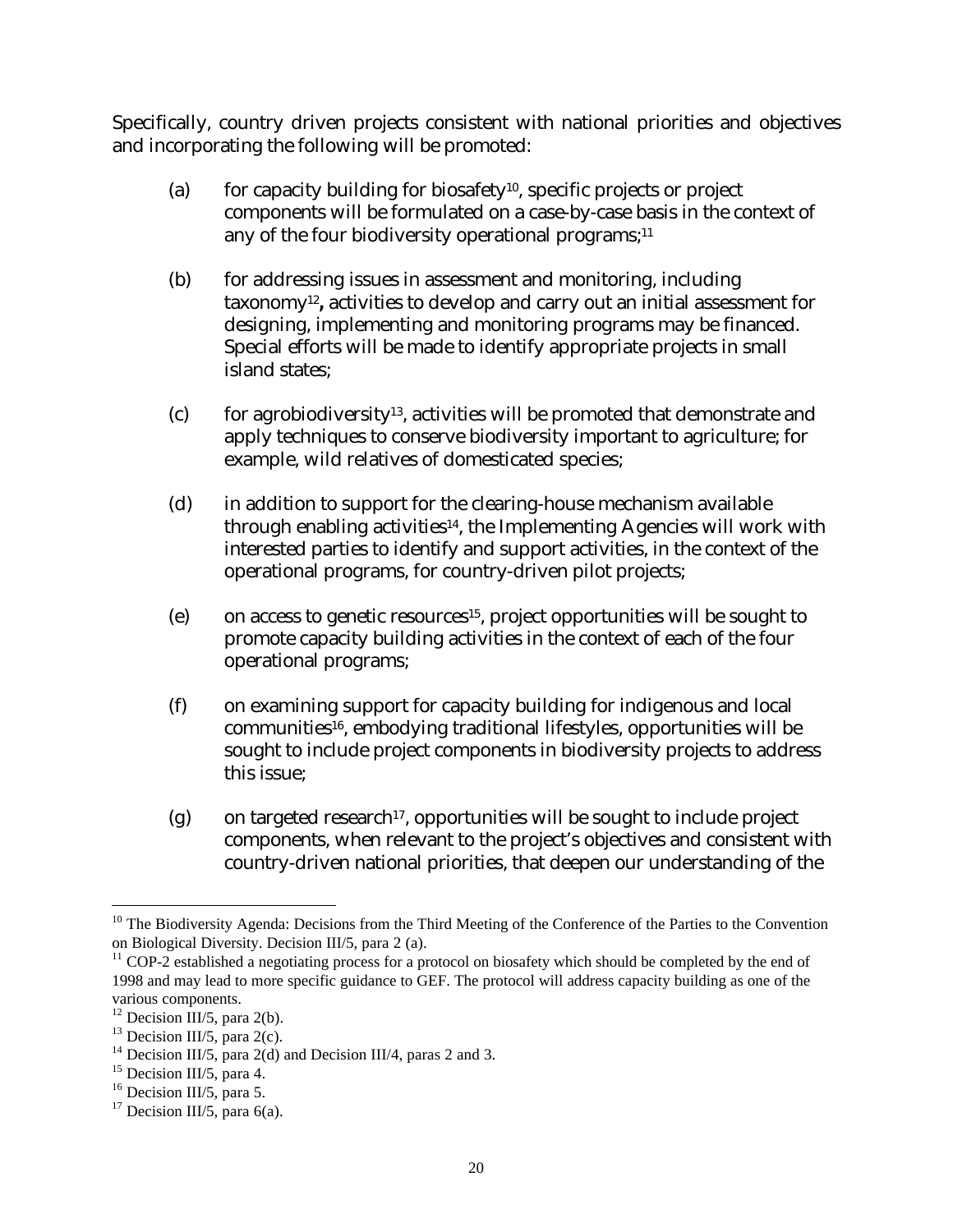nature and processes affecting biodiversity conservation and sustainable use;

- (h) on awareness and understanding18, activities to do this will be built into projects where appropriate;
- (i) on in-situ and ex-situ conservation<sup>19</sup>, projects will be promoted which incorporate and implement elements of Article 8.

# *Activities on Operational Policy Development*

29. At its third meeting, the Conference of the Parties requested "the Secretariat of the Convention and the Global Environment Facility to collaborate in preparing, for consideration by the Conference of the Parties at its fourth meeting, a proposal on the means to address the fair and equitable sharing of the benefits arising out of genetic resources including assistance to developing country Parties."<sup>20</sup>

30. In response to this decision, the Secretariats of the GEF and Convention have jointly prepared for the fourth meeting of the Parties a paper entitled: *Addressing the Fair and Equitable Sharing of the Benefits Arising out of Genetic Resources: Options for Assistance to Developing Country Parties*. The paper outlines the concept of benefitsharing as it appears in the Convention, explores the definitions and scope of key terms involved in access to genetic resources, examines some key measures for the sharing of benefits, and presents options, for consideration at the fourth meeting of the Conference of the Parties, of assistance to developing countries. In order to seek suggestions and advice from different stakeholders, the GEF and Convention Secretariats consulted widely during the development of the paper, including through a jointly organized workshop at the third meeting of SBSTTA.

31. The Conference of the Parties also adopted decision III/11 on *the Conservation and Sustainable Use of Agricultural Biological Diversity*. The decision established a multiyear program of activities aiming at promoting the positive effects and mitigating negative impacts of agricultural practices on biological diversity in agro-ecosystems and their interface with other ecosystems. Decision III/5 called on the GEF to provide financial resources to developing countries for country driven activities and programs, consistent with national priorities and objectives, for supporting , as a priority, efforts for the conservation and sustainable use of biological diversity important to agriculture.

32. Conservation of biodiversity important to agriculture is addressed in the GEF Operational Strategy. The strategy together with the four GEF operational programs in

<u>.</u>

 $18$  Decision III/5, para 6(b).

<sup>&</sup>lt;sup>19</sup> Decision III/9, para 2(a).

 $^{20}$  Decision III/5 Para. 7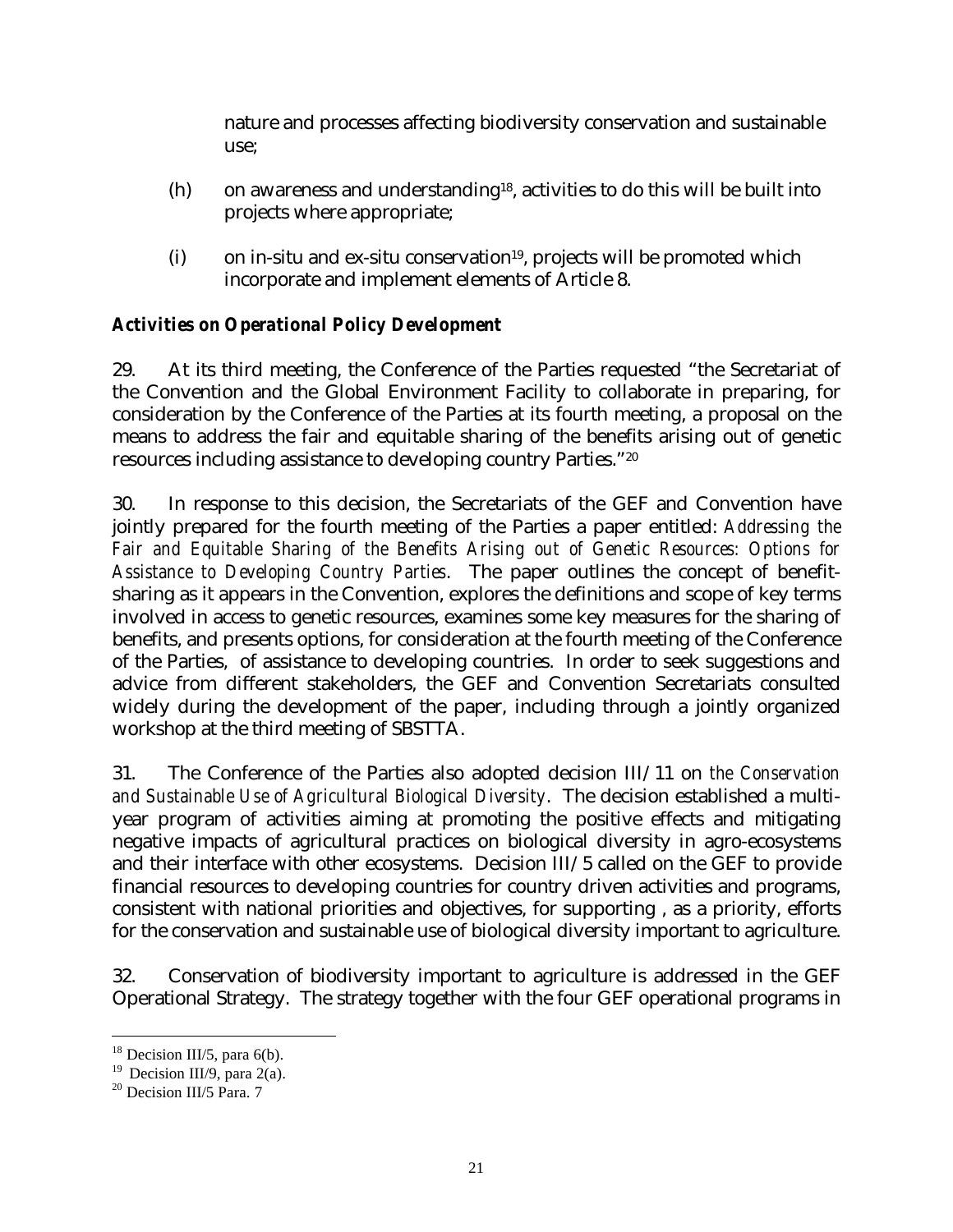the biodiversity area recognize a range of uses of biodiversity, including in intensive agriculture, forestry, and livestock production. In response to the guidance of the Conference of the Parties, the GEF Secretariat, in consultation with the Implementing Agencies, STAP, and the Convention Secretariat, is currently preparing a policy note to provide a more focused framework for GEF activities concerning the conservation and sustainable use of biological diversity important to agriculture. Concerted efforts to seek diverse visions on the proposed framework have been made. It is expected that the policy note will be finalized by April 1998.

## *Expedited Procedures for the Approval of Medium-sized Projects*

33. Decision II/6, paragraph 10, recommends that the GEF "explore the possibility of promoting diverse forms of public involvement and more effective collaboration between all tiers of government and civil society, including the feasibility of a program of grants for medium-sized projects." At its meeting in October 1996, the Council approved procedures to expedite the processing and implementation of medium-sized projects -- projects for which the requested GEF financing does not exceed US\$ 1 million. It is expected that such projects should provide greater flexibility in the programming of GEF resources and encourage a wider range of interested parties to propose and develop project concepts. An information kit designed to assist in the preparation of project proposals has been prepared and circulated widely. The GEF Secretariat and the Implementing Agencies used the project development workshops and other opportunities to disseminate information on medium-sized projects procedures.

34. The goal of these procedures is to establish simplified and expedited means to promote high-quality projects. Medium-sized projects often will not require the same level of preparation and oversight as larger projects. The preliminary experience gained by the GEF shows that medium-sized projects are particularly attractive for projects in the area of biodiversity. For instance, out of 47 project ideas submitted to date for eligibility, 22 (47% of all project ideas received) are related to biodiversity.

## *Other Activities Responsive to the Guidance*

35. The preambular paragraphs of decision III/5 recognize certain challenges experienced by developing countries in seeking funds from the GEF. In particular, mention was made of the GEF Operational Strategy, criteria for determining incremental cost application and the project cycle and project procedures. Improvements have continued during the present reporting period to respond to the concerns raised.

36. *The GEF Operational Strategy:* The GEF *Operational Strategy* and the *Project Cycle* were developed to guide the GEF in the preparation of country-driven initiatives in its four focal areas, one of which is biological diversity. The strategy explicitly states that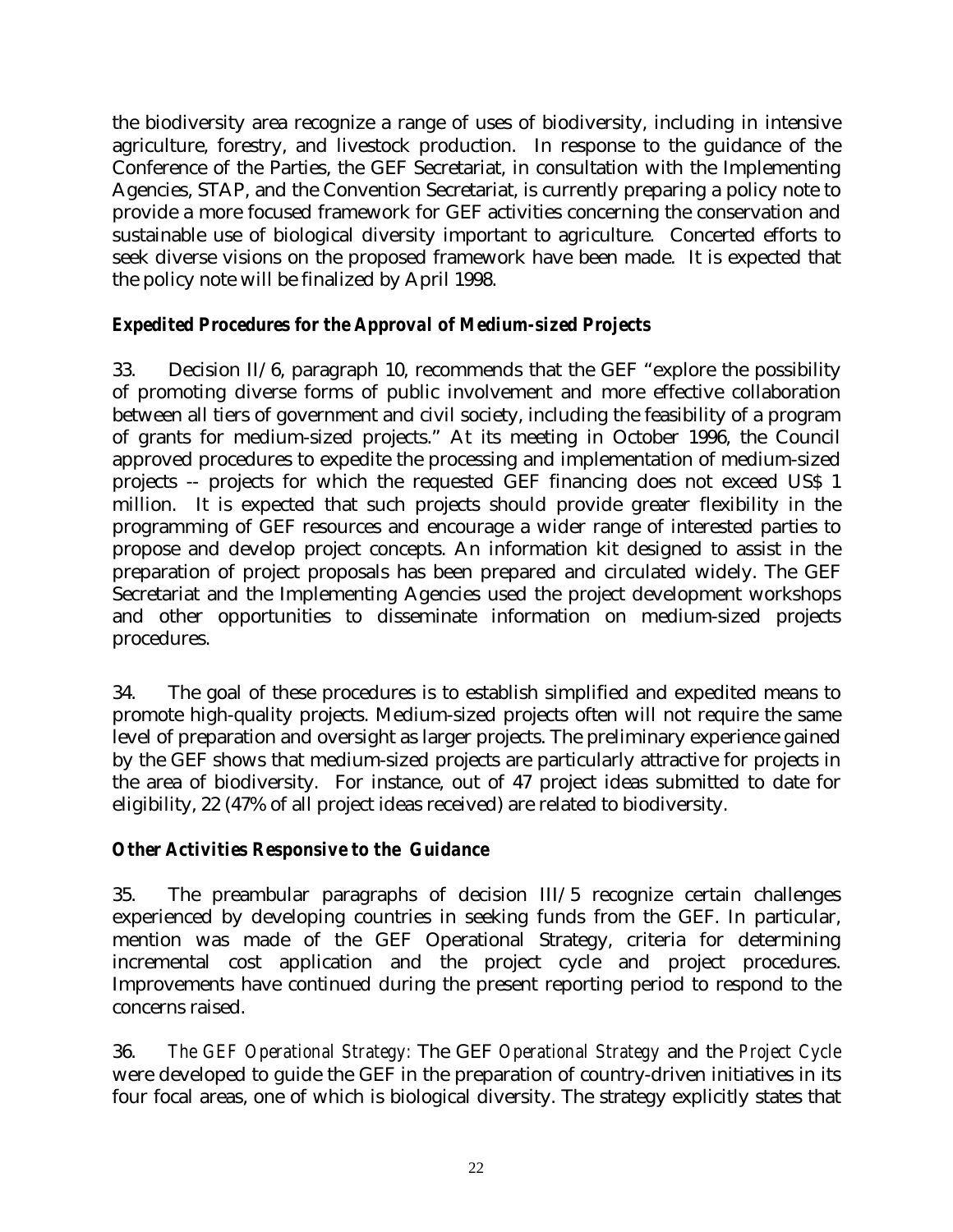"...all GEF-funded activities in biodiversity will be in full conformity with the guidance provided by the Conference of the Parties to the Convention"21. The strategy provides that the GEF is to "maintain sufficient flexibility to respond to changing circumstances, including evolving guidance of the Conference of the Parties and experience gained from monitoring and evaluation activities<sup>22</sup>." This report illustrates how the framework established by the *Operational Strategy* can quickly incorporate additional guidance from the Conference of the Parties.

37. In order to assist countries to better understand the GEF *Operational Strategy* and procedures to access GEF resources, a project development workshop was prepared and has been presented to representatives of over 124 countries. The workshop explains the GEF project cycle, and how to expedite project approval. The GEF has received very positive feedback about the usefulness of the workshops. To date 38 workshops (See Annex D) have been organized in Sub-Saharan Africa, Asia/Pacific, Latin America/Caribbean, Europe/Central Asia and Middle East/North Africa.

38. *Criteria for determining incremental costs*: The GEF Council has recognized the need for a flexible application of the concept of incremental costs<sup>23</sup>, and the GEF continues to strive to apply the concept in a flexible, pragmatic and on a case-by-case basis in keeping with decisions of the Conference of the Parties. During the reporting period, the following activities related to incremental costs were undertaken:

- (a) streamlined procedures for the estimation of incremental costs were issued in March 1997;
- (b) at its meeting in November 1997, the GEF Council emphasized the importance of the principle of incremental costs to the GEF while recognizing the difficulties that continued to be encountered in its application. The Council also called upon the Implementing Agencies to ensure that recipient countries were fully involved in negotiations on incremental costs of their proposed projects. The Council requested the GEF Secretariat, in consultation with the Implementing Agencies and the Secretariats of the Climate Change and Biodiversity Conventions, to undertake further work to clarify definitions and to further facilitate application of the incremental cost principle. This work is to encompass the preparation of operational criteria and paradigm cases for different types of GEF activities and projects, and is to be considered by the GEF Council at its meeting in November 1998.

#### *Review of the Financial Mechanism*

<u>.</u>

 $21$  The GEF Operational Strategy, page 14, under Convention Guidance.

 $22$  The GEF Operational Strategy, page 2.

 $23$  See Decision on Agenda item 8, Joint Summary of the GEF Council, May 1995.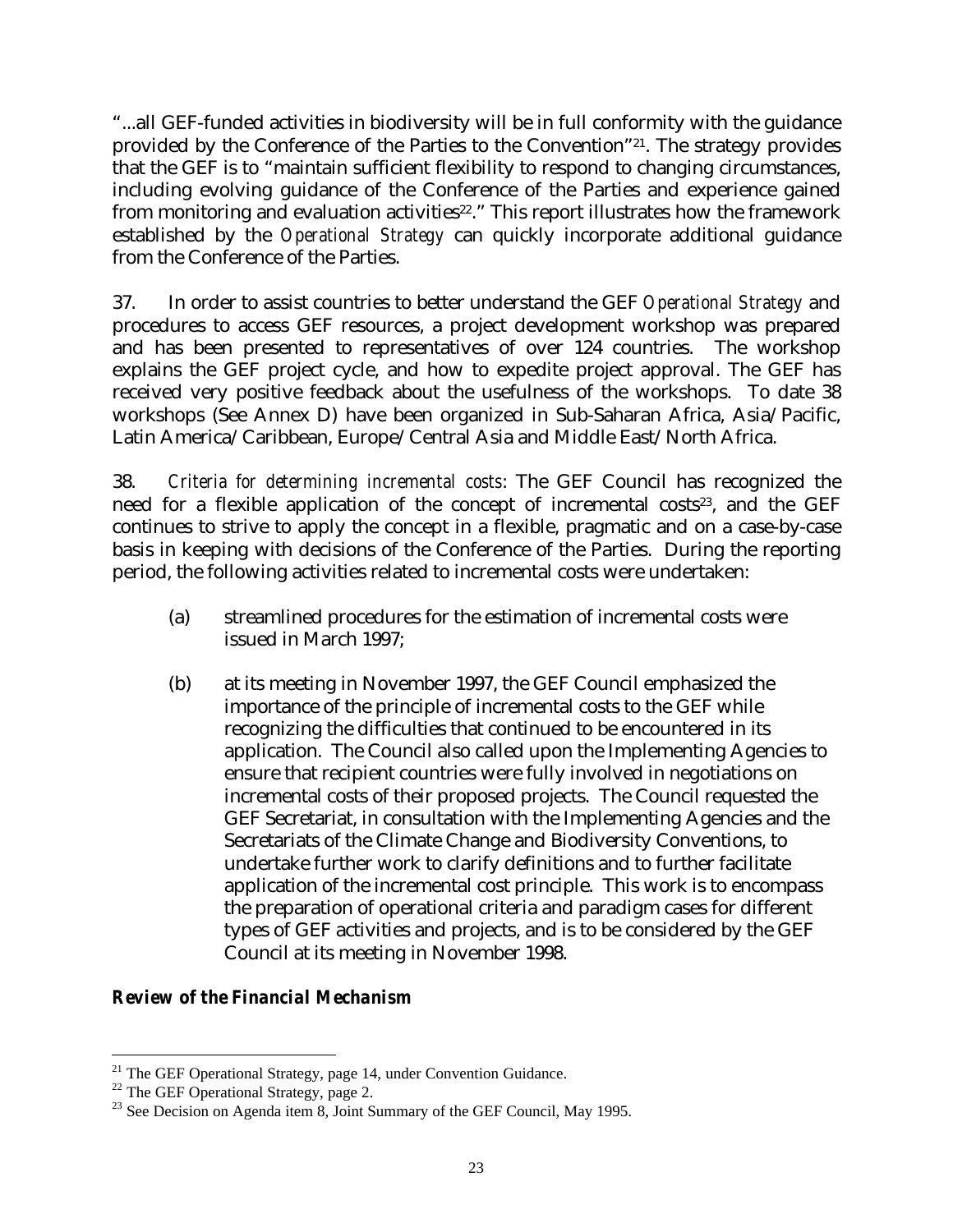39. The Conference of the Parties decided at its second session "that the restructured GEF shall continue to serve as the institutional structure to operate the financial mechanism under the Convention on an interim basis, in accordance with Article 39 of the Convention;" and also decided "to undertake the first review of the effectiveness of the financial mechanism at its fourth meeting in 1997 and a review every three years."<sup>24</sup> At its third meeting, the Conference of the Parties adopted the objectives and criteria for the first review of the effectiveness of the financial mechanism to be conducted in time for the fourth meeting of the Conference of the Parties.<sup>25</sup>

40. The GEF Council requested the Secretariat to collaborate, as appropriate, with the Convention in its review.26 The GEF Secretariat and the Implementing Agencies have worked with the Secretariat of the Convention to assist as fully as possible in the review of the GEF. For instance, the GEF Secretariat and the Implementing Agencies provided all information requested by the CBD Secretariat to prepare for the review and assisted the CBD Secretariat while it was undertaking one of the field visits for its report.

## **IV. GEF MONITORING AND EVALUATION ACTIVITIES**

41. At its October 1996 meeting, the Council approved a work program and budget for the GEF monitoring, evaluation, and dissemination program. It is fully recognized by the Council that the Conference of the Parties will be an important user of the results that will emerge from the GEF monitoring and evaluation. This work program includes activities at all stages of the project cycle concerning the design of monitoring and evaluation components in projects, performance monitoring reports, mid-term evaluations, project completion reports and performance audits, and evaluation of project impact. The program also provides for an evaluation of the performance of the operational strategy, and assessments of GEF's global results and impacts.

## **Study of GEF's Overall Performance**

42. In this context, a study of GEF's Overall Performance is being undertaken to assess to what extent the GEF has achieved, or is making progress towards the achievement of, the main objectives and guidelines laid down during the restructuring in 1994. The report will be an input for the GEF Assembly to be held in April 1998, but is equally intended to inform all GEF stakeholders, particularly the Conference of the Parties to the Conventions, the GEF Council, Implementing Agencies, executing agencies, NGOs, and the interested public. The study will assess, among other things,

<u>.</u>

<sup>&</sup>lt;sup>24</sup> See Decision II/6, paragraphs 1 and 2.

 $^{25}$  See Decision III/7, paragraph 1.

<sup>&</sup>lt;sup>26</sup> Joint Summary of the Chairs, GEF Council Meeting, October 8-10, 1996, Appendix, Decision on Agenda Item 9, *Relations with Conventions*.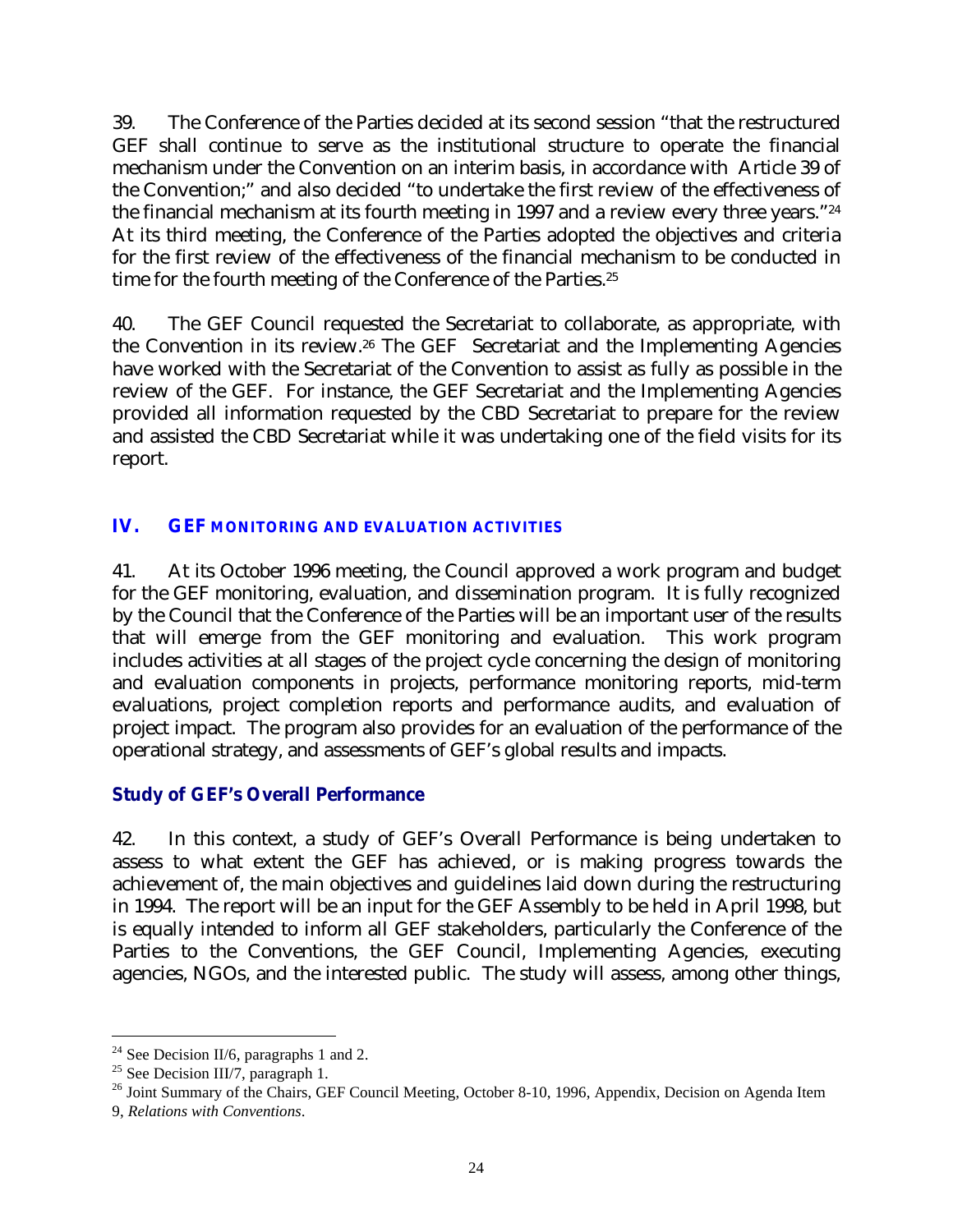GEF's approaches and strategies to operationalize Convention guidance and Council decisions.

43. In the area of biodiversity, the study team will assess the GEF's contribution to country-level processes that prepare countries to implement the Convention, including assistance to countries for fulfilling their reporting requirements and taking related measures in compliance with the Convention. The study will also examine the degree to which the identification and implementation of projects is country-driven. The study will examine the information sharing and the coordination between the Convention Secretariat and the GEF Secretariat, as well as between the Parties to the Convention and the GEF Council Members. It will also present the main lessons learned in project implementation to date. In the preparation of the studies, ten field visits were being undertaken and information collected by local consultants in six other countries. It is expected that the field visits will assist in identifying practical problems encountered by recipient countries during all phases of the project and will contribute to the Council's efforts to continuously improve the performance of the GEF.

## **Study of GEF Project Lessons**

44. The Study of GEF Project Lessons was commissioned in April 1997. The study, conducted by Resource Futures International of Ottawa, Canada, assessed experience to date under projects approved during the Pilot Phase to identify factors that account for GEF project success or problems. It entailed a general review of 30 projects, with field visits to five and more detailed analysis of another six of these projects. The study focused particular attention on three topics identified as high priority by project managers and staff and reflect the fact that stakeholder participation is a key feature of the GEF: (1) building partnerships and understanding among project implementers and communities, (2) integration of project activities with national policies and priorities, and (3) approaches to ensure effective private sector involvement in GEF projects. The study will provide the basis for a series of "Project Lessons Notes" planned by the GEF Monitoring and Evaluation team beginning in 1998.

## **Project Implementation Review**

45. Under the monitoring and evaluation program, project implementation reviews are carried out annually by the GEF Implementing Agencies and the Secretariat. The reviews have two purposes: 1) to examine the status of GEF projects, and 2) to identify lessons learned from GEF experience and share them broadly within the GEF family and with other interested parties. The project review process is designed to complement and strengthen internal portfolio management procedures used by the Implementing Agencies.

46. For the 1997 project implementation review, each agency was asked to prepare a financial analysis of its GEF portfolio, a summary overview emphasizing key trends in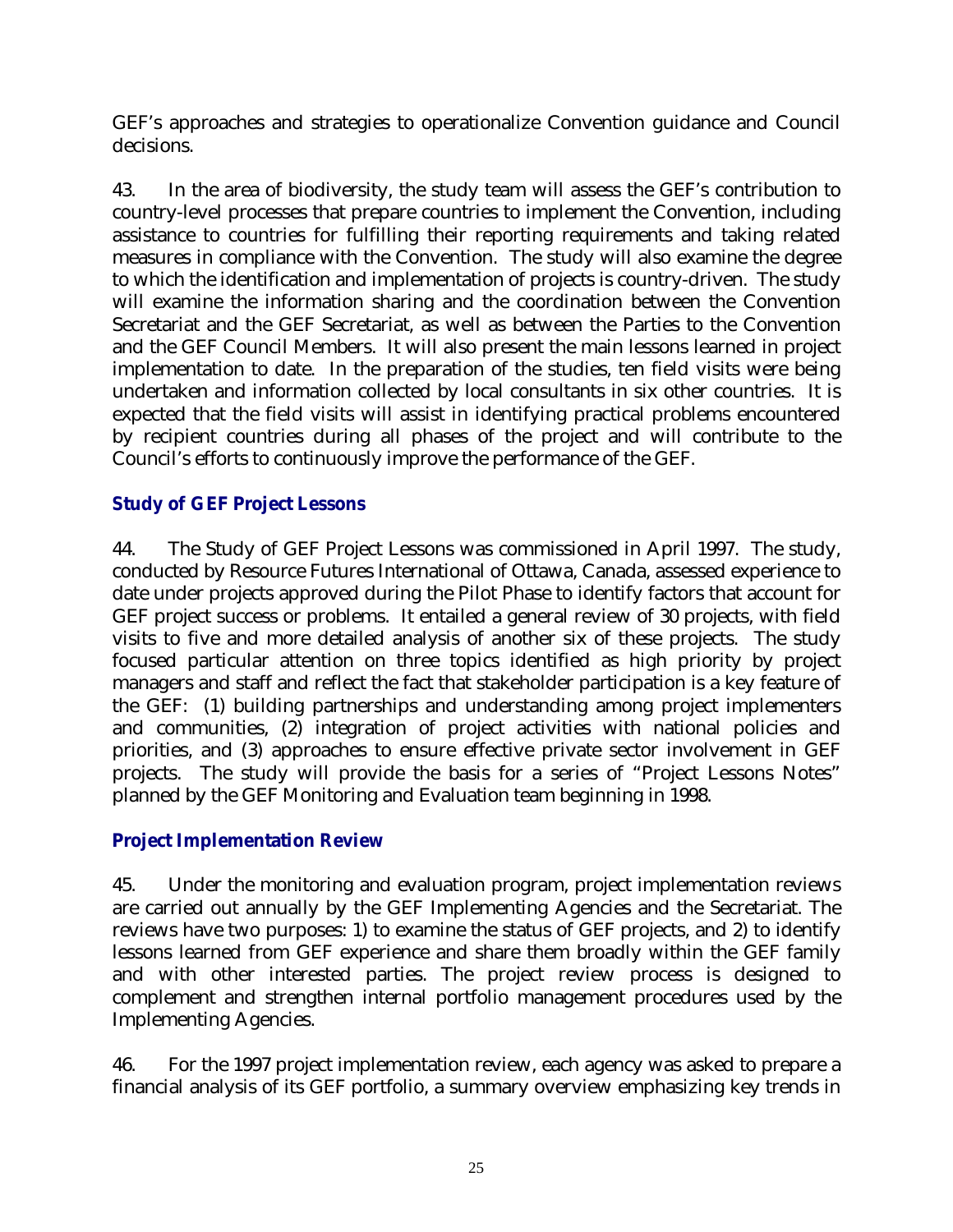this portfolio and lessons learned to date, and individual reports for all projects that had been in implementation for at least a year as of June 30, 1997. Each project report rated implementation progress and the likelihood that its global environmental objectives would be achieved. In addition, agencies were asked to address two crosscutting issues in their overviews and project reports: 1) experience in obtaining stakeholder involvement and assuring that projects are country-driven and reflect recipient commitment, and 2) the extent of private sector (NGO and for-profit) involvement in the project and any factors that may limit such involvement.

47. The 1997 review provides a summary of the portfolio of projects in implementation in each of the GEF's four focal areas. About half of the projects reviewed were in the biodiversity focal area. The review highlights the areas of significant progress identified during the FY97, experiences gained in implementing projects over the past year, and the principal challenges facing projects in the area of biological diversity. Copies of the 1997 review will be available to the Parties at their fourth meeting.

# **V. ISSUES REQUIRING FURTHER GUIDANCE**

# **Eligibility Issues**

48. The *Instrument for the Establishment of the Restructured GEF* provides that "GEF grants that are made available within the framework of the financial mechanisms of the conventions referred to in paragraph 6 shall be in conformity with the eligibility criteria decided by the Conference of the Parties of each convention." 27 The first meeting of the Conference of the Parties decided that "Only developing countries that are Parties to the Convention are eligible to receive funding upon the entry into force of the Convention for them."28 In operating the financial mechanism of the Convention, the GEF and its Implementing Agencies have encountered some difficulties in confirming whether certain countries are eligible for GEF assistance under the financial mechanism of the Convention. This usually occurs in cases where a country would not be eligible under the GEF eligibility rules of paragraph 9 (b)<sup>29</sup> of the Instrument, but may well be

<sup>&</sup>lt;u>.</u>  $27$  See paragraph 9 (a), the Instrument for the Establishment of the Restructured GEF.

<sup>&</sup>lt;sup>28</sup> Decision I/2 "Financial Resources and Mechanism", Annex I, II. Eligibility Criteria, Report to the First Meeting of the Conference of the Parties to the Convention on Biological Diversity, UNEP/CBD/1/17, February 28, 1995.

<sup>&</sup>lt;sup>29</sup> Paragraph 9 of the GEF Instrument provides "GEF funding shall be made available for activities within the focal areas in paragraphs 2 and 3 of this Instrument in accordance with the following eligibility criteria:

<sup>(</sup>a) GEF grants that are made available within the framework of the financial mechanisms of the conventions referred to in paragraph 6 shall be in conformity with the eligibility criteria decided by the Conference of the Parties of each convention, as provided under the arrangements or agreements referred to in paragraph 27; (b) All other GEF grants shall be made available to eligible recipient countries and, where appropriate, for other activities promoting the purposes of the Facility in accordance with this paragraph and any additional eligibility criteria determined by the Council. A country shall be an eligible recipient of GEF grants if it is eligible to borrow from the World Bank (IBRD and/or IDA) or if it is an eligible recipient of UNDP technical assistance through its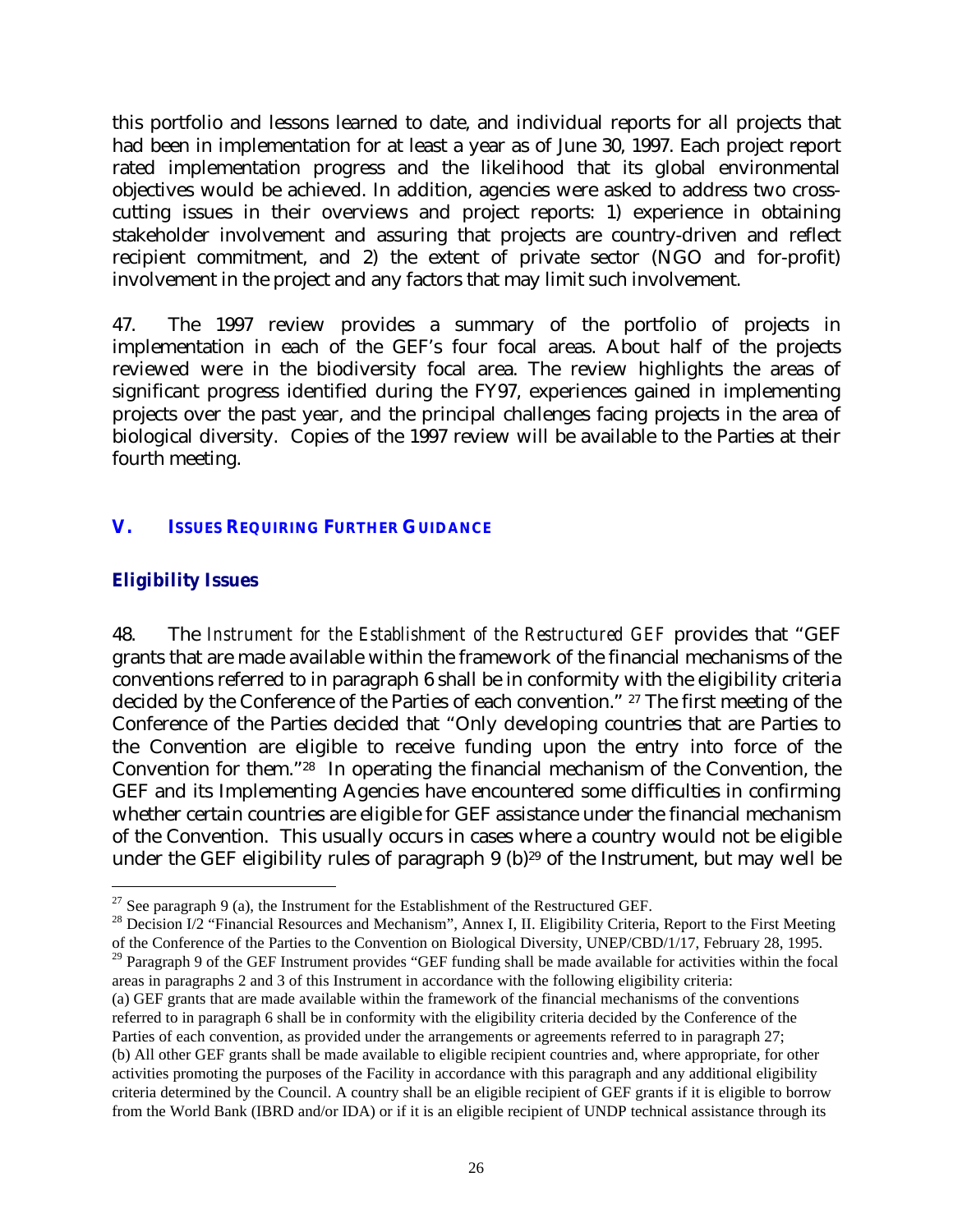eligible under the Convention as a "developing country". The GEF has followed a practice of requesting a determination by the Convention Secretariat as to which countries are eligible under the financial mechanism in accordance with the guidance of the Conference of the Parties before proceeding with project development when a country could not be eligible under paragraph 9(b) of the Instrument since it is not eligible under World Bank or UNDP rules.

49. The Conference of the Parties is invited to review this matter, and to consider whether it would be possible to provide further clarification as to which specific countries are eligible for financing under the financial mechanism.

## **VI. CONCLUSIONS**

 $\overline{a}$ 

50. The restructured GEF is now fully operational, and it is in the process of replenishing the GEF Trust Fund. The GEF has demonstrated that it institutionally complies with the provisions of Article 21 of the Convention, and its relations with the Convention have been formalized in the Memorandum of Understanding approved by the Conference of the Parties and the GEF Council. As is clear from its activities, the GEF has been fully responsive to the guidance of the Conference of the Parties concerning the policy, strategy, program priorities, and eligibility criteria relating to access to and utilization of financial resources to developing country Parties for purposes of the Convention.

51. As a result of its experience in operating the financial mechanism of the Convention for the past three years, the GEF now possesses unique operational and policy skills to assist countries in undertaking activities to meet the objectives of the Convention. GEF-financed projects have served to strengthen significantly the capacity and expertise of developing countries to address biological diversity issues. The GEF Implementing Agencies - UNDP, UNEP and the World Bank - have reinforced and demonstrated their institutional capacity to assist recipient countries in the development and management of biodiversity projects. The GEF Council confirms the willingness of the GEF to operate the financial mechanism of the Convention and looks forward to its continuing collaboration with the Conference of the Parties.

country Indicative Planning Figure (IPF). GEF grants for activities within a focal area addressed by a convention referred to in paragraph 6 but outside the framework of the financial mechanism of the convention, shall only be made available to eligible recipient countries that are party to the convention concerned."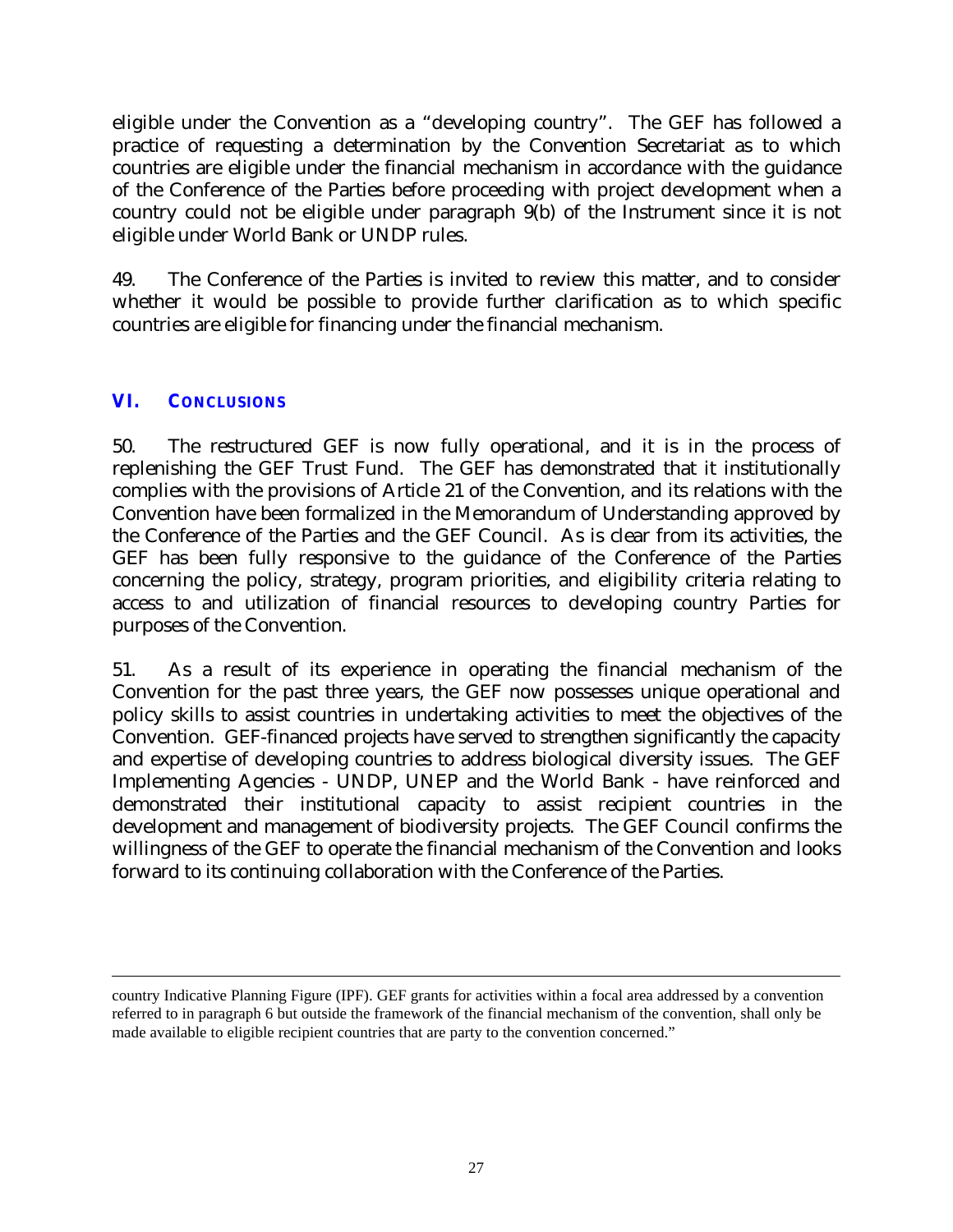#### RESPONSE TO PROGRAM PRIORITIES OF THE CONFERENCE OF THE PARTIES Project Preparation Financing and Projects\* (July 1996 to December 1997)

|        |                  | 1            | $\overline{2}$                            | 3                         | $\overline{4}$ | $\sqrt{5}$ | 6                  | $\overline{7}$            | 8                  | 9                         | 10           | 11                 | 12                        | 13 <sup>1</sup> | 14                        |                           | 15 16                     | 17                        | 18           | 19                 | 20           | 21                        | 22                        |   | $23 \mid 24$       | 25                        | 26                 | 27                        | 28                        | 29           | 30                 | 31             | 32                        |
|--------|------------------|--------------|-------------------------------------------|---------------------------|----------------|------------|--------------------|---------------------------|--------------------|---------------------------|--------------|--------------------|---------------------------|-----------------|---------------------------|---------------------------|---------------------------|---------------------------|--------------|--------------------|--------------|---------------------------|---------------------------|---|--------------------|---------------------------|--------------------|---------------------------|---------------------------|--------------|--------------------|----------------|---------------------------|
| P      | a                |              |                                           |                           |                | x          |                    | X                         |                    | X                         | X            | x                  | $\boldsymbol{\mathsf{x}}$ | X               | X                         | X                         | $\mathsf{x}$              | $\pmb{\chi}$              | $\mathsf{x}$ | X                  | X            | X                         |                           | X | $\mathsf{x}$       | X                         |                    | X                         | X                         | $\mathsf{x}$ | x                  | x              | $\pmb{\chi}$              |
| R      | b                |              |                                           |                           | X              |            | $\pmb{\mathsf{x}}$ |                           |                    |                           |              | $\pmb{\chi}$       |                           |                 |                           | X                         |                           |                           |              |                    |              |                           |                           |   |                    | x                         |                    |                           |                           |              |                    |                |                           |
| o      | $\mathbf c$      |              |                                           |                           |                | X          |                    | X                         |                    |                           |              | $\pmb{\mathsf{x}}$ |                           | X               | $\mathsf{x}$              |                           | X                         |                           | x            | X                  |              | X                         |                           | X |                    |                           | $\mathsf{x}$       | X                         | X                         | x            | x                  | $\mathsf{x}$   | $\pmb{\chi}$              |
| G      | $\mathbf d$      |              |                                           |                           |                | x          |                    | X                         |                    | X                         |              |                    |                           | x               | x                         |                           | x                         |                           |              | X                  |              | X                         |                           | X | х                  | X                         |                    |                           |                           | x            | X                  | x              |                           |
| R      | е                |              |                                           | $\boldsymbol{\mathsf{x}}$ |                | X          |                    | $\boldsymbol{\mathsf{x}}$ |                    | $\mathsf{x}$              | x            |                    | $\boldsymbol{\mathsf{x}}$ | X               | x                         | x                         | $\mathsf{x}$              | $\boldsymbol{\mathsf{x}}$ | x            | x                  | x            | X                         | $\mathsf{x}$              | X | X                  | х                         | X                  | $\boldsymbol{\mathsf{x}}$ | x                         | X            | х                  | X              | $\boldsymbol{\mathsf{x}}$ |
| A      | f                |              |                                           |                           |                | X          |                    | X                         |                    | X                         |              |                    | X                         | x               | x                         |                           |                           |                           | X            | x                  | X            |                           |                           | X | x                  | х                         |                    |                           |                           | x            | x                  | X              |                           |
| M      | g                |              |                                           |                           | X              | X          |                    | $\boldsymbol{\mathsf{x}}$ |                    | X                         |              | X                  |                           | X               |                           |                           |                           |                           |              |                    |              |                           | X                         |   |                    | X                         |                    |                           |                           | X            | X                  | X              | $\pmb{\mathsf{x}}$        |
|        | h                |              |                                           |                           |                |            |                    |                           |                    |                           |              |                    |                           |                 |                           |                           |                           |                           |              |                    |              |                           |                           |   |                    |                           |                    |                           |                           |              |                    |                | $\boldsymbol{\mathsf{x}}$ |
| P      | i.               |              |                                           |                           |                |            |                    |                           |                    |                           |              |                    |                           |                 |                           |                           |                           |                           |              |                    |              |                           |                           |   |                    |                           |                    |                           |                           |              |                    |                |                           |
| R      | j.               |              |                                           |                           |                |            |                    |                           |                    | x                         | X            |                    |                           | х               |                           |                           |                           | X                         |              |                    |              | X                         |                           |   | х                  | X                         |                    |                           |                           |              |                    |                |                           |
|        | k                |              |                                           | x                         |                |            |                    |                           | $\mathsf{x}$       | X                         |              |                    |                           | X               |                           |                           |                           |                           |              |                    |              |                           | $\boldsymbol{\mathsf{x}}$ |   | X                  |                           | X                  |                           |                           | x            |                    |                |                           |
| o      | $\mathbf{I}$     |              |                                           |                           |                | X          |                    | X                         |                    |                           | X            |                    |                           |                 | X                         |                           | $\pmb{\chi}$              |                           |              |                    | X            |                           |                           | X | X                  |                           |                    | X                         | $\boldsymbol{\mathsf{x}}$ | X            |                    | $\pmb{\times}$ |                           |
| R      | m                |              |                                           |                           |                | X          |                    | $\boldsymbol{\mathsf{x}}$ |                    | X                         |              |                    | $\boldsymbol{\mathsf{x}}$ | x               | x                         | $\boldsymbol{\mathsf{x}}$ | $\pmb{\chi}$              |                           | X            | X                  | X            | X                         |                           |   | X                  |                           | $\mathsf{x}$       | $\pmb{\chi}$              | X                         | X            |                    | $\mathsf{x}$   |                           |
| J.     | n                |              | X                                         |                           |                |            |                    |                           |                    |                           |              |                    |                           |                 |                           |                           |                           |                           |              |                    |              |                           |                           |   |                    |                           |                    |                           |                           |              |                    |                |                           |
| т      | $\circ$          |              |                                           |                           |                |            |                    |                           |                    |                           |              |                    |                           |                 |                           |                           | X                         |                           |              |                    |              |                           |                           |   |                    |                           |                    |                           |                           |              |                    |                | X                         |
| L      | p                | X            |                                           |                           |                | X          |                    |                           | X                  |                           |              |                    |                           |                 |                           |                           |                           |                           | X            |                    |              |                           |                           |   |                    |                           |                    |                           |                           |              |                    |                |                           |
| Е      | $\mathbf{q}$     |              |                                           |                           |                | x          |                    | $\boldsymbol{\mathsf{x}}$ |                    |                           |              |                    |                           |                 |                           |                           | X                         |                           | $\mathsf{x}$ |                    |              |                           |                           |   |                    |                           |                    |                           |                           |              |                    |                |                           |
| S      | r                |              |                                           |                           |                | X          |                    |                           |                    | $\boldsymbol{\mathsf{x}}$ |              |                    |                           |                 | x                         | X                         | x                         | X                         | x            |                    | X            | $\boldsymbol{\mathsf{x}}$ |                           |   | X                  |                           |                    | X                         | х                         | x            | X                  | X              |                           |
|        | s                |              |                                           |                           |                |            |                    | X                         |                    |                           | X            |                    |                           | X               |                           |                           | X                         | X                         |              | X                  |              |                           |                           | х | X                  | x                         |                    |                           |                           |              |                    |                | X                         |
|        | $\mathbf t$      |              |                                           |                           |                |            | $\mathsf{x}$       | $\pmb{\times}$            |                    | $\pmb{\mathsf{x}}$        | X            | $\pmb{\mathsf{x}}$ |                           | X               | X                         |                           | $\boldsymbol{\mathsf{x}}$ | x                         |              | $\pmb{\mathsf{x}}$ | X            | $\pmb{\times}$            |                           | X | $\mathsf{x}$       | $\pmb{\times}$            |                    | $\boldsymbol{\mathsf{x}}$ | X                         | X            | X                  | X              | $\mathsf{x}$              |
|        |                  |              |                                           |                           |                |            |                    |                           |                    |                           |              |                    |                           |                 |                           |                           |                           |                           |              |                    |              |                           |                           |   |                    |                           |                    |                           |                           |              |                    |                |                           |
|        |                  |              |                                           |                           |                |            |                    |                           |                    |                           |              |                    |                           |                 |                           |                           |                           |                           |              |                    |              |                           |                           |   |                    |                           |                    |                           |                           |              |                    |                |                           |
|        |                  |              |                                           |                           |                |            |                    |                           |                    |                           |              |                    |                           |                 |                           |                           |                           |                           |              |                    |              |                           |                           |   |                    |                           |                    |                           |                           |              |                    |                |                           |
|        |                  | 33           |                                           |                           | 34 35 36! 37   |            |                    | 38 39 40 41               |                    |                           | 42           | 43                 | 44                        |                 | 45 46                     | 47                        | 48 49                     |                           | 50 51        |                    | 52           | 53                        | 54                        |   | 55 56 57           |                           |                    |                           | 58 59 60 61               |              | 62                 |                |                           |
| P      | a                | x            | $\mathsf{x}$                              | $\boldsymbol{\mathsf{x}}$ |                |            | $\mathsf{x}$       |                           |                    | $\mathsf{x}$              | $\mathsf{x}$ | $\mathsf{x}$       | $\mathsf{x}$              | $\mathsf{x}$    | $\boldsymbol{\mathsf{x}}$ |                           |                           | $\mathsf{x}$              | X            |                    | $\mathsf{x}$ | $\pmb{\chi}$              | $\boldsymbol{\mathsf{x}}$ | X | $\mathsf{x}$       | $\boldsymbol{\mathsf{x}}$ | X                  |                           | $\times$                  | $\mathsf{x}$ | X                  |                |                           |
| R      | $\mathbf b$      | x            |                                           |                           |                | X          |                    |                           | X                  |                           |              |                    |                           |                 |                           |                           |                           |                           |              |                    |              |                           | X                         |   |                    |                           |                    |                           |                           |              |                    |                |                           |
| O      | c                |              | $\pmb{\chi}$                              |                           |                |            |                    |                           | $\pmb{\mathsf{x}}$ |                           |              |                    |                           |                 | X                         | x                         | $\boldsymbol{\mathsf{x}}$ | $\boldsymbol{\mathsf{x}}$ | $\mathsf{x}$ | X                  |              | $\pmb{\times}$            |                           |   | X                  |                           |                    |                           |                           |              |                    |                |                           |
| G      | $\mathbf d$      |              | $\boldsymbol{\mathsf{x}}$                 | X                         |                |            | $\mathsf{x}$       |                           |                    | $\mathsf{x}$              | X            | $\mathsf{x}$       | $\boldsymbol{\mathsf{x}}$ | X               | X                         |                           |                           | $\boldsymbol{\mathsf{x}}$ |              |                    | X            | $\pmb{\chi}$              |                           |   | $\mathsf{x}$       | $\mathsf{x}$              |                    |                           |                           |              |                    |                |                           |
| R      | е                | $\mathsf{x}$ | X                                         | X                         |                |            | X                  | X                         |                    | $\mathsf{x}$              | X            | Х                  | X                         | X               | $\pmb{\mathsf{x}}$        |                           | $\boldsymbol{\mathsf{x}}$ | X                         | $\mathsf{x}$ | X                  | X            | X                         |                           | X | X                  | X                         |                    |                           | х                         | X            | X                  |                |                           |
| Α<br>М | $\mathbf f$      |              | $\boldsymbol{\mathsf{x}}$                 | x                         |                |            | $\mathsf{x}$       |                           |                    | $\pmb{\mathsf{x}}$        | X            | $\mathbf{x}$       | $\boldsymbol{\mathsf{x}}$ | X               | $\mathsf{x}$              |                           | X                         | $\mathsf{x}$              |              |                    | $\mathsf{x}$ | x                         |                           |   |                    | X                         |                    | $\boldsymbol{\mathsf{x}}$ | $\mathsf{x}$              | x            | $\pmb{\mathsf{x}}$ |                |                           |
|        | g                |              | X                                         |                           |                |            | x                  |                           |                    | x                         |              |                    | X                         | X               | X                         |                           |                           |                           | X            |                    |              |                           |                           |   | x                  |                           |                    |                           | $\mathsf{x}$              | x            | x                  |                |                           |
| Ρ      | h                |              |                                           |                           |                |            | X                  |                           |                    |                           |              |                    |                           |                 |                           |                           |                           |                           |              |                    |              |                           | $\boldsymbol{\mathsf{x}}$ |   |                    |                           |                    |                           |                           |              |                    |                |                           |
| R      | j.               |              |                                           |                           |                |            |                    |                           |                    |                           |              |                    |                           |                 |                           | $\mathsf{x}$              |                           | $\mathsf{x}$              |              |                    |              |                           |                           |   |                    |                           |                    |                           |                           |              |                    |                |                           |
|        |                  |              | X                                         | x                         |                |            |                    |                           |                    |                           |              |                    | X                         | x               |                           |                           |                           |                           |              |                    | x            |                           |                           |   | X                  | X                         | X                  | X                         | x                         | X            | X                  |                |                           |
| O      | k                |              |                                           |                           |                |            | $\mathsf{x}$       | $\boldsymbol{\mathsf{x}}$ |                    |                           |              |                    |                           |                 |                           |                           |                           |                           |              |                    | X            |                           |                           |   |                    |                           | X                  | X                         |                           |              |                    |                |                           |
| R      | $\mathbf{I}$     |              |                                           |                           |                |            |                    |                           |                    |                           |              |                    |                           |                 |                           |                           |                           | $\boldsymbol{\mathsf{x}}$ | X            |                    | X            | $\pmb{\times}$            |                           |   | x                  |                           | $\pmb{\mathsf{x}}$ |                           |                           |              |                    |                |                           |
| J.     | m                |              | X                                         | $\mathsf{x}$              |                |            |                    | X                         |                    | x                         | X            | $\mathsf{x}$       | $\boldsymbol{\mathsf{x}}$ | $\mathsf{X}^-$  | X                         |                           |                           | $\pmb{\chi}$              | x            | X                  | X            | $\pmb{\times}$            |                           |   | $\pmb{\mathsf{x}}$ |                           |                    |                           |                           | X            | x                  |                |                           |
| т      | n                |              |                                           |                           |                |            |                    |                           |                    |                           |              |                    |                           |                 |                           |                           |                           |                           |              |                    |              |                           |                           |   |                    |                           |                    |                           |                           |              |                    |                |                           |
|        | $\mathbf{o}$     |              |                                           |                           |                |            |                    |                           |                    |                           |              |                    |                           |                 |                           |                           |                           |                           |              |                    |              |                           |                           |   |                    |                           |                    |                           |                           |              |                    |                |                           |
| Е      | p                |              |                                           |                           |                |            |                    |                           |                    |                           |              |                    |                           |                 |                           |                           |                           |                           |              |                    |              |                           |                           |   |                    |                           |                    |                           |                           |              |                    |                |                           |
| S      | q                |              |                                           |                           |                |            |                    |                           |                    |                           |              |                    |                           |                 |                           |                           |                           |                           |              |                    |              |                           |                           |   |                    |                           |                    |                           |                           |              |                    |                |                           |
|        | r                |              | X                                         |                           |                |            | X                  |                           |                    | х                         |              |                    |                           | x               | X                         |                           | X                         | $\boldsymbol{\mathsf{x}}$ | X            | x                  | X            | X                         |                           |   |                    |                           |                    |                           |                           | x            |                    |                |                           |
|        | s<br>$\mathbf t$ | X            | $\pmb{\chi}$<br>$\boldsymbol{\mathsf{x}}$ | x<br>X                    |                | X          | $\mathsf{x}$       | X                         |                    | x<br>x                    | x<br>X       | X<br>X             |                           | X               | X                         |                           | X                         | $\boldsymbol{\mathsf{x}}$ | X            |                    | X            | X                         |                           |   | X                  | x<br>X                    | X<br>$\mathsf{x}$  | X                         | X                         | x<br>X       | x                  |                |                           |

\* 1-35 Biodiversity Projects (see attached list for project names)

36-56 Biodiversity PDFs (see attached list for project names)

57-62 International Waters Projects with Biodiversity Components (see attached list for project names)

! supports Enabling Activities

- **Program Priorities:**<br>**a** Identification and monitoring
- **b** Access to, transfer of, and cooperation in technology
- **c** Innovative measures, including incentives **m**<br> **c** Conservation/use of endemic species **m** Biosafety<br> **n** Biosafety
- **d** Conservation/use of endemic species **n** Biosafety<br> **e** In-situ conservation **o** Taxonomy
- **e** In-situ conservation
- **f** Biodiversity component under threat **p p** Agrobiodiversity **g** Migratory species **p** Agrobiodiversity **g** Agrobiodiversity
- 
- 
- **i** Ex-situ (to complement in-situ) **s** Targeted research **i** Coastal and marine biodiversity **in the search i** Awareness
- **j** Coastal and marine biodiversity
- **k** Arid and semi-arid ecosystems<br>**I** Mountain ecosystems
- 
- 
- 
- 
- 
- 
- **g** Migratory species **contract of the contract of Genetic resources q** Genetic resources **h** Alien species **contract of the contract of the contract of the Alien species <b>contract of the contract of the contract of the r** Indigenous and local communities
	-
	-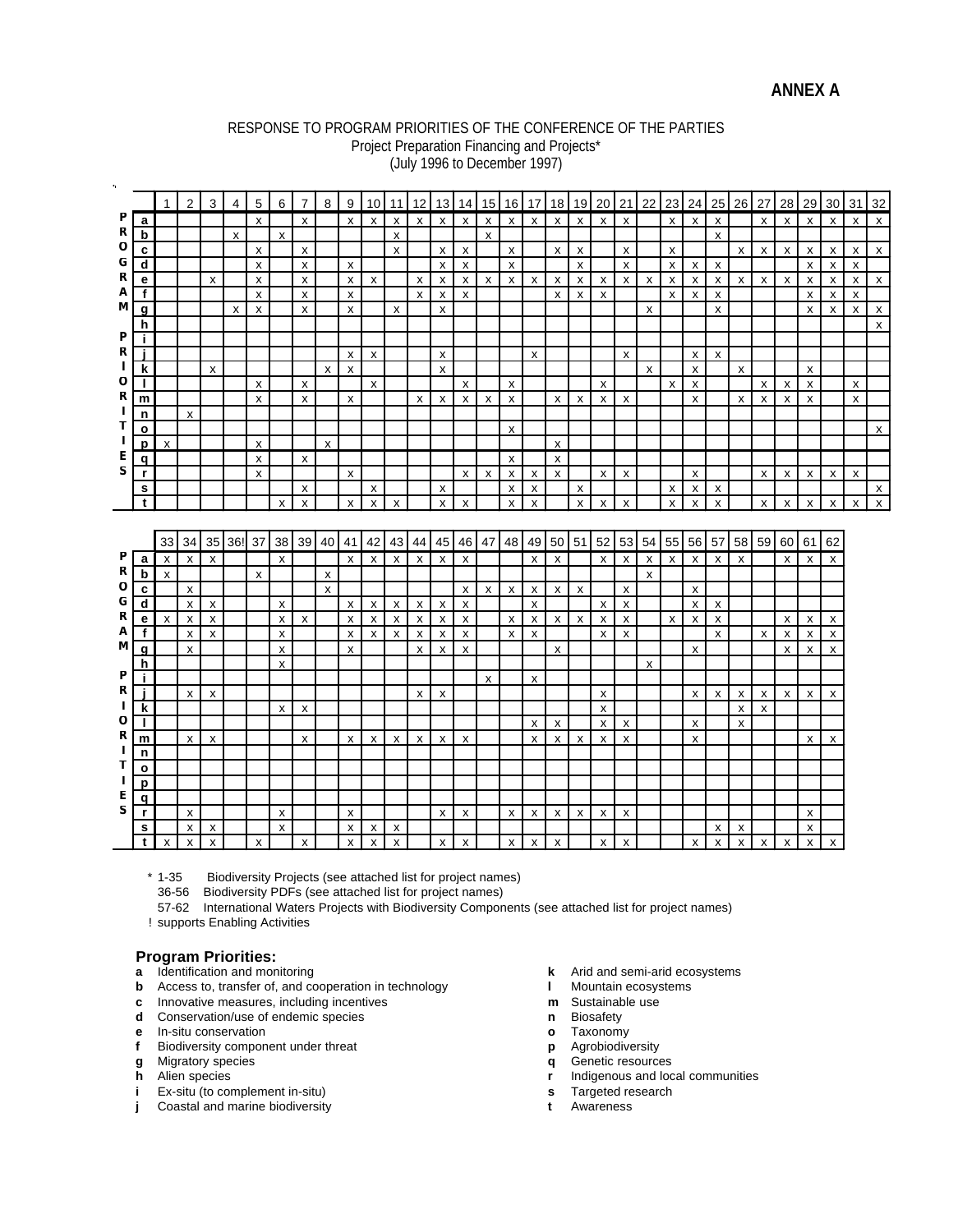#### Biodiversity projects numbers 1-35 Biodiversity preparation financing numbers 36-56 International water projects with biodiversity components numbers 57-62

#### **Investment/Technical Assistance Projects (July 1996-December 1997)**

| No. | <b>COUNTRY</b>                                                                                                                                                                                                                                                                                                                                                                                                | <b>PROJECT NAME</b>                                                                                                         |
|-----|---------------------------------------------------------------------------------------------------------------------------------------------------------------------------------------------------------------------------------------------------------------------------------------------------------------------------------------------------------------------------------------------------------------|-----------------------------------------------------------------------------------------------------------------------------|
| 1   | Global (Brazil, China, Ghana, Guinea, Kenya, Papua New<br>Guinea, Tanzania, Uganda)                                                                                                                                                                                                                                                                                                                           | People, Land Management, and Environmental Change                                                                           |
| 2   | Global (Bolivia, Bulgaria, Cameroon, China, Cuba, Egypt,<br>Kenya, Hungary, Malawi, Mauritania, Mauritius, Namibia,<br>Pakistan, Poland, Russian Federation, Tunisia, Uganda,<br>Zambia)                                                                                                                                                                                                                      | Pilot Biosafety Enabling Activity Project (Component 1)                                                                     |
| 3   | Regional (Kenya, Tanzania, Uganda)                                                                                                                                                                                                                                                                                                                                                                            | East Africa-Reducing Biodiversity Loss at Cross-Border<br>Sites                                                             |
| 4   | Regional (Burkina Faso, Cameroon, Egypt, Ethiopia, Ghana,<br>Kenya, Sierra Leone, South Africa, Tanzania, Tunisia,<br>Uganda)                                                                                                                                                                                                                                                                                 | African NGO-Government Partnerships for Sustainable<br><b>Biodiversity Action</b>                                           |
| 5   | Regional (Belize, Costa Rica, El Salvador, Guatemala,<br>Honduras, Mexico, Nicaragua, Panama)                                                                                                                                                                                                                                                                                                                 | Establishment of a Programme for the Consolidation of<br>the Meso-American Biological Corridor                              |
| 6   | Regional (Angola, Botswana, Lesotho, Malawi, Mozambique,<br>South Africa, Swaziland, Zambia, Zimbabwe)                                                                                                                                                                                                                                                                                                        | Southern Africa Biodiversity Support Programme                                                                              |
| 7   | Regional (Kazakstan, Uzbekistan,<br>Kyrgyz Republic)                                                                                                                                                                                                                                                                                                                                                          | Central Asia Transboundary Biodiversity Project                                                                             |
| 8   | Regional (Lebanon, Jordan, Syria)                                                                                                                                                                                                                                                                                                                                                                             | Conservation and Sustainable Use of Dryland Agro-<br>Biodiversity of the Fertile Crescent                                   |
| 9   | Regional (Albania, Egypt, Lebanon, Morocco, Tunisia)                                                                                                                                                                                                                                                                                                                                                          | Conservation of Wetland and Coastal Ecosystems in the<br>Mediterranean                                                      |
| 10  | Latin American and Caribbean (Antigua and Barbuda,<br>Argentina, Belize, Bolivia, Brazil, Chile, Colombia, Costa<br>Rica, Dominica, Dominican Republic, Ecuador, El Salvador,<br>Grenada, Guatemala, Guyana, Haiti, Honduras, Jamaica,<br>Mexico, Nicaragua, Panama, Paraguay, Peru, St. Kitts and<br>Nevis, St.Lucia, St.Vincent and the Grenadines, Surinam,<br>Trinidad and Tobago, Uruguay and Venezuela) | A Participatory Approach to Managing the Environment:<br>An Input to the Inter-American Strategy for Participation<br>(ISP) |
| 11  | Regional (Cameroon, Gabon, Equatorial Guinea, Central<br>Africa Republic, Congo, Congo DR)                                                                                                                                                                                                                                                                                                                    | Regional Environment Information Management Project<br>(REIMP)                                                              |
| 12  | Argentina                                                                                                                                                                                                                                                                                                                                                                                                     | <b>Biodiversity Conservation</b>                                                                                            |
| 13  | Argentina                                                                                                                                                                                                                                                                                                                                                                                                     | Consolidation and Implementation of the Patagonia<br>Coastal Zone Management Programme for Biodiversity<br>Conservation     |
| 14  | Bhutan                                                                                                                                                                                                                                                                                                                                                                                                        | Integrated Management of Jigme Dorji National Park                                                                          |
| 15  | Congo (DR)                                                                                                                                                                                                                                                                                                                                                                                                    | Rehabilitation of the Protected Areas                                                                                       |
| 16  | Costa Rica                                                                                                                                                                                                                                                                                                                                                                                                    | <b>Biodiversity Resources Development</b>                                                                                   |
| 17  | Eritrea                                                                                                                                                                                                                                                                                                                                                                                                       | Conservation Management of Eritrea's Coastal, Marine,<br>and Island Biodiversity                                            |
| 18  | Ghana                                                                                                                                                                                                                                                                                                                                                                                                         | Natural Resources Management                                                                                                |
| 19  | Guyana                                                                                                                                                                                                                                                                                                                                                                                                        | National Protected Areas System                                                                                             |
| 20  | Honduras                                                                                                                                                                                                                                                                                                                                                                                                      | <b>Biodiversity in Priority Areas</b>                                                                                       |
| 21  | Indonesia                                                                                                                                                                                                                                                                                                                                                                                                     | Coral Reef Rehabilitation and Management Project                                                                            |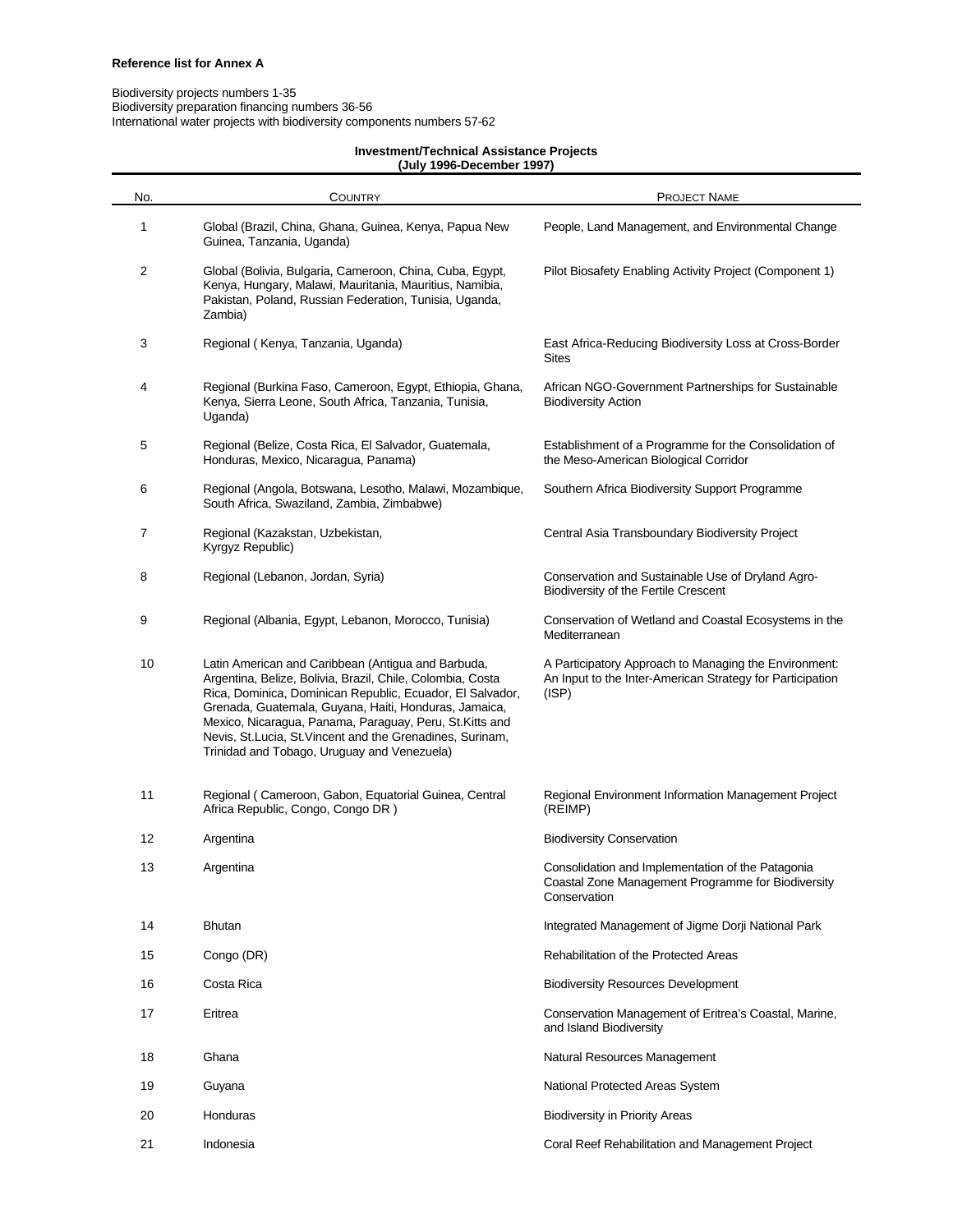| No. | <b>COUNTRY</b> | <b>PROJECT NAME</b>                                                                                              |
|-----|----------------|------------------------------------------------------------------------------------------------------------------|
|     |                | (COREMAP)                                                                                                        |
| 22  | Jordan         | Final Consolidation and Conservation of Azraq Wetlands<br>and Dana Wildlands by RSCN to Address New<br>Pressures |
| 23  | Lesotho        | Conserving Mountain Biodiversity in Lesotho                                                                      |
| 24  | Madagascar     | <b>Environment Program Support</b>                                                                               |
| 25  | Mauritania     | Rescue Plan for the Cap Blanc Colony of the<br>Mediterranean Monk Seal                                           |
| 26  | Mongolia       | Biodiversity Conservation and Sustainable Livelihood<br>Options in the Grasslands of Eastern Mongolia            |
| 27  | Nicaragua      | <b>Atlantic Biodiversity Corridor</b>                                                                            |
| 28  | Panama         | <b>Atlantic Biological Corridor</b>                                                                              |
| 29  | Pakistan       | Protected Areas Management Project                                                                               |
| 30  | Romania        | Integrated Biodiversity Conservation and Protected Area<br>Management                                            |
| 31  | Sri Lanka      | Conservation and Sustainable Use of Medicinal Plants                                                             |
| 32  | South Africa   | Cape Peninsula Biodiversity Conservation Project                                                                 |
| 33  | Uganda         | Protected Areas Management and Sustainable Use<br>(PAMSU)                                                        |
| 34  | Uruguay        | Consolidation of the Banados del Este Biosphere Reserve                                                          |
| 35  | Yemen          | Conservation and Sustainable Use of the Biodiversity of<br>Socotra Archipelago                                   |

#### **Project Preparation**

|          | <b>COUNTRY</b>                                                                                                                        | <b>PROJECT NAME</b>                                                                                                            |
|----------|---------------------------------------------------------------------------------------------------------------------------------------|--------------------------------------------------------------------------------------------------------------------------------|
| 36<br>37 | Global<br>Regional (Cameroon, Central African Republic, Congo<br>DR, Equatorial Guinea)                                               | Support Programme for Biodiversity Enabling Activities<br>Regional Environment Information Management Project (REIMP)          |
| 38       | Regional<br>(Kenya, Ethiopia, Tanzania, Uganda)                                                                                       | Biodiversity Conservation and Sustainable Use in East African<br><b>Valley Lakes</b>                                           |
| 39       | Regional                                                                                                                              | <b>Transboundary Biodiversity</b>                                                                                              |
| 40       | Regional<br>(Burkina Faso, Cameroon, Egypt, Ethiopia, Ghana,<br>Kenya, Madagascar, Sierra Leone, South Africa,<br>Tunisia and Uganda) | African NGO-Government Partnerships for Sustainable Biodiversity<br>Action                                                     |
| 41       | Regional<br>(Cambodia, Laos, Thailand and Vietnam)                                                                                    | Mekong River Basin Wetland Biodiversity Conservation and<br>Sustainable Use Programme                                          |
| 42       | Regional                                                                                                                              | Preparation of a Transboundary Diagnostic Analysis and Strategic<br>Action Programme for the Yellow Sea Large Marine Ecosystem |
| 43       | Regional                                                                                                                              | Strategic Action Programme for the South Pacific                                                                               |
| 44       | China                                                                                                                                 | Wetland Biodiversity & Sustainable Use in China                                                                                |
| 45       | India                                                                                                                                 | Gulf of Mannar Marine Biosphere Reserve                                                                                        |
| 46       | Malaysia                                                                                                                              | Conservation & Sustainable Use of Peat Swamp Forests in<br>Malaysia                                                            |
| 47       | Malawi                                                                                                                                | Mulanje Mountain Biodiversity                                                                                                  |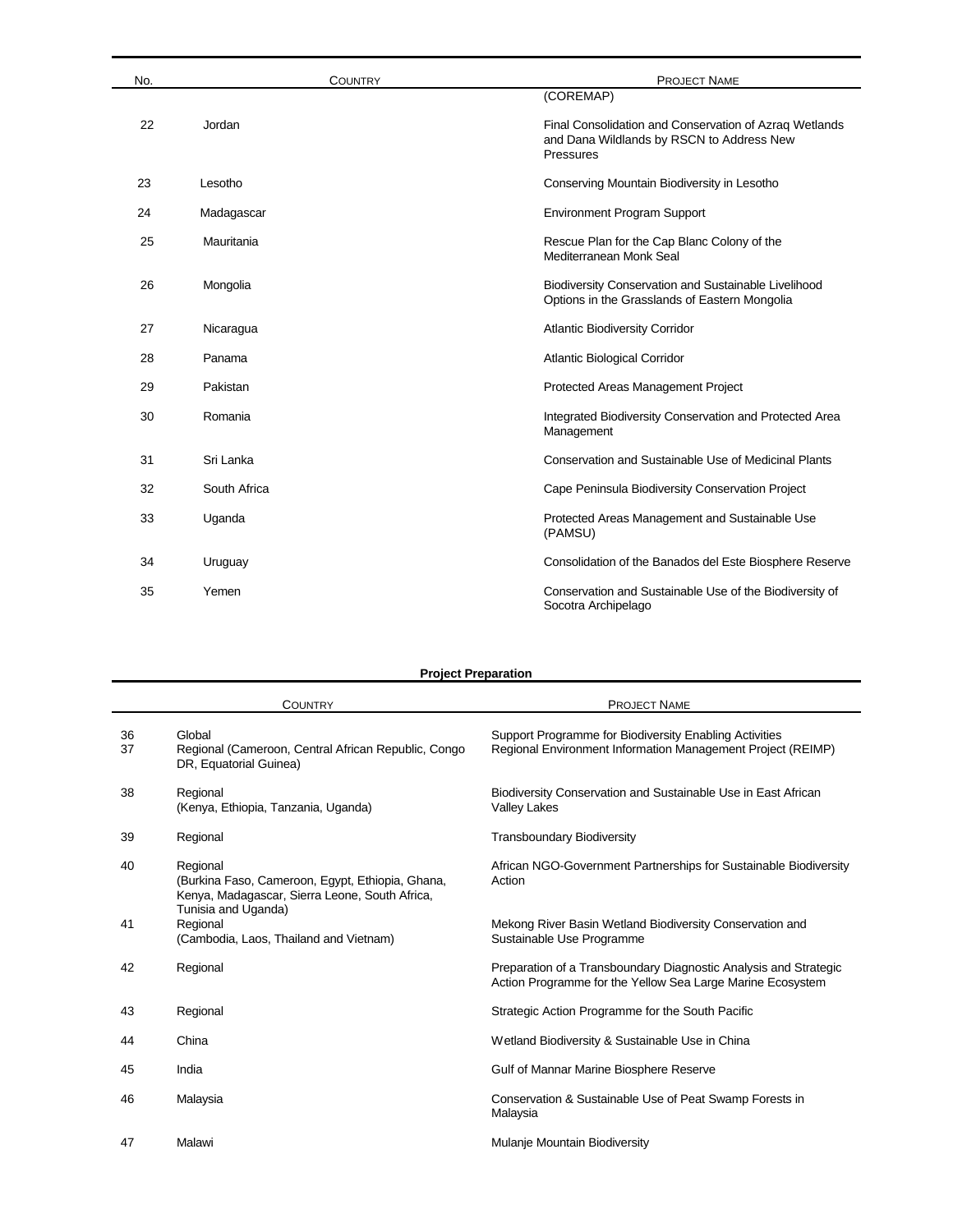|    | <b>COUNTRY</b> | <b>PROJECT NAME</b>                                                                               |
|----|----------------|---------------------------------------------------------------------------------------------------|
| 48 | Mozambique     | Coastal Zone Biodiversity                                                                         |
| 49 | Nepal          | <b>Forest Biodiversity</b>                                                                        |
| 50 | Panama         | <b>Biodiversity Conservation Program</b>                                                          |
| 51 | Paraguay       | Protection of Globally and Regionally Significant Ecosystem in<br>Paraguay                        |
| 52 | Philippines    | Samar Island Biodiversity Project                                                                 |
| 53 | Romania        | Integrated Biodiversity Conservation and Protected Area<br>Management                             |
| 54 | South Africa   | Cape Peninsula Biodiversity                                                                       |
| 55 | Turkey         | Integrated Biodiversity Conservation and Protected Area<br>Management                             |
| 56 | Ukraine        | Biodiversity Conservation and Environmental Management in the<br>Northern Azov-Black Sea Corridor |

#### **Projects in the Area of International Waters Including Significant Biodiversity Components**

|    | COUNTRY                                                                                         | <b>PROJECT NAME</b>                                                                  |
|----|-------------------------------------------------------------------------------------------------|--------------------------------------------------------------------------------------|
| 57 | Regional (Albania, Macedonia)                                                                   | Lake Ohrid Management                                                                |
| 58 | Argentina/Bolivia                                                                               | Strategic Action Program for the Binational Basin of the Bermejo<br>River            |
| 59 | Regional (Kazakstan, Kyrgyzstan, Tajikistan,<br>Turkmenistan.<br>Uzbekistan)                    | Water and Environmental Management in the Aral Sea Basin                             |
| 60 | Regional (Bulgaria, Croatia, Hungary, Moldova, Romania,<br>Slovakia, Slovenia, Tcheck, Ukraine) | Developing the Danube River Basin Pollution Reduction Program                        |
| 61 | Regional (Djibouti, Egypt, Jordan, Saudi Arabia, Northern<br>Somali Coast, Sudan, Yemen)        | Implementation of the Strategic Action Programme for the Red<br>Sea and Gulf of Aden |
| 62 | Regional (Bulgaria, Georgia, Romania, Russia, Turkey,<br>Ukraine)                               | Developing the Implementation of the Black Sea Strategy Action<br>Plan               |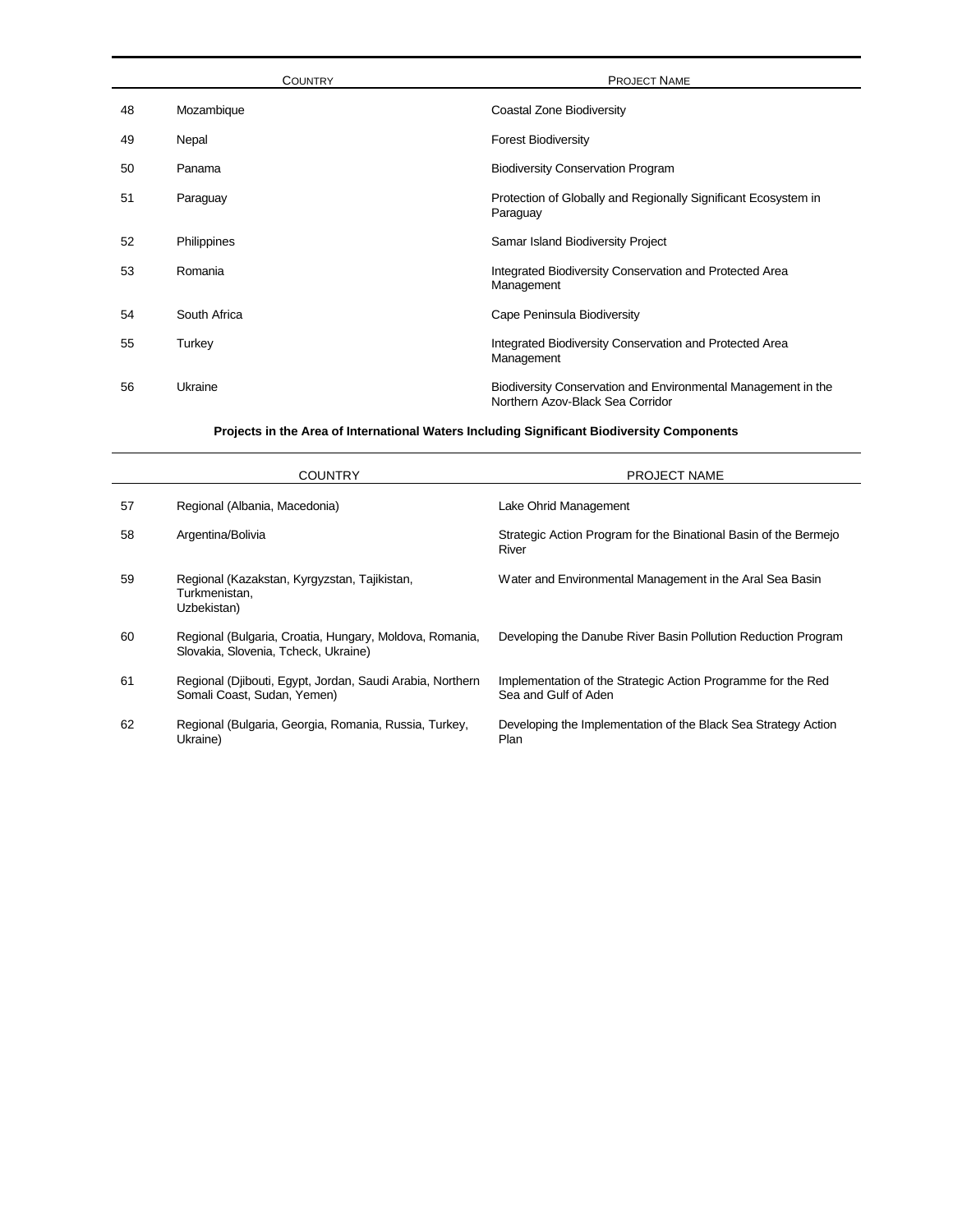**List of GEF Allocations in the Area of Biological Diversity ( As of December 1997)**

## **I. List of Project Preparation Financing**

| No. Typ  | <b>Country/ies</b>                                        | ID             | <b>Project Name</b>                                                                                                                                      | IA              | Entry                    | <b>GEF</b>         | Co-          | <b>Total</b> | <b>Project Description</b>                                                                                                                                                                                                                                              |
|----------|-----------------------------------------------------------|----------------|----------------------------------------------------------------------------------------------------------------------------------------------------------|-----------------|--------------------------|--------------------|--------------|--------------|-------------------------------------------------------------------------------------------------------------------------------------------------------------------------------------------------------------------------------------------------------------------------|
| е        |                                                           | No.            |                                                                                                                                                          |                 | into<br>WP <sup>30</sup> | <b>grant</b><br>31 | financi      | cost         |                                                                                                                                                                                                                                                                         |
| 1 pdf    | Global: Brazil.<br>Tanzania. Vietnam.<br>Samoa            |                | Establishment of a Global.<br>Representative System of<br><b>Marine Protected Areas</b>                                                                  | <b>WB</b>       | 28/06/96                 | \$0.35             | ng<br>\$0.16 | \$0.51       | This PDF supports an effort to identify and<br>establish a globally representative network of<br>priority marine protected areas(MPAs).                                                                                                                                 |
| $2$ pdf* | Global                                                    |                | Supporting the<br>Implementation of Article 8(j) $ P $<br>of the CBD to preserve and<br>maintain knowledge,<br>innovation and practices of<br>indigenous | <b>UND</b>      | 22/04/97                 | \$0.35             |              | \$0.35       |                                                                                                                                                                                                                                                                         |
| 3 pdf    | Regional                                                  | RAF/96<br>/G41 | African NGO-Government<br>Partnerships for Sustainable<br><b>Biodiversity Action</b>                                                                     | <b>UND</b><br>P | 14/08/96                 | \$0.19             | \$0.14       | \$0.33       | The purpose of this PDF is to finalize a proposal<br>for scaling up an existing program that promotes<br>the sustainable conservation of important<br>biodiversity sites across Africa through building<br>working partnerships between African NGO and<br>Governments. |
| 4 pdf    | Regional: Albania,<br>Egypt. Lebanon,<br>Morocco, Tunisia | RAB/95<br>/G44 | Conservation of wetland<br>ecosystems in the<br>Mediterranean Region                                                                                     | <b>UND</b><br>P | 01/12/95                 | \$0.16             | \$0.07       | \$0.23       | This project and follow-up full scale project<br>designed to build on the capacity and activities<br>of initiatives already under way (METAP<br>Programme, EU, World Bank investment<br>Programme).                                                                     |

 $\overline{a}$  $30$  Date work program approved by Council for long-term operations and short-term measures; for enabling activiting date of CEO approval;

<sup>&</sup>lt;sup>31</sup> in US \$ Millions.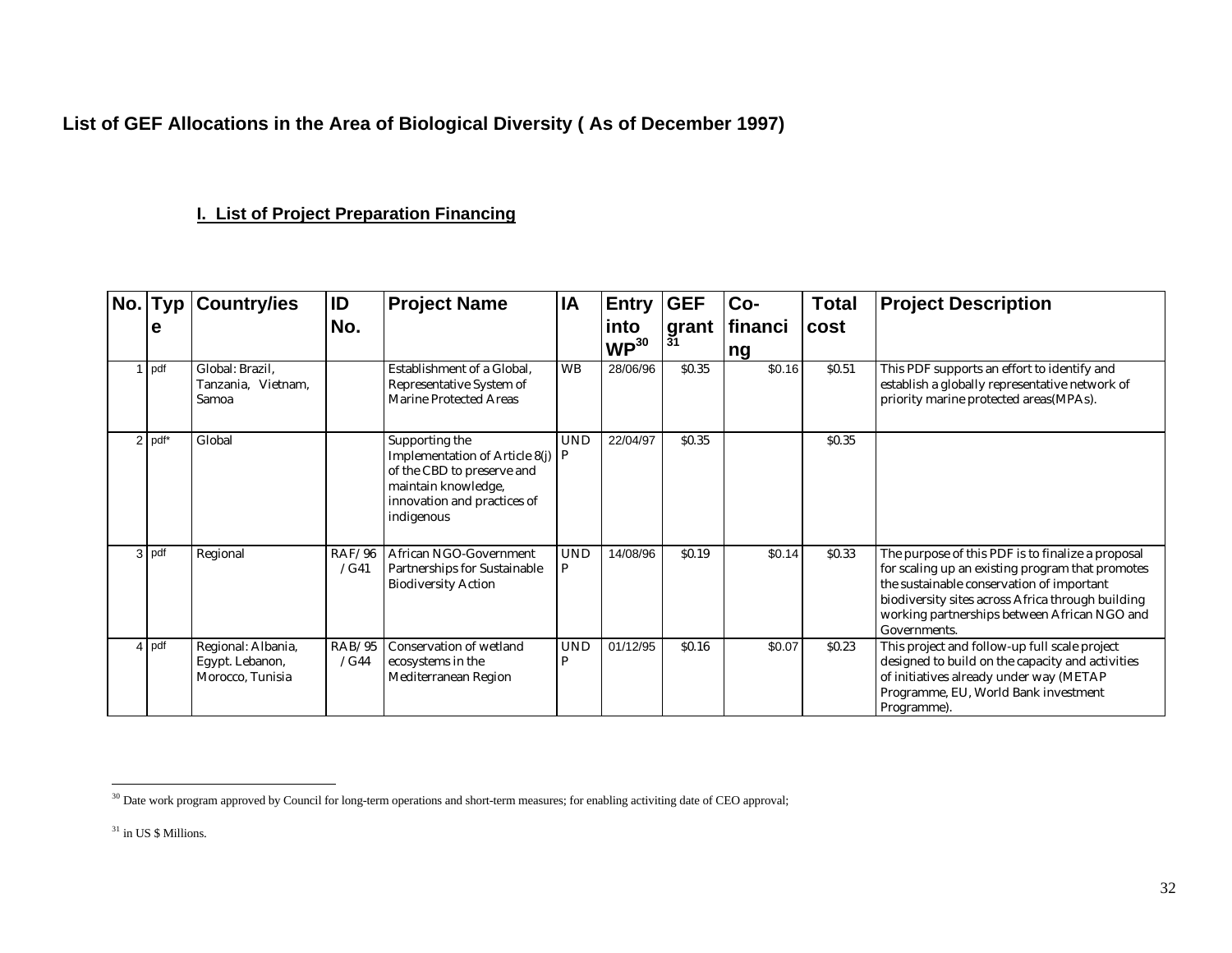| No. | <b>Type</b> | <b>Country/ies</b>                                   | ID No.         | <b>Project Name</b>                                                                                   | IA                              | Entry<br>into WP | <b>GEF</b><br>grant | Co-<br>financing | <b>Total cost</b> | <b>Project Description</b>                                                                                                                                                                                                       |
|-----|-------------|------------------------------------------------------|----------------|-------------------------------------------------------------------------------------------------------|---------------------------------|------------------|---------------------|------------------|-------------------|----------------------------------------------------------------------------------------------------------------------------------------------------------------------------------------------------------------------------------|
| 5   | pdf*        | Regional                                             | PHL/97<br>/G41 | Samar Island Biodiversity<br>Project                                                                  | <b>UND</b><br>P                 | 19/10/97         | \$0.35              |                  | \$0.35            |                                                                                                                                                                                                                                  |
|     | 6 pdf       | Regional                                             | 42573          | Central Asia Transboundary<br>Biodiversity                                                            | <b>WB</b>                       | 06/09/96         | <b>SO.35</b>        | \$0.23           | \$0.58            |                                                                                                                                                                                                                                  |
|     | 7 pdf*      | Regional                                             |                | Comprising Developing<br>Countries Party to the<br>Convention on Biological<br>Diversity              | <b>UNEP</b>                     | 25/04/96         | \$0.35              |                  | \$0.35            |                                                                                                                                                                                                                                  |
|     | 8 pdf       | Regional                                             |                | Mekong River basin Wetland<br>Biodiversity                                                            | <b>UND</b><br>$\mathbf{P}$      | 11/09/97         | <b>SO.35</b>        |                  | \$0.35            |                                                                                                                                                                                                                                  |
|     | 9 pdf       | Regional (Central<br>Africa)                         |                | Gabon: Central Africa<br>Regioanl Environmental<br><b>Information Management</b><br>Project           | <b>WB</b>                       | 06/09/96         | \$0.35              | \$0.74           | \$1.09            | PDF supports producing and disseminating<br>information documents on the project to raise<br>public awareness and seek public input;<br>connecting participating countries to the<br>Internet; establishment of pilot databases. |
|     | $10$ pdf    | Regional                                             |                | Management of Indigenous<br>vegetation for the<br>Rehabilitation                                      | <b>UNEP</b><br>/UN<br><b>DP</b> | 09/06/97         | \$0.33              |                  | \$0.33            |                                                                                                                                                                                                                                  |
|     | $11$ pdf    | Regional: Kenya,<br>Ethiopia, Tanzania<br>and Uganda |                | <b>Biodiversity Conservation</b><br>and Sustainable Use in the<br>East African Rift Valley Lakes   DP | <b>UNEP</b><br>/UN              | 03/05/9          | \$0.29              |                  | \$0.34            |                                                                                                                                                                                                                                  |
|     | 12 pdf      | Algeria, Egypt, Israel,<br>Jordan and Tunisia        | RAB/95<br>/G43 | Germplasm for Arid Lands                                                                              | <b>UND</b><br>P                 | 01/09/95         | \$0.06              |                  | \$0.06            |                                                                                                                                                                                                                                  |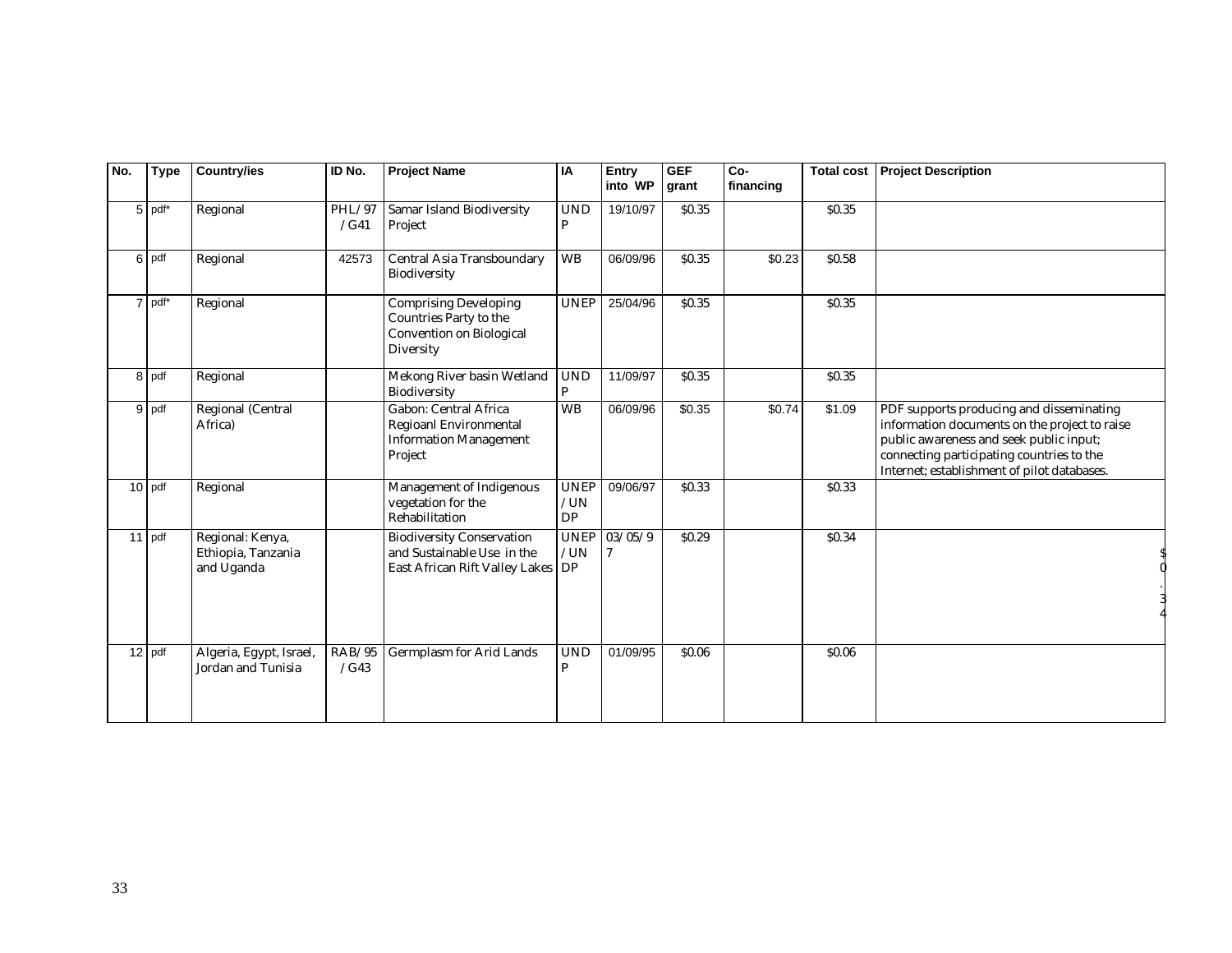| No. | <b>Type</b> | <b>Country/ies</b>                                                                                                                                                                                                                                                                                                   | ID No.                | <b>Project Name</b>                                                                                                                                              | IA                               | Entry<br>into WP | <b>GEF</b><br>grant | Co-<br>financing | <b>Total cost</b> | <b>Project Description</b> |
|-----|-------------|----------------------------------------------------------------------------------------------------------------------------------------------------------------------------------------------------------------------------------------------------------------------------------------------------------------------|-----------------------|------------------------------------------------------------------------------------------------------------------------------------------------------------------|----------------------------------|------------------|---------------------|------------------|-------------------|----------------------------|
|     | $13$ pdf    | Andean Pact, Antigua,<br>Barbudas, Argentina,<br>Bahamas, Barbados,<br>Belize, Bolivia, Brazil,<br>Canada, Chile,<br>Colombia, Costa Rica,<br>Cuba, Dominica,<br>Dominican Rep.,<br>Equador, El Salvador,<br>Grenada, Grenadines,<br>Guatemala, Guyana,<br>Haiti, Honduras,<br>Jamaica, Mexico,<br>Nicaragua, Panama | RLA/96<br>/G41        | <b>Integrating Global</b><br><b>Environmental Dimensions</b><br>into Public Policy Making in<br>Latin America: A<br>Multisectoral and<br>Participatory Framework | $\ensuremath{\mathrm{UND}}$<br>P | 06/08/96         | \$0.21              | \$0.14           | \$0.35            |                            |
|     | 14 pdf      | Argentina                                                                                                                                                                                                                                                                                                            | 39787                 | <b>Biodiversity Conservation</b><br>Project                                                                                                                      | <b>WB</b>                        | 27/02/96         | \$0.29              | \$0.65           | \$0.94            |                            |
|     | $15$ pdf    | Argentina & Uruguay                                                                                                                                                                                                                                                                                                  |                       | SAP for the Rio de la Plata                                                                                                                                      | <b>UND</b><br>P                  | 09/01/97         | \$0.33              | \$0.04           | S <sub>0.37</sub> |                            |
|     | $16$ pdf*   | Belize, Costa Rica, El<br>Salvador, Guatemala,<br>Honduras, Mexico,<br>Panama                                                                                                                                                                                                                                        | RLA/95<br>/G41        | Mesoamerican Regional<br>System of Protected Areas,<br><b>Buffer Zones and Biological</b><br>Corridors                                                           | $\ensuremath{\mathrm{UND}}$<br>P | 01/09/95         | \$0.35              |                  | \$0.35            |                            |
|     | 17 pdf      | <b>Brazil</b>                                                                                                                                                                                                                                                                                                        | <b>BRA/95</b><br>/G41 | Juruena Feasibility Study for<br><b>Industrial Production of Non-</b><br><b>Timber Forest Products</b>                                                           | $\ensuremath{\mathrm{UND}}$<br>P |                  | \$0.28              |                  | \$0.28            |                            |
|     | 18 pdf      | Cameroon,<br>Philippines, Sri<br>Lanka, Congo DR,<br>Equador, India,<br>Malaysia                                                                                                                                                                                                                                     | 3                     | <b>Tropical Forest Dynamics:</b><br>Programme for Sustainable<br>Management of Tropical<br>Forest Resources.                                                     | <b>WB</b>                        |                  | <b>SO.12</b>        |                  | \$0.12\$          |                            |
|     | 19 pdf      | China                                                                                                                                                                                                                                                                                                                | RAS/96<br>/G42        | Wetland Biodiversity<br>Conservation and Sustainable<br>Use in China (WBCSUC)                                                                                    | <b>UND</b><br>P                  | 09/01/97         | \$0.34              | \$0.28           | \$0.61            |                            |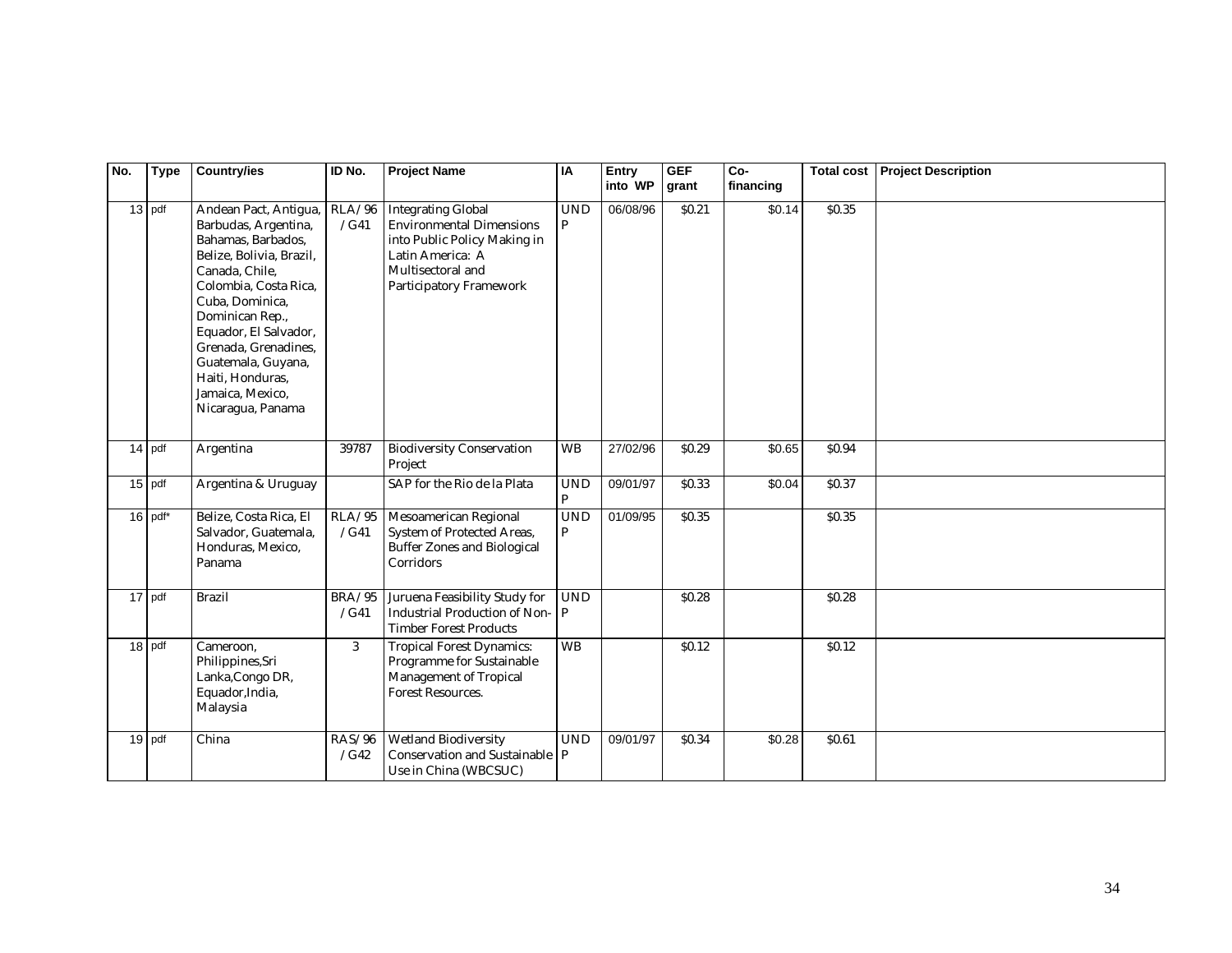| No. | <b>Type</b> | <b>Country/ies</b>                                                    | ID No.                                                    | <b>Project Name</b>                                                                                                                                            | IA                               | Entry<br>into WP | <b>GEF</b><br>grant | Co-<br>financing | <b>Total cost</b> | <b>Project Description</b> |
|-----|-------------|-----------------------------------------------------------------------|-----------------------------------------------------------|----------------------------------------------------------------------------------------------------------------------------------------------------------------|----------------------------------|------------------|---------------------|------------------|-------------------|----------------------------|
|     | $20$ pdf    | Costa Rica                                                            | 39876                                                     | <b>Costa Rica Biodiversity</b><br><b>Resources Development</b><br>Project                                                                                      | WB                               | 29/06/95         | \$0.28              | \$0.52           | \$0.80            |                            |
|     | $21$ pdf    | Cote d'Ivoire                                                         | 37583                                                     | National Protected Area<br>Management Project                                                                                                                  | <b>WB</b>                        | 15/03/95         | \$0.32              | \$0.55           | \$0.83            |                            |
|     | 22 pdf      | Guyana                                                                | 37003                                                     | <b>National Protected Areas</b><br>System                                                                                                                      | <b>WB</b>                        | 09/05/95         | \$0.33              | \$0.19           | \$0.52            |                            |
|     | 23 pdf      | Honduras                                                              | 44343                                                     | <b>Biodiversity in Priority Areas</b>                                                                                                                          | <b>UND</b><br>P/WB               | 27/02/96         | \$0.30              | \$0.25           | \$0.55            |                            |
|     | 24 pdf      | India                                                                 | IND/95<br>/G41                                            | Management of Coral Reef<br>Ecosystems of Andaman and<br>Nicobar Islands                                                                                       | $\ensuremath{\mathrm{UND}}$<br>P | 01/05/95         | \$0.35              |                  | \$0.35            |                            |
|     | $25$ pdf    | India                                                                 | IND/96<br>/G42                                            | Establishment of Gulf of<br>Mannar Marine Biosphere<br>Reserve                                                                                                 | <b>UND</b><br>P                  | 06/09/96         | \$0.19              |                  | \$0.19            |                            |
|     | 26 pdf      | Indonesia                                                             | 40062                                                     | Coral Reef Rehabilitation and WB<br><b>Management Project</b>                                                                                                  |                                  | 14/09/95         | \$0.28              | \$0.52           | \$0.80            |                            |
|     | $27$ pdf*   | Indonesia, Malaysia,<br>Philippines, Papua<br>New Guinea,<br>Thailand |                                                           | Support to Community-Based UND<br>Conservation and Sustainable   P<br><b>Use of Biological Diversity</b><br>under various terrestrial and<br>marine ecosystems |                                  | 06/09/96         | \$0.34              |                  | \$0.34            |                            |
|     | 28 pdf      | Jordan,<br>Lebanon                                                    | RAB/95<br>/G42                                            | Conservation, Management<br>and Sustainable Use of<br>Dryland Biodiversity within<br>Priority Agro-Ecosystems                                                  | <b>UND</b><br>P                  | 01/05/95         | \$0.05              |                  | \$0.05            |                            |
|     | 29 pdf      | Kenya,<br>Tanzania, Uganda                                            | KEN/96<br>/G41<br><b>URT/96</b><br>/G41<br>UGA/96<br>/G41 | New Approaches to<br>Reducing Biodiversity loss at<br>Cross-Border sites in East<br>Africa                                                                     | $\ensuremath{\mathrm{UND}}$      | 09/06/96         | \$0.24              |                  | \$0.24            |                            |
|     | 30 pdf      | Malawi                                                                | 35917                                                     | Mulanje Mountain<br><b>Biodiversity Conservation</b><br>Project                                                                                                | <b>WB</b>                        | 10/01/97         | \$0.30              | \$0.55           | \$0.85            |                            |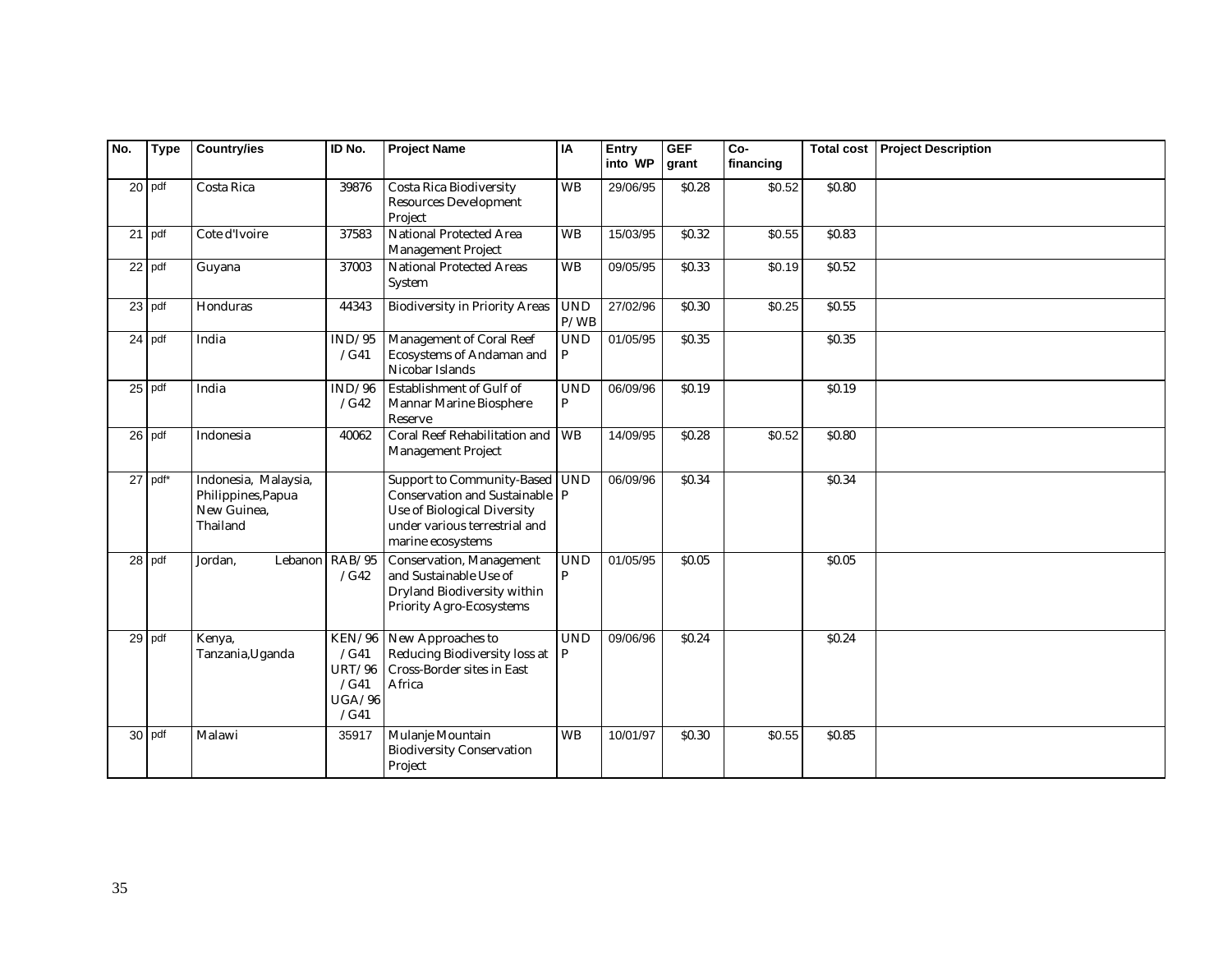| No. | <b>Type</b> | <b>Country/ies</b> | ID No.         | <b>Project Name</b>                                                                          | IA              | <b>Entry</b><br>into WP | <b>GEF</b><br>grant | Co-<br>financing | <b>Total cost</b> | <b>Project Description</b>                                                                                          |
|-----|-------------|--------------------|----------------|----------------------------------------------------------------------------------------------|-----------------|-------------------------|---------------------|------------------|-------------------|---------------------------------------------------------------------------------------------------------------------|
|     | 31 pdf      | Malaysia           | MAL/96<br>/G41 | <b>Conservation and Sustainable</b><br>Use of Peat Swamp Forests in $ P $<br>Malaysia        | <b>UND</b>      | 10/01/97                | \$0.32              | \$0.05           | \$0.37            |                                                                                                                     |
|     | 32 pdf      | Mozambique         | 35919          | Marine and Coastal<br><b>Biodiversity Conservation</b><br>and Management                     | <b>WB</b>       | 10/01/97                | \$0.35              | \$0.31           | \$0.66            |                                                                                                                     |
|     | 33 pdf      | Nepal              | 43752          | Land Resources Management   WB                                                               |                 | 06/09/96                | <b>SO.10</b>        | \$0.15           | \$0.25            |                                                                                                                     |
|     | 34 pdf      | Nicaragua          | 41790          | <b>Atlantic Biodiversity</b><br>Corridor                                                     | <b>WB</b>       | 14/12/95                | \$0.33              | \$0.50           | \$0.83            |                                                                                                                     |
|     | 35 pdf      | Pakistan           | 35823          | <b>Biodiversity Strategy and</b><br>Protected Areas Management                               | <b>WB</b>       | 09/05/95                | \$0.34              | \$0.48           | \$0.82            |                                                                                                                     |
|     | 36 pdf      | Paraguay           | PAR/96<br>/G41 | Protection of Globally and<br><b>Regionally Significant</b><br><b>Ecosystems in Paraguay</b> | <b>UND</b><br>P | 01/07/96                | \$0.31              | $\sqrt{$0.03}$   | \$0.34            |                                                                                                                     |
|     | $37$ pdf    | Panama             | 45937          | Panama Biodiversity                                                                          | <b>WB</b>       | 05/02/97                | \$0.29              | $\sqrt{$0.34}$   | \$0.63            | The proposal addresses the root causes with the<br>relevant policy reforms for the conservation of<br>biodiversity. |
|     | 38 pdf      | Peru               | PER/95<br>/G41 | In-Situ conservation of native<br>cultivars and wild relatives                               | <b>UND</b><br>P | 01/09/95                | <b>S0.17</b>        |                  | S <sub>0.17</sub> |                                                                                                                     |
|     | 39 pdf      | Romania            | 44176          | <b>Integrated Protected Areas</b><br>and Conservation<br>Management                          | <b>WB</b>       | 19/11/96                | \$0.30              | \$0.20           | \$0.50            |                                                                                                                     |
|     | 40 pdf      | South Africa       | 8326           | Cape Peninsula Biodiversity<br>Conservation                                                  | <b>WB</b>       | 25/03/97                | \$0.09              | \$0.15           | S <sub>0.24</sub> |                                                                                                                     |
|     | 41 pdf      | Sri Lanka          | 35828          | Conservation and Sustainable<br>Use of Medicinal Plants                                      | <b>WB</b>       | 15/03/95                | \$0.35              | \$0.11           | \$0.46            |                                                                                                                     |
|     | 42 pdf      | Turkey             |                | <b>Protected Areas and</b><br>Sustainable Resource<br>management                             | <b>WB</b>       | 06/05/97                | \$0.35              | \$0.10           | \$0.45            |                                                                                                                     |
|     | 43 pdf      | Uganda             | 35311          | Protected Areas Management WB<br>and Sustainable Use                                         |                 | 23/10/95                | \$0.29              | \$0.40           | \$0.69            |                                                                                                                     |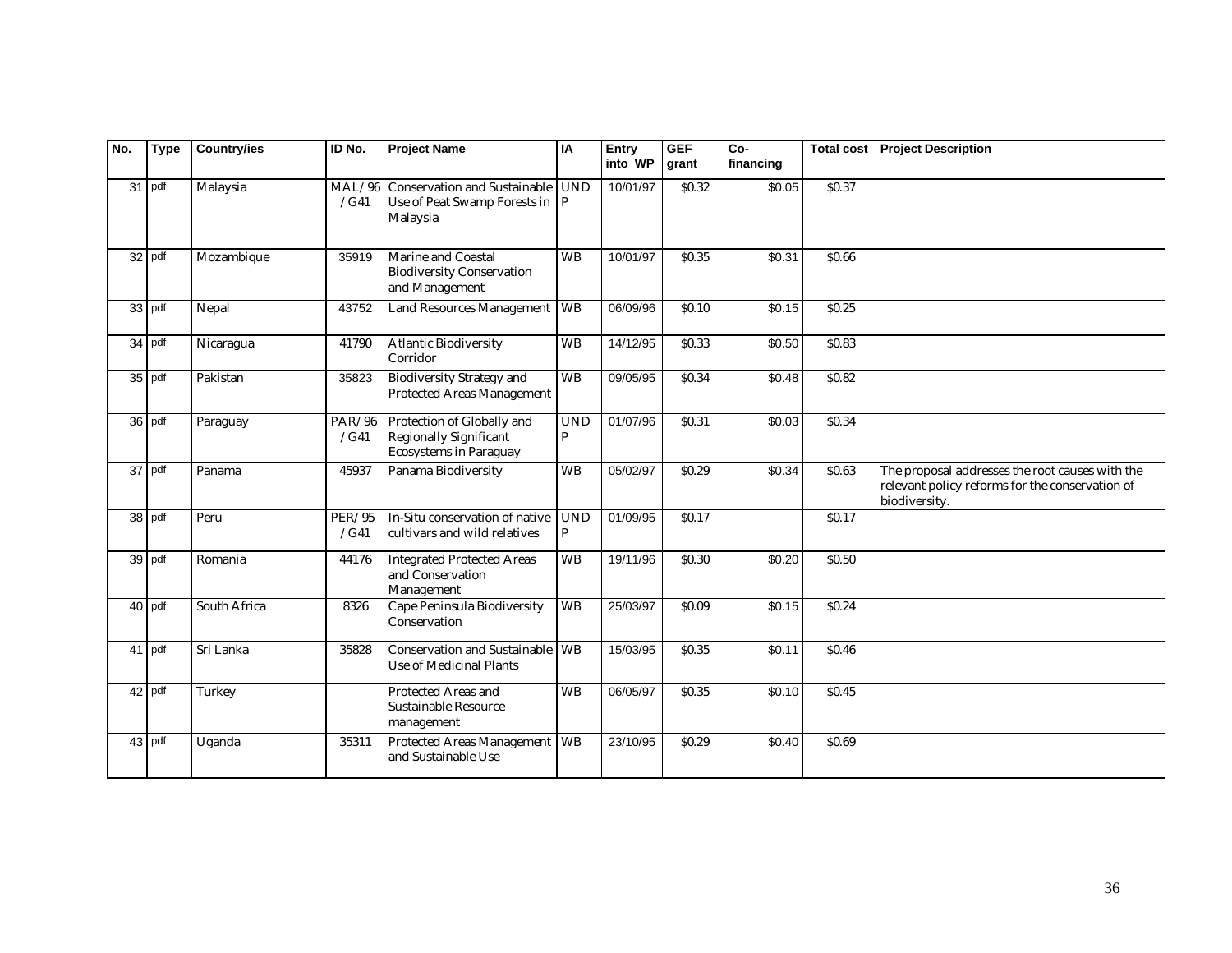| No.  | Type   | <b>Country/ies</b> | <b>ID No.</b> | <b>Project Name</b>                                                                                            | ΙA        | Entry<br>into WP grant | <b>GEF</b>        | Co-<br>financing |         | <b>Total cost   Project Description</b> |
|------|--------|--------------------|---------------|----------------------------------------------------------------------------------------------------------------|-----------|------------------------|-------------------|------------------|---------|-----------------------------------------|
|      | 44 pdf | Ukraine            |               | <b>Biodiversity Conservation</b><br>and Environmental<br>Management in the Northern<br>Azov-Black Sea Corridor | <b>WB</b> | 06/05/97               | S <sub>0.25</sub> | \$0.13           | \$0.38  |                                         |
| Sub. |        |                    |               |                                                                                                                |           |                        | \$12.18           |                  | \$20.47 |                                         |

# **II. List of Enabling Activities**

| No. | <b>Type</b> | Country/ies         | ID No.         | <b>Project Name</b>                                                                                   | ΙA              | <b>Entry</b><br>into WP | <b>GEF</b><br>grant | Co-<br>financing | <b>Total cost</b> | <b>Project Description</b>                                                                                                                                                                                                            |
|-----|-------------|---------------------|----------------|-------------------------------------------------------------------------------------------------------|-----------------|-------------------------|---------------------|------------------|-------------------|---------------------------------------------------------------------------------------------------------------------------------------------------------------------------------------------------------------------------------------|
|     | 45 EA       | Global              |                | <b>Support Programme for</b><br><b>Biodiversity Enabling</b><br><b>Activities</b>                     | <b>UND</b><br>P | 08/07/97                | \$0.33              |                  | \$0.33            | The project will provide the assessments of<br>country level problems with regard to ongoing<br>enabling activity.                                                                                                                    |
|     | 46 EA       | Global              |                | Training Programme on<br><b>Biological Diversity</b><br>(BIOTRAIN)                                    | <b>UNDP</b>     |                         | \$0.10              |                  | \$0.10            | <b>Enabling Activity</b>                                                                                                                                                                                                              |
|     | 47 EA       | Regional            |                | Training the Trainers:<br><b>Biodiversity Enabling Activities</b><br>in Africa                        | <b>UNDP</b>     |                         | \$0.19              |                  | \$0.19            | <b>Enabling Activity</b>                                                                                                                                                                                                              |
|     | 48 EA       | Regional            |                | Biodiversity loss in East Africa                                                                      | UNDP            |                         | \$0.35              |                  | \$0.35            | <b>Enabling Activity</b>                                                                                                                                                                                                              |
|     | 49 EA       | Albania             | <b>TBD003</b>  | <b>Biodiversity Strategy, Action</b><br>Plan, and National Report to<br>the Conference of the Parties | <b>WB</b>       | 7/30/96                 | \$0.10              |                  | \$0.10            | The purpose is to formulate strategies and actions<br>necessary for the protection and sustainable use of<br>Albania's biodiversity, as well as to prepare a plan<br>for their implementation. The primary product will<br>be a BSAP. |
|     | 50 EA       | Algeria             |                | <b>National Biodiversity Strategy</b><br>and Action Plan and Report to<br>the CBD                     | <b>UNDP</b>     | 03/03/97                | \$0.23              |                  | \$0.23            | <b>Enabling Activity</b>                                                                                                                                                                                                              |
|     | $51$ EA     | Antigua and Barbuda | <b>TBD026</b>  | <b>National Biodiversity Strategy</b><br>and Action Plan, and Report<br>to the COP                    | <b>UNDP</b>     | 25/03/97                | \$0.14              |                  | \$0.14            | <b>Enabling Activity</b>                                                                                                                                                                                                              |
|     | 52 EA       | Argentina           | ARG/96/<br>G31 | National Biodiversity Strategy,<br>Action Plan and Report to the<br>CBD                               | <b>UNDP</b>     | 25/09/96                | \$0.35              |                  | \$0.35            | <b>Enabling Activity</b>                                                                                                                                                                                                              |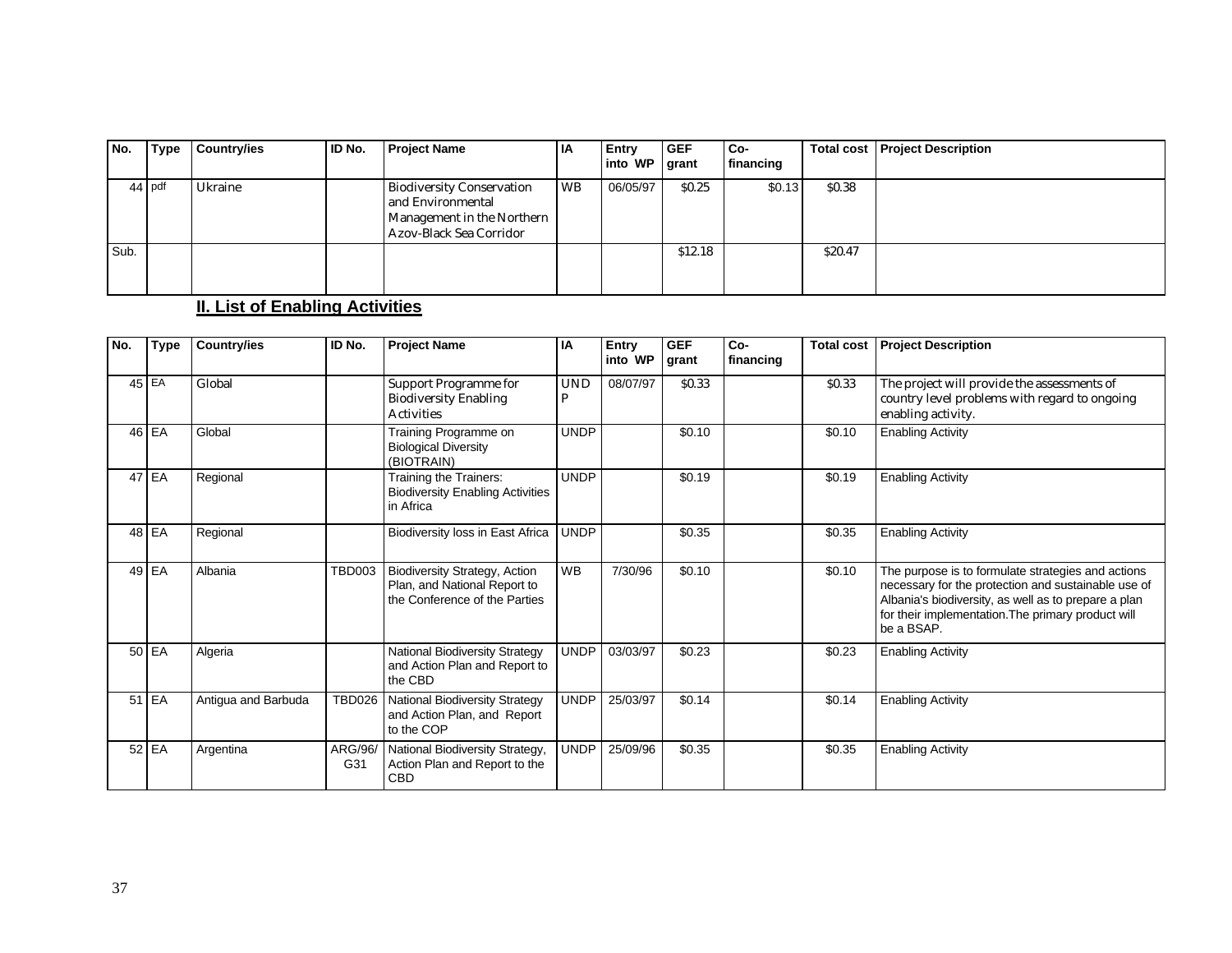| No. | <b>Type</b> | <b>Country/ies</b>  | ID No.                | <b>Project Name</b>                                                                                                                       | IA          | Entry<br>into WP | <b>GEF</b><br>grant | Co-<br>financing | <b>Total cost</b>  | <b>Project Description</b>                                                                                                                                                                                                                      |
|-----|-------------|---------------------|-----------------------|-------------------------------------------------------------------------------------------------------------------------------------------|-------------|------------------|---------------------|------------------|--------------------|-------------------------------------------------------------------------------------------------------------------------------------------------------------------------------------------------------------------------------------------------|
|     | 53 EA       | Armenia             | <b>TBD013</b>         | National Biodiveristy Strategy,<br>Action Plan and Frist National<br>Report to the CBD                                                    | <b>UNDP</b> | 28/04/97         | \$0.17              |                  | \$0.17             | <b>Enabling Activity</b>                                                                                                                                                                                                                        |
|     | $54$ EA     | <b>Bahamas</b>      | GF/1200<br>$-96-40$   | Preparation of National<br><b>Biodiversity Strategy, Action</b><br>Plan, and First National Report                                        | <b>UNEP</b> | 16/09/96         | \$0.15              |                  | \$0.15             | The aim of the project is to assist the country with<br>the ability to formulate and manage sectoral and<br>cross-sectoral programmes to meet the objectives<br>of the Convention on Biological Diversity through a<br>cost effective approach. |
|     | 55 EA       | <b>Barbados</b>     | GF/1200<br>$-96-54$   | <b>National Biodiversity</b><br>Strategies, Action Plan, and<br>the First National Report to the<br>Convention on Biological<br>Diversity | <b>UNEP</b> | 27/03/97         | \$0.14              |                  | \$0.14             | The aim of the project to assist the country with the<br>ability to formulate and manage sectoral and cross-<br>sectoral programmes to meet the objectives of the<br>Convention on Biological diversity through a cost<br>effective approach.   |
|     | 56 EA       | <b>Belize</b>       | <b>BZE/97/</b><br>G31 | Formulation of the National<br><b>Biodiversity Strategy and</b><br>Action Plan for Implementation                                         | <b>UNDP</b> | 28/01/97         | \$0.18              |                  | \$0.18             | <b>Enabling Activity</b>                                                                                                                                                                                                                        |
|     | $57$ EA     | Benin               |                       | <b>National Biodiversity Strategy</b><br>and Action plan, and Country<br>report to the Convention on<br>biological Diversity              | <b>UNDP</b> | 29/09/97         | \$0.23              |                  | $\overline{$}0.23$ | <b>Enabling Activity</b>                                                                                                                                                                                                                        |
|     | 58 EA       | <b>Brazil</b>       |                       | National Biological Diversity<br>Strategy and Report to the<br><b>CBD</b>                                                                 | <b>UNDP</b> | 30/01/97         | \$0.94              |                  | \$0.94             | <b>Enabling Activity</b>                                                                                                                                                                                                                        |
|     | 59 EA       | Bhutan              | <b>BHU/96/</b><br>G32 | National Biodiversity<br>Conservation Strategy, Action<br>Plan and Report to the CBD                                                      | <b>UNDP</b> | 12/09/96         | \$0.12              |                  | $\sqrt{$}0.12$     | <b>Enabling Activity</b>                                                                                                                                                                                                                        |
|     | 60 EA       | <b>Burkina Faso</b> | <b>BKF/96/</b><br>G31 | <b>National Biodiversity Strategy</b><br>and Action Plan, and Country<br>Report to the COP                                                | <b>UNDP</b> | 16/12/96         | \$0.23              |                  | \$0.23             | <b>Enabling Activity</b>                                                                                                                                                                                                                        |
|     | $61$ EA     | Cameroon            | GF/1200<br>$-96-41$   | National Biodiversity Strategy,<br>Action Plan and First National<br>Report to the CBD                                                    | <b>UNEP</b> | 16/09/96         | \$0.30              |                  | \$0.30             | <b>Enabling Activity</b>                                                                                                                                                                                                                        |
|     | 62 EA       | Cape Verde          | CVI/96/<br>G31        | Cape Verde: National<br><b>Biodiversity Strategy and</b><br>Action Plan, and Country<br>Report to the COP                                 | <b>UNDP</b> | 16/12/96         | \$0.21              |                  | \$0.21             | <b>Enabling Activity</b>                                                                                                                                                                                                                        |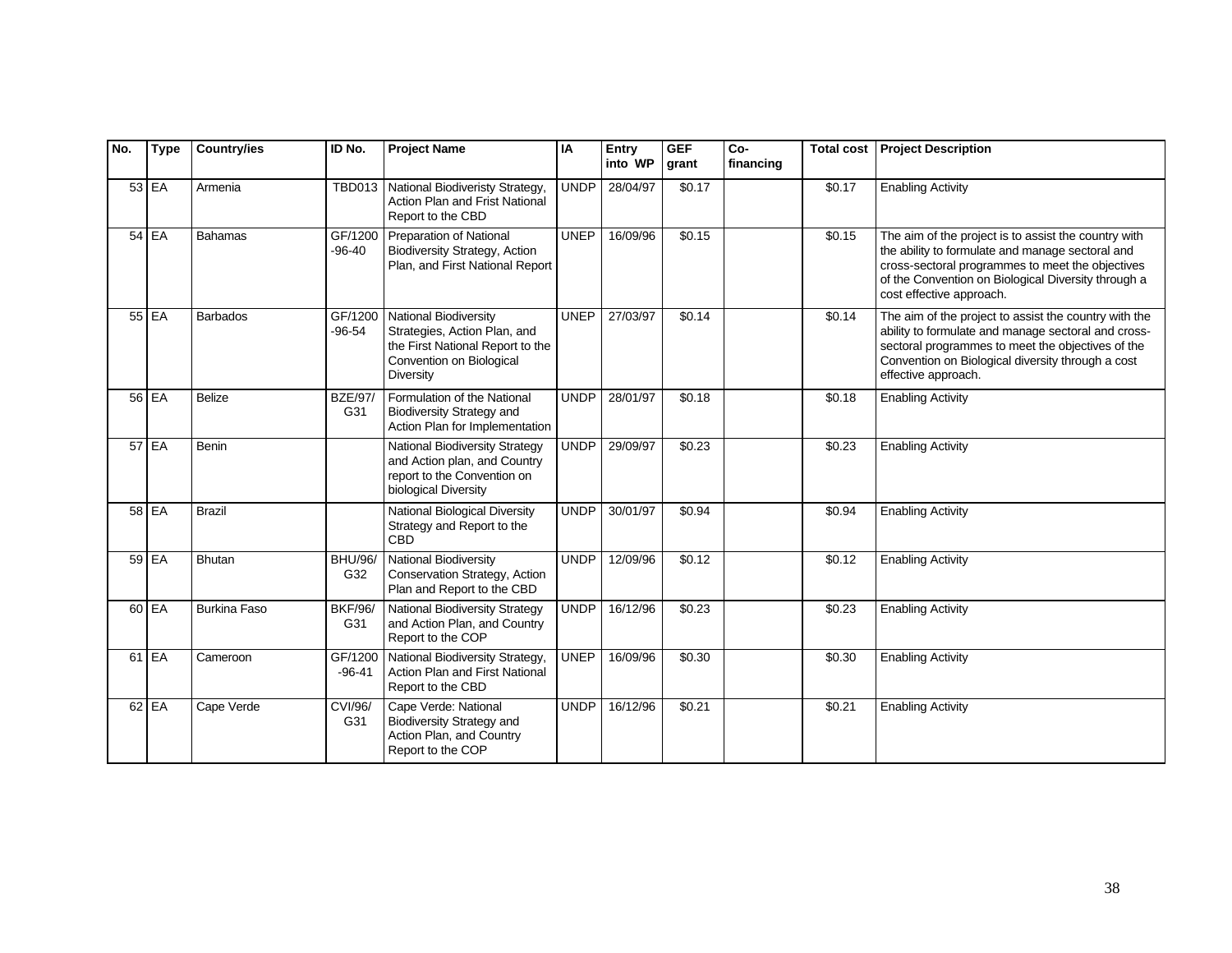| No. | <b>Type</b> | Country/ies         | ID No.                | <b>Project Name</b>                                                                                                                             | IA          | Entry<br>into WP | <b>GEF</b><br>grant | $Co-$<br>financing | <b>Total cost</b> | <b>Project Description</b>                                                                                                                                                                                                                    |
|-----|-------------|---------------------|-----------------------|-------------------------------------------------------------------------------------------------------------------------------------------------|-------------|------------------|---------------------|--------------------|-------------------|-----------------------------------------------------------------------------------------------------------------------------------------------------------------------------------------------------------------------------------------------|
|     | 63 EA       | Central Africa Rep. | CAF/96/<br>G31        | <b>National Biodiversity Strategy</b><br>and Action Plan, and Country<br>Report to the COP                                                      | <b>UNDP</b> | 16/10/96         | \$0.16              |                    | \$0.16            | <b>Enabling Activity</b>                                                                                                                                                                                                                      |
|     | $64$ EA     | Chad                | CHD/96/<br>G31        | <b>National Biodiversity Strategy</b><br>and Action Plan and Country<br>Report to the COP                                                       | <b>UNDP</b> | 23/09/96         | \$0.22              |                    | \$0.22            | <b>Enabling Activity</b>                                                                                                                                                                                                                      |
|     | 65 EA       | China               | GF/1200<br>$-96-52$   | National Biodiversity Strategy,<br>Action Plan and the First<br>National Report to the<br>Convention on Biological<br>Diversity                 | <b>UNEP</b> | 20/02/97         | \$0.06              |                    | \$0.06            | The aim of the project is to assist the country with<br>the ability to formulate and manage sectoral and<br>cross-sectoral programmes to meet the objectives<br>of the CBD through a cost effective approach.                                 |
|     | 66 EA       | Colombia            | GF/1200<br>$-96-$     | National Biodiversity<br>Strategies, Action Plan and the<br>First National Report to the<br>Convention on Biological<br>Diversity               | <b>UNEP</b> | 27/05/97         | \$0.29              | \$0.06             | \$0.35            | The aim of the project to assist the country with the<br>ability to formulate and manage sectoral and cross-<br>sectoral programmes to meet the objectives of the<br>Convention on Biological diversity through a cost<br>effective approach. |
|     | 67 EA       | Comoros             | <b>TBD012</b>         | <b>Comoros' National Biodiversity</b><br>Strategy and Action Plan, and<br>Country Report to the COP                                             | <b>UNDP</b> | 28/05/97         | \$0.13              |                    | \$0.13            | <b>Enabling Activity</b>                                                                                                                                                                                                                      |
|     | 68 EA       | Congo DR            | <b>TBD025</b>         | Congo's National Biodiversity<br>Strategy, Action Plan and<br>Country Report to the COP                                                         | <b>UNDP</b> | 06/03/97         | \$0.25              |                    | \$0.25            | <b>Enabling Activity</b>                                                                                                                                                                                                                      |
|     | 69 EA       | Congo DR            | <b>ZAI/96/G</b><br>31 | National Biodiversity Strategy,<br>Action Plan and Country<br>Report to the COP                                                                 | <b>UNDP</b> | 23/09/96         | \$0.33              |                    | \$0.33            | <b>Enabling Activity</b>                                                                                                                                                                                                                      |
|     | 70 EA       | Costa Rica          | COS/96/<br>G31        | National Biodiversity Strategy,<br>Action Plan and Report to the<br>COP of the CBD                                                              | <b>UNDP</b> | 21/08/96         | \$0.20              |                    | \$0.20            | <b>Enabling Activity</b>                                                                                                                                                                                                                      |
|     | 71 EA       | Cote d'Ivoire       | GF/1200<br>$-96-$     | <b>National Biodiversity</b><br>Strategies, Action Plan and the<br>First National Report to the<br>Convention on Biological<br><b>Diversity</b> | <b>UNEP</b> | 27/04/97         | \$0.24              |                    | \$0.24            | The aim of the project to assist the country with the<br>ability to formulate and manage sectoral and cross-<br>sectoral programmes to meet the objectives of the<br>Convention on Biological diversity through a cost<br>effective approach. |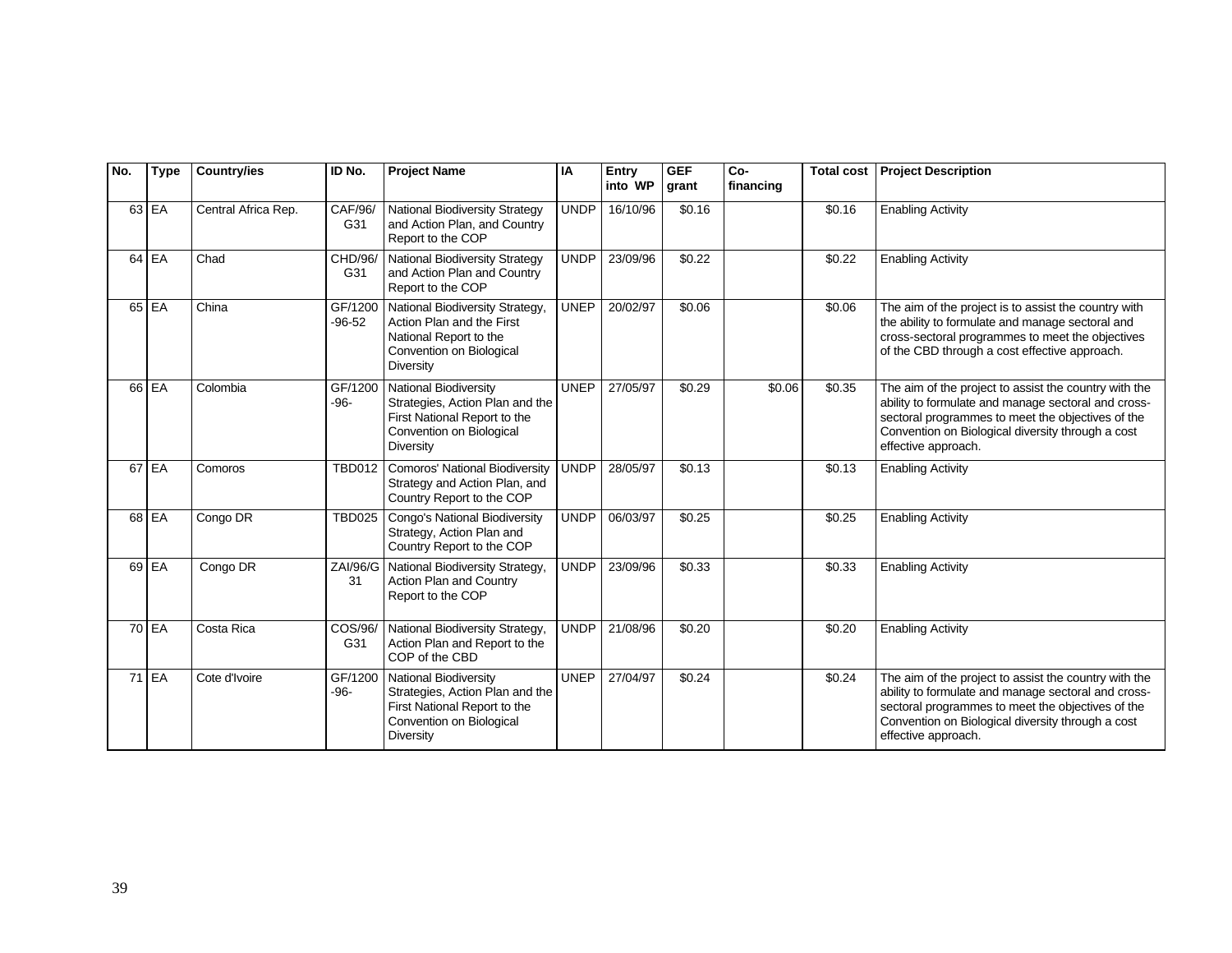| No. | <b>Type</b>  | <b>Country/ies</b>       | ID No.                | <b>Project Name</b>                                                                                                                                            | IA          | Entry<br>into WP | <b>GEF</b><br>grant | $Co-$<br>financing | <b>Total cost</b> | <b>Project Description</b>                                                                                                                                                                                                                      |
|-----|--------------|--------------------------|-----------------------|----------------------------------------------------------------------------------------------------------------------------------------------------------------|-------------|------------------|---------------------|--------------------|-------------------|-------------------------------------------------------------------------------------------------------------------------------------------------------------------------------------------------------------------------------------------------|
|     | 72 EA        | Croatia                  | 42014                 | <b>Biodiversity Strategy, Action</b><br>Plan and National Report to<br>the Conference of the Parties                                                           | <b>WB</b>   | 30/01/97         | \$0.10              |                    | \$0.10            | Formulate strategies and actions necessary for the<br>protection and sustainable use of Croatia's<br>biodiversity, as well as prepare a plan for their<br>implementation. The primary product will be a<br>BSAP.                                |
|     | $73$ EA*     | Cuba                     | GF/1200<br>$-96-$     | National Biodiversity Strategy,<br>Action Plan and the First<br>National Report to the<br>Convention on Biological<br>Diversity                                | <b>UNEP</b> | 15/12/96         | \$0.29              |                    | \$0.29            | The aim of the project is to assist the country with<br>the ability to formulate and manage sectoral and<br>cross-sectoral programmes to meet the objectives<br>of the CBD through a cost effective approach.                                   |
|     | 74 EA*       | Czech Republic           |                       | National Biodiversity Strategy<br>and Action plan, and Country<br>report to the COP                                                                            | <b>WB</b>   | 15/12/97         | \$0.10              |                    | \$0.10            |                                                                                                                                                                                                                                                 |
|     | 75 EA*       | Diibouti                 | DJI/95/G<br>31        | Capacity Building,<br>Development of a National<br><b>Biodiversity Strategy and</b><br>Action Plan and National<br>report to the Convention on<br>Biodiversity | <b>UNDP</b> | 01/02/95         | \$0.56              | \$0.82             | \$1.38            | Project approved prior to EA guideline. Project will<br>establish a National Biodiversity Unit which will<br>elaborate a National Biodiversity Strategy Action<br>Plan to be integrated in the National Plan.                                   |
|     | 76 EA        | Dominica                 |                       | <b>National Biodiversity Strategy</b><br>and Action plan, and Country<br>report to the COP                                                                     | <b>UNDP</b> | 28/11/97         | \$0.10              |                    | \$0.10            | <b>Enabling Activity</b>                                                                                                                                                                                                                        |
|     | <b>77 EA</b> | Egypt                    | GF/1200<br>$-96-42$   | <b>Preparation of National</b><br><b>Biodiversity Strategy and</b><br>Action Plan and First National<br>Report                                                 | <b>UNEP</b> | 16/09/96         | \$0.29              |                    | \$0.29            | The aim of the project is to assist the country with<br>the ability to formulate and manage sectoral and<br>cross-sectoral programmes to meet the objectives<br>of the Convention on Biological Diversity through a<br>cost effective approach. |
|     | 78 EA        | El Salvador              | <b>ELS/97/</b><br>G31 | Formulation of the National<br><b>Biodiversity Strategy, Action</b><br>Plan and Report to the CBD                                                              | <b>UNDP</b> | 28/01/97         | \$0.20              |                    | \$0.20            | <b>Enabling Activity</b>                                                                                                                                                                                                                        |
|     | 79 EA        | <b>Equatorial Guinea</b> | EQG/96/<br>G31        | <b>National Biodiversity Strategy</b><br>and Action Plan and Country<br>Report to the COP                                                                      | <b>UNDP</b> | 23/09/96         | \$0.30              |                    | \$0.30            | <b>Enabling Activity</b>                                                                                                                                                                                                                        |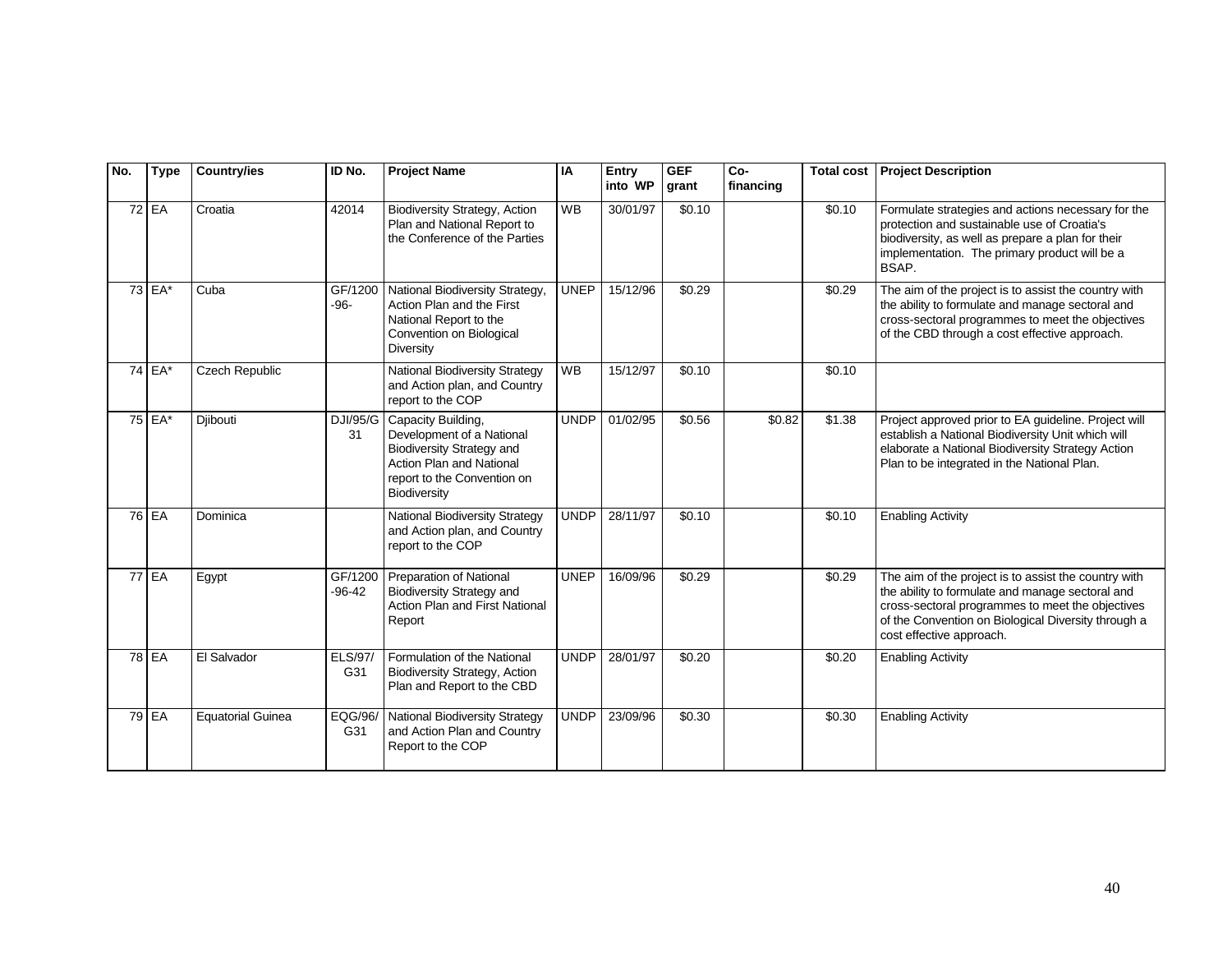| No. | <b>Type</b> | <b>Country/ies</b> | ID No.                | <b>Project Name</b>                                                                                                          | IA                           | Entry<br>into WP | <b>GEF</b><br>grant | Co-<br>financing | <b>Total cost</b> | <b>Project Description</b>                                                                                                                                                                                                                      |
|-----|-------------|--------------------|-----------------------|------------------------------------------------------------------------------------------------------------------------------|------------------------------|------------------|---------------------|------------------|-------------------|-------------------------------------------------------------------------------------------------------------------------------------------------------------------------------------------------------------------------------------------------|
|     | 80 EA       | Eritrea            | 41943                 | Biodiversity Strategy, Action<br>Plan, and National Report to<br>the Conference of the Parties                               | <b>W</b> orld<br><b>Bank</b> | 10/24/96         | \$0.28              |                  | \$0.28            | Formulate strategies and actions necessary for the<br>protection and sustainable use of Eritrea's<br>biodiversity, as well as prepare a plan for their<br>implementation. The primary product will be a<br>BSAP.                                |
|     | 81 EA       | Estonia            | GF/1200<br>$-96-51$   | Preparation of National<br><b>Biodiversity Strategy and</b><br>Action Plan and First National<br>Report                      | <b>UNEP</b>                  | 25/10/97         | \$0.17              |                  | \$0.17            | The aim of the project is to assist the country with<br>the ability to formulate and manage sectoral and<br>cross-sectoral programmes to meet the objectives<br>of the Convention on Biological Diversity through a<br>cost effective approach. |
|     | $82$ EA     | Fiji               | <b>TBD024</b>         | <b>National Biodiversity Strategy</b><br>and Action Plan, and Report to<br>the COP                                           | <b>UNDP</b>                  | 24/03/97         | \$0.20              |                  | \$0.20            | <b>Enabling Activity</b>                                                                                                                                                                                                                        |
|     | 83 EA       | Gabon              |                       | <b>National Biodiversity Strategy</b><br>and Action plan, and Country<br>report to the Convention on<br>biological Diversity | <b>UNDP</b>                  | 10/11/97         | \$0.23              |                  | \$0.23            | <b>Enabling Activity</b>                                                                                                                                                                                                                        |
|     | 84 EA       | Gambia             | GF/1200<br>$-96-43$   | Preparation of National<br><b>Biodiversity Strategy and</b><br><b>Action Plan and First National</b><br>Report               | <b>UNEP</b>                  | 17/10/96         | \$0.24              |                  | \$0.24            | The aim of the project is to assist the country with<br>the ability to formulate and manage sectoral and<br>cross-sectoral programmes to meet the objectives<br>of the Convention on Biological Diversity through a<br>cost effective approach. |
|     | 85 EA       | Georgia            | 45977                 | <b>Biodiversity Strategy, Action</b><br>Plan, and National Report to<br>the Conference of the Parties                        | <b>WB</b>                    | 05/08/96         | \$0.12              |                  | \$0.12            | Formulate strategies and actions necessary for the<br>protection and sustainable use of Georgia's<br>biodiversity, as well as prepare a plan for their<br>implementation. The primary product will be a<br>BSAP.                                |
|     | 86 EA*      | Guatemala          | <b>GUA/97/</b><br>G31 | Preparation of National<br><b>Biodiversity Strategy and</b><br><b>Action Plan</b>                                            | <b>UNDP</b>                  | 30/01/97         | \$0.21              |                  | \$0.21            | This project protects a wide array of threatened<br>ecosystems containing globally important<br>biodiversity by launching an integrated program for<br>resource conservation and sustainable use in the<br>Sarstun-Motagua region.              |
|     | 87 EA       | Guinea             |                       | <b>National Biodiversity Strategy</b><br>and Action plan, and Country<br>report to the COP                                   | <b>UNDP</b>                  | 21/07/97         | \$0.22              |                  | \$0.22            | <b>Enabling Activity</b>                                                                                                                                                                                                                        |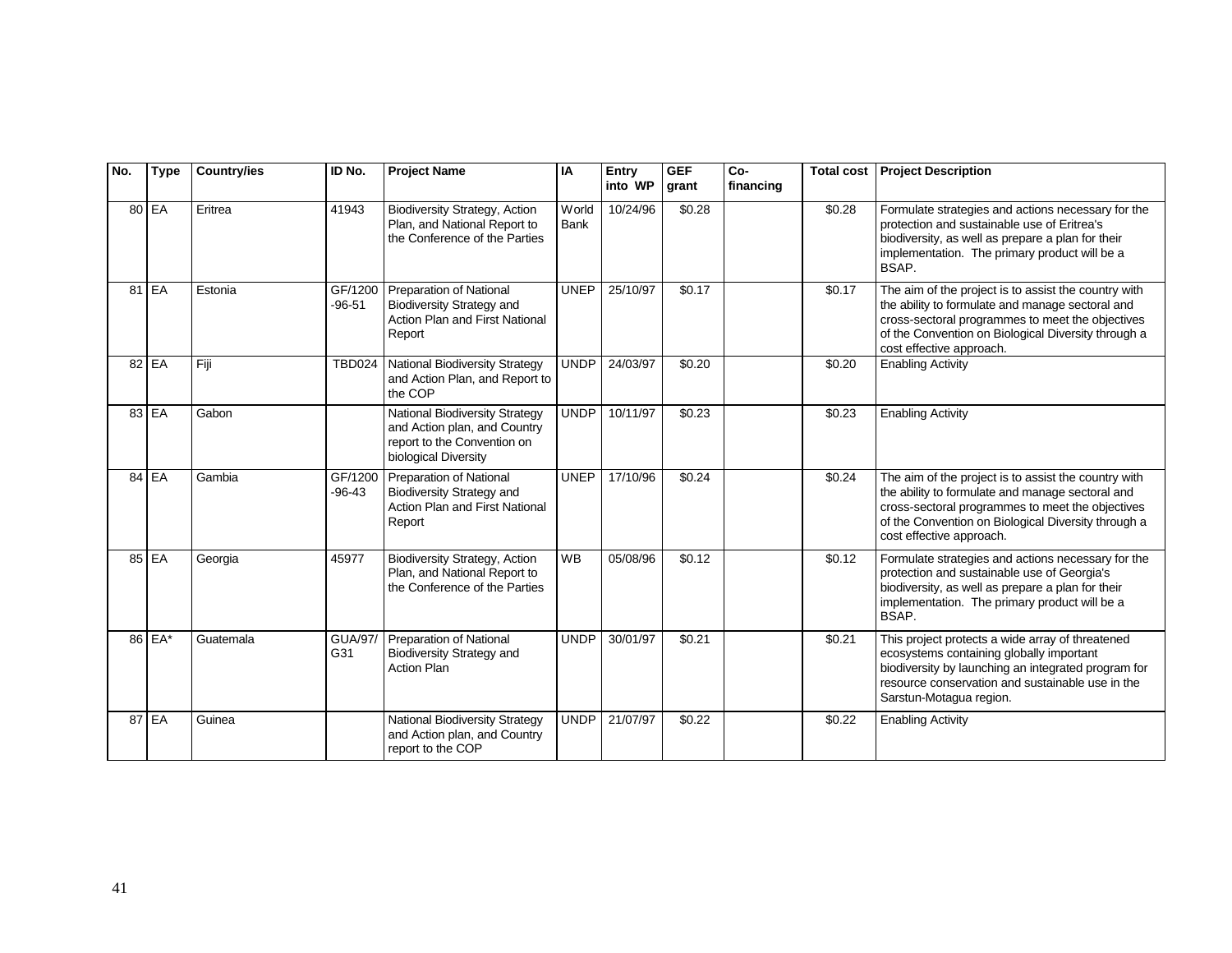| No. | <b>Type</b> | <b>Country/ies</b>    | ID No.                | <b>Project Name</b>                                                                                                                       | IA                            | Entry<br>into WP | <b>GEF</b><br>grant | Co-<br>financing | <b>Total cost</b>  | <b>Project Description</b>                                                                                                                                                                                                                    |
|-----|-------------|-----------------------|-----------------------|-------------------------------------------------------------------------------------------------------------------------------------------|-------------------------------|------------------|---------------------|------------------|--------------------|-----------------------------------------------------------------------------------------------------------------------------------------------------------------------------------------------------------------------------------------------|
|     | 88 EA       | Guinea-Bissau         | GBS/97/<br>G31        | Guinea-Bissau's National<br><b>Biodiversity Strategy and</b><br>Action Plan, and Country<br>Report to the COP.                            | <b>UNDP</b>                   | 28/01/97         | \$0.20              |                  | \$0.20             | <b>Enabling Activity</b>                                                                                                                                                                                                                      |
|     | 89 EA       | Honduras              |                       | <b>Biodiversity Conservation</b><br>Project                                                                                               |                               | 27/03/97         | \$0.30              |                  | \$0.56             | <b>Enabling Activity</b>                                                                                                                                                                                                                      |
|     | 90 EA       | Hungary               | GF/1200<br>$-96-56$   | <b>National Biodiversity</b><br>Strategies, Action Plan, and<br>the First National Report to the<br>Convention on Biological<br>Diversity | <b>UNEP</b>                   | 27/03/97         | \$0.17              |                  | \$0.17             | The aim of the project to assist the country with the<br>ability to formulate and manage sectoral and cross-<br>sectoral programmes to meet the objectives of the<br>Convention on Biological diversity through a cost<br>effective approach. |
|     | $91$ EA     | Hungary               |                       | Clearing House mechanism                                                                                                                  | <b>UNEP</b>                   | 28/11/97         | \$0.00              |                  | \$0.00             | <b>Enabling Activity</b>                                                                                                                                                                                                                      |
|     | 92 EA       | India                 | <b>IND/97/</b><br>G32 | <b>First National Biodiversity</b><br>Strategy and Action plan, and<br>Country report to the<br>Convention on biological<br>Diversity     | <b>UNDP</b>                   | 27/10/97         | $\frac{1}{0.03}$    |                  | \$0.03             | <b>Enabling Activity</b>                                                                                                                                                                                                                      |
|     | 93 EA       | Iran, Islamic Rep. of | <b>TBD067</b>         | <b>National Biodiversity Strategy</b><br>and Action Plan, and Report to<br>the CBD                                                        | <b>UNDP</b>                   | 06/03/97         | \$0.35              |                  | \$0.35             | <b>Enabling Activity</b>                                                                                                                                                                                                                      |
|     | 94 EA       | Jordan                |                       | <b>Biodiversity Strategy and</b><br>Action Plan and Report to the<br><b>CBD</b>                                                           | <b>UNDP</b>                   | 08/05/97         | \$0.35              |                  | \$0.35             | <b>Enabling Activity</b>                                                                                                                                                                                                                      |
|     | 95 EA       | Kazakhstan            | KAZ/96/<br>G31        | Development of a National<br>Strategy and Action Plan to<br>implement the CBD and to<br>Prepare the First National<br>Report to the COP   | <b>UNDP</b>                   | 02/10/96         | \$0.13              |                  | $\overline{$}0.13$ | <b>Enabling Activity</b>                                                                                                                                                                                                                      |
|     | 96 EA       | Kenya                 | <b>TBD016</b>         | <b>Biodiversity Strategy, Action</b><br>Plan, and National Report to<br>the Conference of the Parties                                     | World<br>Bank/<br><b>UNEP</b> | 4/29/97          | \$0.15              |                  | \$0.15             | Formulate strategies and actions necessary for the<br>protection and sustainable use of Kenya's<br>biodiversity, as well as prepare a plan for their<br>implementation. The primary product will be a<br>BSAP.                                |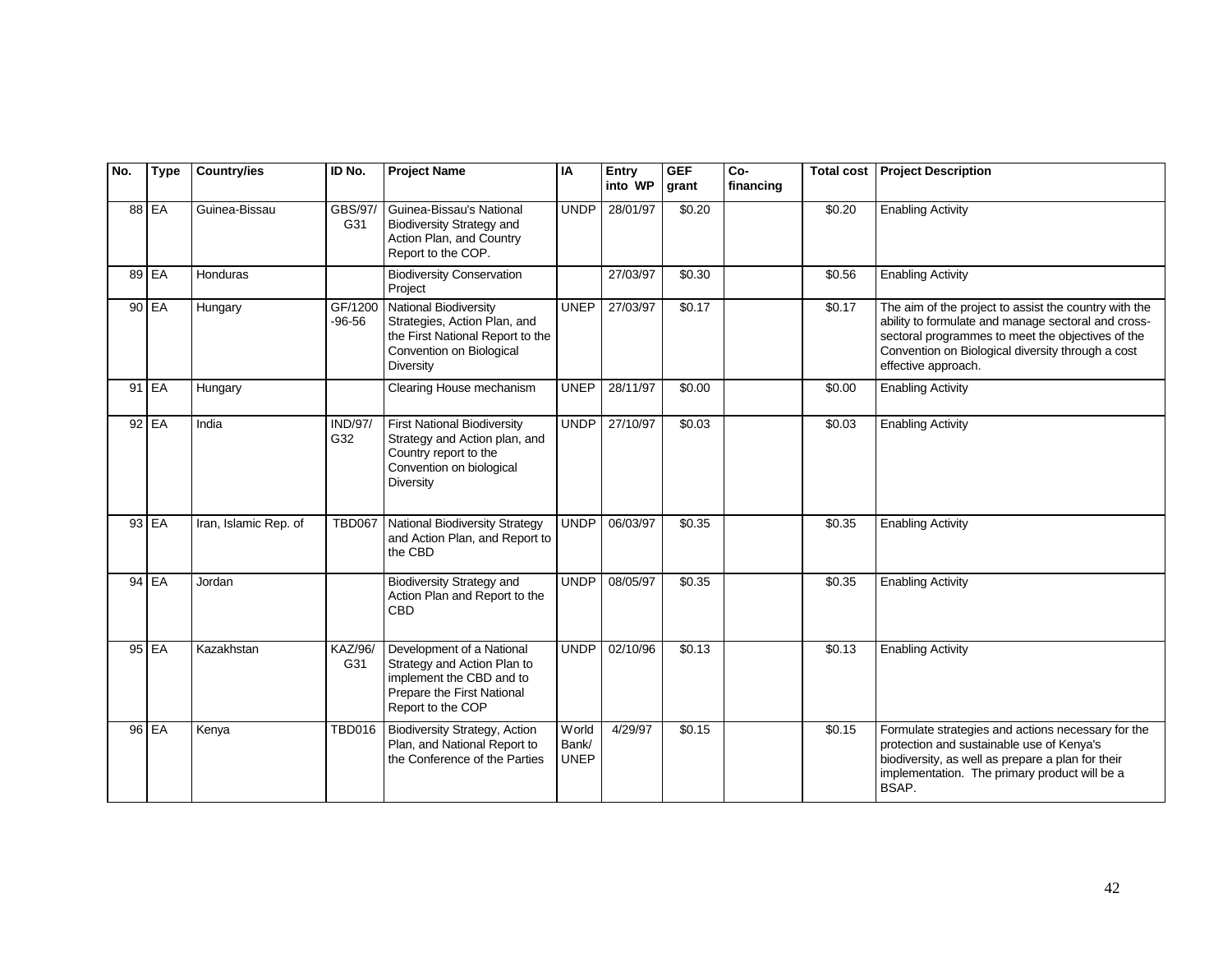| No.      | <b>Type</b> | <b>Country/ies</b>              | ID No.                | <b>Project Name</b>                                                                                                          | IA                   | Entry<br>into WP | <b>GEF</b><br>grant | Co-<br>financing | <b>Total cost</b> | <b>Project Description</b>                                                                                                                                                                                                                      |
|----------|-------------|---------------------------------|-----------------------|------------------------------------------------------------------------------------------------------------------------------|----------------------|------------------|---------------------|------------------|-------------------|-------------------------------------------------------------------------------------------------------------------------------------------------------------------------------------------------------------------------------------------------|
|          | 97 EA       | Korea, Dem. People's<br>Rep. of | DRK/97/<br>G31        | <b>National Biodiversity Strategy</b><br>and Action Plan, and Report to<br>the COP                                           | <b>UNDP</b>          | 13/01/97         | \$0.30              |                  | \$0.30            | <b>Enabling Activity</b>                                                                                                                                                                                                                        |
|          | 98 EA       | Kyrgyzstan                      |                       | <b>Biodiversity Strategy, Action</b><br>Plan, and National Report to<br>the Conference of the Parties                        | World<br><b>Bank</b> | 27/02/97         | \$0.11              |                  | \$0.11            | Formulate strategies and actions necessary for the<br>protection and sustainable use of the Kyrgyz<br>Republic's biodiversity, as well as prepare a plan<br>for their implementation. The primary product will<br>be a BSAP.                    |
|          | 99 EA       | Latvia                          |                       | <b>National Biodiversity Strategy</b><br>and Action plan, and Country<br>report to the Convention on<br>biological Diversity | <b>UNDP</b>          | 23/09/97         | \$0.17              |                  | \$0.17            | <b>Enabling Activity</b>                                                                                                                                                                                                                        |
| 100 EA   |             | Lebanon                         |                       | <b>Biodiversity Strategy, Action</b><br>Plan and Report to the CBD                                                           | <b>UNDP</b>          | 27/02/97         | \$0.15              |                  | \$0.15            | <b>Enabling Activity</b>                                                                                                                                                                                                                        |
| 101 EA   |             | Lesotho                         | LES/96/<br>G31        | <b>National Biodiversity Strategy</b><br>and Action Plan, and Report to<br>the COP                                           | <b>UNDP</b>          | 12/08/96         | \$0.11              |                  | \$0.11            | <b>Enabling Activity</b>                                                                                                                                                                                                                        |
| $102$ EA |             | Lithuania                       |                       | <b>Biodiversity Strategy, Action</b><br>Plan, and National Report to<br>the Conference of the Parties                        | World<br><b>Bank</b> | 7/30/96          | \$0.07              |                  | \$0.07            | Formulate strategies and actions necessary for the<br>protection and sustainable use of Lithuania's<br>biodiversity, as well as prepare a plan for their<br>implementation. The primary product will be a<br>BSAP.                              |
|          | 103 EA      | Madagascar                      |                       | Clearing House mechanism                                                                                                     | <b>UNEP</b>          | 28/11/97         | \$0.01              |                  | \$0.01            | <b>Enabling Activity</b>                                                                                                                                                                                                                        |
|          | 104 EA      | Madagascar                      | <b>TBD014</b>         | First National Report to the<br>Convention on Biological<br>Diversity                                                        | <b>UNEP</b>          | 22/05/97         | \$0.03              |                  | \$0.03            | <b>Enabling Activity</b>                                                                                                                                                                                                                        |
| $105$ EA |             | Malawi                          | GF/1200<br>$-96-45$   | Preparation of National<br><b>Biodiversity Strategy and</b><br>Action Plan and First National<br>Report                      | <b>UNEP</b>          | 16/09/97         | \$0.29              |                  | \$0.29            | The aim of the project is to assist the country with<br>the ability to formulate and manage sectoral and<br>cross-sectoral programmes to meet the objectives<br>of the Convention on Biological Diversity through a<br>cost effective approach. |
| $106$ EA |             | Malawi                          |                       | Clearing House mechanism                                                                                                     | <b>UNEP</b>          | 28/11/97         | \$0.01              |                  | \$0.01            | <b>Enabling Activity</b>                                                                                                                                                                                                                        |
| 107 EA   |             | Malaysia                        | <b>MAL/97/</b><br>G31 | <b>National Biodiversity Strategy</b><br>and Action Plan, and Report to<br>the COP                                           | <b>UNDP</b>          | 03/01/97         | \$0.04              |                  | \$0.04            | <b>Enabling Activity</b>                                                                                                                                                                                                                        |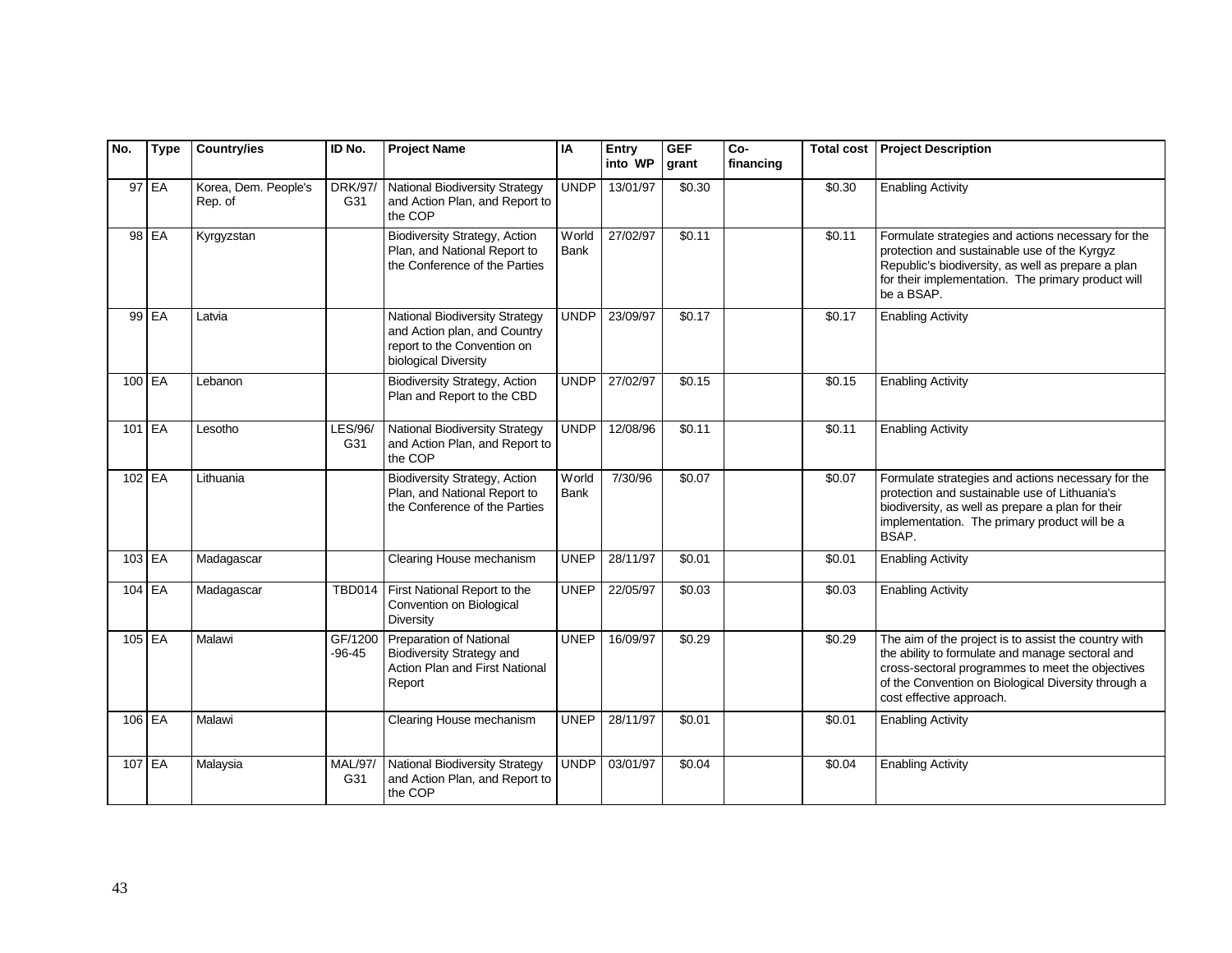| No.      | <b>Type</b> | <b>Country/ies</b> | ID No.              | <b>Project Name</b>                                                                                                                      | IA          | Entry<br>into WP | <b>GEF</b><br>grant | Co-<br>financing | <b>Total cost</b>  | <b>Project Description</b>                                                                                                                                                                                                                      |
|----------|-------------|--------------------|---------------------|------------------------------------------------------------------------------------------------------------------------------------------|-------------|------------------|---------------------|------------------|--------------------|-------------------------------------------------------------------------------------------------------------------------------------------------------------------------------------------------------------------------------------------------|
| $108$ EA |             | Mali               |                     | Mali's National Biodiversity<br>Strategy and Action Plan, and<br>Country Report to the COP                                               | <b>UNDP</b> | 20/02/97         | \$0.25              |                  | \$0.25             | <b>Enabling Activity</b>                                                                                                                                                                                                                        |
|          | 109 EA      | Marshall Isalnds   |                     | National Biodiversity<br>Conservation Strategy, Action<br>Plan and Report to the CBD                                                     | <b>UNDP</b> | 07/03/97         | \$0.23              |                  | \$0.23             | <b>Enabling Activity</b>                                                                                                                                                                                                                        |
| 110 EA   |             | Mauritania         | GF/1200<br>$-96-55$ | <b>Preparation of National</b><br><b>Biodiversity Strategy and</b><br>Action Plan and First National<br>Report                           | <b>UNEP</b> | 06/03/97         | \$0.23              |                  | \$0.23             | The aim of the project is to assist the country with<br>the ability to formulate and manage sectoral to<br>meet the objectives of the Convention on Biological<br>Diversity through a cost effective approach.                                  |
| $111$ EA |             | Mauritius          | GF/1200<br>$-96-$   | National Biodiversity<br>Strategies, Action Plan and the<br>First National Report to the<br>Convention on Biological<br><b>Diversity</b> | <b>UNEP</b> | 08/05/97         | \$0.24              |                  | \$0.24             | The aim of the project is to assist the country with<br>the ability to formulate and manage sectoral and<br>cross-sectoral programmes to meet the objectives<br>of the Convention on Biological Diversity through a<br>cost effective approach. |
| $112$ EA |             | Mexico             | <b>TBD020</b>       | <b>National Biodiversity Strategy</b><br>and Action Plan, and Report to<br>the COP                                                       | <b>UNDP</b> | 30/01/97         | \$0.20              |                  | \$0.20             | <b>Enabling Activity</b>                                                                                                                                                                                                                        |
| 113 EA   |             | Mongolia           |                     | The First National Report to<br>the COP                                                                                                  | <b>UNDP</b> | 30/01/97         | \$0.03              |                  | \$0.03             | <b>Enabling Activity</b>                                                                                                                                                                                                                        |
| 114 EA   |             | Morocco            | GF/1200<br>$-96-$   | <b>National Biodiversity</b><br>Strategies, Action Plan and the<br>First National Report to the<br>Convention on Biological<br>Diversity | <b>UNEP</b> | 24/04/97         | \$0.19              |                  | \$0.19             | The aim of the project is to assist the country with<br>the ability to formulate and manage sectoral and<br>cross-sectoral programmes to meet the objectives<br>of the Convention on Biological Diversity through a<br>cost effective approach. |
| $115$ EA |             | Mozambique         | GF/1200<br>-96-46   | Preparation of National<br><b>Biodiversity Strategy and</b><br>Action Plan and First National<br>Report                                  | <b>UNEP</b> | 17/09/96         | \$0.22              |                  | \$0.22             | The aim of the project is to assist the country with<br>the ability to formulate and manage sectoral and<br>cross-sectoral programmes to meet the objectives<br>of the Convention on Biological Diversity through a<br>cost effective approach. |
| 116 EA   |             | Mozambique         |                     | Clearing House mechanism                                                                                                                 | <b>UNEP</b> | 28/11/97         | \$0.01              |                  | \$0.01             | <b>Enabling Activity</b>                                                                                                                                                                                                                        |
| 117 EA   |             | Niger              | <b>TBD022</b>       | Niger's National Biodiversity<br>Strategy and Action Plan, and<br>Country Report to the COP                                              | <b>UNDP</b> | 06/03/97         | \$0.23              |                  | \$0.23             | <b>Enabling Activity</b>                                                                                                                                                                                                                        |
| $118$ EA |             | Niger              |                     | Clearing House mechanism                                                                                                                 | <b>UNDP</b> | 28/11/97         | \$0.01              |                  | $\overline{$}0.01$ | <b>Enabling Activity</b>                                                                                                                                                                                                                        |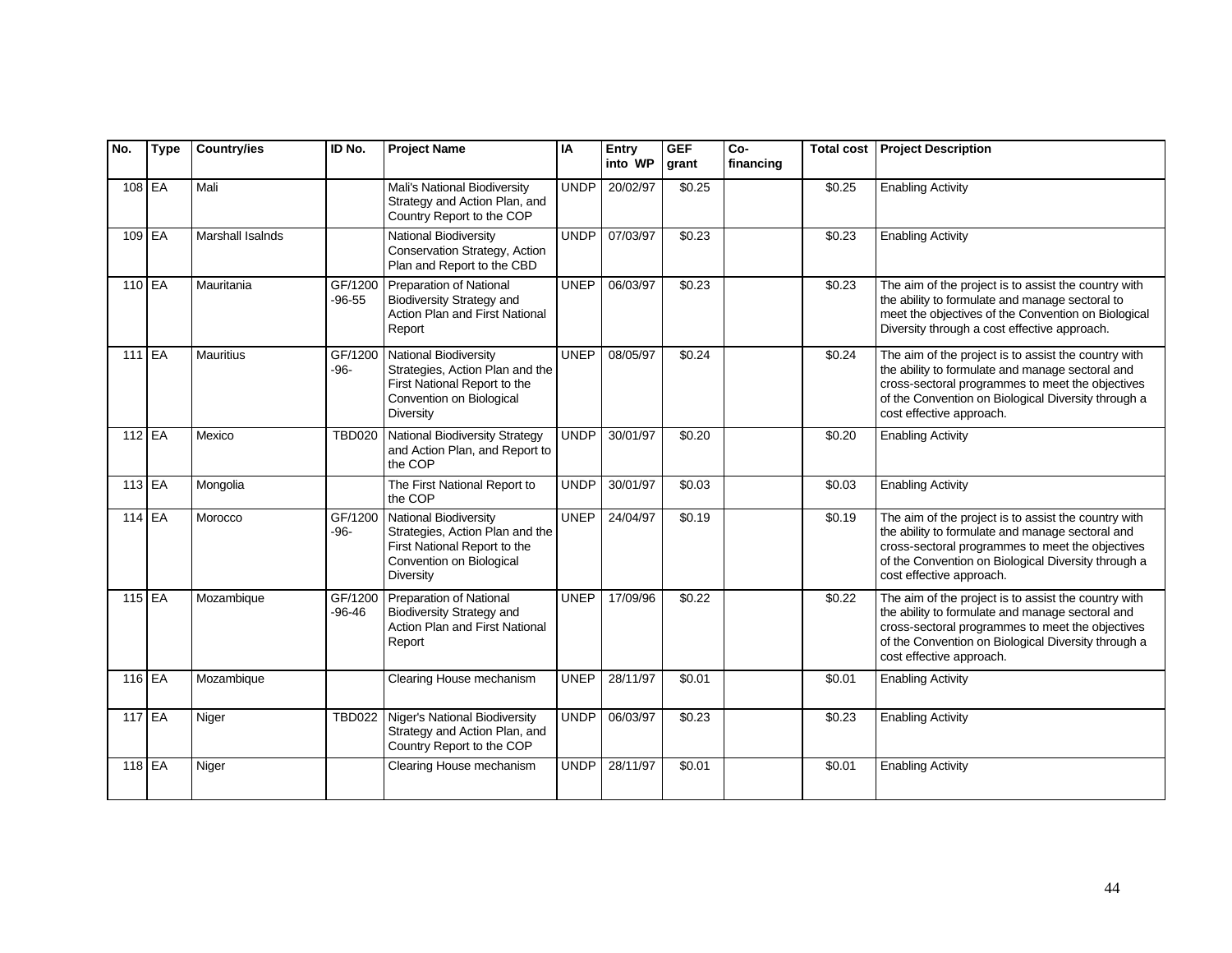| No.      | <b>Type</b> | <b>Country/ies</b>           | ID No.                | <b>Project Name</b>                                                                                            | IA          | Entry<br>into WP | <b>GEF</b><br>grant | Co-<br>financing | <b>Total cost</b>  | <b>Project Description</b>                                                                                                                                                                                                                      |
|----------|-------------|------------------------------|-----------------------|----------------------------------------------------------------------------------------------------------------|-------------|------------------|---------------------|------------------|--------------------|-------------------------------------------------------------------------------------------------------------------------------------------------------------------------------------------------------------------------------------------------|
| $119$ EA |             | Oman                         |                       | <b>National Biodiversity Strategy</b><br>and Action plan, and Country<br>report to the COP                     | <b>UNDP</b> | 24/09/97         | \$0.27              |                  | \$0.27             | <b>Enabling Activity</b>                                                                                                                                                                                                                        |
| 120 EA   |             | Panama                       | GF/1200<br>$-96-48$   | Preparation of National<br><b>Biodiversity Strategy and</b><br>Action Plan and First National<br>Report        | <b>UNEP</b> | 08/08/96         | \$0.22              |                  | $\overline{$}0.22$ | The aim of the project is to assist the country with<br>the ability to formulate and manage sectoral and<br>cross-sectoral programmes to meet the objectives<br>of the Convention on Biological Diversity through a<br>cost effective approach. |
| $121$ EA |             | Peru                         | <b>TBD017</b>         | Strategy and Action Plan for<br>the Conservation and<br>Sustainable Use of Biological<br>Diversity in Peru     | <b>UNDP</b> | 25/07/97         | \$0.29              |                  | \$0.29             | <b>Enabling Activity</b>                                                                                                                                                                                                                        |
|          | 122 EA      | Poland                       | GF/1200<br>$-96 - 44$ | Preparation of National<br>Biodiversity Strategy and<br>Action Plan and First National<br>Report               | <b>UNEP</b> | 17/09/96         | \$0.21              |                  | \$0.21             | The aim of the project is to assist the country with<br>the ability to formulate and manage sectoral and<br>cross-sectoral programmes to meet the objectives<br>of the Convention on Biological Diversity through a<br>cost effective approach. |
|          | $123$ EA*   | <b>Russian Federation</b>    | <b>TBD015</b>         | <b>Preparation of National</b><br><b>Biodiversity Strategy and</b><br>Action Plan and First National<br>Report | <b>UNEP</b> | 23/05/97         | \$0.06              |                  | \$0.06             | <b>Enabling Activity</b>                                                                                                                                                                                                                        |
| 124 EA   |             | Rwanda                       | <b>RWA/96</b><br>/G31 | Rwanda: National Biodiversity<br>Strategy and Action Plan, and<br>Country Report to the COP                    | UNDP        | 28/08/96         | \$0.17              |                  | \$0.17             | <b>Enabling Activity</b>                                                                                                                                                                                                                        |
|          | 125 EA      | Saint Vincent.<br>Grenadines |                       | National Biodiversity<br>Conservation Strategy and<br>Action Plan and Report to the<br>CBD                     | <b>UNDP</b> | 16/05/97         | \$0.12              |                  | \$0.12             | <b>Enabling Activity</b>                                                                                                                                                                                                                        |
| $126$ EA |             | Senegal                      | <b>SEN/96/</b><br>G31 | National Biodiversity Strategy<br>and Action Plan and Report to<br>COP                                         | <b>UNDP</b> | 16/12/96         | \$0.21              |                  | \$0.21             | <b>Enabling Activity</b>                                                                                                                                                                                                                        |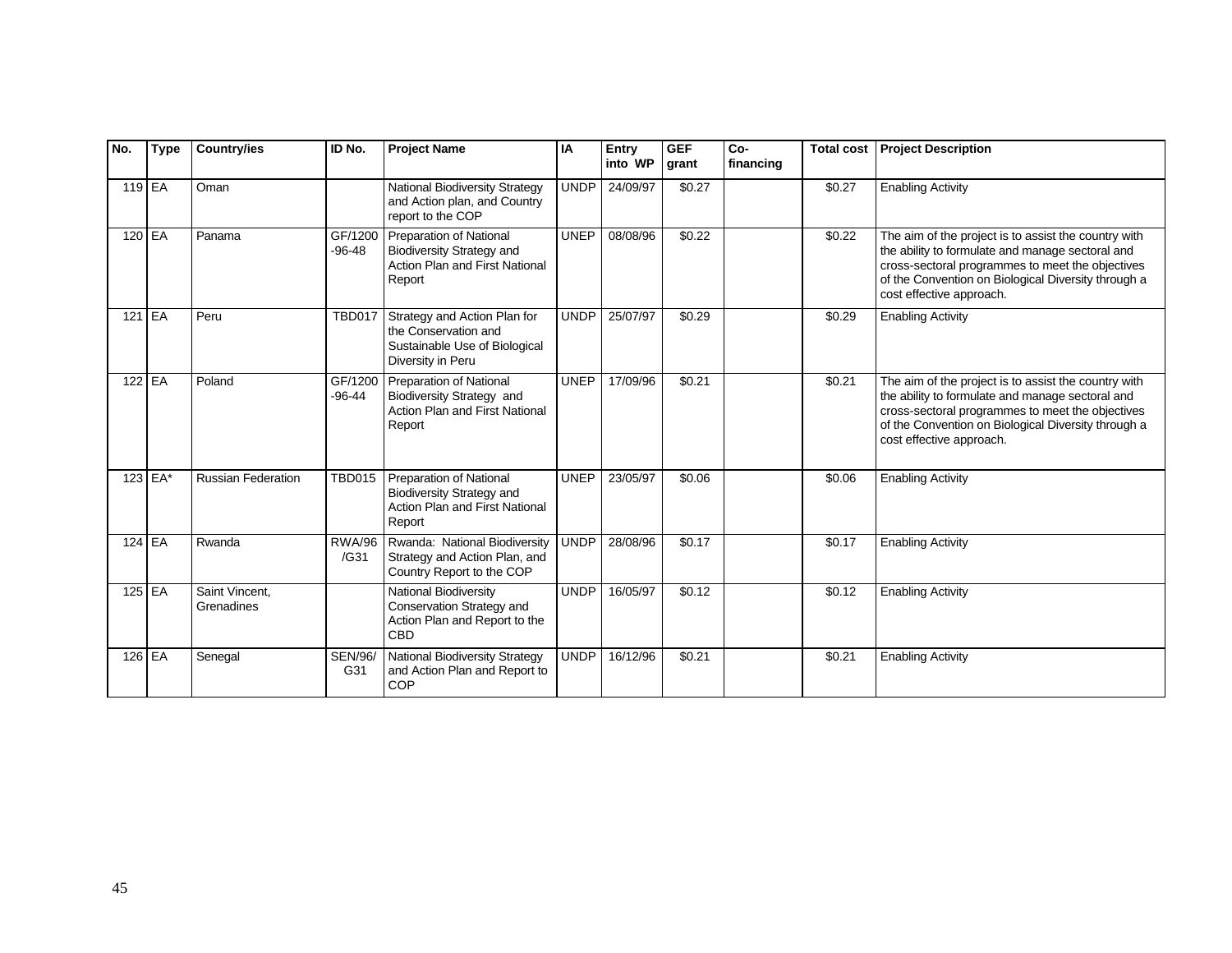| No.      | <b>Type</b> | <b>Country/ies</b> | ID No.              | <b>Project Name</b>                                                                                                             | IA            | Entry<br>into WP | <b>GEF</b><br>grant | $Co-$<br>financing | <b>Total cost</b> | <b>Project Description</b>                                                                                                                                                                                                                      |
|----------|-------------|--------------------|---------------------|---------------------------------------------------------------------------------------------------------------------------------|---------------|------------------|---------------------|--------------------|-------------------|-------------------------------------------------------------------------------------------------------------------------------------------------------------------------------------------------------------------------------------------------|
| 127 EA   |             | Seychelles         | GF/1200<br>$-96-47$ | Preparation of National<br><b>Biodiversity Strategy and</b><br>Action Plan and First National<br>Report                         | <b>UNEP</b>   | 08/08/96         | \$0.19              |                    | \$0.19            | The aim of the project is to assist the country with<br>the ability to formulate and manage sectoral and<br>cross-sectoral programmes to meet the objectives<br>of the Convention on Biological Diversity through a<br>cost effective approach. |
| $128$ EA |             | Seychelles         |                     | Clearing House mechanism                                                                                                        | <b>UNEP</b>   | 28/11/97         | \$0.01              |                    | \$0.01            | <b>Enabling Activity</b>                                                                                                                                                                                                                        |
| 129 EA   |             | Slovak Republic    |                     | <b>Biodiversity Strategy, Action</b><br>Plan, and National Report to<br>the Conference of the Parties                           | World<br>Bank | 08/08/96         | \$0.08              |                    | \$0.08            | Formulate strategies and actions necessary for the<br>protection and sustainable use of the Slovak<br>Republic's biodiversity, as well as prepare a plan<br>for their implementation. The primary product will<br>be a BSAP.                    |
| $130$ EA |             | Solomon Islands    | GF/1200<br>$-96-49$ | <b>Preparation of National</b><br><b>Biodiversity Strategy and</b><br>Action Plan and First National<br>Report                  | <b>UNEP</b>   | 08/08/96         | \$0.12              |                    | \$0.12            | The aim of the project is to assist the country with<br>the ability to formulate and manage sectoral and<br>cross-sectoral programmes to meet the objectives<br>of the Convention on Biological Diversity through a<br>cost effective approach. |
| $131$ EA |             | South Africa       |                     | <b>National Biodiversity Strategy</b><br>and Action plan, and Country<br>report to the COP                                      | <b>UNDP</b>   | 24/08/97         | \$0.03              |                    | \$0.03            | <b>Enabling Activity</b>                                                                                                                                                                                                                        |
| $132$ EA |             | St. Kitts & Nevis  |                     | <b>National Biodiversity Strategy</b><br>and Action plan, and Country<br>report to the Convention on<br>biological Diversity    | <b>UNDP</b>   | 24/07/97         | \$0.10              |                    | \$0.10            | <b>Enabling Activity</b>                                                                                                                                                                                                                        |
| 133 EA   |             | Sudan              |                     | A National Biodiversity<br>Strategy and Action Plan, and<br>Report to the CBD                                                   | <b>UNDP</b>   | 08/10/97         | \$0.33              |                    | \$0.33            | <b>Enabling Activity</b>                                                                                                                                                                                                                        |
|          | $134$ EA*   | Suriname           | <b>TBD018</b>       | Formulation of a National<br>Biodiversity Action Plan for the<br>Implementation of the National<br><b>Biodiversity Strategy</b> | <b>UNDP</b>   | 13/05/97         | \$0.92              |                    | \$0.92            | <b>Enabling Activity</b>                                                                                                                                                                                                                        |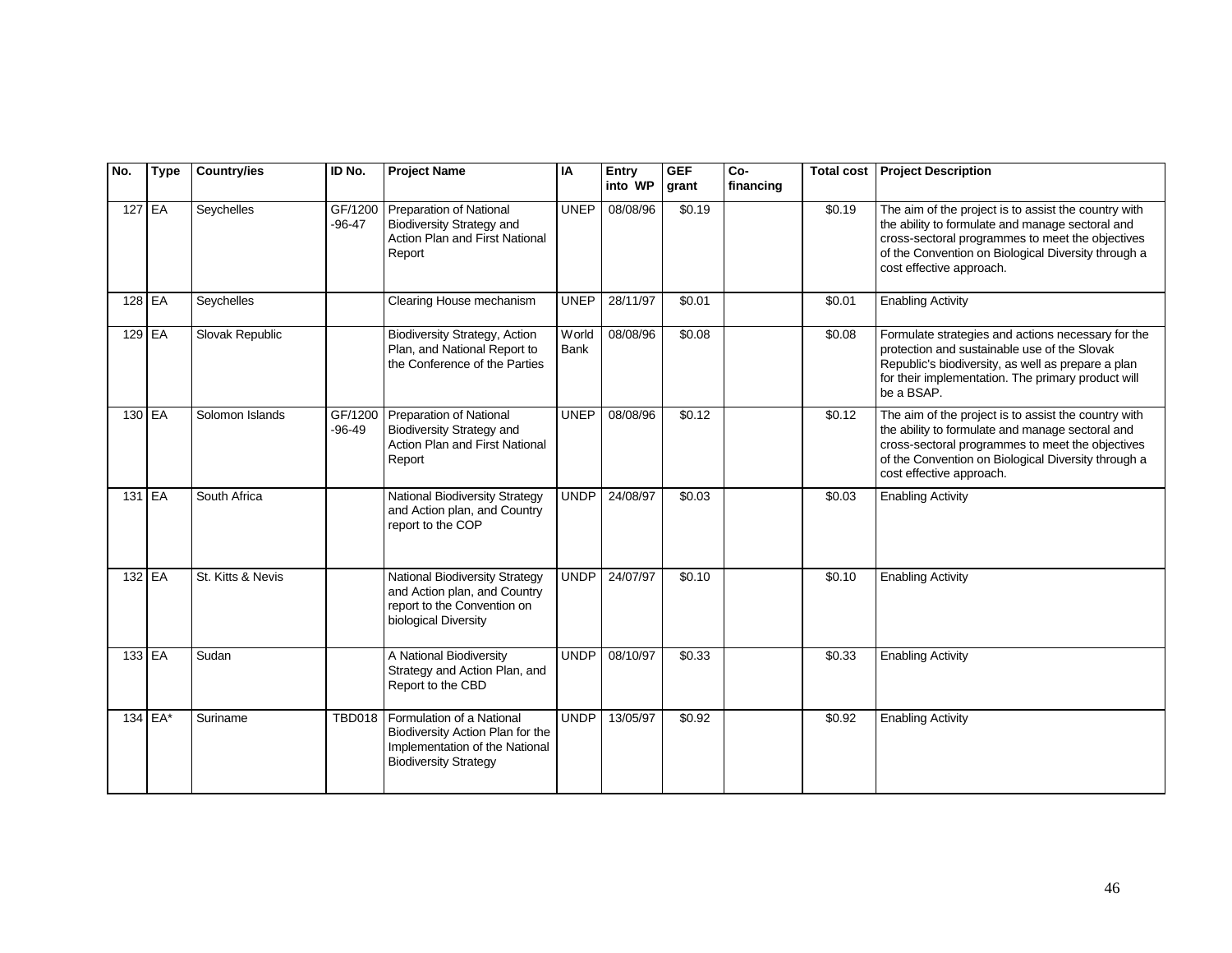| No.      | <b>Type</b> | <b>Country/ies</b>  | ID No.                | <b>Project Name</b>                                                                                         | IA          | Entry<br>into WP | <b>GEF</b><br>grant | Co-<br>financing | <b>Total cost</b> | <b>Project Description</b>                                                                                                                                                                                                                           |
|----------|-------------|---------------------|-----------------------|-------------------------------------------------------------------------------------------------------------|-------------|------------------|---------------------|------------------|-------------------|------------------------------------------------------------------------------------------------------------------------------------------------------------------------------------------------------------------------------------------------------|
| 135 EA   |             | Swaziland           | SWA/96/<br>G31        | National Biodiversity Strategy<br>and Action Plan, and Report to<br>the COP                                 | <b>UNDP</b> | 23/12/96         | \$0.17              |                  | $\sqrt{$0.17}$    | Enabling Activity;                                                                                                                                                                                                                                   |
| 136 EA   |             | Syrian Arab Rep.    | <b>TBD047</b>         | <b>Biodiversity Strategy and</b><br>Action Plan and Report to the<br><b>CBP</b>                             | <b>UNDP</b> | 20/02/97         | \$0.19              |                  | \$0.19            | <b>Enabling Activity</b>                                                                                                                                                                                                                             |
|          | 137 EA      | Trinidad and Tobago |                       | <b>National Biodiversity Strategy</b><br>and Action Plan, and First<br>Report to the CBD                    | <b>UNDP</b> | 30/05/97         | \$0.13              |                  | \$0.13            | <b>Enabling Activity</b>                                                                                                                                                                                                                             |
| 138 EA   |             | Tunisia             | 48315                 | <b>Biodiversity Strategy, Action</b><br>Plan, and National Report to<br>the Conference of the Parties       | <b>WB</b>   | 8/15/96          | \$0.09              |                  | \$0.09            | Formulate strategies and actions necessary for the<br>protection and sustainable use of Tunisia's<br>biodiversity, as well as prepare a plan for their<br>implementation. The primary product will be a<br>BSAP and Tunisia's first national report. |
| $139$ EA |             | Uganda              |                       | Preparation of National<br><b>Biodiversity Strategy and</b><br>Action Plan and First National<br>Report     | <b>WB</b>   | 04/08/97         | \$0.12              |                  | \$0.12            | <b>Enabling Activity</b>                                                                                                                                                                                                                             |
| 140 EA   |             | Ukraine             |                       | <b>Biodiversity Strategy, Action</b><br>Plan, and National Report to<br>the Conference of the Parties       | <b>WB</b>   | 05/08/96         | \$0.13              |                  | \$0.13            | Formulate strategies and actions necessary for the<br>protection and sustainable use of Ukraine's<br>biodiversity, as well as prepare a plan for their<br>implementation. The primary product will be a<br>BSAP and Ukraine's first national report. |
| $141$ EA |             | Uruguay             | <b>URU/96/</b><br>G31 | Formulation of the National<br><b>Biodiversity Strategy, Action</b><br>Plan and Report to the CBD.          | <b>UNDP</b> | 12/08/96         | \$0.12              |                  | \$0.12            | <b>Enabling Activity</b>                                                                                                                                                                                                                             |
| 142 EA   |             | Uzbekistan          | UZB/96/<br>G31        | National Strategy for<br><b>Biodiversity Conservation and</b><br>Action Plan and First Report to<br>the CBD | <b>UNDP</b> | 12/08/96         | \$0.18              |                  | \$0.18            | <b>Enabling Activity</b>                                                                                                                                                                                                                             |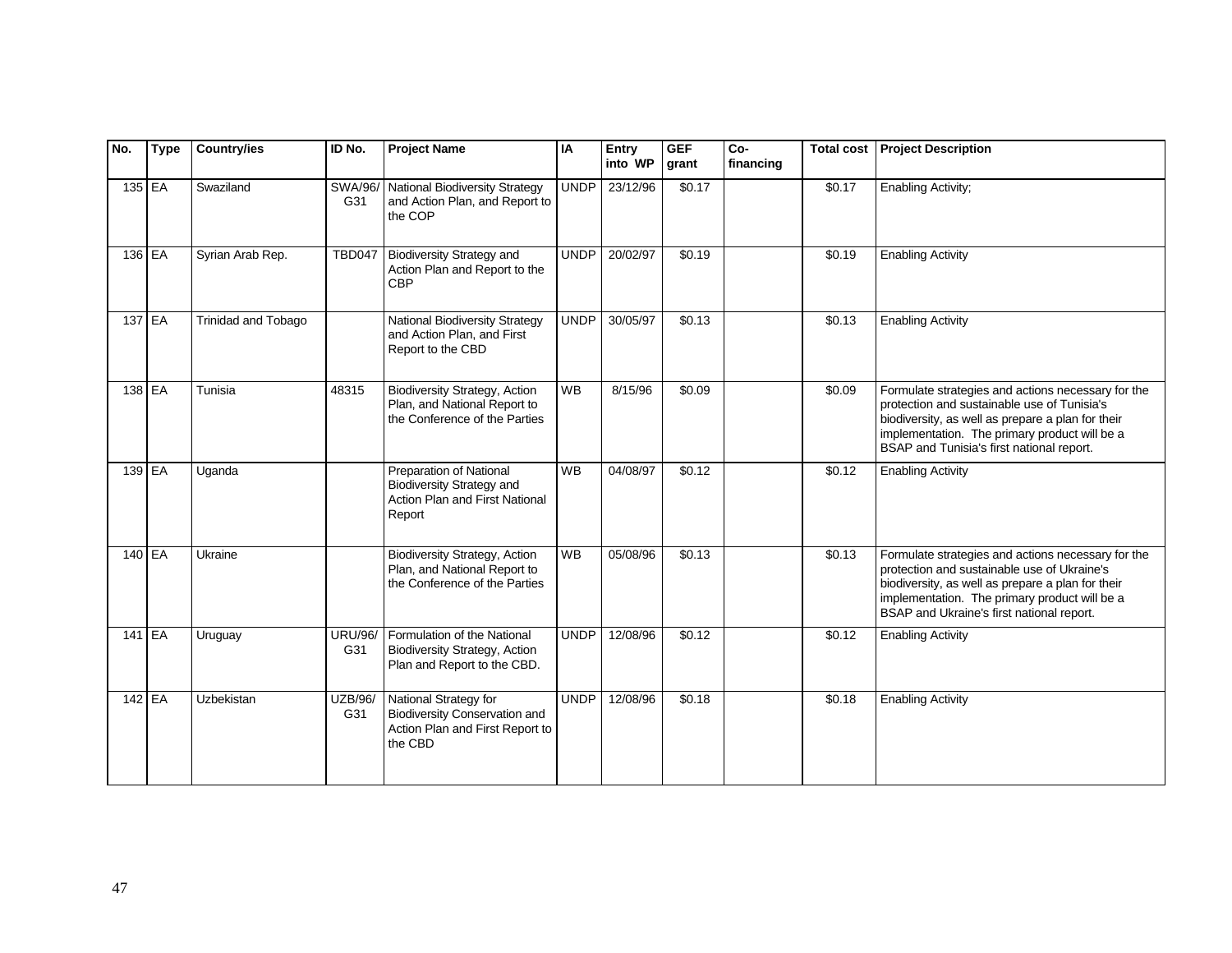| No.      | <b>Type</b> | <b>Country/ies</b> | ID No.                | <b>Project Name</b>                                                                                                                             | IA          | Entry<br>into WP | <b>GEF</b><br>grant | Co-<br>financing | <b>Total cost</b> | <b>Project Description</b>                                                                                                                                                                                                                      |
|----------|-------------|--------------------|-----------------------|-------------------------------------------------------------------------------------------------------------------------------------------------|-------------|------------------|---------------------|------------------|-------------------|-------------------------------------------------------------------------------------------------------------------------------------------------------------------------------------------------------------------------------------------------|
| 143 EA   |             | Vanuatu            | GF/1200<br>$-96-$     | <b>National Biodiversity</b><br>Strategies, Action Plan and the<br>First National Report to the<br>Convention on Biological<br><b>Diversity</b> | <b>UNEP</b> | 15/01/97         | \$0.21              |                  | \$0.21            | The aim of the project is to assist the country with<br>the ability to formulate and manage sectoral and<br>cross-sectoral programmes to meet the objectives<br>of the Convention on Biological Diversity through a<br>cost effective approach. |
| 144 EA   |             | Venezuela          | <b>VEN/97/</b><br>G31 | <b>National Biodiversity Strategy</b><br>and Action Plan and First<br>National Report to the CBD                                                | <b>UNDP</b> | 28/01/97         | \$0.27              |                  | \$0.27            | <b>Enabling Activity</b>                                                                                                                                                                                                                        |
| 145 EA   |             | Yemen              | <b>YEM/96/</b><br>G31 | <b>Biodiversity Strategy and</b><br>Action Plan and Report to the<br><b>CBD</b>                                                                 | <b>UNDP</b> | 19/09/96         | \$0.29              |                  | \$0.29            | <b>Enabling Activity</b>                                                                                                                                                                                                                        |
| $146$ EA |             | Zambia             | <b>TBD019</b>         | Zambia's National Biodiversity<br>Strategy and Action Plan, and<br>Country Report to the COP                                                    | UNDP I      | 24/03/97         | \$0.29              |                  | \$0.29            | <b>Enabling Activity</b>                                                                                                                                                                                                                        |
| 147 EA   |             | Zimbabwe           | ZIM/96/<br>G31        | National Biodiversity Strategy<br>and Action Plan, and Country<br>Report to the COP                                                             | UNDP        | 25/11/96         | \$0.30              |                  | \$0.30            | <b>Enabling Activity</b>                                                                                                                                                                                                                        |
| Sub.     |             |                    |                       |                                                                                                                                                 |             |                  | \$20.55             |                  | \$21.69           |                                                                                                                                                                                                                                                 |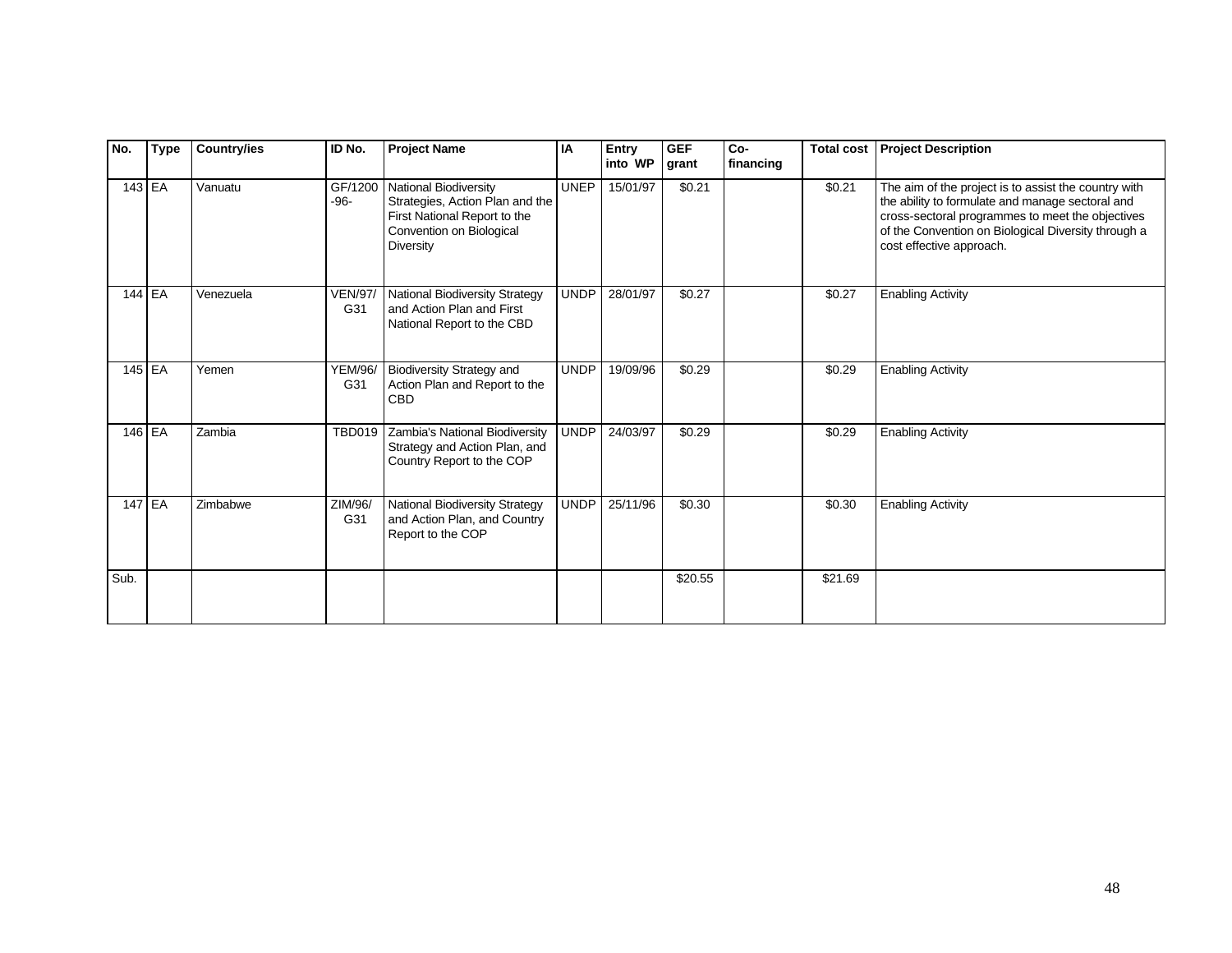|     |           |                    |                     | III. List of Approved Project Proposals                                                                                          |             |                  |                     |                    |                   |                                                                                                                                                                                                                                                                           |
|-----|-----------|--------------------|---------------------|----------------------------------------------------------------------------------------------------------------------------------|-------------|------------------|---------------------|--------------------|-------------------|---------------------------------------------------------------------------------------------------------------------------------------------------------------------------------------------------------------------------------------------------------------------------|
| No. | Type      | <b>Country/ies</b> | ID No.              | <b>Project Name</b>                                                                                                              | IA          | Entry<br>into WP | <b>GEF</b><br>grant | $Co-$<br>financing | <b>Total cost</b> | <b>Project Description</b>                                                                                                                                                                                                                                                |
|     | 148 GEF   | Global             | GF/0313<br>$-94-31$ | <b>Biodiversity Country Studies -</b><br>Phase II                                                                                | <b>UNEP</b> | 01/06/94         | \$2.00              | \$0.10             | \$2.10            | The primary objective of the Biodiversity Country<br>Studies is to gather and analyze the data required<br>to drive forward the process of developing national<br>strategies, plans, or programs for the conservation<br>and sustainable use of biological diversity.     |
|     | $149$ GEF | Global             | GF/0313<br>$-94-38$ | <b>Biodiversity Data Management</b><br>Capacitation in Developing<br>Countries and Networking<br><b>Biodiversity Information</b> | <b>UNEP</b> | 01/06/94         | \$4.00              | \$1.39             | \$5.39            | The overall objective of the Biodiversity Data<br>Management Project is to enhance the capacity of<br>developing countries in data and biodiversity<br>information management to support the<br>implementation of the Convention on Biological<br>Diversity.              |
|     | 150 GEF   | Global             | GF/6105<br>$-92-02$ | <b>Biodiversity Country Studies -</b><br>Phase I                                                                                 | <b>UNEP</b> | 01/03/92         | \$5.00              | \$0.22             | \$5.22            | The primary objective of the Biodiversity Country<br>Studies is to gather and analyze the data required<br>to drive forward the process of developing national<br>strategies, plans, or programs for the conservation<br>and sustainable use of biological diversity.     |
|     | 151 GEF   | Global             | GF6105-<br>93-01    | <b>Global Biodiversity</b><br>Assessment                                                                                         | <b>UNEP</b> | 01/05/93         | \$3.30              | \$0.18             | \$3.48            | The objective of the Global Biodiversity<br>Assessment is to provide for the first time a state-<br>of-the art independent, peer-reviewed scientific<br>analysis of the current state of knowledge of the<br>main issues regarding the global aspects of<br>biodiversity. |
|     | $152$ GEF | Global             | <b>TBD002</b>       | People, Land Management,<br>and Environmental Change                                                                             | <b>UNEP</b> | 01/05/97         | \$6.23              | \$4.86             | \$11.09           | PLEC is a global project on agrodiversity of<br>different ecosystems (semi-arid, mountain, forest,<br>and wetland) in the tropics and sub-tropics. Its<br>purpose is to establish how sustainable and<br>conservationist development can be achieved by<br>participation. |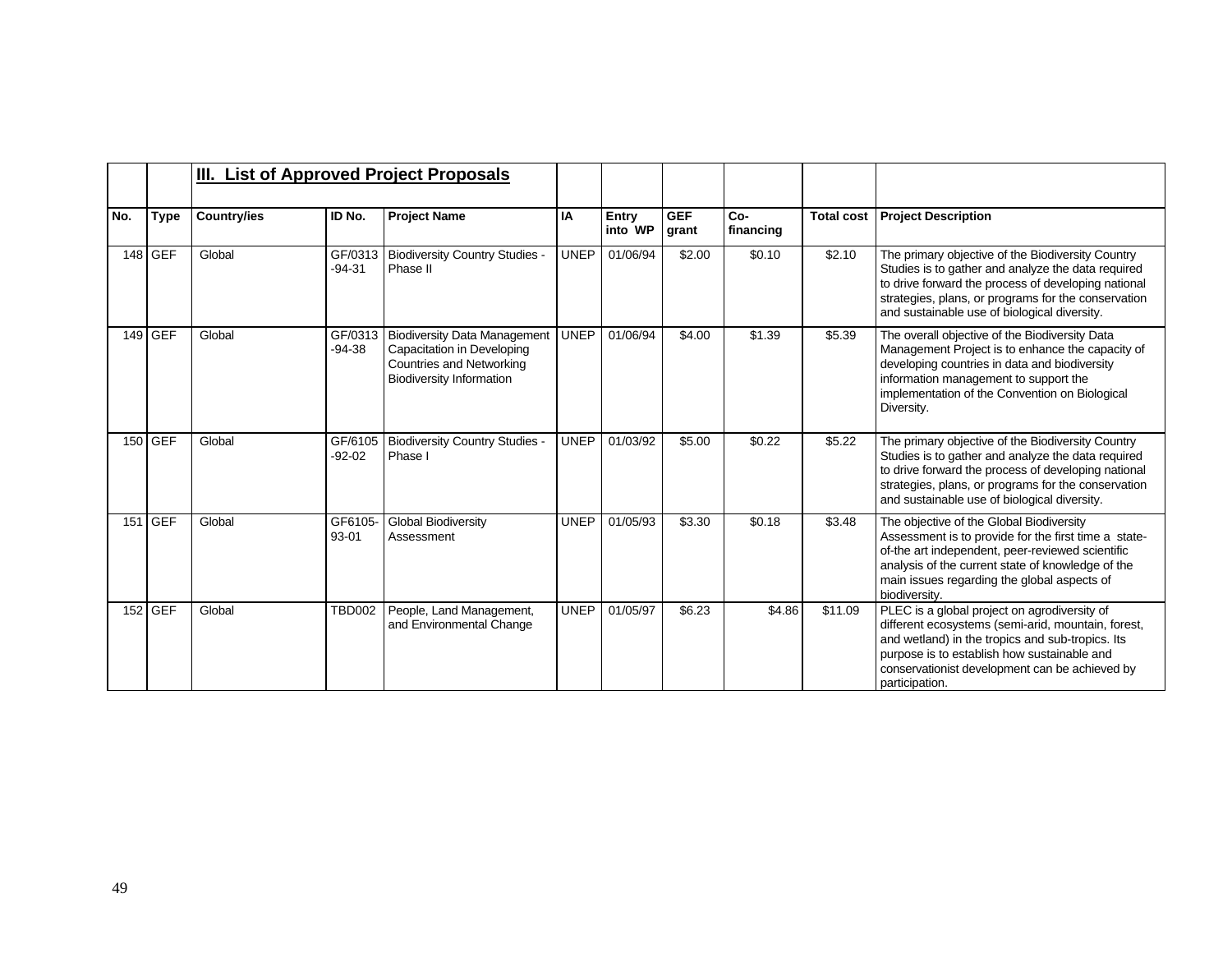| No. | <b>Type</b> | <b>Country/ies</b>                                                                                                                                                   | ID No.                            | <b>Project Name</b>                                                                                                    | IA          | Entry<br>into WP | <b>GEF</b><br>grant | Co-<br>financing | <b>Total cost</b> | <b>Project Description</b>                                                                                                                                                                                                                                              |
|-----|-------------|----------------------------------------------------------------------------------------------------------------------------------------------------------------------|-----------------------------------|------------------------------------------------------------------------------------------------------------------------|-------------|------------------|---------------------|------------------|-------------------|-------------------------------------------------------------------------------------------------------------------------------------------------------------------------------------------------------------------------------------------------------------------------|
|     | 153 GEF     | Globel: Bolivia, Bulgaria,<br>Cameroon, China,<br>Cuba, Egypt, Kenya,<br>Hungary, Namibia,<br>Pakistan, Poland,<br>Russian Federation,<br>Tunisia, Uganda,<br>Zambia |                                   | <b>Pilot Biosafety Enabling</b><br>Activity                                                                            | <b>UNEP</b> | 03/10/97         | \$1.98              |                  | \$1.98            |                                                                                                                                                                                                                                                                         |
|     | 154 GEF     | Regional                                                                                                                                                             | <b>RAF/92/</b><br>G31             | Institutional Support to Protect<br>East African Biodiversity                                                          | <b>UNDP</b> | 3/11/92          | \$10.00             |                  | \$10.00           | Strengthening of indigenous capabilities to<br>conserve biodiversity through support for<br>education, in-service training, awareness<br>enhancement, and conservation activity to put<br>training into practice.                                                       |
|     | 155 GEF     | Regional                                                                                                                                                             | <b>RLA/92/</b><br>G31/G3<br>2/G33 | Regional Strategies for the<br><b>Conservation and Sustainable</b><br>Management of Natural<br>Resources in the Amazon | <b>UNDP</b> | 1/20/93          | \$4.50              |                  | \$4.50            | The project will build the capacities of participating<br>countries to conserve and use biodiversity by<br>analyzing and standardizing GIS for<br>ecological/economic zoning, training, research of<br>key aspects of sustainable use of biodiversity.                  |
|     | 156 GEF     | Regional                                                                                                                                                             | RAS/91/<br>G31                    | South Pacific Biodiversity<br><b>Conservation Programme</b>                                                            | <b>UNDP</b> | 1/27/93          | \$10.00             | \$3.80           | \$13.80           | Project protects biological diversity of 15 island<br>states by facilitating establishment of conservation<br>areas with agreed criteria for development based<br>on long-term ecological sustainability. Supports<br>scientific and technical assessments, trains NGO. |
|     | 157 GEF     | Regional                                                                                                                                                             |                                   | West Africa Pilot Community-<br>Based Natural Resource and<br>Wildlife Management                                      | <b>WB</b>   | 9/14/95          | \$7.00              | \$6.19           | \$13.19           | The project will design and implement community-<br>based wildlands and wildlife rehabilitation,<br>utilization, and conservation programs based on<br>the "gestion de terroirs" approach at three sites<br>totalling 4,800 square kms.                                 |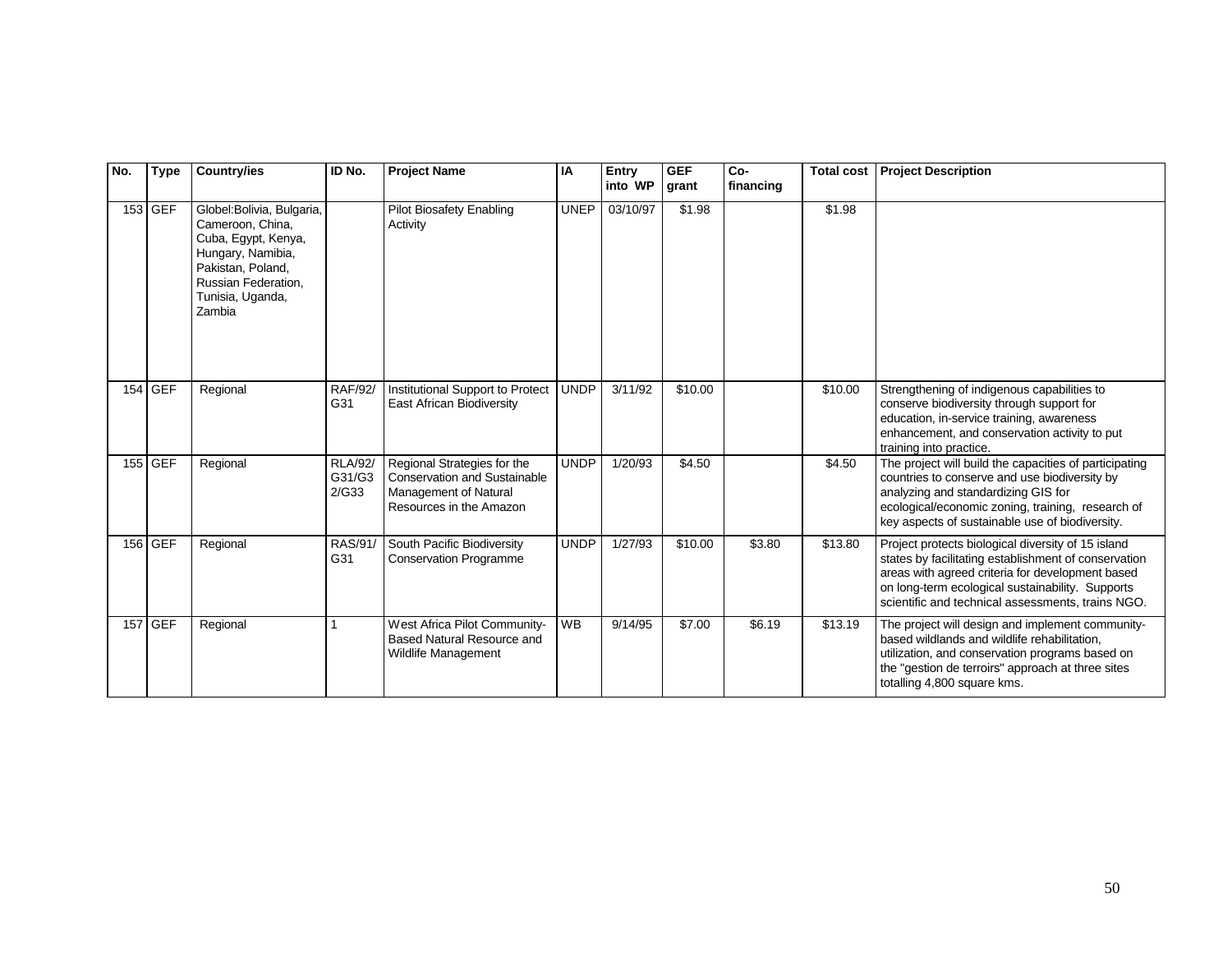| No. | <b>Type</b> | <b>Country/ies</b> | ID No.                | <b>Project Name</b>                                                                                    | IA                       | Entry<br>into WP | <b>GEF</b><br>grant | Co-<br>financing | <b>Total cost</b> | <b>Project Description</b>                                                                                                                                                                                                                                                  |
|-----|-------------|--------------------|-----------------------|--------------------------------------------------------------------------------------------------------|--------------------------|------------------|---------------------|------------------|-------------------|-----------------------------------------------------------------------------------------------------------------------------------------------------------------------------------------------------------------------------------------------------------------------------|
|     | 158 GEF     | Regional           | 3                     | Regional Environment<br>Information Management<br>Project (REIMP)                                      | <b>WB</b>                | 11/4/97          | \$4.46              | \$11.31          | \$15.77           | This project establishes a demand-driven, action-<br>oriented environmental information database for<br>the tropical forest region of central Africa to<br>support decision-making and to build up national<br>capacity for environmental monitoring, land-use<br>planning. |
|     | 159 GEF     | Regional           |                       | Terra Capital Biodiversity Fund   WB/IF                                                                |                          | 01/10/95         | \$5.00              | \$50.00          | \$55.00           | The project will support the establishment of a<br>fund of \$20-50 million to make equity and quasi-<br>equity investments in Latin American companies<br>that sustainably use or protect biodiversity.<br>Investments may include sustainable agriculture.                 |
|     | 160 GEF     | Regional           | <b>RLA/97/</b><br>G31 | Establishment of a<br>Programme for the<br>Consolidation of the meso-<br>American Biological Corridor  | <b>UNDP</b><br>/UNE<br>P | 03/10/97         | \$10.94             | \$12.77          | \$23.71           | The project will enhance the conservation of<br>biodiversity in Central America and southern<br>Mexico by establishing a network of protected<br>areas and their buffer zones linked by biological<br>corridors of a variety of uses and degrees of<br>protection.          |
|     | 161 GEF     | Regional           |                       | Southern Africa Biodiversity<br>Support Programme                                                      | <b>UNDP</b>              | 03/10/97         | \$4.50              | \$19.21          | \$23.71           | The project intends to develop project proposal for<br>submission to the GEF for the funding of southern<br>Africa Biodiversity Program.                                                                                                                                    |
|     | 162 GEF     | Regional           |                       | Central Asia: Transboundary<br><b>Biodiversity Project</b>                                             | <b>WB</b>                | 03/10/97         | \$10.49             | \$3.51           | \$14.00           |                                                                                                                                                                                                                                                                             |
|     | $163$ GEF*  | Regional           | <b>RLA/95/</b><br>G32 | Action for a Sustainable<br>Amazonia                                                                   | <b>UNDP</b>              | 01/10/95         | \$3.80              |                  | \$3.80            | The project will assist Parties to the Amazon<br>Cooperation Treaty to build their capacities to use<br>forest biodiversity sustainable in the context of<br>ongoing and future economic development plans<br>and strategies.                                               |
|     | 164 GEF*    | Regional           |                       | <b>Biodiversity Enterprise Fund</b><br>for Latin America                                               | <b>WB</b>                | 01/04/96         | \$4.73              | \$25.27          | \$30.00           |                                                                                                                                                                                                                                                                             |
|     | 165 GEF     | Regional           |                       | <b>Conservation and Sustainable</b><br>Use of Dryland Agro-<br>Biodiversity of the Fertile<br>Crescent | <b>UNDP</b>              | 03/10/97         | \$8.12              | \$10.60          | \$18.72           | The objective of the project is to ensure the<br>continuous availability of agro-biodiversity in the<br>Fertile Crescent that is essential to the sustainable<br>development of agriculture in that region and for<br>global food security and production.                  |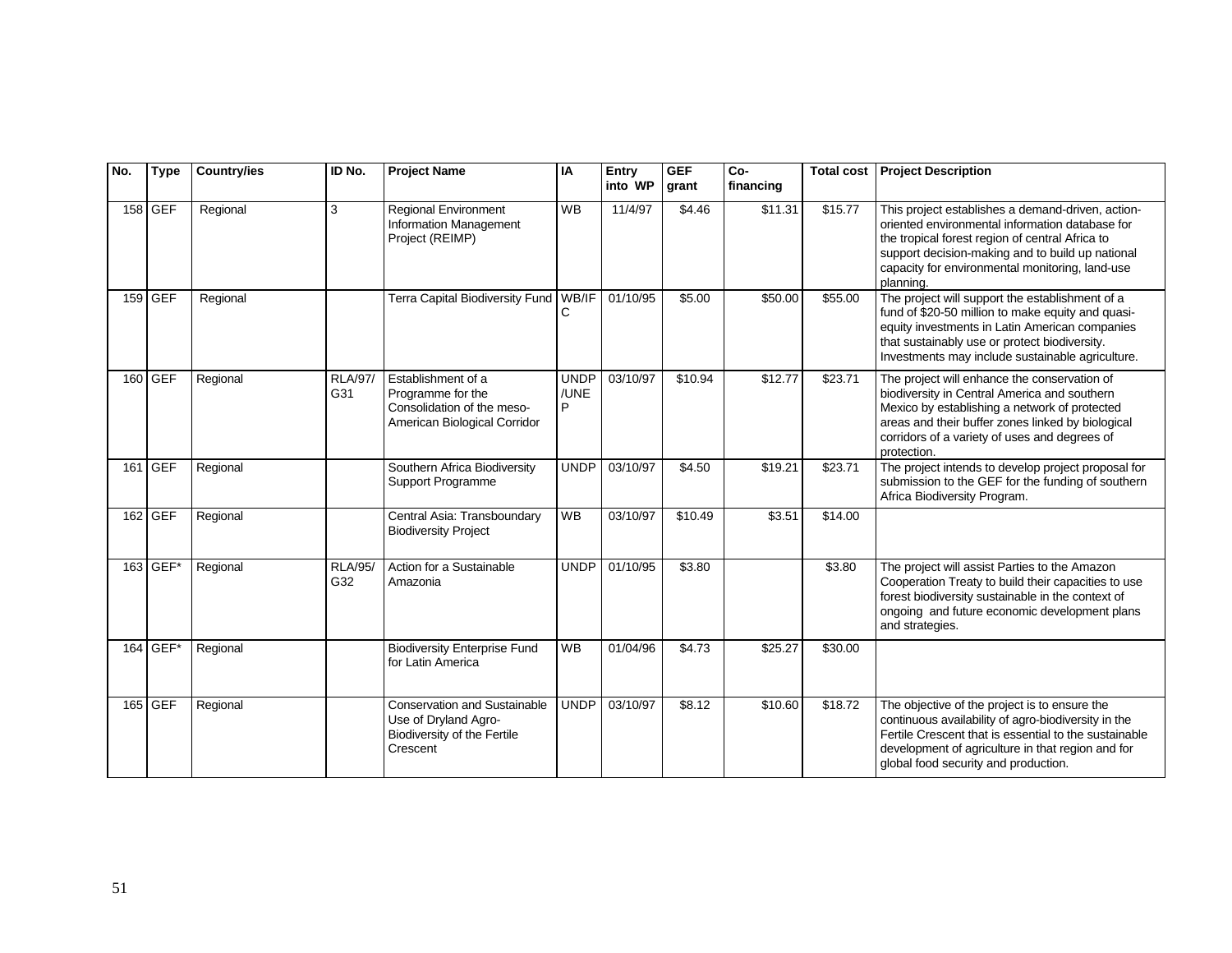| No. | <b>Type</b> | <b>Country/ies</b>                                                                         | ID No.         | <b>Project Name</b>                                                                                              | IA              | Entry<br>into WP | <b>GEF</b><br>grant | Co-<br>financing | <b>Total cost</b> | <b>Project Description</b>                                                                                                                                                                                                                                                   |
|-----|-------------|--------------------------------------------------------------------------------------------|----------------|------------------------------------------------------------------------------------------------------------------|-----------------|------------------|---------------------|------------------|-------------------|------------------------------------------------------------------------------------------------------------------------------------------------------------------------------------------------------------------------------------------------------------------------------|
|     | 166 GEF*    | Regional: Africa                                                                           | <b>TBD010</b>  | African NGO-Government<br>Partnerships for Sustainable<br><b>Biodiversity Action</b>                             | <b>UNDP</b>     | 01/04/97         | \$4.33              | \$7.11           | \$11.44           | To build capacity in national non-governmental<br>organizations(NGOs) throughout Africa through a<br>phased program of participatory biodiversity<br>survey, advocacy and conservation action.                                                                               |
|     | 167 GEF*    | Regional: East Africa                                                                      |                | Reducing Biodiversity Loss at<br>Cross-Border sites in East<br>Africa                                            | <b>UNDP</b>     | 01/04/97         | \$12.65             | \$5.77           | \$18.42           | The objective of the project to be developed<br>through this PDF is to test and demonstrate new<br>district level approaches to reducing the rate of<br>biodiversity loss at selected cross-border<br>biodiversity hotspots in East Africa.                                  |
|     | 168 GEF*    | Regional: Belize, Costa<br>Rica, El Salvador,<br>Guatemala, Honduras.<br>Nicaragua, Panama | 37580          | <b>Central American Fund for</b><br><b>Environment</b> and<br>Development: Account for<br>the Global Environment | <b>UND</b><br>P | 01/10/96         | \$15.00             | \$20.00          | \$35.00           |                                                                                                                                                                                                                                                                              |
|     | 169 GEF     | Regional:<br>Cameroon.Central<br>Africa Rep., Congo DR,<br>Equatorial<br>Guinea, Gabon.    | 3              | Regional Environmental<br><b>Information Management</b>                                                          | <b>WB</b>       | 06/09/96         | \$3.50              | \$0.74           | \$1.09            | The project will be a component of the GEF<br>Forest Ecosystem Operational Program and the<br>first ecosystem-wide component of an evolving<br>GEF operational sub-program for the Globally-<br>significant tropical forest of the Congo Basin.                              |
|     | 170 GEF*    | Albania, Egypt,<br>Lebanon,<br>Morocco, Tunisia                                            |                | Conservation of Wetland and<br>Coastal Ecosystems in the<br>Mediterranean Region                                 | <b>UNDP</b>     | 23/07/96         | $\overline{$13.27}$ | \$25.00          | \$38.27           | This PDF B project and a follow-up full scale<br>project designed to build on the capacity and<br>activities of initiatives already under way (METAP<br>Programme, EU, World Bank Investment<br>Programme) and by focusing on sites of globally<br>significant biodiversity. |
|     | 171 GEF     | Algeria                                                                                    | 4870           | El Kala National Park and<br>Wetlands Management                                                                 | <b>WB</b>       | 4/29/94          | \$9.20              | \$2.36           | \$11.56           | The project will develop and implement a<br>management plan for the National Park and<br>wetland complex in the El Tarf Wilaya, including<br>undertaking base-line studies, protected area<br>management, natural resource use development<br>and monitoring.                |
|     | 172 GEF     | Argentina                                                                                  | ARG/92/<br>G31 | Patagonian Coastal Zone<br>Management Plan                                                                       | <b>UNDP</b>     | 2/24/93          | \$2.80              |                  | \$2.80            | Preservation of Patagonia's biodiversity and<br>protection of this economically- important area by<br>enhancing sustainable management of coastal<br>resources and by strengthening institutions in<br>integrated coastal resource management.                               |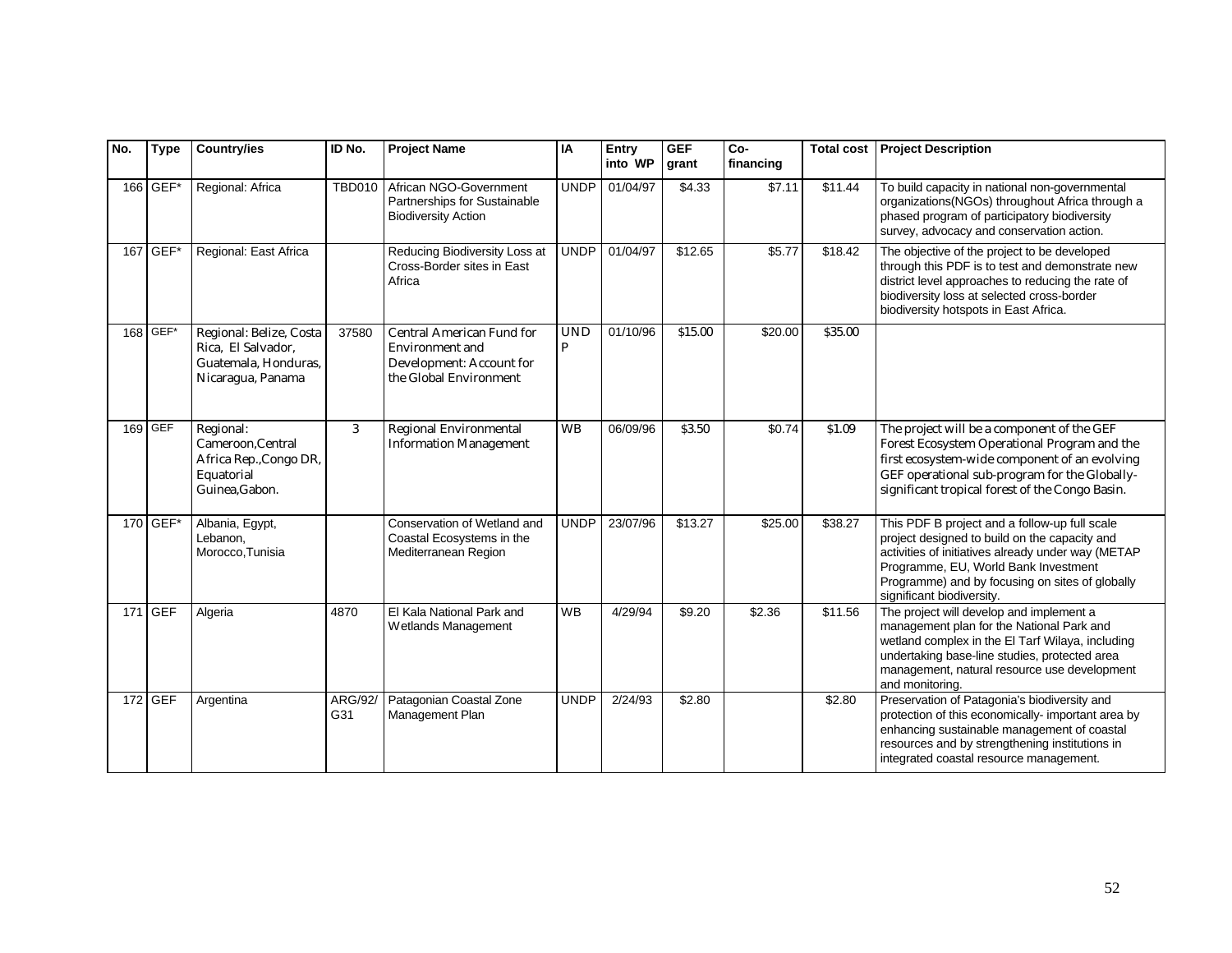| No. | <b>Type</b> | <b>Country/ies</b> | ID No.                | <b>Project Name</b>                                                                                                                  | IA          | Entry<br>into WP | <b>GEF</b><br>grant | Co-<br>financing | <b>Total cost</b> | <b>Project Description</b>                                                                                                                                                                                                                                                    |
|-----|-------------|--------------------|-----------------------|--------------------------------------------------------------------------------------------------------------------------------------|-------------|------------------|---------------------|------------------|-------------------|-------------------------------------------------------------------------------------------------------------------------------------------------------------------------------------------------------------------------------------------------------------------------------|
|     | 173 GEF     | Argentina          | 39787                 | <b>Biodiversity Conservation</b>                                                                                                     | <b>WB</b>   | 01/03/97         | \$10.39             | \$37.50          | \$47.89           | In conjunction with the IBRD-supported Native<br>Forests and Protected Areas Project, the GEF<br>Biodiversity Conservation Project will expand the<br>protected area system through the creation and<br>management of protected areas in currently<br>unprotected ecosystems. |
|     | 174 GEF*    | Argentina          | ARG/97/<br>G31        | Consolidation and<br>Implementation of the<br>Patagonia Coastal Zone<br>Management Programme for<br><b>Biodiversity Conservation</b> | <b>UNDP</b> | 01/04/97         | \$5.20              | \$7.30           | \$12.50           | This project will consolidate the institutional and<br>policy frameworks for implementation of the<br>coastal Zone management Plan, as well as<br>establish a provincial system of protected areas.                                                                           |
|     | 175 GEF     | <b>Belarus</b>     | 8290                  | <b>Biodiversity Protection</b>                                                                                                       | <b>WB</b>   | 9/24/92          | \$1.00              | \$0.25           | \$1.25            | This project aims at conservation planning and<br>research outreach programs for the Belovezhskaya<br>Forest, Berezinsky, and Pripiatsky Reserves. It<br>complements the Poland Forest Biodiversity<br>project.                                                               |
|     | 176 GEF     | <b>Belize</b>      | <b>BZE/92/</b><br>G31 | Sustainable Development and<br>Management of Biologically<br><b>Diverse Coastal Resources</b>                                        | <b>UNDP</b> | 2/3/93           | \$3.00              |                  | \$3.00            | Comprehensive planning of coastal resource<br>management to preserve globally-significant and<br>economically-vital marine ecosystem. This<br>innovative project includes training and laying<br>groundwork for zoning plans.                                                 |
|     | 177 GEF     | <b>Bhutan</b>      | 9568                  | <b>Trust Fund for Environmental</b><br>Conservation                                                                                  | <b>WB</b>   | 5/21/92          | \$10.00             | \$7.57           | \$17.57           | The trust fund provides reliable recurrent funding<br>for the establishment and management of a<br>national system of protected areas, and<br>development of the institutional and human<br>resource capacities needed to manage the national<br>system.                      |
|     | 178 GEF*    | <b>Bhutan</b>      | <b>BHU/96/</b><br>G33 | Integrated Management of<br>Jigme Dorji National Park                                                                                | <b>UNDP</b> | 19/08/97         | \$1.50              | \$0.97           | \$2.47            | This project will help remove the main threats to<br>the Jigme Dorji National Park's biodiversity through<br>the strengthening of the park's management<br>capacity, and promote sustainable alternative<br>livelihoods options.                                              |
|     | 179 GEF     | <b>Bolivia</b>     | 6108                  | <b>Biodiversity Conservation</b>                                                                                                     | <b>WB</b>   | 11/20/92         | \$4.50              | \$3.85           | \$8.35            | This project will protect representative samples of<br>diverse and threatened ecosystems, and<br>strengthen the government's institutional capacity<br>to protect Bolivian biodiversity.                                                                                      |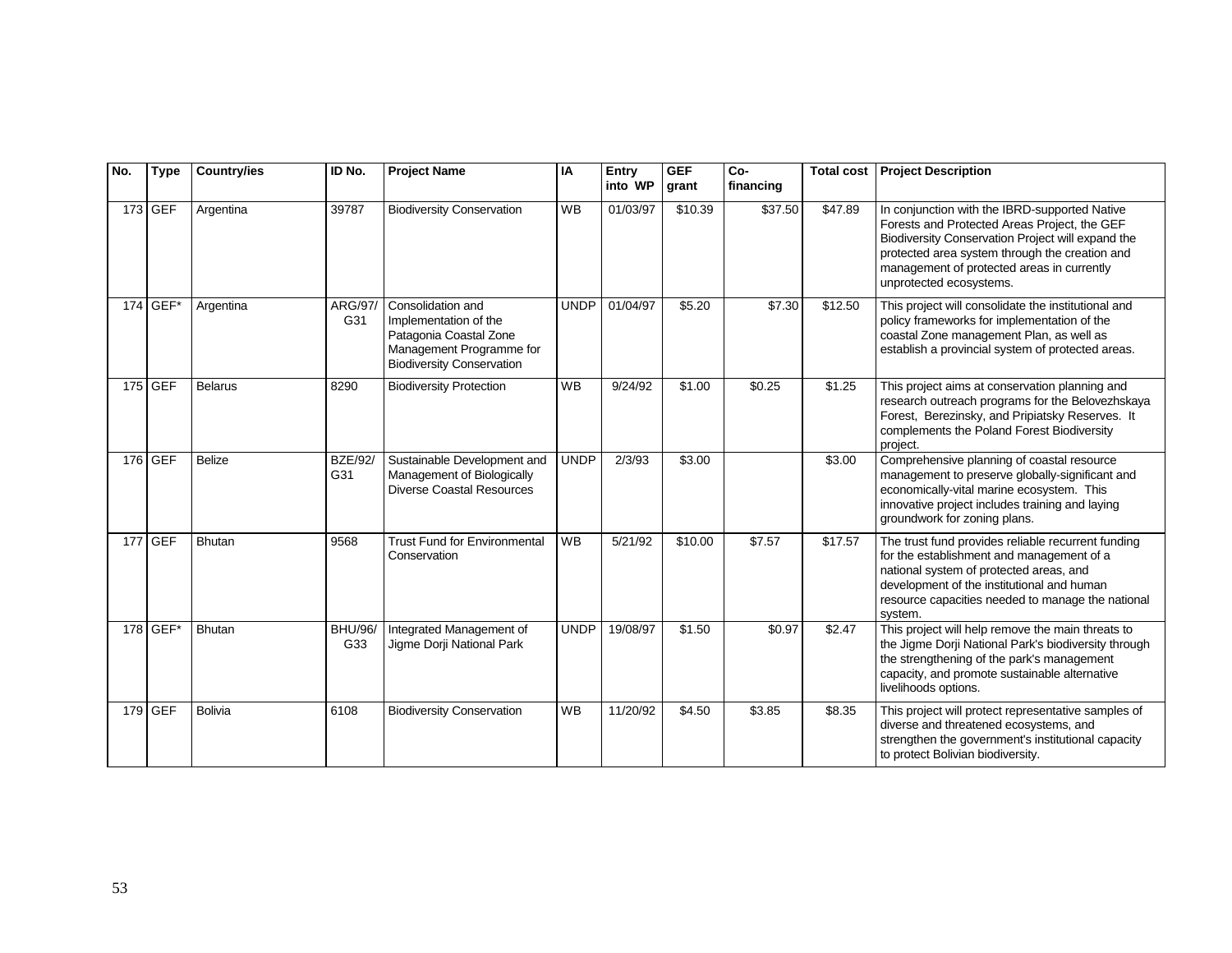| No. | <b>Type</b> | <b>Country/ies</b>          | ID No.                | <b>Project Name</b>                                                                                                            | IA          | Entry<br>into WP | <b>GEF</b><br>grant | Co-<br>financing | <b>Total cost</b> | <b>Project Description</b>                                                                                                                                                                                                                                            |
|-----|-------------|-----------------------------|-----------------------|--------------------------------------------------------------------------------------------------------------------------------|-------------|------------------|---------------------|------------------|-------------------|-----------------------------------------------------------------------------------------------------------------------------------------------------------------------------------------------------------------------------------------------------------------------|
|     | 180 GEF     | <b>Bolivia and Peru</b>     | <b>RLA/95/</b><br>G31 | Conservation of Biodiversity in<br>the Lake Titicaca Basin                                                                     | UNDP        | 01/02/95         | \$3.00              | \$1.00           | \$4.00            | Conservation of lacustrine and terrestrial<br>biodiversity within the greater Lake Titicaca Basin<br>through portected area establishment and<br>management and sustainable use of biodiversity<br>resources.                                                         |
|     | 181 GEF     | <b>Brazil</b>               | 6210                  | National Biodiversity Project                                                                                                  | <b>WB</b>   | 01/05/91         | \$10.00             | \$10.00          | \$20.00           | The project (PROBIO), to be managed by the<br>Ministry of the Environment (MMA), will consist of<br>a series of workshops to set biome-level priorities<br>for biodiversity conservation and development of a<br>national biodiversity strategy.                      |
|     | 182 GEF     | <b>Brazil</b>               | 44597                 | <b>Brazilian Biodiversity Fund</b>                                                                                             | <b>WB</b>   | 01/05/91         | \$20.00             | \$5.00           | \$25.00           | The project will help establish the Brazilian<br>Biodiversity Fund (FUNBIO), to be managed by the<br>Getulio Vargas Foundation, a private non-profit<br>organization. An independent Board will be<br>composed of representatives from the private<br>sector.         |
|     | 183 GEF     | <b>Burkina Faso</b>         | <b>BKF/94/</b><br>G31 | <b>Optimizing Biological Diversity</b><br>Within Wildlife Ranching<br>Systems: A Pilot<br>Demonstration in a Semi-arid<br>Zone | <b>UNDP</b> | 2/22/95          | \$2.50              | \$1.00           | \$3.50            | Develops methodologies to optimize the<br>conservation of biodiversity and the productivity of<br>game ranching systems in Western Africa. Will<br>proceed with gradual integration and effective<br>participation of populations.                                    |
|     | 184 GEF     | Cameroon                    | 311                   | <b>Biodiversity Conservation and</b><br>Management                                                                             | <b>WB</b>   | 3/27/95          | \$5.96              | \$6.43           | \$12.39           | Participatory biodiversity conservation plans are<br>being developed and implemented for seven sites<br>in the species-rich lowland forests of south-east<br>Cameroon and parts of the northern savannah<br>ecosystem.                                                |
|     | 185 GEF     | Central African<br>Republic | CAF/95/<br>G31        | A Highly Decentralized<br>Approach to Biodiversity<br>Protection and Use: The<br>Bangassou Dense Forest                        | <b>UNDP</b> | 01/05/95         | \$2.50              | \$0.90           | \$3.40            | The project will test highly-decentralized &<br>participatory approaches for sustainable<br>management of the Bangassou Dense Forest<br>region of southern Central African Republic. This<br>area has high species and ecosystem diversity.                           |
|     | 186 GEF     | China                       | 3402                  | Nature Reserves Management   WB                                                                                                |             | 6/6/95           | \$17.90             | \$5.70           | \$23.60           | In accordance with China's NEAP and BAP<br>priorities, this project will prepare and implement<br>management plans in five priority protected areas,<br>train staff, fund physical investments, and work<br>with communities adjacent to and within PA<br>boundaries. |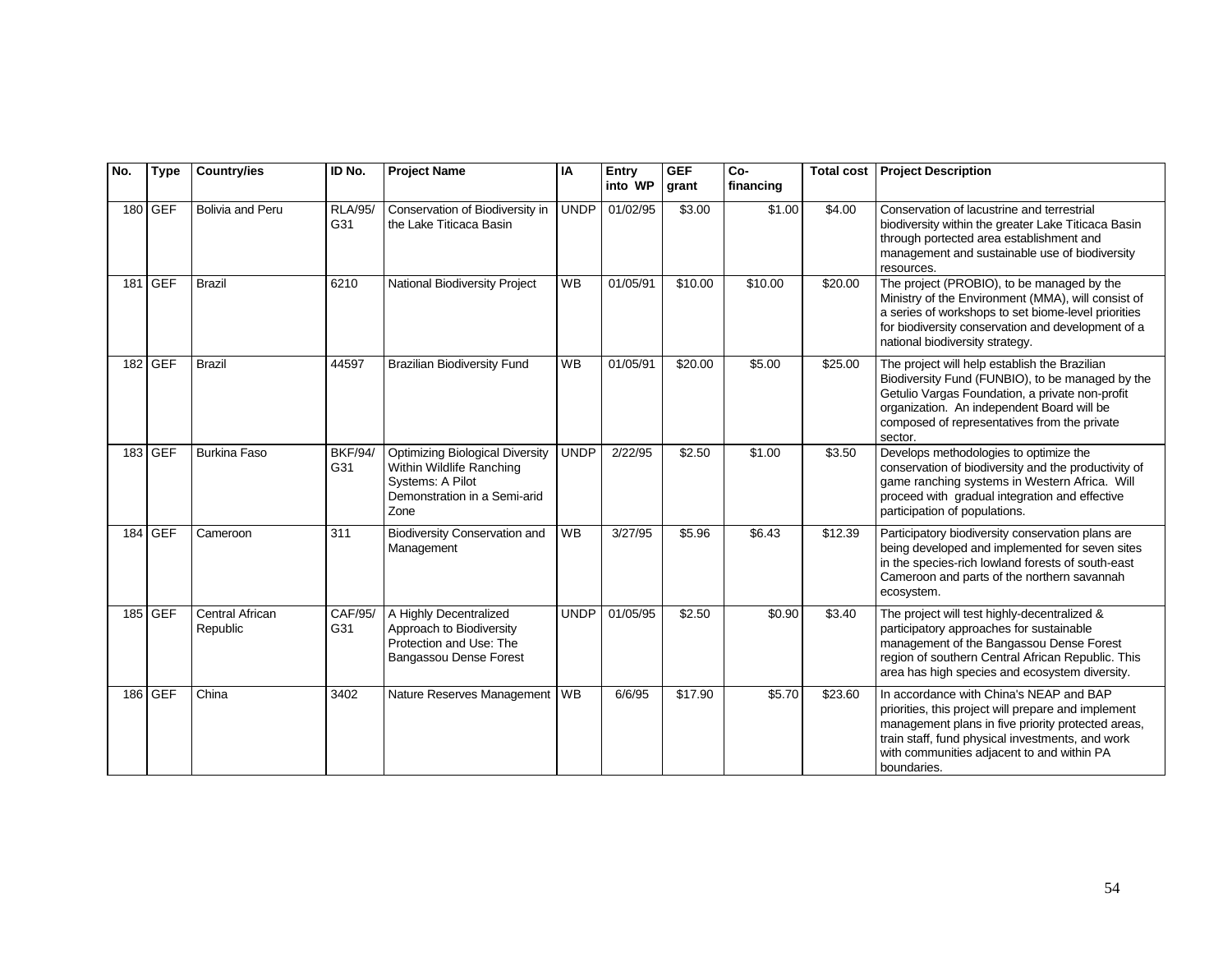| No. | <b>Type</b> | <b>Country/ies</b> | ID No.                | <b>Project Name</b>                                                                                                         | <b>IA</b>   | Entry<br>into WP | <b>GEF</b><br>grant | Co-<br>financing | <b>Total cost</b> | <b>Project Description</b>                                                                                                                                                                                                                                             |
|-----|-------------|--------------------|-----------------------|-----------------------------------------------------------------------------------------------------------------------------|-------------|------------------|---------------------|------------------|-------------------|------------------------------------------------------------------------------------------------------------------------------------------------------------------------------------------------------------------------------------------------------------------------|
|     | 187 GEF     | Colombia           | COL/92/<br>G31        | <b>Biodiversity Conservation in</b><br>the Choco Biogeographic<br>Region                                                    | <b>UNDP</b> | 2/26/92          | \$6.00              | \$3.00           | \$9.00            | The project which takes an ecosystem approach to<br>biodiversity conservation along the Pacific coast of<br>Colombia and Panama, operates as two nationally<br>executed projects, mutually complementary but<br>administratively and operationally independent.        |
|     | 188 GEF*    | Comoros            | COI/95/<br>G31        | Island biodiversity and<br>participatory conservation                                                                       | <b>UNDP</b> | 06/10/95         | \$2.44              | \$0.84           | \$3.28            | The project aims to implement the biodiversity<br>components of the Comoros National Environment<br>policy and Environment Action Plan. The project<br>objective is to develop capacity at all levels in the<br>Comoros.                                               |
| 189 | <b>GEF</b>  | Congo              | 535                   | Wildlands Protection and<br>Management                                                                                      | <b>WB</b>   | 12/24/92         | \$10.00             | \$6.80           | \$16.80           | Development and implementation of management<br>programs for five tropical forest ecosystems in the<br>Congo, representative of the country's great<br>ecological diversity and wealth.                                                                                |
|     | 190 GEF     | Congo, D,R. UNDP   |                       | Rehabilitation of the Protected<br>Areas                                                                                    | <b>UNDP</b> | 03/10/97         | \$6.33              | \$13.63          | \$19.96           | This project will contribute directly to the<br>conservation of biological diversity in the<br>Democratic Republic of the Congo by creating a<br>supportive policy, legislative, financial institutional<br>and social environment for protected areas.                |
|     | 191 GEF     | Costa Rica         | COS/92/<br>G31        | <b>Conservation of Biodiversity</b><br>and Sustainable Development<br>in La Amistad and La Osa<br><b>Conservation Areas</b> | <b>UNDP</b> | 4/28/93          | \$8.00              |                  | \$8.00            | Protect globally significant habitat by supporting<br>the development of an integrated model for<br>conservation and development in two key areas of<br>the National System of Conservation Areas.                                                                     |
|     | 192 GEF     | Costa Rica         | 39876                 | <b>Biodiversity Resources</b><br>Development                                                                                | <b>WB</b>   | 10/21/97         | \$7.28              | \$1.00           | \$8.28            | Seeks to demonstrate that increased and<br>systematically catalogued information about<br>species would increase the value of biological<br>diversity and marketability of biodiversity services.<br>Supports development of framework for<br>comprehensive inventory. |
|     | 193 GEF     | Cote d'Ivoire      | <b>IVC/94/</b><br>G31 | Cote d'Ivoire: Control of Exotic<br>Aquatic Weeds in Rivers and<br>Coastal Lagoons to<br>Enhance/Restore Biodiversity       | <b>UNDP</b> | 6/21/95          | \$3.00              | \$1.90           | \$4.90            | Development of an effective and innovative<br>approach to conserve biodiversity within river and<br>lagoon systems through a combination of biological<br>control agents and Total Catchment Management.                                                               |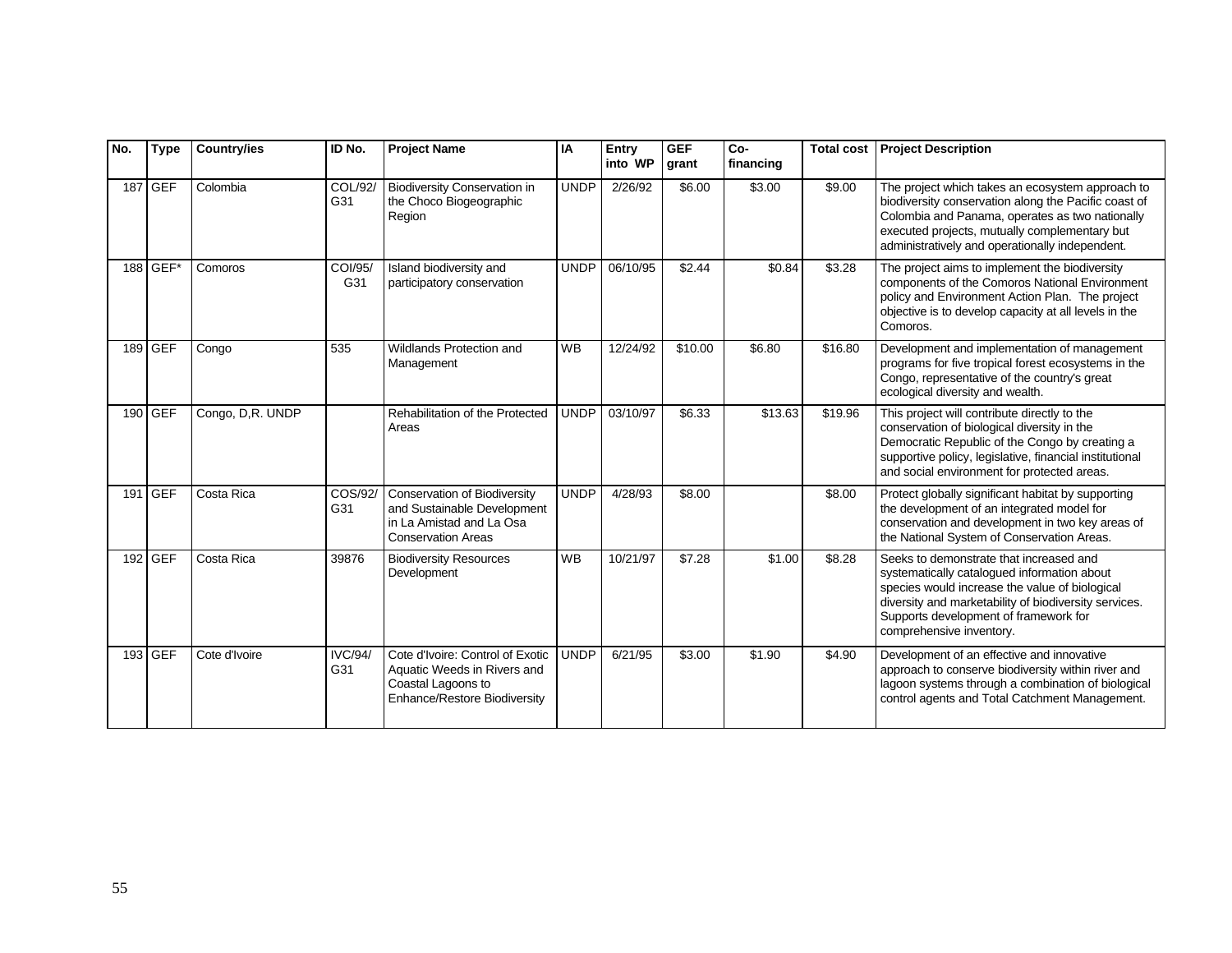| No. | <b>Type</b> | <b>Country/ies</b>    | ID No.                | <b>Project Name</b>                                                                                             | IA          | Entry<br>into WP | <b>GEF</b><br>grant | Co-<br>financing | <b>Total cost</b>  | <b>Project Description</b>                                                                                                                                                                                                                                                   |
|-----|-------------|-----------------------|-----------------------|-----------------------------------------------------------------------------------------------------------------|-------------|------------------|---------------------|------------------|--------------------|------------------------------------------------------------------------------------------------------------------------------------------------------------------------------------------------------------------------------------------------------------------------------|
|     | 194 GEF     | Cuba                  | <b>CUB/92/</b><br>G31 | Protecting Biodiversity and<br><b>Establishing Sustainable</b><br>Development in the Sabana-<br>Camaguey Region | <b>UNDP</b> | 7/7/93           | \$2.00              |                  | \$2.00             | Project enhances current surveys of biodiversity by<br>providing equipment and resources and assisting<br>with rapid ecological inventories. Includes<br>facilitating creation of geographic information<br>systems, ongoing monitoring and analysis.                        |
|     | 195 GEF     | <b>Czech Republic</b> | 8376                  | <b>Biodiversity Protection</b>                                                                                  | <b>WB</b>   | 10/19/93         | \$2.00              | \$0.75           | \$2.75             | This project protects ecosystem biodiversity in<br>three representative ecosystems (zones containing<br>alpine meadows, lowland forests, and wetlands),<br>and supports the activity of three transnational<br>biodiversity protection networks.                             |
|     | 196 GEF     | Dominican<br>Republic | DOM/92/<br>G31        | Conservation and<br>Management in the Coastal<br>Zone of the Dominican<br>Republic                              | <b>UNDP</b> | 11/24/93         | \$3.00              |                  | \$3.00             | Project assists government in protecting two<br>important coastal regions by addressing regional<br>landshed issues and developing buffering strategy.<br>Training will take place, public awareness will be<br>raised, and data will be gathered.                           |
|     | 197 GEF     | Ecuador               | 7029                  | <b>Biodiversity Protection</b>                                                                                  | <b>WB</b>   | 5/9/94           | \$7.20              | \$1.60           | $\overline{$8.80}$ | Support for the restructuring and strengthening of<br>the institutional capacity, regulatory, and legal<br>framework for adequate management of the<br>National System of Protected Areas (NSPA).<br>Project activities will focus on institutional<br>strengthening.        |
|     | 198 GEF     | Egypt                 | 4981                  | Red Sea Coastal and Marine<br>Resource Management                                                               | <b>WB</b>   | 11/23/92         | \$4.75              | \$0.98           | \$5.73             | The project will support the development and<br>implementation of policies, plans, and regulations<br>that ensure that economic development in the Red<br>Sea is consistent with sound environmental<br>management to protect the shared marine<br>resources of the Red Sea. |
|     | 199 GEF*    | Eritrea               |                       | Conservation Management of<br>Eritrea's Coastal, Marine, and<br><b>Island Biodiversity</b>                      | <b>UNDP</b> | 01/04/97         | \$4.99              | \$0.84           | \$5.83             | The project will assist the Eritrean people in their<br>capacity to develop integrated planning, policy<br>legislation, surveys, pilot projects at the national<br>and community- based levels.                                                                              |
|     | 200 GEF     | Ethiopia              | ETH/93/<br>G31        | A Dynamic Farmer-based<br>Approach to the Conservation<br>of African Plant Genetic<br><b>Resources</b>          | <b>UNDP</b> | 4/20/94          | \$2.50              |                  | \$2.50             | Project demonstrates how local plant landraces<br>can be conserved and utilized by small-scale<br>farmers on their own land through community gene<br>banks, and how farmer conservation efforts can be<br>integrated into national and international gene bank<br>programs. |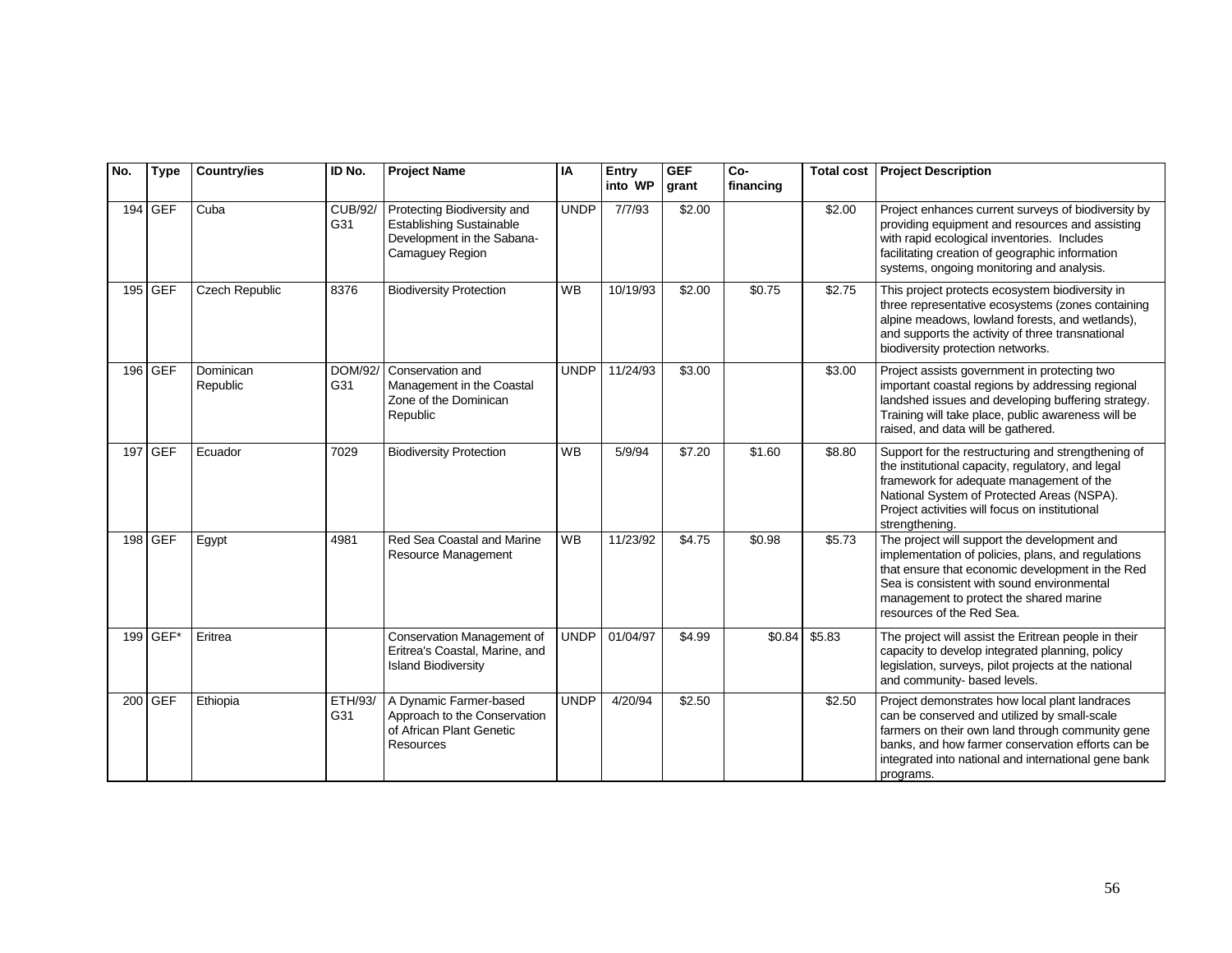| No. | <b>Type</b> | <b>Country/ies</b> | ID No.                | <b>Project Name</b>                                                               | IA                                    | Entry<br>into WP | <b>GEF</b><br>grant | Co-<br>financing | <b>Total cost</b> | <b>Project Description</b>                                                                                                                                                                                                                                                  |
|-----|-------------|--------------------|-----------------------|-----------------------------------------------------------------------------------|---------------------------------------|------------------|---------------------|------------------|-------------------|-----------------------------------------------------------------------------------------------------------------------------------------------------------------------------------------------------------------------------------------------------------------------------|
|     | 201 GEF     | Gabon              | GAB/92/<br>G31        | Conservation of Biodiversity<br>through Effective Management<br>of Wildlife Trade | <b>UNDP</b>                           | 1/13/94          | \$1.00              |                  | \$1.00            | Curtailment of illegal trade in species and<br>orientation of legal trade around sustainable<br>harvest levels. Project involves training,<br>technology transfer, review of legislation,<br>development of management policies, research on<br>sustainable harvest levels. |
|     | 202 GEF     | Ghana              | 833                   | Coastal Wetlands<br>Management                                                    | <b>WB</b>                             | 8/28/92          | \$7.20              | \$1.10           | \$8.30            | Design and implementation of a Coastal Zone<br>Management Plan to protect five environmentally-<br>sensitive and threatened coastal Ramsar sites of<br>global importance for migratory birds. The project<br>includes monitoring of ecological conditions.                  |
|     | 203 GEF     | Ghana              |                       | <b>Natural Resource</b><br>Management                                             | <b>WB</b>                             | 09/07/97         | \$8.90              | \$44.70          | \$53.60           |                                                                                                                                                                                                                                                                             |
|     | 204 GEF     | Guatemala          | <b>GUA/95/</b><br>G31 | <b>Integrated Biodiversity</b><br>Protection in the Sarstun-<br>Motagua Region    | <b>UNDP</b>                           | 10/11/95         | \$4.00              | \$3.70           | \$7.70            | This project protects a wide array of threatened<br>ecosystems containing globally important<br>biodiversity by launching an integrated program for<br>resource conservation and sustainable use in the<br>Sarstun-Motagua region.                                          |
|     | 205 GEF     | Guyana             | <b>GUY/92/</b><br>G31 | Programme for Sustainable<br>Forestry (Iwokrama Rain<br>Forest)                   | <b>UNDP</b>                           | 4/8/92           | \$3.00              | \$0.40           | \$3.40            | In a virgin rain forest, an international consortium is<br>developing replicable demonstration projects<br>leading to guidelines for sustainable utilization of<br>tropical forests. Activities include applied research<br>and demonstration, detailed inventory.          |
|     | 206 GEF     | Guyana             | 37003                 | <b>National Protected Areas</b><br>System                                         | <b>WB</b>                             | 01/03/97         | \$6.33              | \$2.10           | \$8.43            | The proposed NPAS project will analyse and apply<br>biological, socio-economic, and land-use data to<br>provide a sound basis for designing and<br>implementing a national protected areas system<br>(NPAS). Project activities include a NPAS<br>strategic plan.           |
|     | 207 GEF     | Honduras           | 44343                 | <b>Biodiversity in Priority Areas</b>                                             | <b>W</b> orld<br>Bank/<br><b>UNDP</b> | 01/03/97         | \$7.00              | \$13.60          | \$20.60           | This UNDP/World Bank project is the Honduran<br>link in the Meso-American Biological Corridor<br>(MBC). The project will strengthen the protection<br>& management of 5 protected areas in the MBC,<br>representing a range of ecosystem types.                             |
|     | 208 GEF     | India              |                       | National Biodiversity Strategy<br>and Action Plan                                 | <b>UNDP</b>                           |                  | \$0.97              | \$2.43           | \$3.40            | This project will assist the preparation of the<br>national Biodiversity Strategy and Action Plan.                                                                                                                                                                          |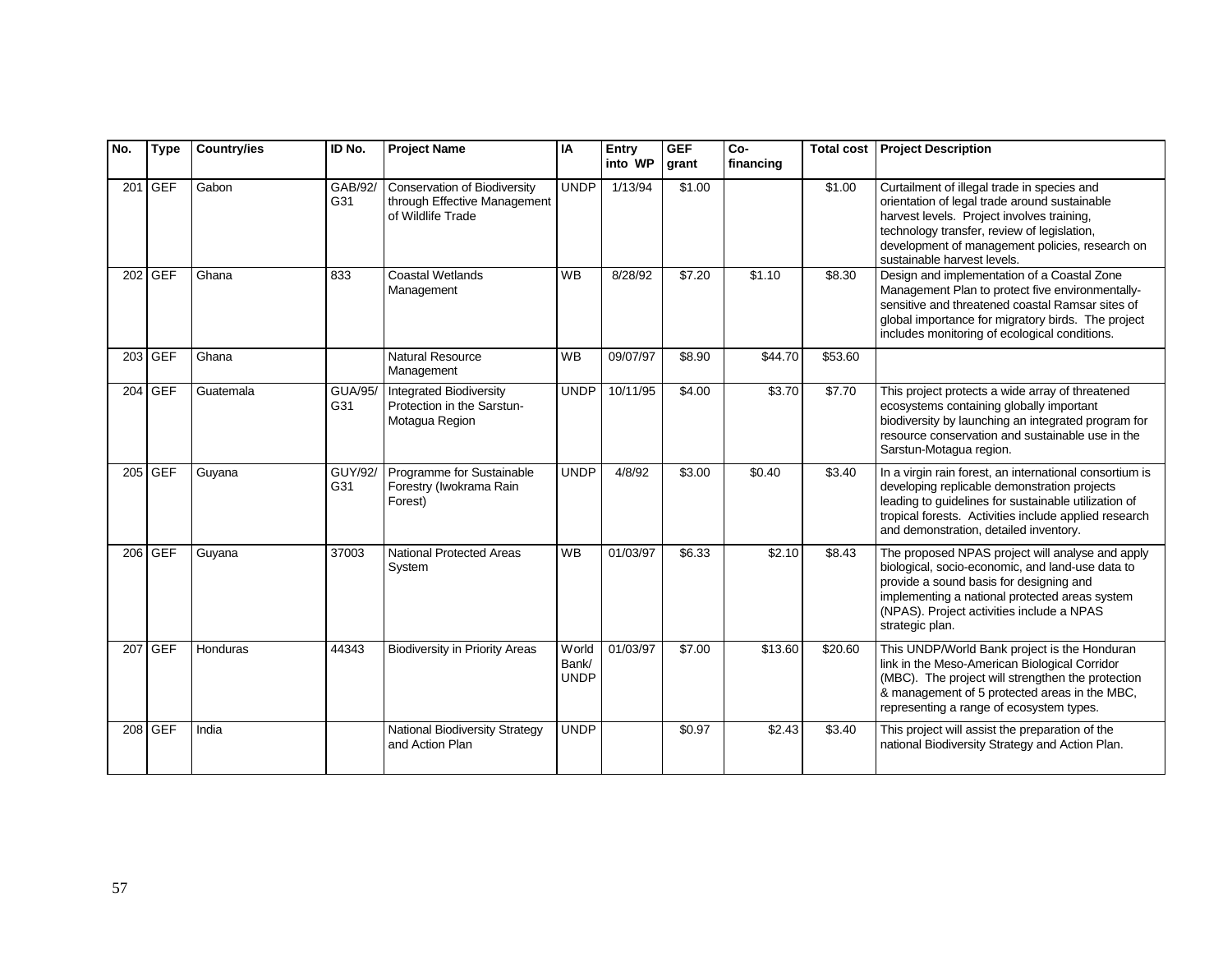| No. | <b>Type</b> | <b>Country/ies</b>        | ID No.                | <b>Project Name</b>                                                     | IA          | Entry<br>into WP | <b>GEF</b><br>grant | $Co-$<br>financing | <b>Total cost</b> | <b>Project Description</b>                                                                                                                                                                                                                                                |
|-----|-------------|---------------------------|-----------------------|-------------------------------------------------------------------------|-------------|------------------|---------------------|--------------------|-------------------|---------------------------------------------------------------------------------------------------------------------------------------------------------------------------------------------------------------------------------------------------------------------------|
|     | 209 GEF     | India                     | 9584                  | Ecodevelopment                                                          | <b>WB</b>   | 03/05/95         | \$20.00             | \$47.00            | \$67.00           | Project integrates conservation & development<br>objectives in 7 threatened, priority sites<br>representative of India's varied ecosystems. It<br>supports: improved protected area management,<br>emphasizing joint management with local<br>communities.                |
|     | 210 GEF     | Indonesia                 | 34080                 | <b>Biodiversity Collections</b>                                         | <b>WB</b>   | 6/27/94          | \$7.20              | \$4.20             | \$11.40           | Project strengthens the capacity of the Research<br>and Development Center for Biology (PPPB) to<br>manage systematic collections, including the<br>establishment of a computerized database which<br>will serve as a basic reference tool for biodiversity<br>inventory. |
|     | 211 GEF     | Indonesia                 | 40062                 | Coral Reef Rehabilitation and<br><b>Management Project</b><br>(COREMAP) | <b>WB</b>   | 03/05/95         | \$12.28             | \$48.00            | \$60.28           | Supported by a multi-donor group, COREMAP will<br>establish a coral reef management system in<br>priority areas in 5 eastern Indonesian provinces.<br>Project activities would promote community-based<br>mgt.mobilizing field staff & communities.                       |
|     | $212$ GEF   | Indonesia                 | 3699                  | Kerinci Seblat Integrated<br>Conservation and<br>Development            | <b>WB</b>   | 01/05/97         | \$15.00             | \$32.20            | \$47.20           | The project will secure the future of Kerinci-Seblat<br>National Park (KSNP) by integrating park mgt. and<br>conservation with local and regional<br>development.Park mgt./protection will be<br>strengthened.                                                            |
|     | 213 GEF     | Indonesia and<br>Malaysia | <b>RAS/94/</b><br>G32 | <b>Conservation Strategies for</b><br>Rhinos in Southeast Asia          | <b>UNDP</b> | 12/9/94          | \$2.00              |                    | \$2.00            | Project initiates full implementation of action plan<br>prepared by IUCN expert group and develops<br>funding plan to ensure rhino conservation<br>strategy's sustainability. Creates databases and<br>analysis of rhino habitat.                                         |
|     | 214 GEF     | Jordan                    | <b>JOR/92/</b><br>G31 | Conservation of the Dana &<br>Azrag Protected Areas                     | <b>UNDP</b> | 5/5/93           | \$6.30              |                    | \$6.30            | Project provides support for environmental<br>management at two key protected areas and<br>enables NGO to initiate similar initiatives elsewhere<br>in the country and to provide environmental<br>education to all segments of Jordanian society.                        |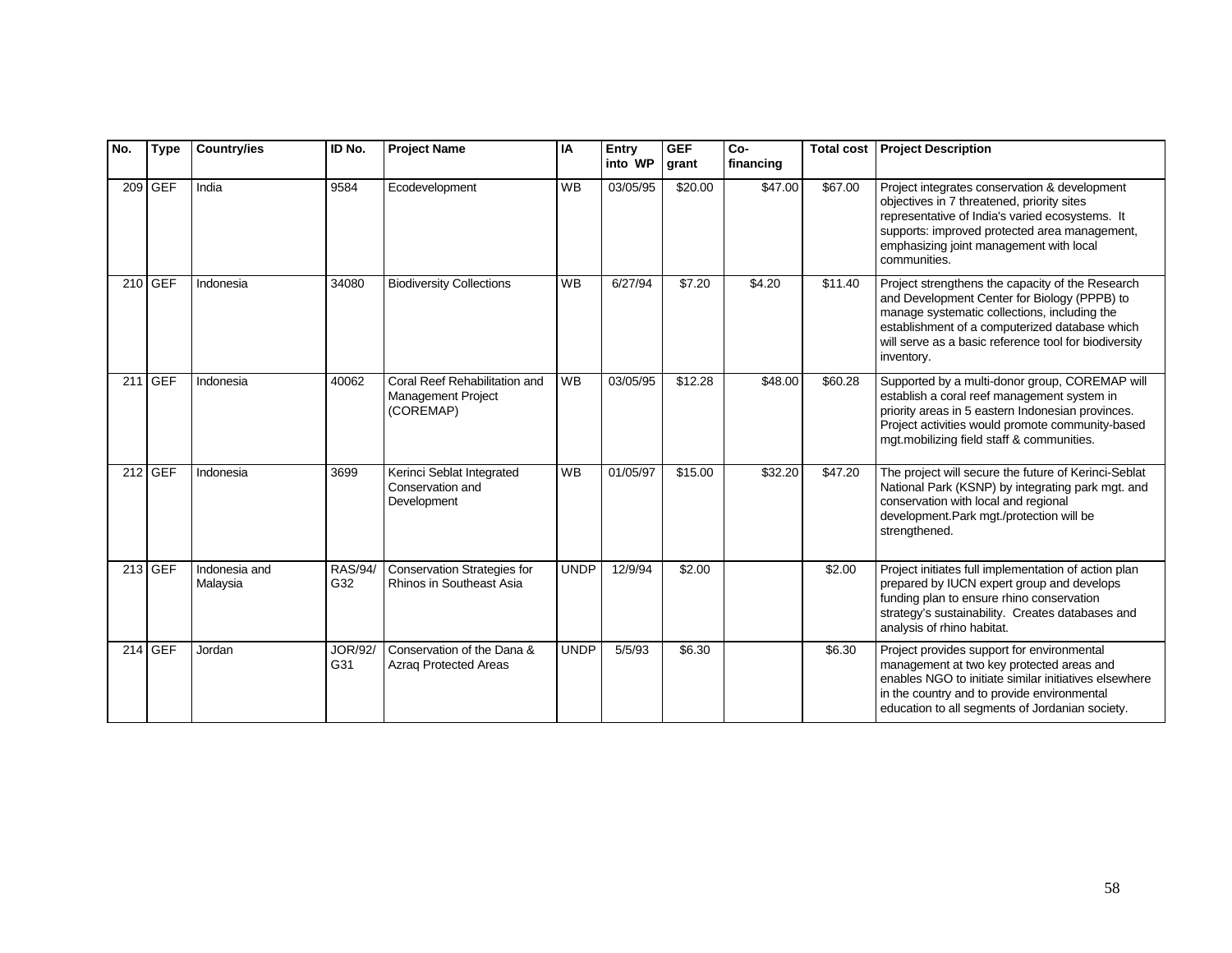| No. | <b>Type</b> | <b>Country/ies</b> | ID No.                                     | <b>Project Name</b>                                                                                                          | IA                            | Entry<br>into WP | <b>GEF</b><br>grant | Co-<br>financing | <b>Total cost</b> | <b>Project Description</b>                                                                                                                                                                                                                                                  |
|-----|-------------|--------------------|--------------------------------------------|------------------------------------------------------------------------------------------------------------------------------|-------------------------------|------------------|---------------------|------------------|-------------------|-----------------------------------------------------------------------------------------------------------------------------------------------------------------------------------------------------------------------------------------------------------------------------|
|     | $215$ GEF*  | Jordan             | JOR/96/<br>G32                             | Final Consolidation and<br>Conservation of Azraq<br>Wetlands and Dana Wildlands<br>by RSCN to address new<br>pressures       | <b>UNDP</b>                   | 10/10/96         | \$1.95              | \$1.35           | \$3.30            | Project aims to consolidate the pilot phase projects<br>JOR/92/G31- Conservation of Dana and Azraq<br>Protected Areas to address new threats and<br>pressures brought about by the Peace Accord in<br>the Dana and Mujib Reserves and the Azraq<br>Wetland Reserves.        |
|     | 216 GEF     | Kenya              | 1217                                       | <b>Tana River National Primate</b><br>Reserve                                                                                | <b>WB</b>                     | 11/21/96         | \$6.20              | \$0.94           | \$7.14            | Development and implementation of a<br>management plan for the Tana River National<br>Primate Reserve, which contains the last<br>remaining contiguous area of indigenous riverine<br>forest along the Tana River. The Tana Reserve<br>protects two endangered specie.      |
|     | 217 GEF     | Lao PDR            | 4176                                       | Wildlife & Protected Areas<br>Conservation                                                                                   | <b>WB</b>                     | 2/24/94          | \$5.00              | \$15.30          | \$20.30           | The project will protect biological diversity through<br>the designation, establishment, and management<br>of priority protected areas, the protection of<br>associated wildlife, and the planning and<br>implementation of community participatory<br>programs.            |
|     | $218$ GEF   | Lebanon            | LEB/95/<br>G31                             | Strengthening of National<br>Capacity and Grassroots In-<br>Situ Conservation for<br>Sustainable Biodiversity<br>Protection. | <b>UNDP</b>                   | 01/02/97         | \$2.50              |                  | \$2.50            | Based on local community and NGO involvement,<br>this project will put into place an effectively<br>managed system of protected areas to safeguard<br>endemic and endangered species of flora and<br>fauna, conserve their habitats.                                        |
|     | 219 GEF     | Lesotho            |                                            | <b>Conserving Mountain</b><br><b>Biodiversity Conservation in</b><br>Lesotho                                                 | <b>UNDP</b>                   | 01/08/96         | \$2.51              | \$4.83           | \$7.34            | Preliminary ideas were outlined in conjunction with<br>the development of the Drakensberg-Maloti<br>mountain Conservation proposal and the<br>publication of the LHWP Environmental Impact<br>Assessment and Plan for its Phase 1b.                                         |
|     | 220 GEF     | Madagascar         | 40596<br>(WB);<br>MAG/96/<br>G31<br>(UNDP) | <b>Environment Program Support</b>                                                                                           | World<br>Bank/<br><b>UNDP</b> | 12/12/96         | \$20.80             | \$134.20         | \$155.00          | This project aims to reverse environmental<br>degradation and to promote sustainable use of<br>natural resources, including soil, water, forest<br>cover, and biodiversity. It will fund community-<br>based sustainable forestry management and<br>sustainable harvesting. |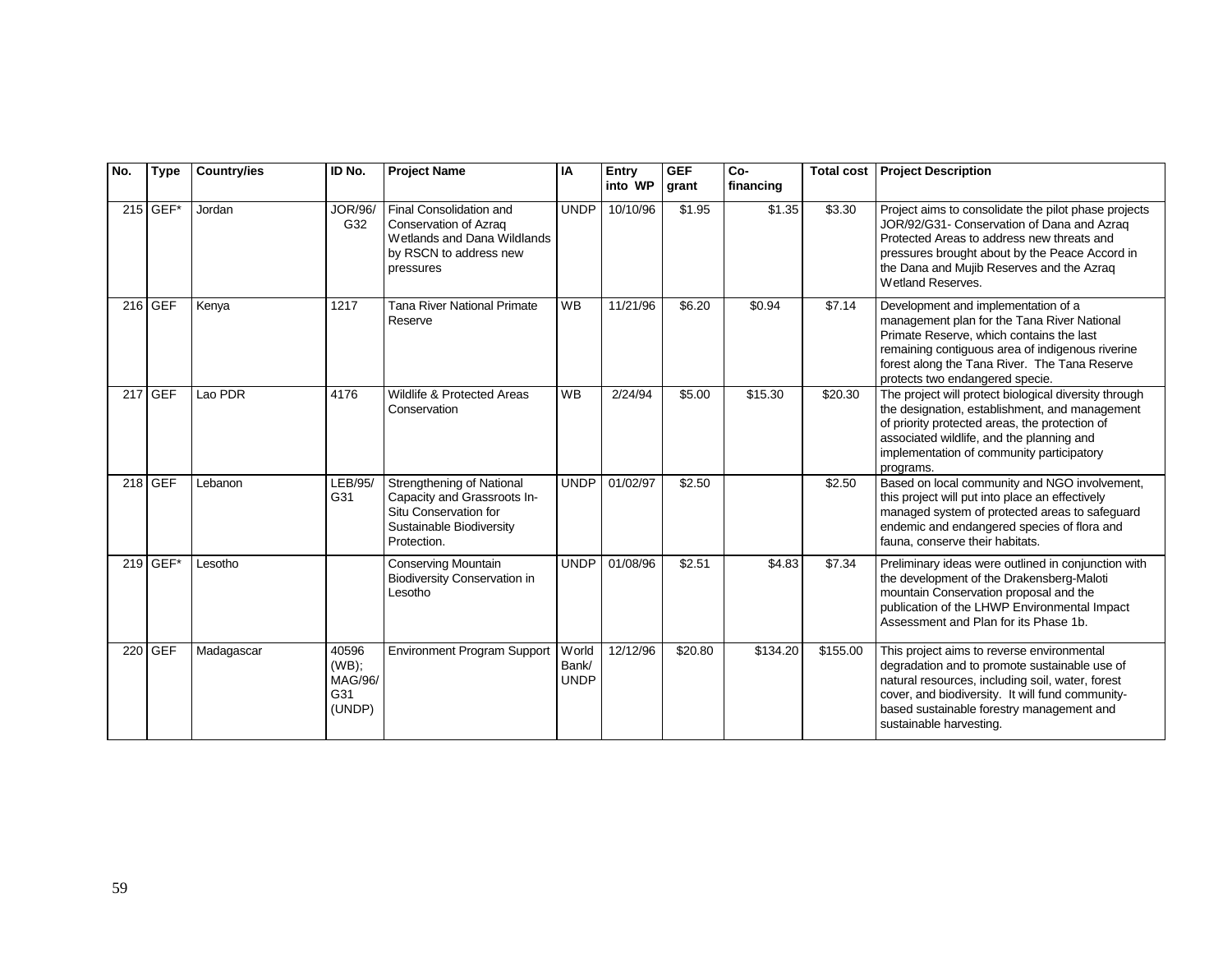| No. | <b>Type</b> | <b>Country/ies</b> | ID No.                | <b>Project Name</b>                                                                                                                    | IA                   | Entry<br>into WP | <b>GEF</b><br>grant | Co-<br>financing | <b>Total cost</b> | <b>Project Description</b>                                                                                                                                                                                                                                          |
|-----|-------------|--------------------|-----------------------|----------------------------------------------------------------------------------------------------------------------------------------|----------------------|------------------|---------------------|------------------|-------------------|---------------------------------------------------------------------------------------------------------------------------------------------------------------------------------------------------------------------------------------------------------------------|
|     | 221 GEF     | Malawi             | 1586                  | Lake Malawi/Nyasa<br><b>Biodiversity Conservation</b>                                                                                  | <b>WB</b>            | 12/30/94         | \$5.00              | \$0.44           | \$5.44            | Lake Malawi, Africa's third largest lake, is a unique<br>freshwater ecosystem, home to over 500 endemic<br>species of fish. The project will conduct faunal<br>surveys, identify biodiversity hotspots, prepare a<br>conservation and management plan for the lake. |
|     | 222 GEF*    | Maldives           | <b>MDV/97/</b><br>G31 | National Biodiversity<br>Conservation Strategy and<br>Action Plan, and Report to the<br><b>CBD</b>                                     | <b>UNDP</b>          | 21/01/97         | \$0.15              |                  | \$0.15            | <b>Enabling Activity</b>                                                                                                                                                                                                                                            |
|     | 223 GEF     | <b>Mauritius</b>   | MAR/93/<br>G31        | Restoration of Highly<br>Degraded and Threatened<br>Native Forests in Mauritius                                                        | <b>UNDP</b>          | 6/16/95          | \$0.20              |                  | \$0.20            | Restores forest habitat and promotes project<br>replication in other island nations through research<br>on effect of exotic species on native biodiversity,<br>development of measures against invasive<br>species, training of scientific and technical staff.     |
|     | 224 GEF     | <b>Mauritius</b>   | 36030                 | <b>Biodiversity Restoration</b>                                                                                                        | World<br><b>Bank</b> | 11/9/95          | \$1.20              | \$0.40           | \$1.60            | This project will continue efforts to restore<br>degraded habitat on Rodrigues, Ile aux Aigrettes,<br>and Round Island. It will propagate and<br>reintroduce critically endangered flora and fauna<br>on these three islands.                                       |
|     | 225 GEF     | Mexico             | 7493                  | Protected Areas Program                                                                                                                | <b>WB</b>            | 3/9/92           | \$25.00             | \$17.20          | \$42.20           | The project supports selected conservation<br>activities on the basis of detailed management<br>plans for ten protected area sites. The<br>development and supervision of management<br>plans will be guided by Technical Advisory<br>Committees.                   |
|     | 226 GEF     | Mongolia           | <b>MON/93/</b><br>G31 | <b>Strengthening Conservation</b><br>Capacity -- Development and<br>Institution of a National<br><b>Biodiversity Conservation Plan</b> | <b>UNDP</b>          | 3/17/95          | \$1.50              | \$0.26           | \$1.76            | Project to build government capacity to establish<br>network of conservation areas and implement<br>biodiversity conservation measures within these<br>areas. Assists with development of entirely new<br>national environmental legal policy framework.            |
| 227 | <b>GEF</b>  | Mongolia           | <b>MON/97/</b><br>G32 | <b>Biodiversity Conservation and</b><br>Sustainable livelihood Options<br>in the Grasslands of Eastern<br>Mongolia                     | <b>UNDP</b>          | 09/07/97         | \$5.16              | \$6.86           | \$12.03           | This project will promote and ensure the long-term<br>conservation and sustainable use of the unique<br>biodiversity in the protected areas and buffers of<br>the Eastern grasslands of Mongolia                                                                    |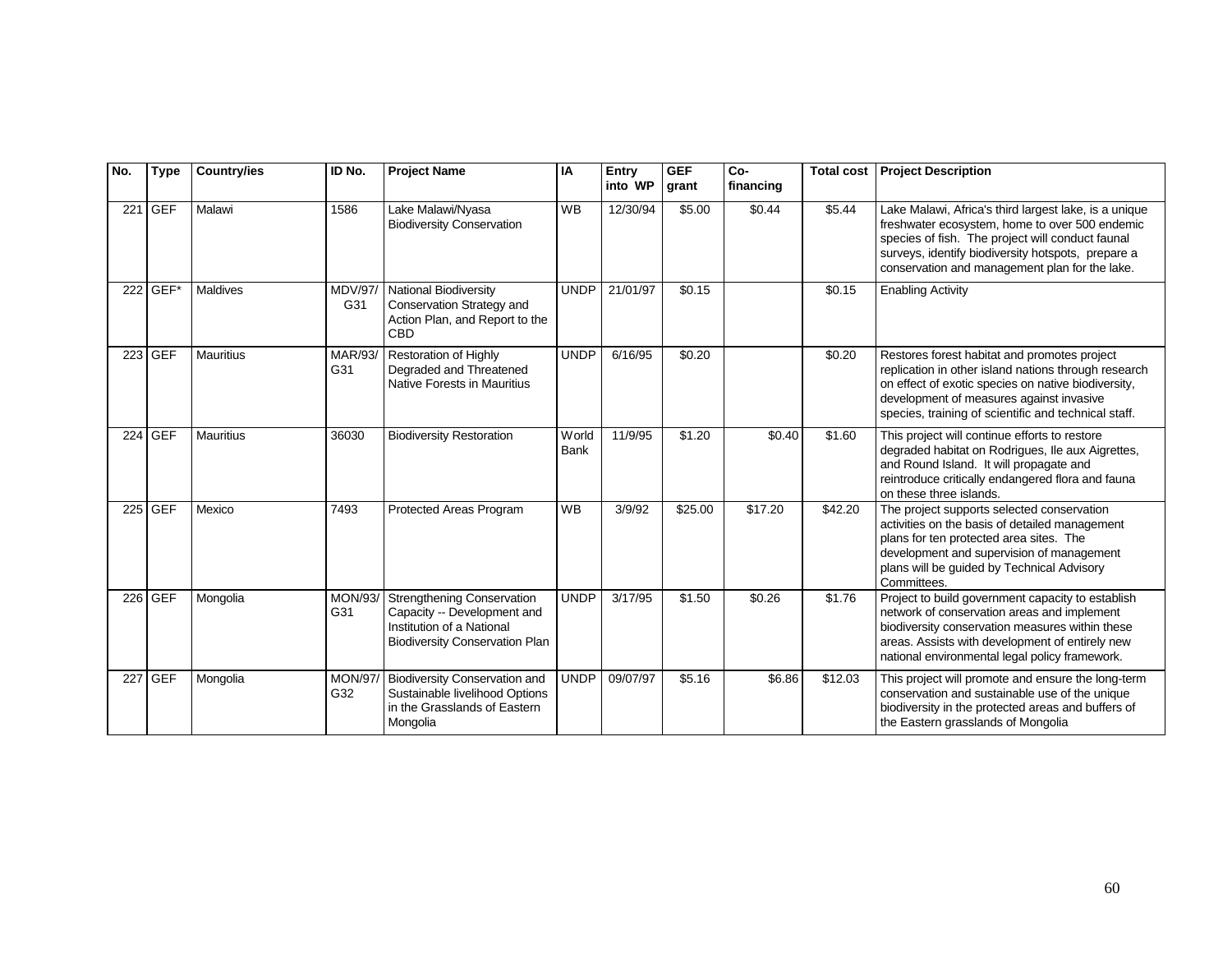| No. | <b>Type</b> | <b>Country/ies</b> | ID No.                | <b>Project Name</b>                                                           | IA          | Entry<br>into WP | <b>GEF</b><br>grant | Co-<br>financing | <b>Total cost</b> | <b>Project Description</b>                                                                                                                                                                                                                                                  |
|-----|-------------|--------------------|-----------------------|-------------------------------------------------------------------------------|-------------|------------------|---------------------|------------------|-------------------|-----------------------------------------------------------------------------------------------------------------------------------------------------------------------------------------------------------------------------------------------------------------------------|
|     | 228 GEF     | Mozambique         | 1759                  | <b>Transfrontier Conservation</b><br>Areas and Institutional<br>Strengthening | <b>WB</b>   | 12/12/96         | \$5.00              | \$3.10           | \$8.10            | This project will prepare and implement<br>participatory management plans for three wildlife-<br>rich border areas that are contiguous with national<br>parks in neighboring Zimbabwe and South Africa.<br>An objective of the project is to protect migration<br>corridor. |
|     | 229 GEF     | Nepal              | <b>NEP/92/</b><br>G31 | Biodiversity Conservation in<br>Nepal                                         | <b>UNDP</b> | 6/16/93          | \$3.80              | \$4.60           | \$8.40            | Promotion of ecosystem conservation with local<br>involvement to ensure that communities benefit<br>from project activities. Assistance in formulating<br>National Biodiversity Action Plan. Selected<br>activities of plan will be accompanied by training.                |
|     | 230 GEF     | Nicaragua          | 41790                 | <b>Atlantic Biodiversity Corridor</b>                                         | <b>WB</b>   | 6/25/97          | \$7.47              | \$14.40          | \$21.83           | This GEF/IDA project promotes the long-term<br>integrity of a biological corridor along Nicaragua's<br>Atlantic slope. It will establish & operate a fund for<br>protected area mgt. plans for the corridor, and fund<br>subprojects.                                       |
|     | 231 GEF     | Pakistan           |                       | Protest Areas Management<br>Project                                           | <b>WB</b>   | 09/07/97         | \$11.14             | \$15.70          | \$26.84           |                                                                                                                                                                                                                                                                             |
|     | 232 GEF     | Panama             | <b>PAN/94/</b><br>G31 | <b>Biodiversity Conservation in</b><br>the Darien Region                      | <b>UNDP</b> | 2/16/94          | \$3.00              |                  | \$3.00            | The objective is to develop elements which permit<br>consolidation of a new strategy of development in<br>the Darien region and its adjacent areas, based on<br>the application of scientific knowledge and the<br>identification of options for the management.            |
|     | 233 GEF     | Panama             | 45937                 | Atlantic Biological Corridor                                                  | <b>WB</b>   | 01/05/97         | \$8.59              | \$3.10           | \$11.69           | As part of the Meso-American Biological Corridor<br>initiative, this project would conserve the<br>Panamanian section of the Corridor. It will include<br>biodiversity assessments, monitoring, land-use<br>planning and information disemination for the<br>Corridor.      |
|     | 234 GEF     | Papua New Guinea   | <b>PNG/93/</b><br>G31 | <b>Biodiversity Conservation and</b><br>Resource Management                   | <b>UNDP</b> | 7/14/93          | \$5.00              |                  | \$5.00            | Support for government conservation strategy<br>through assistance in establishing two pilot areas<br>for Integrated Conservation and Development.<br>Includes building technical and institutional<br>capacity of resource centre, awareness<br>enhancement.               |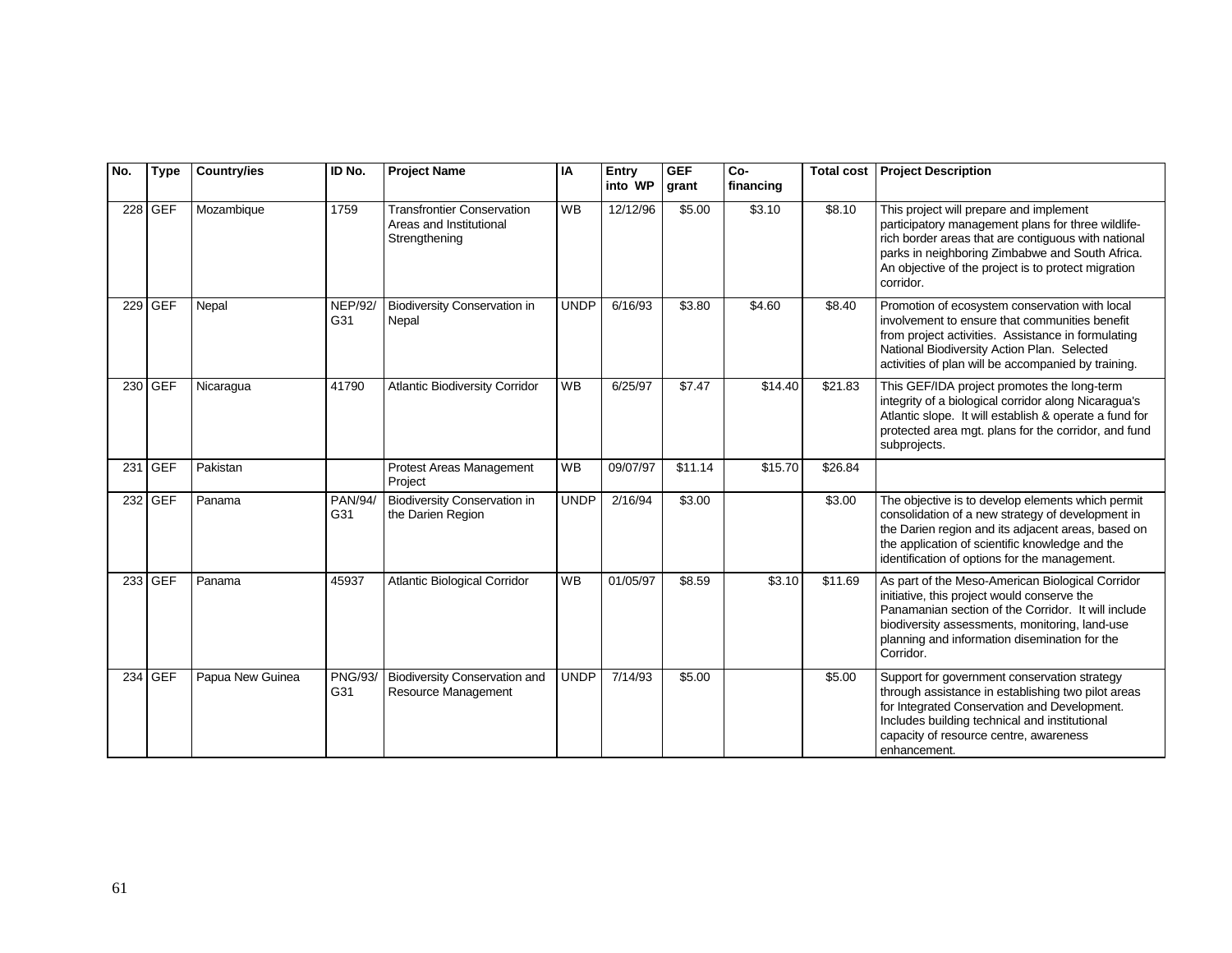| No. | <b>Type</b> | <b>Country/ies</b>        | ID No. | <b>Project Name</b>                                                                    | IA        | Entry<br>into WP | <b>GEF</b><br>grant | Co-<br>financing | <b>Total cost</b> | <b>Project Description</b>                                                                                                                                                                                                                                                   |
|-----|-------------|---------------------------|--------|----------------------------------------------------------------------------------------|-----------|------------------|---------------------|------------------|-------------------|------------------------------------------------------------------------------------------------------------------------------------------------------------------------------------------------------------------------------------------------------------------------------|
|     | 235 GEF     | Peru                      | 7928   | National Trust Fund for<br><b>Protected Areas</b>                                      | <b>WB</b> | 3/20/95          | \$5.00              | \$2.86           | \$7.86            | The GEF provides seed money for the Trust Fund<br>for Conservation of Peru's Parks and Protected<br>Areas (FONANPE). Annual revenue from the trust<br>will finance mgt. activities -- including training, mgt.<br>plans, operational costs, salaries, awareness<br>programs. |
|     | 236 GEF     | Philippines               | 4403   | <b>Conservation of Priority</b><br><b>Protected Areas</b>                              | <b>WB</b> | 5/5/94           | \$20.00             | \$2.86           | \$22.86           | Support for government efforts to establish a core<br>National Integrated Protected Area System<br>(NIPAS) for ten sites, through financing site<br>development and resource management. The<br>project promotes participation of local<br>communities.                      |
|     | 237 GEF     | Poland                    | 8562   | <b>Forest Biodiversity Protection</b>                                                  | <b>WB</b> | 12/12/91         | \$4.50              | \$1.70           | \$6.20            | The project has initiated programs to conserve the<br>biodiversity of key endangered forests and is<br>providing institutional support to the Ministry of<br>Environment, Natural Resources, and Forests to<br>undertake biodiversity conservation management<br>activities. |
|     | 238 GEF     | Romania                   | 8689   | Danube Delta Biodiversity                                                              | <b>WB</b> | 7/29/94          | \$4.50              | \$0.30           | \$4.80            | The project aims to protect the Romanian Delta<br>ecosystem and contribute to the conservation of<br>biodiversity within the Delta. It will strengthen<br>institutional capacity to monitor and manage<br>protected areas effectively.                                       |
|     | 239 GEF     | Romania                   | 44176  | <b>Integrated Biodiversity</b><br><b>Conservation and Protected</b><br>Area Management | <b>WB</b> | 5/197            | \$5.30              | \$1.60           | \$6.90            | Will develop and implement management plans for<br>3 priority sites in the Carpathian Mtns. incl. buffer<br>zone & micro-enterprise, sustainable-use<br>demonstration activities with local communities.                                                                     |
|     | 240 GEF     | <b>Russian Federation</b> | 8801   | <b>Biodiversity Conservation</b>                                                       | <b>WB</b> | 5/30/96          | \$20.10             | \$5.90           | \$26.00           | This project consists of National Strategic<br>Overview (formulation of a national biodiversity<br>strategy, establishment of a biodiversity<br>database/information system, and preparation of<br>guidelines on economic evaluation.                                        |
|     | 241 GEF     | Seychelles                | 2377   | <b>Biodiversity Conservation &amp;</b><br><b>Marine Pollution Abatement</b>            | <b>WB</b> | 11/30/92         | \$1.80              | \$0.20           | \$2.00            | Biodiversity conservation component comprises:<br>(a) the restoration and preservation of the<br>ecosystem of Aldabra Atoll by strengthening<br>conservation management and scientific research<br>and control of feral goats; and (b) a protection<br>program.              |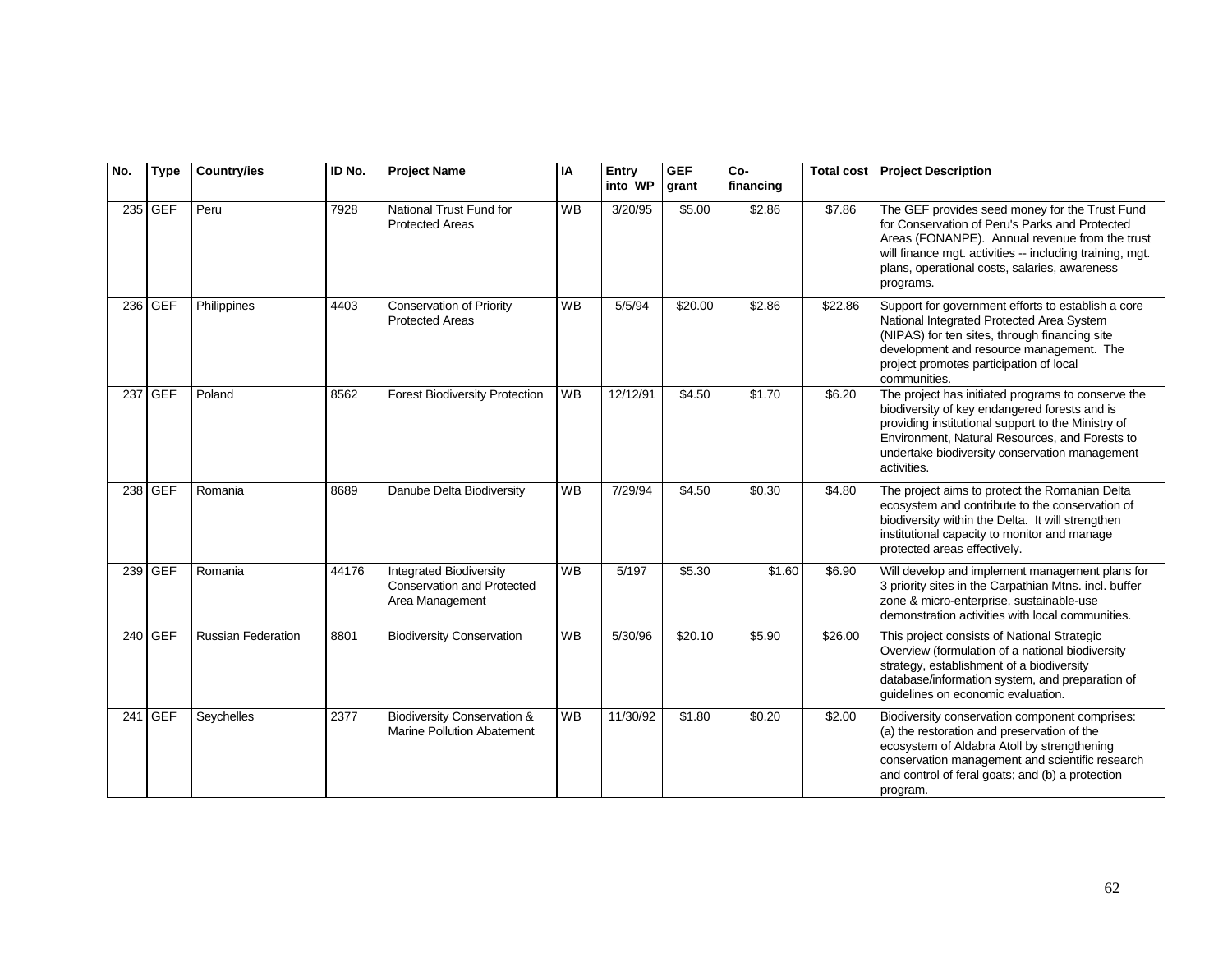| No. | <b>Type</b> | <b>Country/ies</b> | ID No.                | <b>Project Name</b>                                                                   | IA          | Entry<br>into WP | <b>GEF</b><br>grant | Co-<br>financing | <b>Total cost</b>  | <b>Project Description</b>                                                                                                                                                                                                                                                    |
|-----|-------------|--------------------|-----------------------|---------------------------------------------------------------------------------------|-------------|------------------|---------------------|------------------|--------------------|-------------------------------------------------------------------------------------------------------------------------------------------------------------------------------------------------------------------------------------------------------------------------------|
|     | 242 GEF     | Slovak Republic    | 8842                  | <b>Biodiversity Protection</b>                                                        | <b>WB</b>   | 9/16/93          | \$2.30              | \$0.87           | \$3.17             | This project in the Morava floodplain, Tatras<br>forests, and Eastern Carpathians is developing<br>management techniques for a biodiversity<br>protection program, a conservation program to<br>develop revenue generation mechanisms for the<br>protected area system.       |
|     | 243 GEF     | South Africa       |                       | Cape Peninsula Biodiversity<br><b>Conservation Project</b>                            | <b>WB</b>   | 03/10/97         | \$12.40             | \$80.80          | \$93.20            |                                                                                                                                                                                                                                                                               |
|     | 244 GEF     | Sri Lanka          | <b>SRL/92/</b><br>G31 | Wildlife Conservation and<br>Protected Areas Management                               | <b>UNDP</b> | 1/15/92          | \$4.10              | \$-              | \$4.10             | Project raises scientific and technical capacity of<br>government officials to establish and manage<br>protected areas and communicate their importance<br>to local people. Trains staff in management<br>planning, develops investment strategies.                           |
|     | 245 GEF     | Sri Lanka          | 35828                 | <b>Conservation and Sustainable</b><br>Use of Medicinal Plants                        | <b>WB</b>   | 01/05/97         | \$4.92              | \$20.72          | \$25.32            | Project will design and implement a medicinal<br>plants conservation program. For five botanical<br>reserves where medicinal plants are collected from<br>the wild, it will support baseline research,<br>monitoring, conservation planning, community<br>organizing.         |
|     | 246 GEF     | Turkey             | 8869                  | In-Situ Conservation of<br>Genetic Biodiversity                                       | <b>WB</b>   | 2/19/93          | \$5.10              | \$0.60           | \$5.70             | This project will identify and establish in-situ<br>conservation areas for the protection of genetic<br>resources and wild relatives of important crops and<br>forest tree species that originated in Turkey.                                                                 |
|     | 247 GEF     | Uganda             | 2893                  | Bwindi Impenetrable National<br>Park & Mgahinga Gorilla<br>National Park Conservation | <b>WB</b>   | 1/24/95          | \$4.00              | \$2.31           | $\overline{$}6.31$ | The project has established a trust fund, the<br>income from which will provide a sustainable<br>source of funds for the management of the Bwindi<br>Impenetrable Forest and Mgahinga Gorilla National<br>Parks and the conservation of their biodiversity.                   |
|     | 248 GEF     | Uganda             | 35311                 | Protected Areas Management<br>and Sustainable Use<br>(PAMSU)                          | <b>WB</b>   | 01/05/97         | \$10.29             | \$96.80          | \$107.09           | The project will support management and<br>conservation of priority protected areas by<br>strengthening the Uganda Wildlife Authority, and<br>making investments in rehabilitation of<br>infrastructure and improving management of<br>biologically critical protected areas. |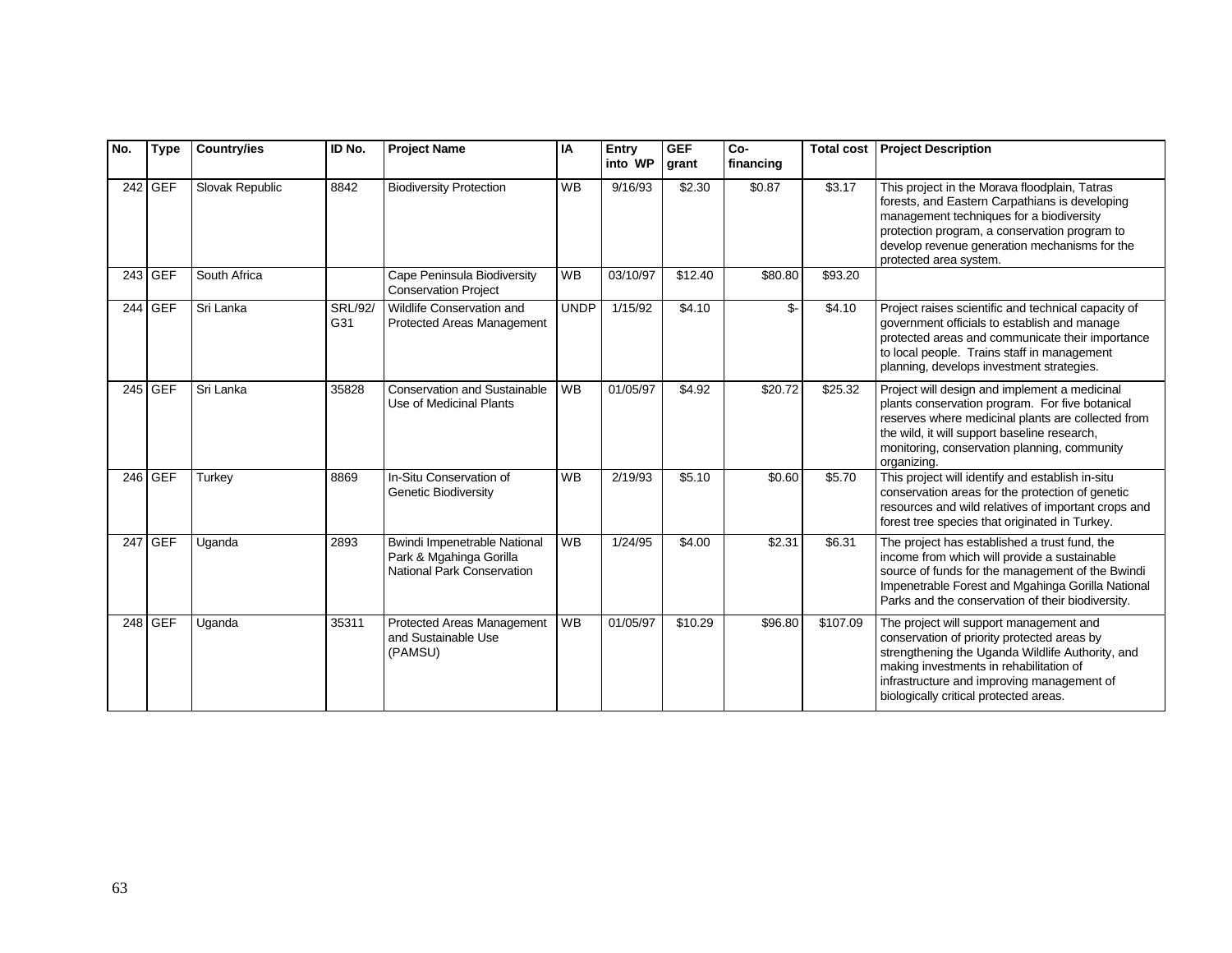| No. | <b>Type</b> | <b>Country/ies</b> | ID No.                | <b>Project Name</b>                                                                                          | IA          | Entry<br>into WP | <b>GEF</b><br>grant | Co-<br>financing | <b>Total cost</b> | <b>Project Description</b>                                                                                                                                                                                                                                         |
|-----|-------------|--------------------|-----------------------|--------------------------------------------------------------------------------------------------------------|-------------|------------------|---------------------|------------------|-------------------|--------------------------------------------------------------------------------------------------------------------------------------------------------------------------------------------------------------------------------------------------------------------|
|     | 249 GEF     | Ukraine            | 9103                  | <b>Transcarpathian Biodiversity</b><br>Protection                                                            | <b>WB</b>   | 7/28/93          | \$0.50              | \$0.08           | \$0.58            | Part of the tri-country Transcarpathian Network,<br>the project supports a biodiversity protection<br>program (inventory, genetic studies, GIS critical<br>habitat analysis), a management resources<br>program to enable coordinated management.                  |
|     | 250 GEF     | Ukraine            | 39166                 | Danube Delta Biodiversity                                                                                    | <b>WB</b>   | 6/21/94          | \$1.50              | \$0.24           | \$1.74            | This project aims to protect the Ukrainian Delta<br>ecosystem and contribute to the conservation of<br>biodiversity in the Delta. It will strengthen<br>institutional capacity to manage protected areas<br>effectively, working with local community groups.      |
|     | 251 GEF     | Uruguay            | <b>URU/92/</b><br>G31 | Conservation of Biodiversity in<br>the Eastern Wetlands                                                      | <b>UNDP</b> | 11/18/92         | \$3.00              | \$-              | \$3.00            | Development with government of Regional<br>Wetlands Management Program including<br>management strategy, water authority, and<br>incentives/regulatory frameworks for landowners.<br>Project catalyses formation of local resource users<br>group.                 |
|     | 252 GEF*    | Uruguay            | <b>URU/97/</b><br>G31 | Consolidation of the Banados<br>del Este Biosphere Reserve                                                   | <b>UNDP</b> | 01/08/97         | \$2.50              | \$0.38           | \$2.88            | The project will consolidate the biodiversity<br>conservation activities of the previous PROBIDES<br>project.                                                                                                                                                      |
|     | 253 GEF     | Vietnam            | <b>VIE/91/</b><br>G31 | Conservation Training and<br><b>Biodiversity Action Plan</b>                                                 | <b>UNDP</b> | 1/15/92          | \$3.00              | \$-              | \$3.00            | Project undertakes complementary development of<br>biodiversity action plan and training of government<br>staff in conservation techniques. Building upon<br>existing planning documents, develops outline of<br>specific costed actions to conserve biodiversity. |
|     | 254 GEF*    | Vietnam            | <b>VIE/95/</b><br>G31 | Creating Protected Areas for<br><b>Resource Conservation</b><br>(PARC) using a Landscape<br>Ecology Approach | <b>UNDP</b> | 01/10/95         | \$6.04              | \$0.66           | \$6.70            | This project will develop and implement innovative<br>methods fro the protection of Vietnam's unique and<br>highly threatened species and habitats.                                                                                                                |
|     | 255 GEF*    | Yemen              | <b>YEM/96/</b><br>G32 | <b>Conservation and Sustainbale</b><br>Use of Biodiversity of Socotra<br>Archipelago                         | <b>UNDP</b> | 05/06/96         | \$4.94              | \$6.01           | \$10.96           | Project will focus on the development and<br>implementation of a management plan which will<br>integrate conservation and sustainable use of the<br>outstanding endemic biodiversity of Socotra<br>Archipelago.                                                    |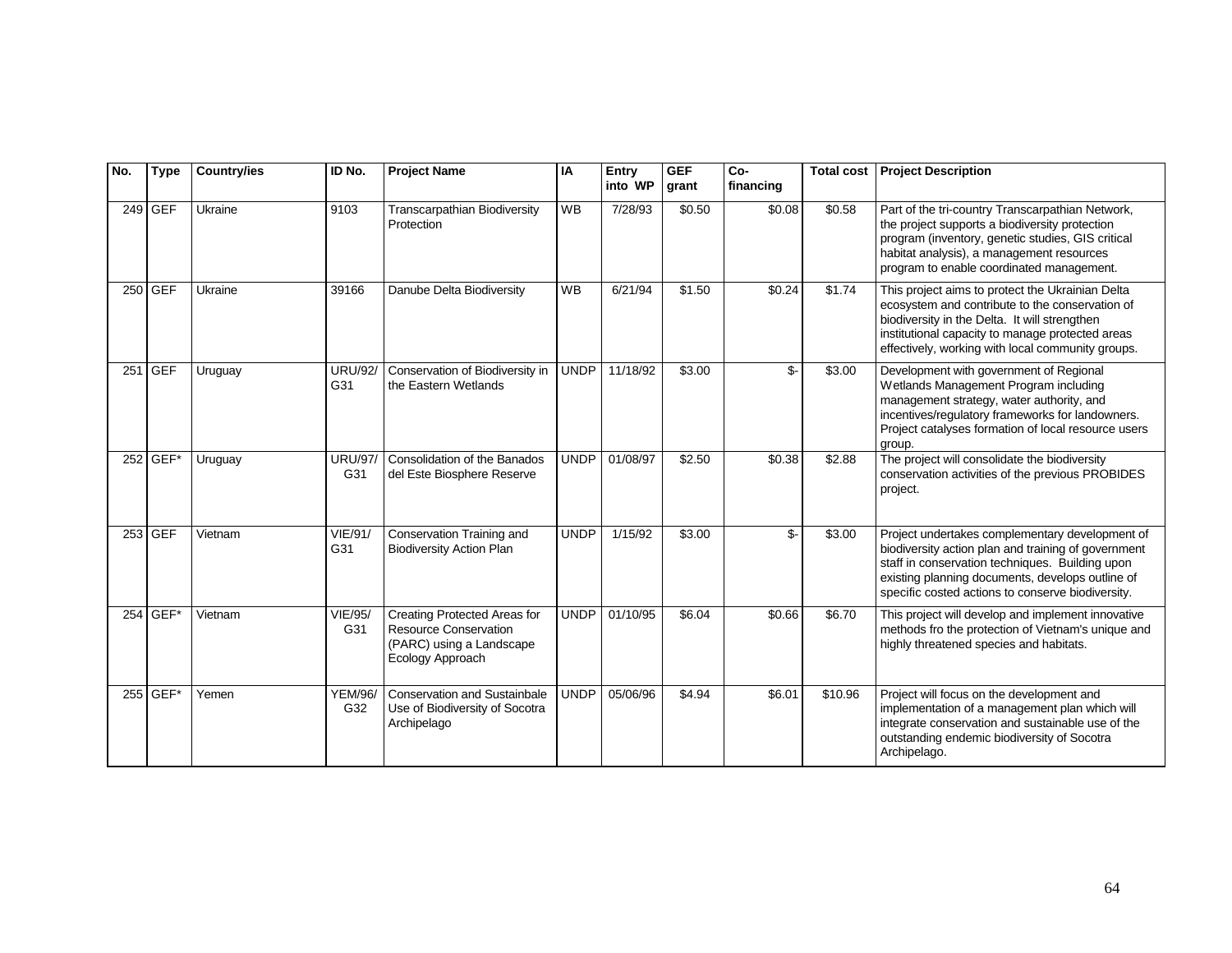| No.                                                               | Type    | Country/ies | ID No. | <b>Project Name</b>                                        | ΙA        | Entry<br>into WP | <b>GEF</b><br>grant | Co-<br>financing | <b>Total cost</b> | <b>Project Description</b>                                                                                                                                                                                                                                                          |
|-------------------------------------------------------------------|---------|-------------|--------|------------------------------------------------------------|-----------|------------------|---------------------|------------------|-------------------|-------------------------------------------------------------------------------------------------------------------------------------------------------------------------------------------------------------------------------------------------------------------------------------|
|                                                                   | 256 GEF | Zimbabwe    | 3261   | <b>Biodiversity Conservation in</b><br>South East Zimbabwe | <b>WB</b> | 01/04/92         | \$4.80              | \$50.20          | \$55.00           | With the involvement of local communities, the<br>project will design and implement a natural<br>resource management program for Gonarhezou<br>National Park on the Mozambique and South<br>Africa border, complementing the Mozambique<br><b>Transfrontier Conservation Areas.</b> |
| Sub.                                                              |         |             |        |                                                            |           |                  | \$696.31            |                  | \$1,725.08        |                                                                                                                                                                                                                                                                                     |
| Total                                                             |         |             |        |                                                            |           |                  | \$718.47            | \$1,029.55       | \$1,748.02        |                                                                                                                                                                                                                                                                                     |
| GEF <sup>*</sup> , : miss project in QOR 06/96 and data bank;     |         |             |        |                                                            |           |                  |                     |                  |                   |                                                                                                                                                                                                                                                                                     |
| GEF: miss project in data bank;                                   |         |             |        |                                                            |           |                  |                     |                  |                   |                                                                                                                                                                                                                                                                                     |
| EA*: miss Enabling Activiting project in QOR 06/96 and data bank; |         |             |        |                                                            |           |                  |                     |                  |                   |                                                                                                                                                                                                                                                                                     |

EA: miss Enabling Activiting project in data bank

pdf\* : miss project in QOR 06/96 and data bank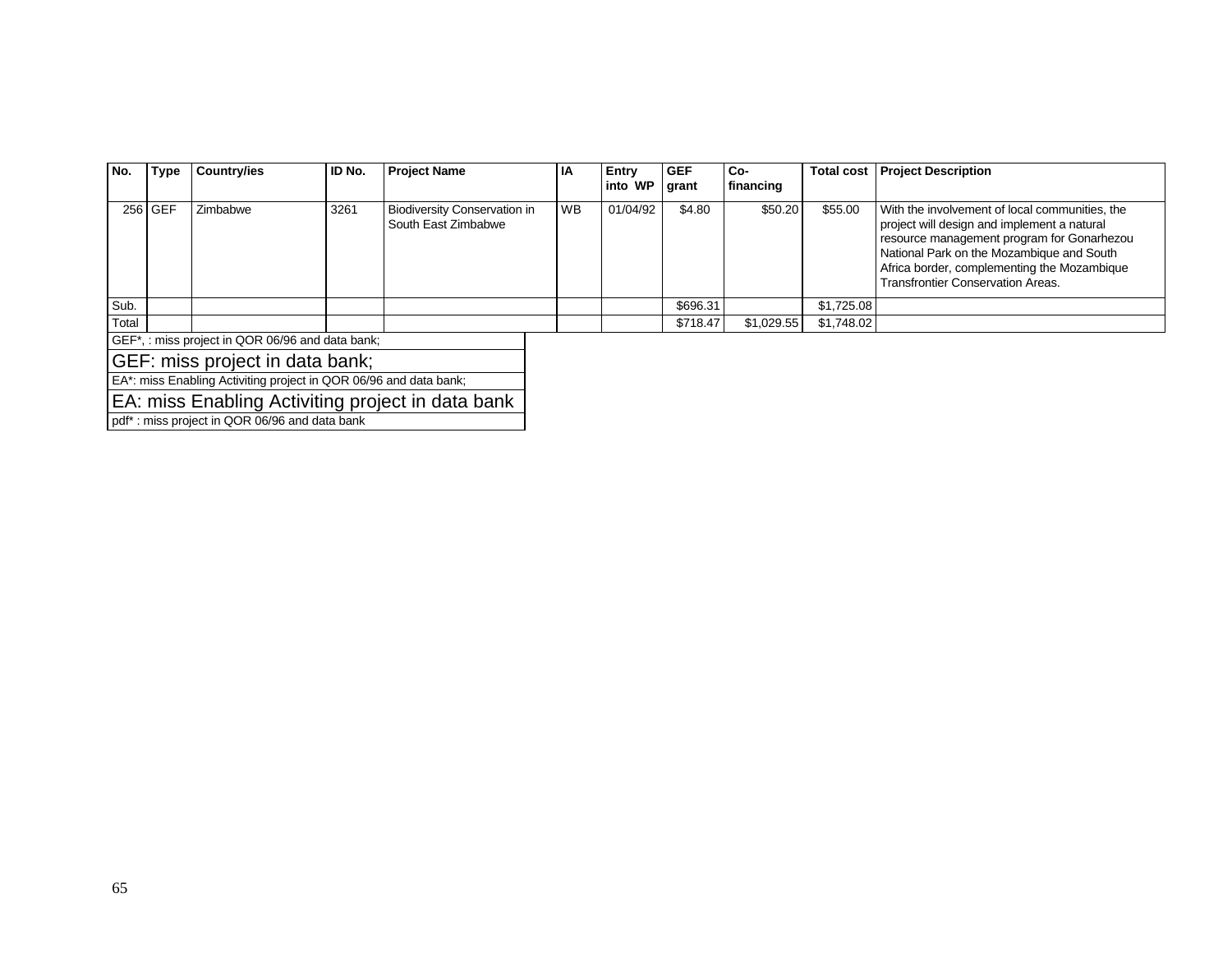# **List of GEF Project Activities Supporting Other Biodiversity-Related Conventions referred to in Decision III/21**

(July 1996 to December 1997)

#### **I. Support for activities that directly assist implementation in country\***

*Convention on the Conservation of Migratory Species of Wild Animals*:

China: Wetland biodiversity;

South Africa: Cape Peninsula biodiversity conservation project;

Yemen: Conservation and sustainable use of biodiversity of Socotra Archipelago; IW(projects in the area of GEF international waters)-Regional: Water and environmental management in the Aral Sea Basin;

IW-Regional project: Developing the Danube river Basin pollution reduction program.

*Convention on Wetlands of International Importance, especially as Waterfowl Habitat*:

Regional: NGO-government partnership for biodiversity;

China: Wetland biodiversity and sustainable use;

Malaysia: Conservation and sustainable use of Peat Swamp forests in Malaysia; Regional: Conservation of wetlands and coastal ecosystems in the Mediterranean; Eritrea: Conservation management of Eritrea's coastal, marine and Island biodiversity; Jordan: Final consolidation and conservation of Azraq wetlands and Dana wildlands by RSCN to address new pressures;

Uruguay: Consolidation of the Banados del este Biosphere reserve;

IW-Regional project: Developing the Danube river Basin pollution reduction program

#### **II. Support for activities that indirectly support implementation in country\*\***

*Convention on the Conservation of Migratory Species of Wild Animals*:

Regional: NGO- government partnership for Biodiversity;

Mozambique: Coastal zone biodiversity;

Panama: Biodiversity conservation program;

Regional: African NGO-government partnership for sustainable biodiversity;

Regional: Establishment of a program for the consolidation of the Meso-American biological corridor;

Argentina: biodiversity conservation;

Honduras: Biodiversity priority areas;

Nicaragua: Atlantic biodiversity corridor;

Panama: Atlantic biological corridor;

IW-Regional: Lake Ohrid management;

IW-Regional: Implementation of the strategic action programme for the Red Sea and Gulf of Aden;

IW-Regional: Developing the implementation of the Black Sea strategy action plan; IW-Regional: Preparation of a trans-boundary Diagnostic analysis and strategic action programme for the Yellow Sea large marine ecosystem.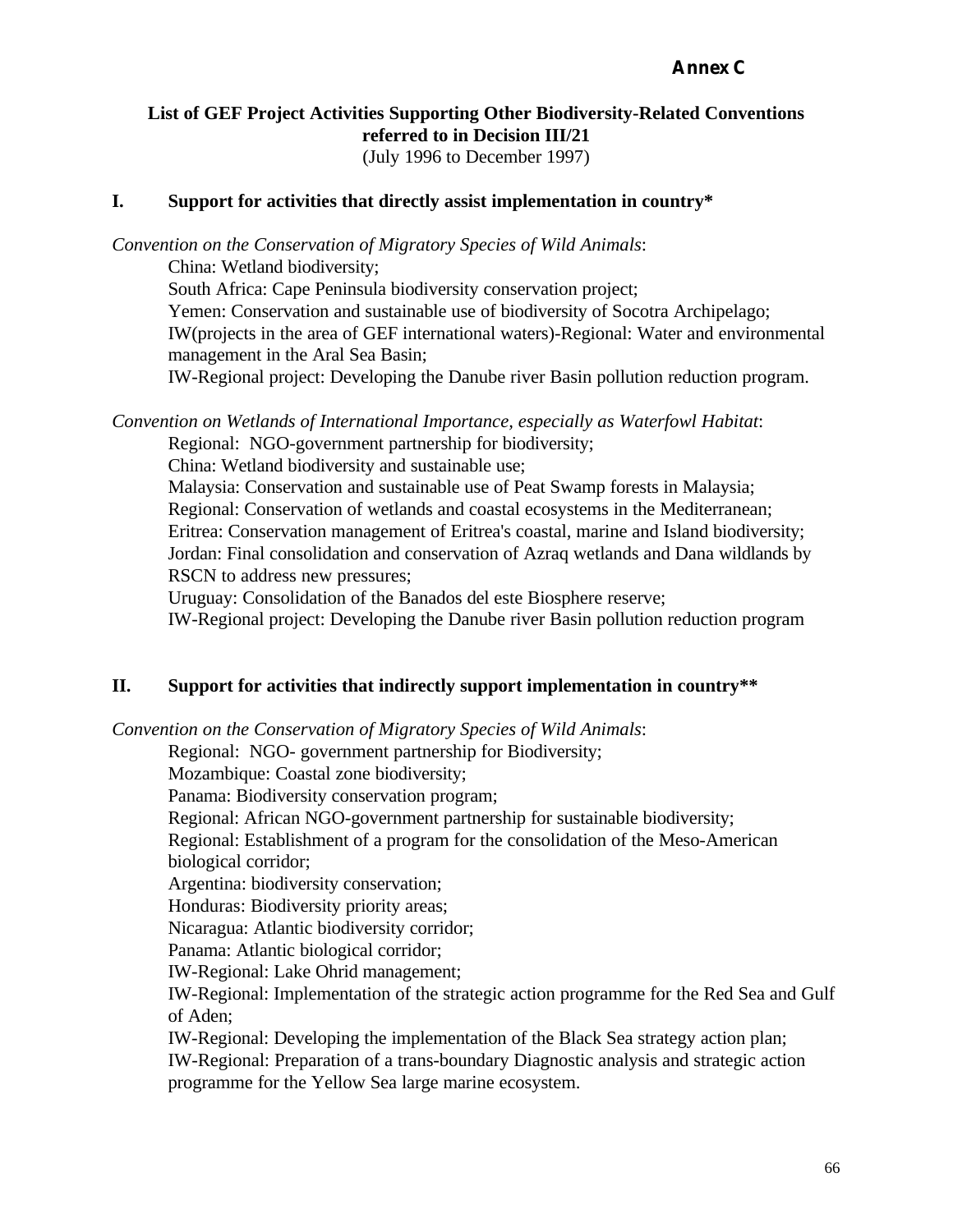*United Nations Convention to Combat Desertification in Those Countries Experiencing Serious Drought and/or Desertification, Particularly in Africa*:

Regional: Conservation and sustainable use of dryland agro-biodiversity of the Fertile Crescent;

Jordan: Final consolidation and conservation of Azraq wetlands and Dana wildlands by RSCN to address new pressures;

Mongolia: Biodiversity conservation and sustainable livelihood options in the grasslands of Eastern Mongolia;

Regional: Central Asia trans-boundary biodiversity;

South Africa: Cape Peninsula biodiversity;

Global: People, land management and environmental change.

*Convention on Wetlands of International Importance, especially as Waterfowl Habitat*: Regional: NGO-government partnership for biodiversity;

Regional: Mekong River Basin wetland biodiversity conservation and sustainable use programme;

China: Wetland biodiversity and sustainable use;

Malaysia: Conservation and sustainable use of Peat Swamp forests in Malaysia.

\* Particular conventions mentioned in project proposals.

\*\* Particular conventions not mentioned in the project proposals but activities will address issues of the relevant convention.